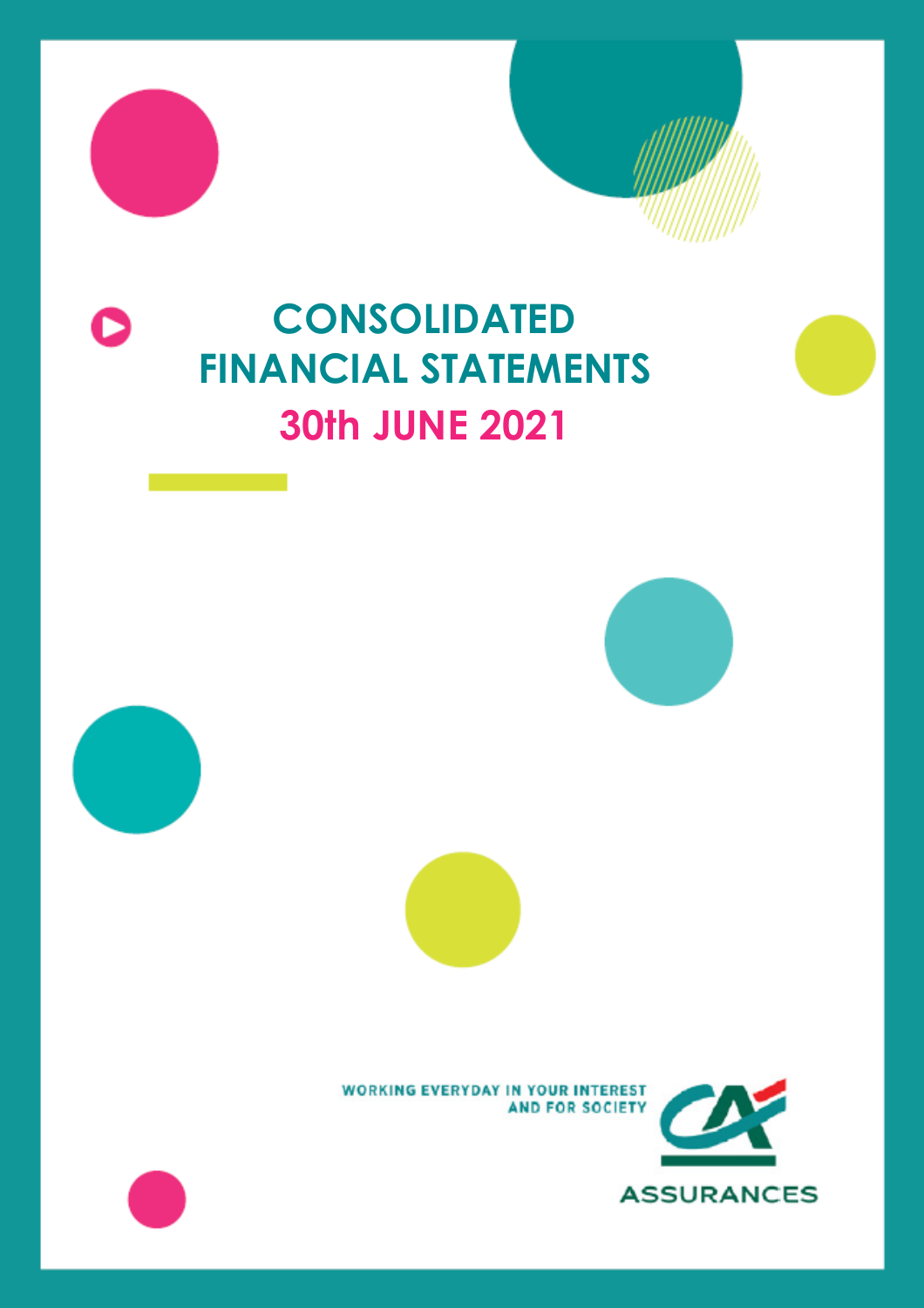# CONSOLIDATED FINANCIAL **STATEMENTS** AT 30TH JUNE 2021

| <b>GENERAL INFORMATION</b>                             |   |
|--------------------------------------------------------|---|
| Presentation of Crédit Agricole Assurances Group 3     |   |
| Simplified organizational structure of Crédit Agricole |   |
| <b>Assurances Group</b>                                |   |
| Related parties information                            | 5 |
| CONSOLIDATED FINANCIAL STATEMENT 6                     |   |
| <b>Balance sheet Assets</b>                            | 6 |
| Balance sheet Liabilities                              |   |
|                                                        |   |

| Consolidated Income Statement                            | 8  |  |
|----------------------------------------------------------|----|--|
| Net income and other comprehensive income                | 9  |  |
| Statement of Changes in equity                           | 10 |  |
| Cash flow statement                                      | 11 |  |
| NOTES TO THE CONSOLIDATED<br><b>FINANCIAL STATEMENTS</b> | 13 |  |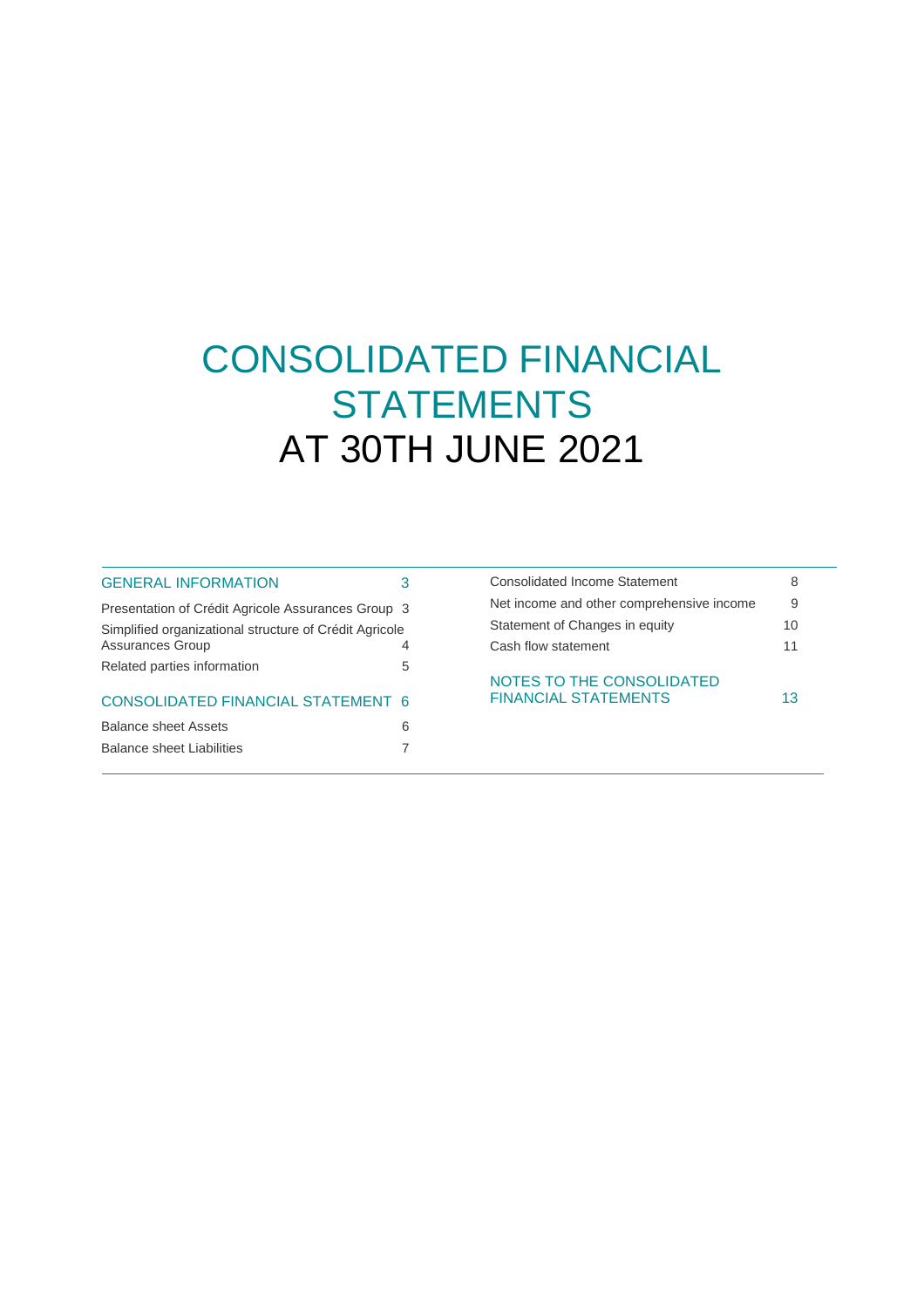# **General information**

## **Presentation of Crédit Agricole Assurances Group**

Crédit Agricole Assurances, a Public Limited Company with a Board of Directors, is the Crédit Agricole Group's holding company owning, under the control of Crédit Agricole S.A., the Group's participations in various insurance and reinsurance companies in France and internationally.

The purpose of Crédit Agricole Assurances is to acquire and manage participations in insurance and reinsurance companies without directly acting to provide insurance policies or enter into reinsurance contracts.

Crédit Agricole Assurances Group is regulated by the Autorité de Contrôle Prudentiel et de Résolution.

## **Legal information**

- Company name: CREDIT AGRICOLE ASSURANCES ■ Company form: French limited liability company (Public limited company) with a Board of Directors Registered offices: 16/18 boulevard de Vaugirard 75015 Paris<br>20,490,490,493 €1 ■ Share capital :
- (last modified 27 July 2016) ■ Place of registration: Tribunal de commerce de Paris
- Company Number: 2004 B 01471

## **INSEE data**

| $\blacksquare$ N° Siren: | 451 746 077                                                |
|--------------------------|------------------------------------------------------------|
| ■ Siret:                 | 451 746 077 00036                                          |
| ■ Code NAF:              | 6420Z (Holding company activities)                         |
| <b>Legal Category:</b>   | 5599 (Public limited company with<br>a Board of Directors) |
|                          |                                                            |

## **Tax information**

■ VAT registration number: FR 27 451 746 077 (EU intra-community number) ■ VAT regime: Real normal

## **Shareholders**

Share capital in Crédit Agricole Assurances consists of 149,040,367 shares of €10 each, held by:

- Crédit Agricole S.A: 99.99%
- Other Directors: 0.01%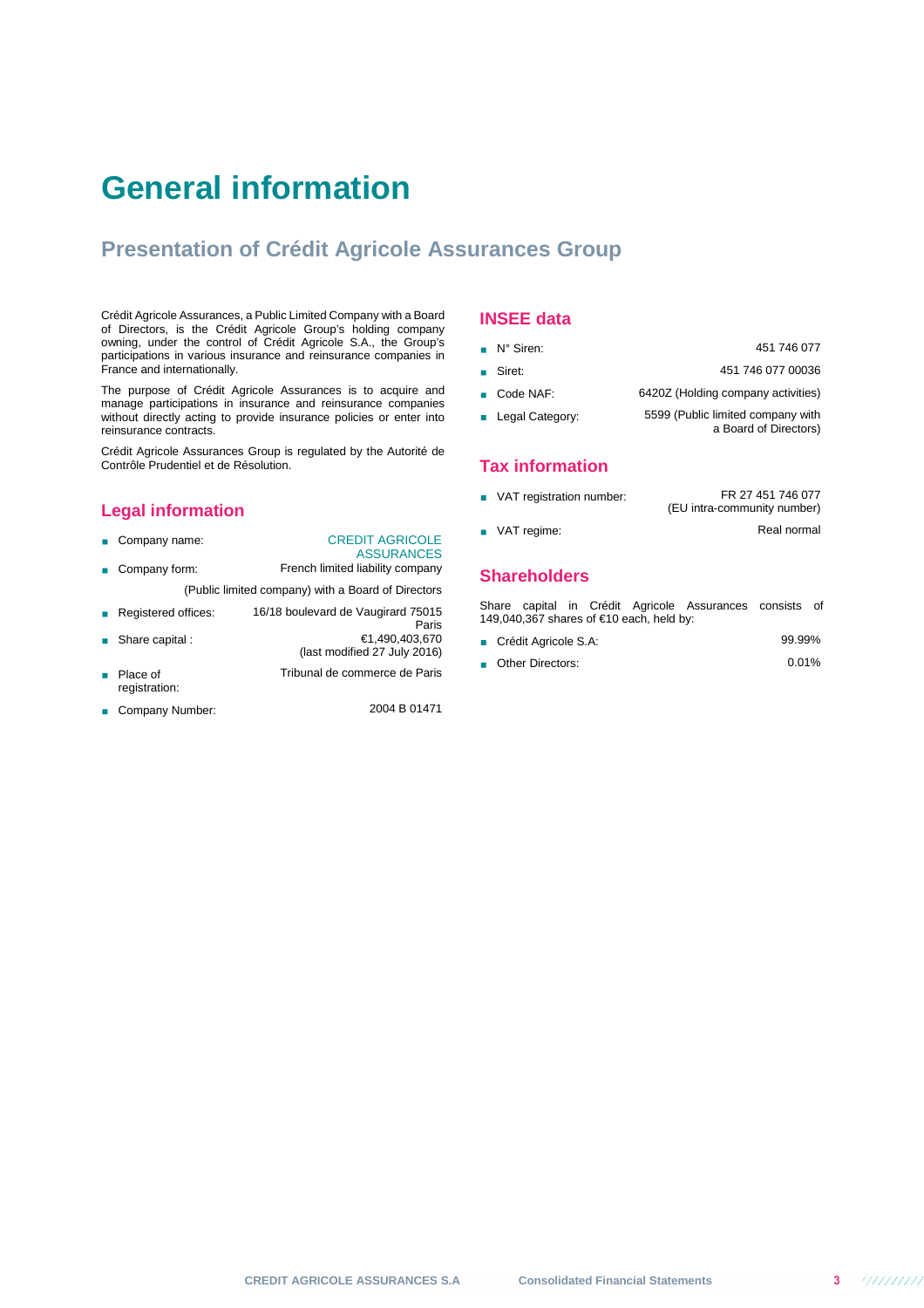

## **Simplified organizational structure of Crédit Agricole Assurances Group**

The diagram below represents the scope of consolidation of the Crédit Agricole Assurances Group, with the exception of consolidated structured entities, associates, joint ventures and property investment companies. The whole consolidation scope is presented in note 7.



\*The Crédit Agricole Assurances S.A. holding company is presented in « other » under segment information\*

(1) Excluding the following non-insurance fully consolidated entities: Iris Holding, Holding Euromarseille, Predica Infra, Vaugirard Infra, Alta Vai<br>(2) Finaref RD merged with CACI Non Life (with retroactive effect as of 1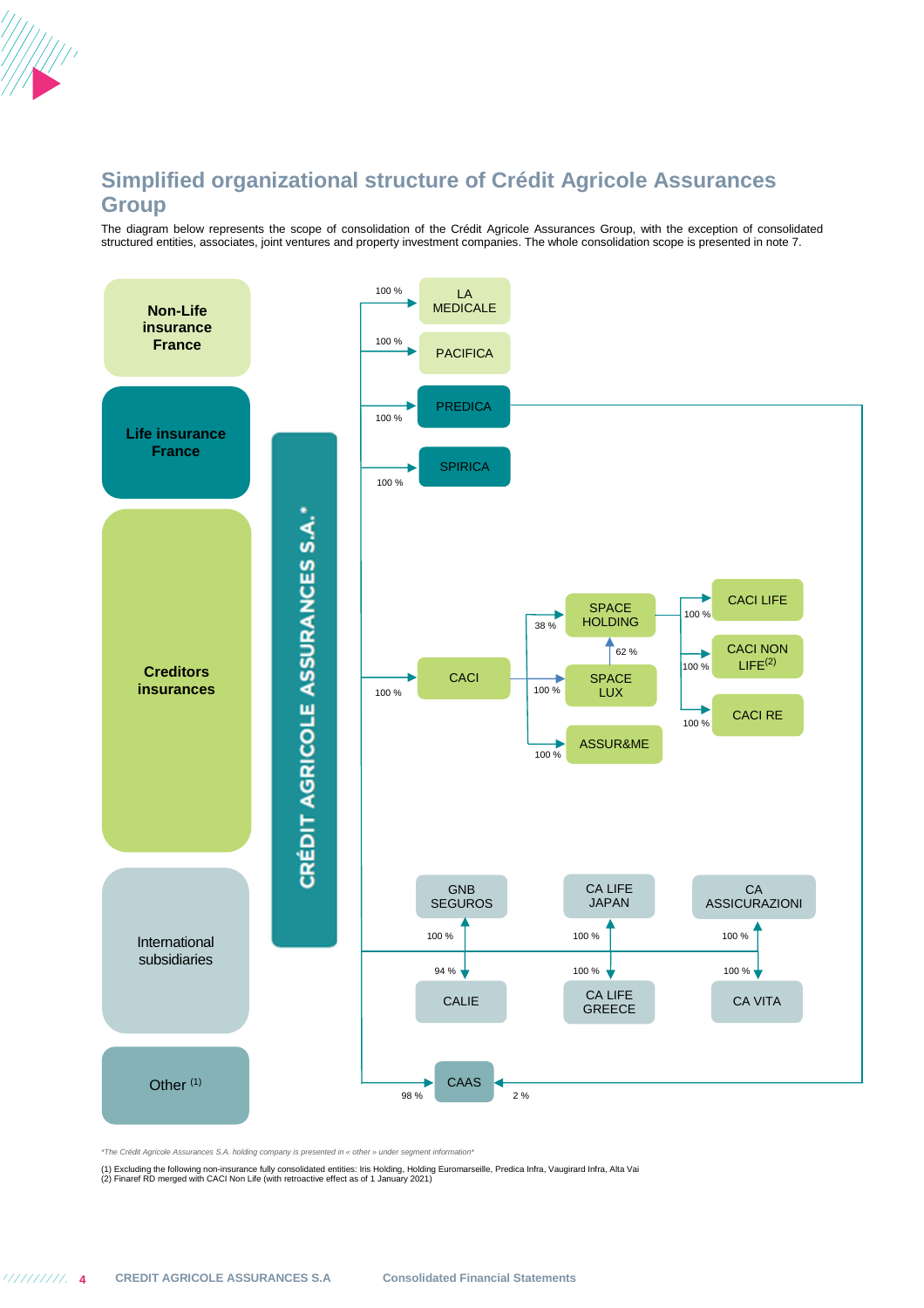## **Related parties information**

Parties related to the Crédit Agricole Assurances Group are companies within the Crédit Agricole Group and the main Directors of the Crédit Agricole Assurances Group.

## **Relations with the Crédit Agricole Group**

As at 30 June 2021, €0.9 billion of perpetual subordinated loan notes and €1.6 billion redeemable subordinated loan notes were held by Crédit Agricole Group.

Within its investment portfolio, the Crédit Agricole Assurances group holds a total of €17.1 billion of securities issued by the Crédit Agricole Group, including €12.6 billion in assets representing unitlinked contracts.

As part of its bancassurance activities, Crédit Agricole Assurances delegates certain functions to other entities within the Crédit Agricole Group:

- The sale of insurance contracts is carried out through the banking networks of the Regional Banks and LCL in France and abroad and through the networks of international partners (including Crédit Agricole Italia in Italy, Novo Banco in Portugal and CABP in Poland, etc.);
- Administrative management of life insurance contracts sold by banking networks is delegated to the distributors (with Regional Banks in turn delegating some elements of this management to CAAS);
- Asset management is delegated to specialist entities in various markets (Amundi, CA Immobilier, CACEIS, etc.);
- Claims handling in France is managed by SIRCA (a company created by Pacifica and the Regional Banks).

Similarly, retirement benefit obligations of the Crédit Agricole Group are, in part, covered by collective insurance agreements with Predica. These agreements include the creation of collective investment funds for the purpose of covering retirement bonuses and certain pension schemes, to which contributions are paid by the employer, the management of these funds by the insurance companies and the payment to beneficiaries of bonuses and retirement benefits as set out in the various schemes.

## **Relationship between companies consolidated by the Crédit Agricole Assurances Group**

The list of companies consolidated by the Crédit Agricole Assurances Group is set out in Note 7 – Consolidation scope.

Transactions between two fully consolidated companies are completely eliminated.

Intragroup transactions that have been subject to eliminations having an effect on the income statement for the year are presented in Note 4 - Segment information.

## **Relations with main Directors**

There are no significant transactions between Crédit Agricole Assurances and its main Directors, their families or companies under their control which are not included in the Group's scope of consolidation.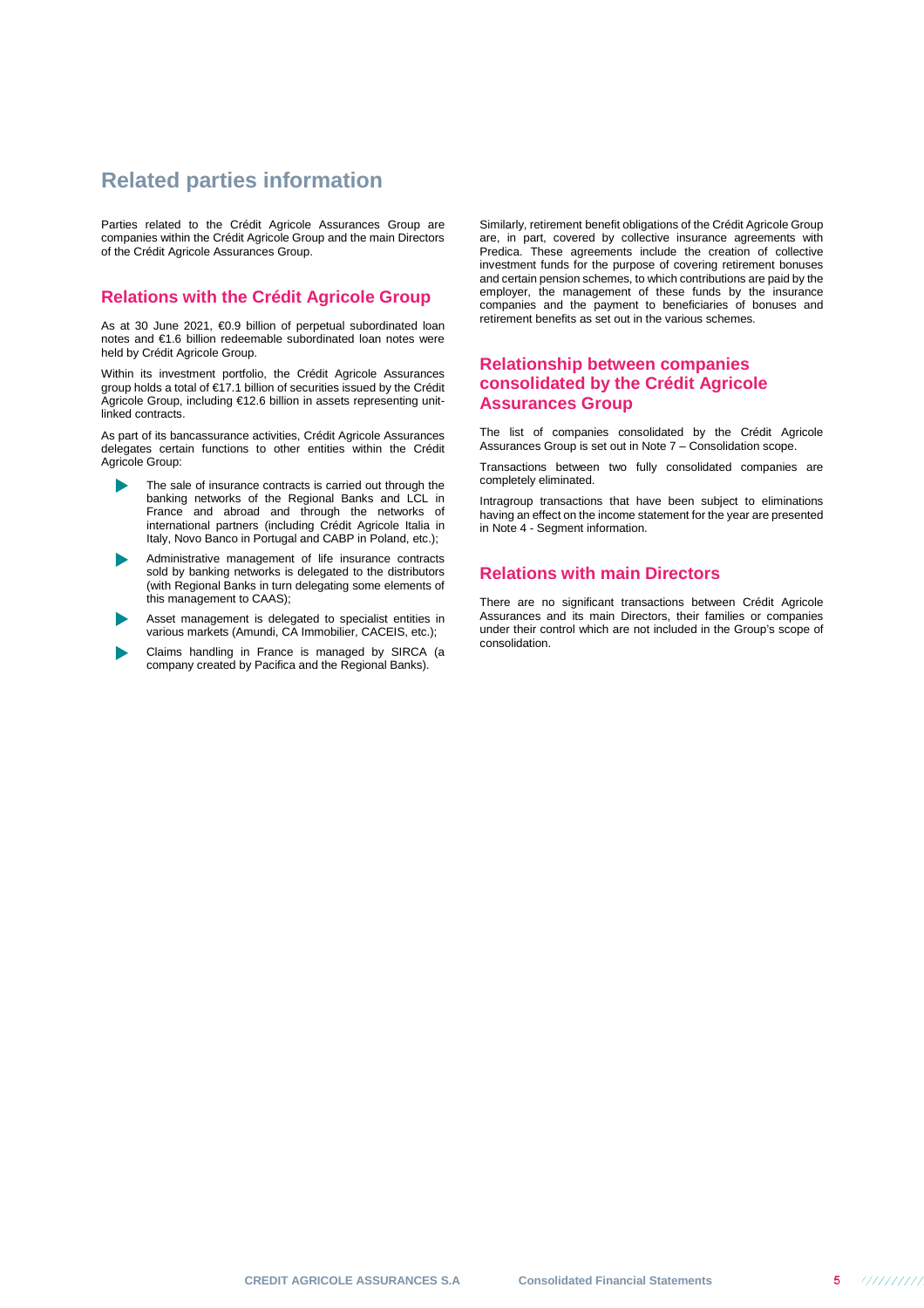

# **Consolidated financial statement**

## **Balance sheet Assets**

| (in $\epsilon$ million)                                                             | <b>Notes</b>    | 30/06/2021     | 31/12/2020     |
|-------------------------------------------------------------------------------------|-----------------|----------------|----------------|
| Goodwill                                                                            | Note 5.1        | 872            | 872            |
| Value of purchased business in force                                                |                 | $\overline{4}$ | $\overline{4}$ |
| Other intangible assets                                                             |                 | 383            | 383            |
| <b>Intangible assets</b>                                                            |                 | 1,260          | 1,259          |
| Investment property                                                                 | Note 5.2        | 6,562          | 6,355          |
| Unit-linked investment property                                                     |                 |                |                |
| <b>Financial investments</b>                                                        | Note 5.3        | 329,554        | 332,265        |
| Unit-linked financial investments                                                   | Note 5.3        | 81,369         | 74,430         |
| Derivative instruments and separated embedded<br>derivatives                        | Note 5.3        | 1,857          | 2,070          |
| Investments accounted for using the equity method                                   | Note 5.6        | 4,042          | 4,127          |
| <b>Investments from insurance activities</b>                                        | <b>Note 5.3</b> | 423,384        | 419.247        |
| Reinsurers' share in liabilities arising from insurance<br>and investment contracts |                 | 1,918          | 2,296          |
| Operating property and other property, plant and<br>equipment                       | Note 5.7        | 273            | 245            |
| Deferred acquisition costs                                                          |                 | 1.156          | 1.099          |
| Deferred participation assets                                                       |                 | 5              |                |
| Deferred tax assets                                                                 |                 | 63             | 46             |
| Receivables related to insurance contracts and<br>reinsurance contracts issued      |                 | 3.521          | 2.717          |
| Receivables related to reinsurance contrats held                                    |                 | 318            | 272            |
| Current tax assets                                                                  |                 | 198            | 123            |
| Other receivables                                                                   |                 | 1.742          | 8.313          |
| <b>Other assets</b>                                                                 |                 | 7,276          | 12,815         |
| Assets held for sale and discontinued operations                                    |                 |                |                |
| <b>Cash and cash equivalents</b>                                                    |                 | 1,586          | 1,361          |
| <b>TOTAL ASSETS</b>                                                                 |                 | 435,423        | 436,978        |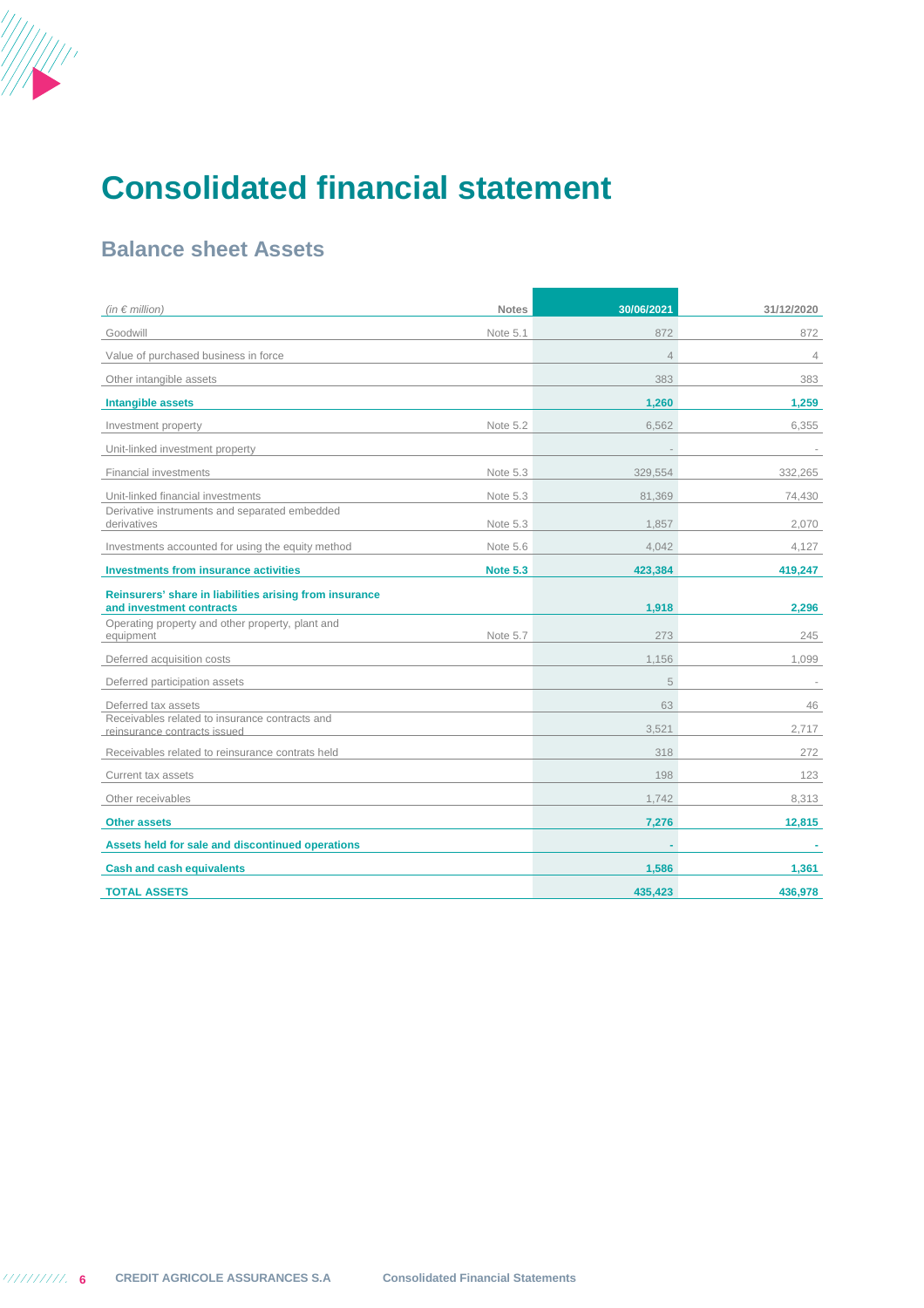## **Balance sheet Liabilities**

| (in $\epsilon$ million)<br><b>Notes</b>                                                                 | 30/06/2021 | 31/12/2020 |
|---------------------------------------------------------------------------------------------------------|------------|------------|
| Share capital or equivalent                                                                             | 1,490      | 1,490      |
| Additional paid-in capital                                                                              | 7,374      | 7,374      |
| Other comprehensive income                                                                              | 2,511      | 3,354      |
| Retained earnings and other reserves                                                                    | 3,405      | 2,808      |
| Consolidated net income                                                                                 | 798        | 1,230      |
| <b>Note 5.8</b><br>Shareholders' equity - Group share                                                   | 15,578     | 16,256     |
| Non-controlling interests                                                                               | 88         | 88         |
| <b>Total shareholders' equity</b>                                                                       | 15,666     | 16,344     |
| <b>Provisions</b><br><b>Note 5.9</b>                                                                    | 130        | 146        |
| Subordinated debts<br>Note 5.10.1                                                                       | 5,549      | 5,515      |
| Financing debts due to banking institutions                                                             | 2,517      | 2,520      |
| <b>Financing debts</b>                                                                                  | 8,066      | 8,035      |
| Technical liabilities arising from insurance contracts                                                  | 184,791    | 180,571    |
| Technical liabilities arising from unit-linked insurance contracts                                      | 75,010     | 68,373     |
| Note 5.11<br>Total technical liabilities arising from insurance contracts                               | 259,801    | 248,944    |
| Technical liabilities arising from investment contracts with<br>discretionary participation features    | 80,436     | 81,552     |
| Technical liabilities arising from investment contracts without<br>discretionary participation features |            |            |
| Technical liabilities arising from unit-linked investment contracts                                     | 6,609      | 6,169      |
| Total technical liabilities arising from investment contracts<br>Note 5.11                              | 87,045     | 87,721     |
| Deferred participation liabilities<br>Note 5.12                                                         | 22,951     | 26,840     |
| Liabilities arising from insurance and investment contracts                                             | 369,797    | 363,505    |
| Deferred tax liabilities                                                                                | 346        | 594        |
| Liabilities towards holders of units in consolidated investment funds                                   | 11,166     | 10,404     |
| Operating debt securities                                                                               |            |            |
| Operating debts due to banking institutions                                                             | 497        | 398        |
| Payables related to insurance contracts and reinsurance contracts<br>issued                             | 2,264      | 2,230      |
| Payables related to reinsurance contrats held                                                           | 1,399      | 1,855      |
| Current tax liabilities                                                                                 | 51         | 83         |
| Derivative instruments liabilities                                                                      | 93         | 32         |
| Other debts                                                                                             | 25,948     | 33,352     |
| <b>Other liabilities</b>                                                                                | 41,764     | 48,948     |
| Liabilities related to assets held for sale and discontinued<br>operations                              |            |            |
| <b>TOTAL LIABILITIES</b>                                                                                | 435,423    | 436,978    |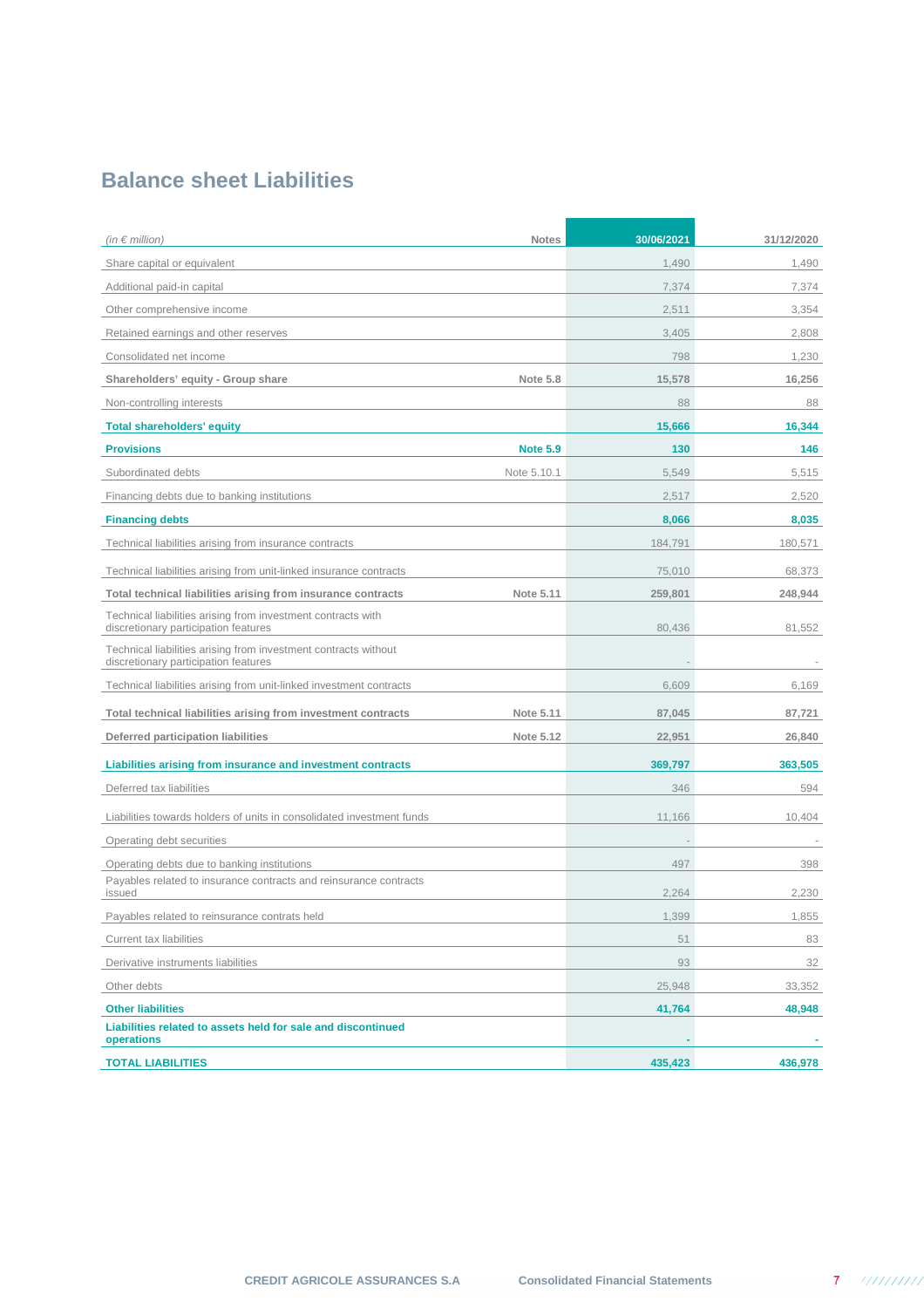

## **Consolidated Income Statement**

| (in $\epsilon$ million)                                                                                                                                                | <b>Notes</b>    | 30/06/2021 | 30.06.2020 |
|------------------------------------------------------------------------------------------------------------------------------------------------------------------------|-----------------|------------|------------|
| Written premiums                                                                                                                                                       | Note 6.1        | 19.442     | 14.479     |
| Change in unearned premiums                                                                                                                                            |                 | (744)      | (524)      |
| <b>Earned premiums</b>                                                                                                                                                 |                 | 18,698     | 13,955     |
| Revenue or income from other activities                                                                                                                                |                 | 57         | 148        |
| Investment income                                                                                                                                                      |                 | 3.652      | 3.818      |
| Investment expenses                                                                                                                                                    |                 | (224)      | (259)      |
| Gains and losses on disposal of investments net of reversals of<br>impairment and amortisation<br>Change in fair value of investments recognised at fair value through |                 | 35         | 373        |
| profit or loss                                                                                                                                                         |                 | 6,502      | (7,935)    |
| Change in impairment of investments                                                                                                                                    |                 | (67)       | (100)      |
| Amount reclassified to other comprehensive income applying the<br>overlay approach                                                                                     | Note 6.3        | (1, 114)   | 3,908      |
| Investment income net of investment expenses                                                                                                                           | <b>Note 6.2</b> | 8,783      | (195)      |
| <b>Claims expenses</b>                                                                                                                                                 | <b>Note 6.4</b> | (24, 022)  | (10, 574)  |
| Income from reinsurance contracts held                                                                                                                                 |                 | 443        | 275        |
| Expenses from reinsurance contracts held                                                                                                                               |                 | (411)      | (405)      |
| Net income and expenses from reinsurance contracts held                                                                                                                |                 | 32         | (129)      |
| Acquisition expenses related to insurance contracts                                                                                                                    |                 | (1, 117)   | (1,096)    |
| Amortisation of value of purchased business in force and equivalent                                                                                                    |                 |            |            |
| Administration expenses                                                                                                                                                |                 | (1,085)    | (990)      |
| Other current operating income and expenses                                                                                                                            |                 | (219)      | (266)      |
| Other operating income and expenses                                                                                                                                    |                 |            |            |
| <b>Operating income</b>                                                                                                                                                |                 | 1,128      | 853        |
| Financing expenses                                                                                                                                                     | Note 5.10.2     | (103)      | (124)      |
| Income tax                                                                                                                                                             | Note 6.5        | (226)      | (195)      |
| Net income from discontinued operations                                                                                                                                |                 |            |            |
| <b>CONSOLIDATED NET INCOME</b>                                                                                                                                         |                 | 799        | 534        |
| Non-controlling interests                                                                                                                                              |                 | (1)        | (3)        |
| <b>Net income (Group share)</b>                                                                                                                                        |                 | 798        | 531        |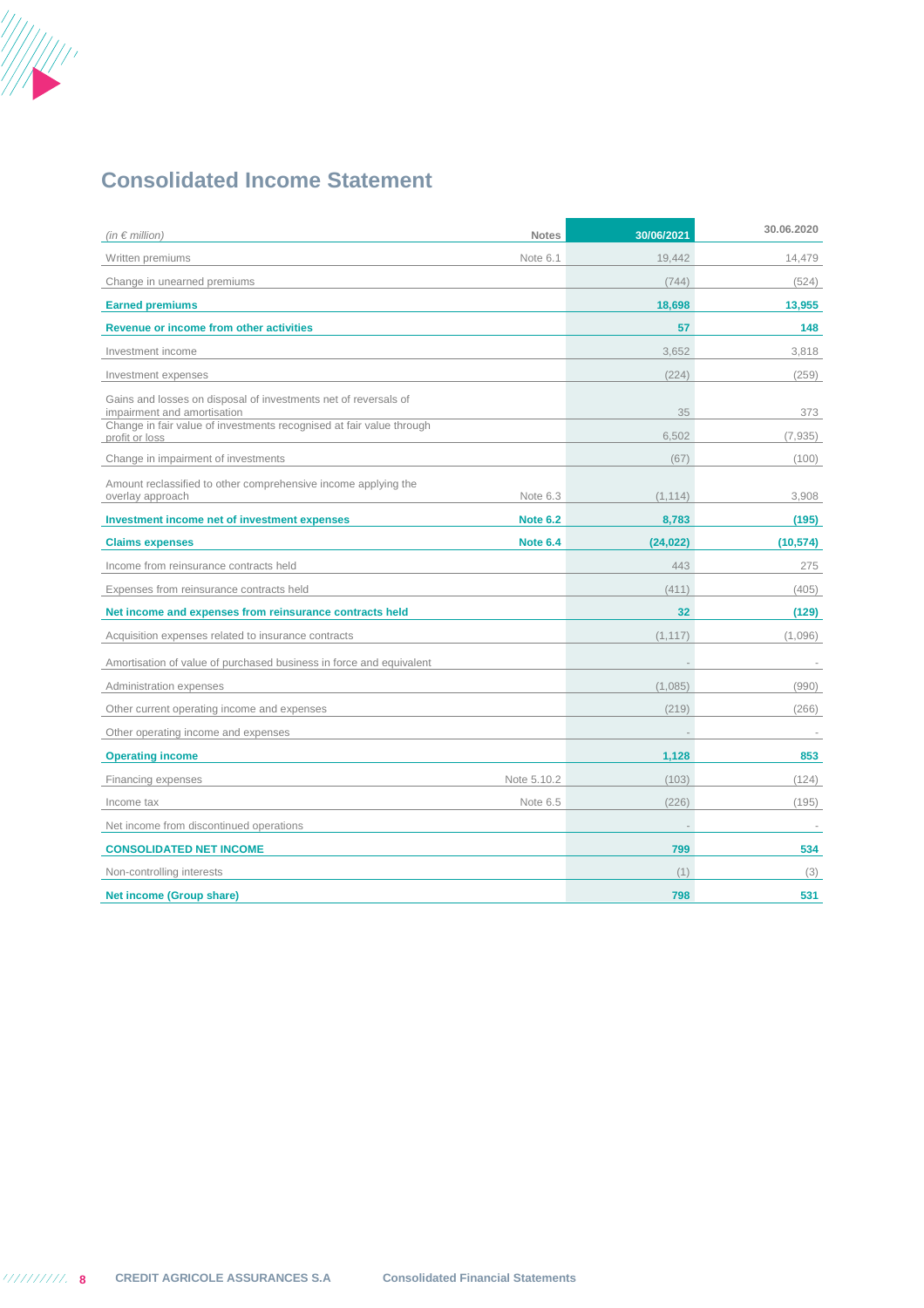# **Net income and other comprehensive income**

| (in $\epsilon$ million)                                                                                                                                      | 30/06/2021     | 30.06.2020 |
|--------------------------------------------------------------------------------------------------------------------------------------------------------------|----------------|------------|
| <b>Consolidated net income</b>                                                                                                                               | 799            | 534        |
| Gains and losses on foreign exchange differences                                                                                                             |                |            |
| Gains and losses on debt instruments measured at fair value through other<br>comprehensive income                                                            | (6.944)        | (351)      |
| Gains and losses on hedging derivatives                                                                                                                      | (594)          | (166)      |
| Revaluation of hedging derivatives                                                                                                                           |                |            |
| Reclassification of gains and losses on financial assets applying the overlay<br>approach                                                                    | 1,114          | (3,908)    |
|                                                                                                                                                              |                |            |
| Shadow accounting gross of deferred tax                                                                                                                      | 5,277          | 3,887      |
| Other comprehensive income that will be reclassified to profit or loss before<br>tax, excluding investments accounted for using the equity method            | (1, 147)       | (539)      |
| Other comprehensive income that will be reclassified to profit or loss before<br>tax, investments accounted for using the equity method                      |                |            |
| Income tax related to other comprehensive income that will be reclassified to<br>profit or loss, excluding investments accounted for using the equity method | 324            | (51)       |
| Income tax related to other comprehensive income that will be reclassified to<br>profit or loss, investments accounted for using the equity method           |                |            |
| Other comprehensive income on items that may be reclassified to profit and<br>loss from discontinued operations                                              |                |            |
| Other comprehensive income that will be reclassified to profit or loss net of<br><b>tax</b>                                                                  | (823)          | (590)      |
|                                                                                                                                                              |                |            |
| Actuarial gains and losses on post-employment benefits<br>Gains and losses on equity instruments measured at fair value through other                        |                |            |
| comprehensive income                                                                                                                                         | (24)           | (11)       |
| Shadow accounting gross of deferred tax                                                                                                                      |                |            |
| Other comprehensive income that will not be reclassified to profit or loss                                                                                   |                |            |
| before tax, excluding investments accounted for using the equity method                                                                                      | (24)           | (11)       |
| Other comprehensive income that will not be reclassified to profit or loss<br>before tax, investments accounted for using the equity method                  | 4              | 7          |
| Income tax related to other comprehensive income that will not be<br>reclassified to profit or loss, excluding investments accounted for using the           |                |            |
| equity method<br>Income tax related to other comprehensive income that will not be                                                                           | $\overline{4}$ | 3          |
| reclassified to profit or loss, investments accounted for using the equity<br>method                                                                         | (4)            | (4)        |
| Other comprehensive income that will not be reclassified to profit or loss net<br>of tax from discontinued operations                                        |                |            |
| Other comprehensive income that will not be reclassified to profit or loss net<br>of tax                                                                     | (20)           | (5)        |
| OTHER COMPREHENSIVE INCOME NET OF TAX                                                                                                                        | (843)          | (595)      |
| <b>NET INCOME AND OTHER COMPREHENSIVE INCOME</b>                                                                                                             | (44)           | (61)       |
| Net income and other comprehensive income - Group share                                                                                                      | (45)           | (64)       |
| Net income and other comprehensive income - Non-controlling interests                                                                                        | $\mathbf{1}$   | 3          |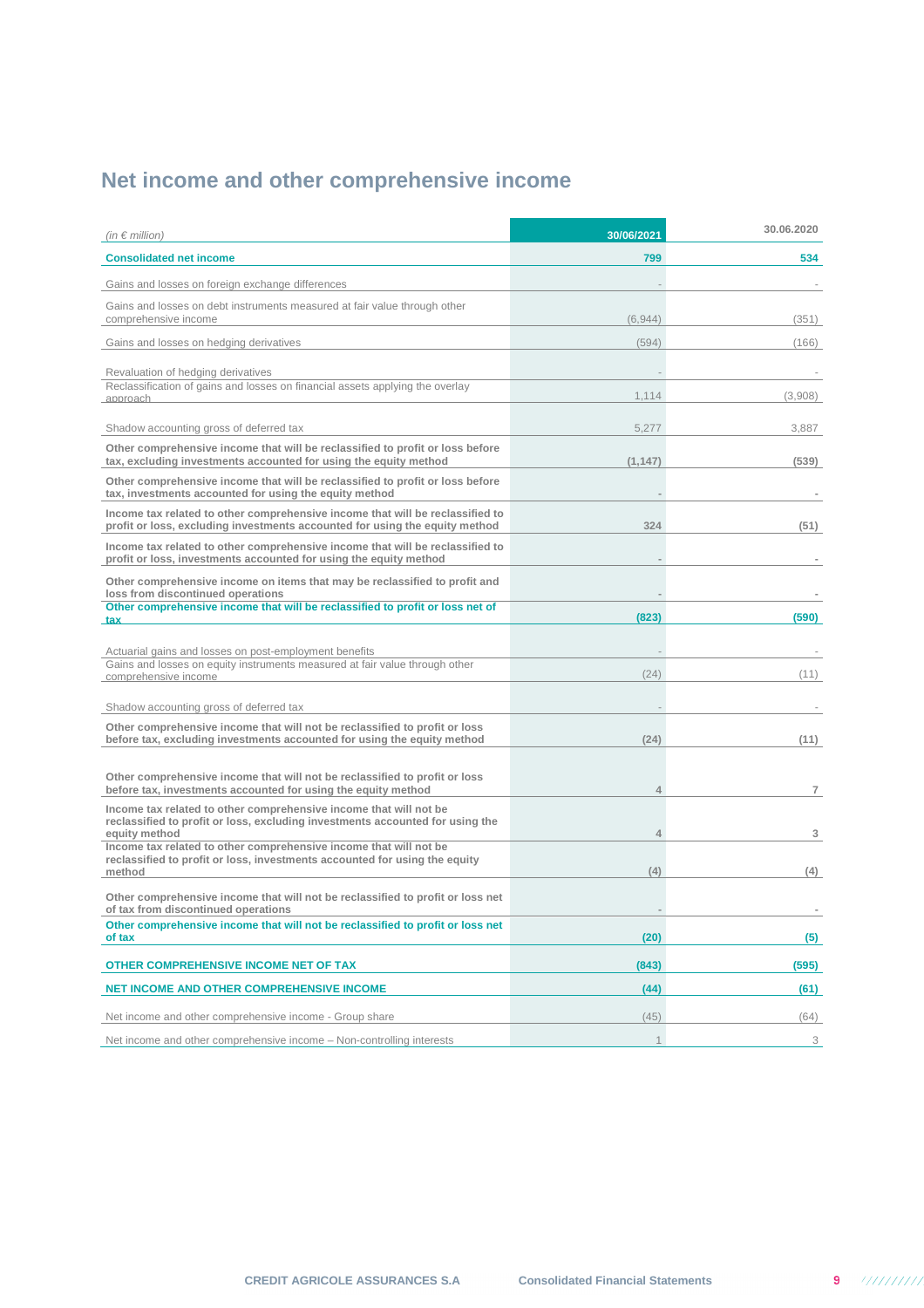

# **Statement of Changes in equity**

| (in $\in$ million)<br><b>CLOSING EQUITY AT 31</b><br><b>DECEMBER 2019</b> | Share<br>capital or<br>equivalent<br>1.490 | Additional<br>paid-in<br>capital<br>7,374 | Other<br>comprehensiv<br>e income that<br>will be<br>reclassified to<br>profit or loss<br>3,382 | Other<br>comprehensive<br>income that will<br>not be<br>reclassified to<br>profit or loss<br>(81) | Other<br>comprehensi<br>ve income<br>3,300 | Retained<br>earnings<br>and other<br>reserves<br>4,074 | <b>Sharehol</b><br>ders'<br>equity -<br>Group<br>share<br>16,238 | Non-<br>controllin<br>g interests<br>95 | Total<br>shareholders'<br>equity<br>16,333 |
|---------------------------------------------------------------------------|--------------------------------------------|-------------------------------------------|-------------------------------------------------------------------------------------------------|---------------------------------------------------------------------------------------------------|--------------------------------------------|--------------------------------------------------------|------------------------------------------------------------------|-----------------------------------------|--------------------------------------------|
| <b>OPENING EQUITY AT 1 OF</b><br><b>JANUARY 2020</b>                      | 1,490                                      | 7,374                                     | 3,382                                                                                           | (81)                                                                                              | 3,300                                      | 4,074                                                  | 16,238                                                           | 95                                      | 16,333                                     |
| Other comprehensive income                                                |                                            |                                           | 31                                                                                              | 23                                                                                                | 53                                         |                                                        | 81                                                               |                                         | 81                                         |
| Consolidated net income                                                   |                                            |                                           |                                                                                                 |                                                                                                   |                                            | 1,230                                                  | 1,230                                                            | 5                                       | 1,235                                      |
| Net income and other<br>comprehensive income                              |                                            |                                           | 31                                                                                              | 23                                                                                                | 53                                         | 1,230                                                  | 1,283                                                            | 5                                       | 1,288                                      |
| Dividends paid                                                            |                                            |                                           |                                                                                                 |                                                                                                   | $\overline{\phantom{a}}$                   | (1, 185)                                               | (1, 185)                                                         | (1)                                     | (1, 186)                                   |
| Capital operations                                                        |                                            |                                           |                                                                                                 |                                                                                                   |                                            | 162                                                    | 162                                                              |                                         | 162                                        |
| Change in consolidation scope                                             |                                            |                                           |                                                                                                 |                                                                                                   | (1)                                        | (167)                                                  | (167)                                                            | (10)                                    | (177)                                      |
| Perpetual subordinated debts                                              |                                            |                                           |                                                                                                 |                                                                                                   |                                            |                                                        |                                                                  |                                         |                                            |
| Interest expenses on perpetual<br>subordinated debts                      |                                            |                                           |                                                                                                 |                                                                                                   |                                            | (76)                                                   | (76)                                                             |                                         | (76)                                       |
| Other changes                                                             |                                            | $\overline{\phantom{a}}$                  | $\overline{\phantom{a}}$                                                                        | $\overline{\phantom{a}}$                                                                          |                                            |                                                        |                                                                  | ÷,                                      |                                            |
| <b>CLOSING EQUITY AT 31</b><br><b>DECEMBER 2020</b>                       | 1,490                                      | 7,374                                     | 3,412                                                                                           | (59)                                                                                              | 3,354                                      | 4,038                                                  | 16,256                                                           | 88                                      | 16,344                                     |

| (in $\in$ million)<br><b>CLOSING EQUITY AT 31</b>                            | Share<br>capital or<br>equivalent<br>1,490 | Additional<br>paid-in<br>capital<br>7,374 | Other<br>comprehensiv<br>e income that<br>will be<br>reclassified to<br>profit or loss<br>3,412 | Other<br>comprehensive<br>income that will<br>not be<br>reclassified to<br>profit or loss<br>(59) | Other<br>comprehensi<br>ve income<br>3,354 | Retained<br>earnings<br>and other<br>reserves<br>4,038 | <b>Sharehol</b><br>ders'<br>equity -<br>Group<br>share<br>16,256 | Non-<br>controllin<br>g interests<br>88 | <b>Total</b><br>shareholders'<br>equity<br>16,344 |
|------------------------------------------------------------------------------|--------------------------------------------|-------------------------------------------|-------------------------------------------------------------------------------------------------|---------------------------------------------------------------------------------------------------|--------------------------------------------|--------------------------------------------------------|------------------------------------------------------------------|-----------------------------------------|---------------------------------------------------|
| <b>DECEMBER 2020</b><br><b>OPENING EQUITY AT 1 OF</b><br><b>JANUARY 2021</b> | 1,490                                      | 7,374                                     | 3,412                                                                                           | (59)                                                                                              | 3,354                                      | 4,038                                                  | 16,256                                                           | 88                                      | 16,344                                            |
| Other comprehensive income                                                   |                                            |                                           | (823)                                                                                           | 8                                                                                                 | (815)                                      | $\sim$                                                 | (815)                                                            |                                         | (815)                                             |
| Consolidated net income                                                      |                                            |                                           |                                                                                                 |                                                                                                   |                                            | 798                                                    | 798                                                              | 1                                       | 799                                               |
| Net income and other<br>comprehensive income                                 |                                            |                                           | (823)                                                                                           | 8                                                                                                 | (815)                                      | 798                                                    | (17)                                                             | $\mathbf{1}$                            | (16)                                              |
| Dividends paid                                                               |                                            | ÷                                         | $\overline{\phantom{a}}$                                                                        | $\overline{\phantom{a}}$                                                                          | ٠                                          | (611)                                                  | (611)                                                            | (1)                                     | (612)                                             |
| Capital operations                                                           |                                            |                                           |                                                                                                 |                                                                                                   |                                            | $\overline{2}$                                         | $\overline{2}$                                                   |                                         | $\overline{2}$                                    |
| Change in consolidation scope                                                |                                            |                                           |                                                                                                 |                                                                                                   |                                            | (2)                                                    | (2)                                                              |                                         | (2)                                               |
| Perpetual subordinated debts                                                 |                                            |                                           | $\overline{\phantom{a}}$                                                                        |                                                                                                   |                                            |                                                        |                                                                  |                                         |                                                   |
| Interest expenses on perpetual<br>subordinated debts                         |                                            |                                           |                                                                                                 |                                                                                                   |                                            | (43)                                                   | (43)                                                             |                                         | (43)                                              |
| Other changes                                                                | $\sim$                                     | $\overline{a}$                            | $\overline{a}$                                                                                  | (28)                                                                                              | (28)                                       | 21                                                     | (7)                                                              |                                         | (7)                                               |
| <b>CLOSING AT 30TH JUNE 2021</b>                                             | 1,490                                      | 7,374                                     | 2,589                                                                                           | (78)                                                                                              | 2,511                                      | 4,203                                                  | 15,578                                                           | 88                                      | 15,666                                            |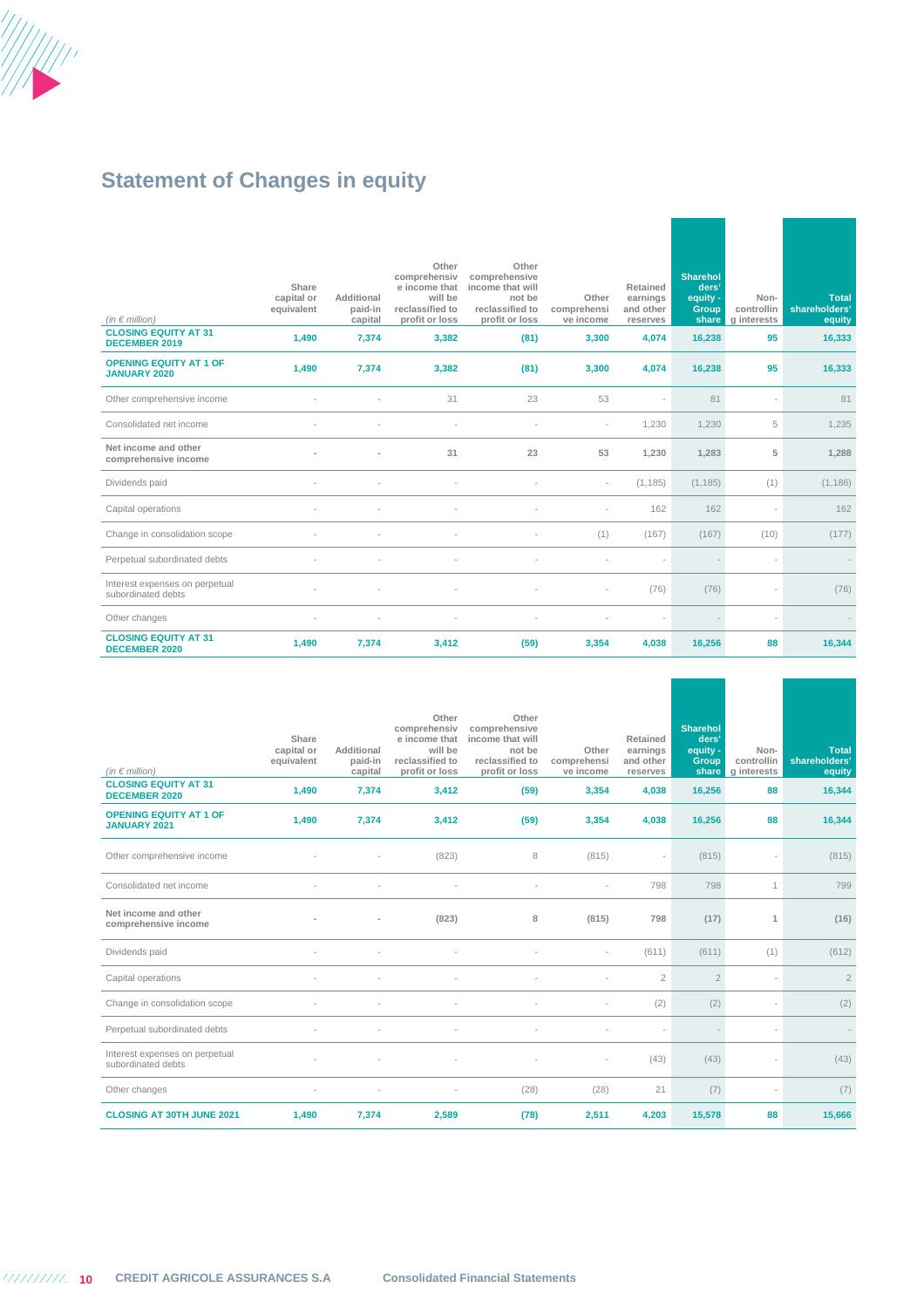## **Cash flow statement**

The cash flow statement is presented according to the model of the indirect method.

**Operating activities** represent those activities generating income for Crédit Agricole Assurances.

Tax payments are presented in their entirety under operating activities.

**Investment activities** represent cash flows for the acquisition and sale of consolidated and non-consolidated participations, and tangible and intangible assets. The strategic participations entered in the category "fair value per result" or "fair value by nonrecyclable equity" are included in this topic.

**Financing activities** result from changes relating to structural financial transactions affecting shareholders' equity and longterm debt.

Net cash flows from discontinued operating, investing and financing activities are presented under separate headings in the cash flow statement.

**Net cash** includes cash at hand, credit and debit balances with banks and accounts (assets and liabilities) and call loans with lending establishments.

| (in $\epsilon$ million)                                                                                                                                      | 30/06/2021 | 30.06.2020     |
|--------------------------------------------------------------------------------------------------------------------------------------------------------------|------------|----------------|
| Operating income before tax                                                                                                                                  | 1,128      | 853            |
| Gains and losses on disposals of investments                                                                                                                 | (31)       | (366)          |
| Net amortisation expenses                                                                                                                                    | 63         | 54             |
| Change in deferred acquisition costs                                                                                                                         | (55)       | (21)           |
| Change in impairment                                                                                                                                         | 71         | 93             |
| Net change in technical liabilities arising from insurance and investment contracts                                                                          | 10,650     | 220            |
| Net change in other provisions                                                                                                                               | (15)       | (25)           |
| Change in fair value of investments and other financial instruments recognised at fair value<br>through profit or loss (excluding cash and cash equivalents) | (3,954)    | 3,235          |
| Other non-cash items included in the operating income                                                                                                        | (194)      | 113            |
| Adjustments for non-cash items included in the operating income and reclassification of<br>financing and investing flows                                     | 6,535      | 3,303          |
| Change in operating receivables and payables                                                                                                                 | 1,840      | 1,601          |
| Change in securities given or received under repurchase agreements                                                                                           | (3,086)    | (5,766)        |
| Net tax payments                                                                                                                                             | (275)      | (331)          |
| Dividends received from investments accounted for using the equity method                                                                                    | 102        | 60             |
| Cash flows from discontinued operations                                                                                                                      |            |                |
| Net cash flows froms operating activities                                                                                                                    | 6,244      | (280)          |
| Acquisitions of subsidiaries and associates, net of cash acquired                                                                                            |            |                |
| Disposals of subsidiaries and associates, net of cash ceded                                                                                                  | 17         |                |
| Acquisitions of interests in investments accounted for using the equity method                                                                               | (19)       | (25)           |
| Disposals of interests in investments accounted for using the equity method                                                                                  |            | $\overline{7}$ |
| Cash flows related to changes in consolidation scope                                                                                                         | (2)        | (18)           |
| Disposals of financial investments (including unit-linked) and derivative instruments                                                                        | 114,797    | 79.157         |
| Disposals of investment property                                                                                                                             | 104        | 142            |
| Disposals of investments and derivative instruments of activities other than insurance                                                                       |            |                |
| Cash flows from disposals and repayments of investments                                                                                                      | 114,901    | 79,299         |
| Acquisitions of financial investments (including unit-linked) and derivative instruments                                                                     | (119, 864) | (77, 876)      |
| Acquisitions of investment property                                                                                                                          | (305)      | (165)          |
| Acquisitions and/or issuances of investments and derivative instruments of other activities                                                                  |            |                |
| Cash flows from aquisitions and issuances of investments                                                                                                     | (120, 169) | (78, 041)      |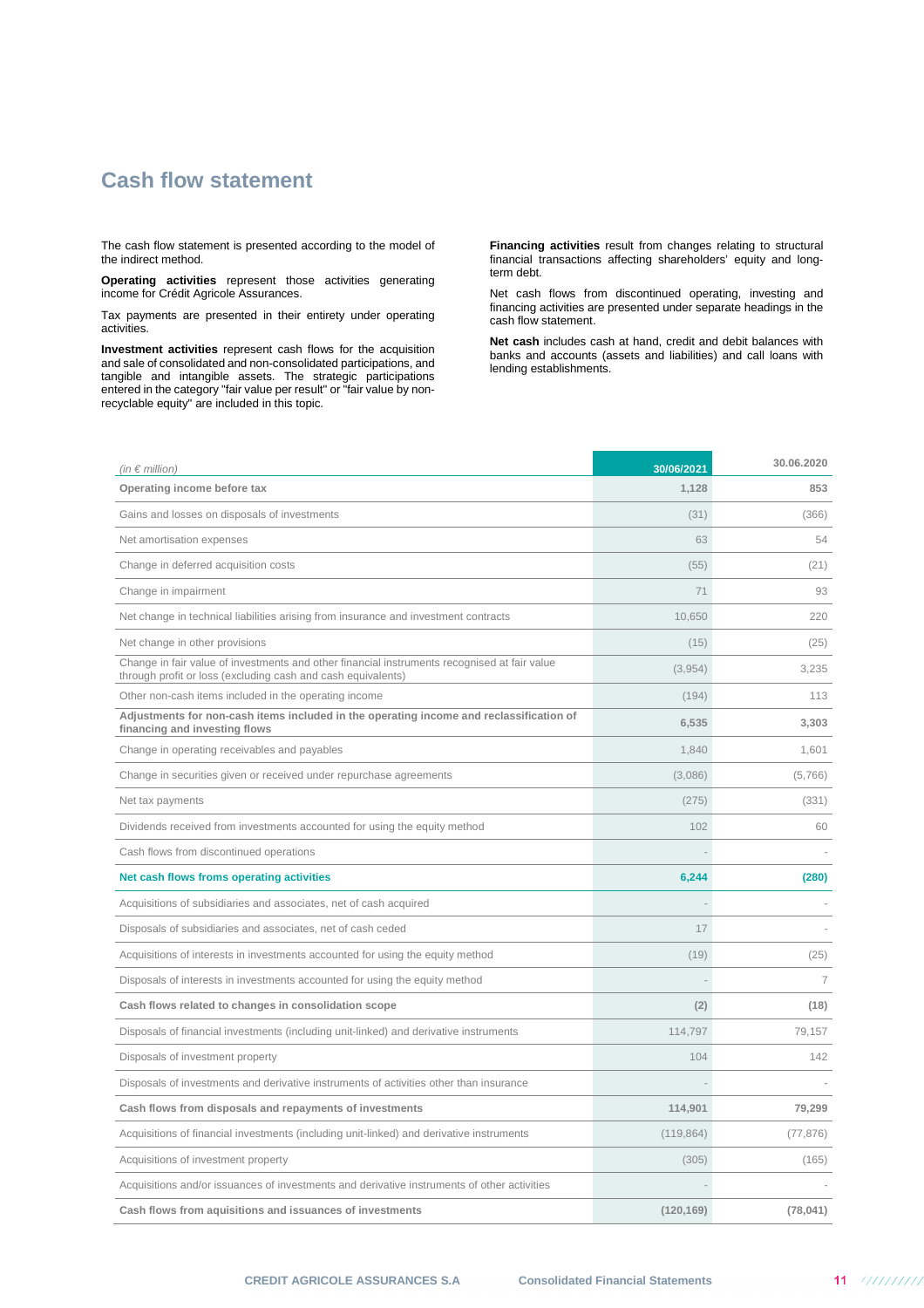

| (in $\epsilon$ million)                                                                                    | 30/06/2021 | 30.06.2020 |
|------------------------------------------------------------------------------------------------------------|------------|------------|
| Disposals of intangible assets and property plant and equipment                                            | 24         | (1)        |
| Acquisitions of intangible assets and property plant and equipment                                         | (115)      | (72)       |
| Cash flows relating to acquisitions and disposals of intangible assets and property plant<br>and equipment | (91)       | (73)       |
| Cash flows from discontinued operations                                                                    |            |            |
| Net cash flows from investing activities                                                                   | (5,361)    | 1,167      |
| Issuances of capital instruments                                                                           | (15)       |            |
| Dividends paid                                                                                             | (655)      | (745)      |
| Cash flows relating to transactions with shareholders and members                                          | (670)      | (745)      |
| Cash generated by issuances of financing debts                                                             | 11         | 315        |
| Cash allocated to repayments of financing debts                                                            | (31)       | (14)       |
| Interests paid on financing debts                                                                          | (61)       | (87)       |
| Cash flows from Group financing activities                                                                 | (81)       | 214        |
| Cash flows from discontinued operations                                                                    |            |            |
| Net cash flows from financing activities                                                                   | (751)      | (531)      |
| Cash flows related to changes in accounting methods                                                        |            |            |
| <b>Other cash flows</b>                                                                                    |            |            |
| Cash and cash equivalents as at 1 January                                                                  | 964        | 733        |
| Net cash flows from operating activities                                                                   | 6,243      | (270)      |
| Net cash flows from investing activities                                                                   | (5, 361)   | 1,166      |
| Net cashs flow from financing activities                                                                   | (751)      | (531)      |
| Other cash flows                                                                                           |            |            |
| Impact of foreign exchange differences on cash and cash equivalents                                        | (5)        | (2)        |
| <b>CASH AND CASH EQUIVALENTS AS AT 30 JUNE</b>                                                             | 1,090      | 1,096      |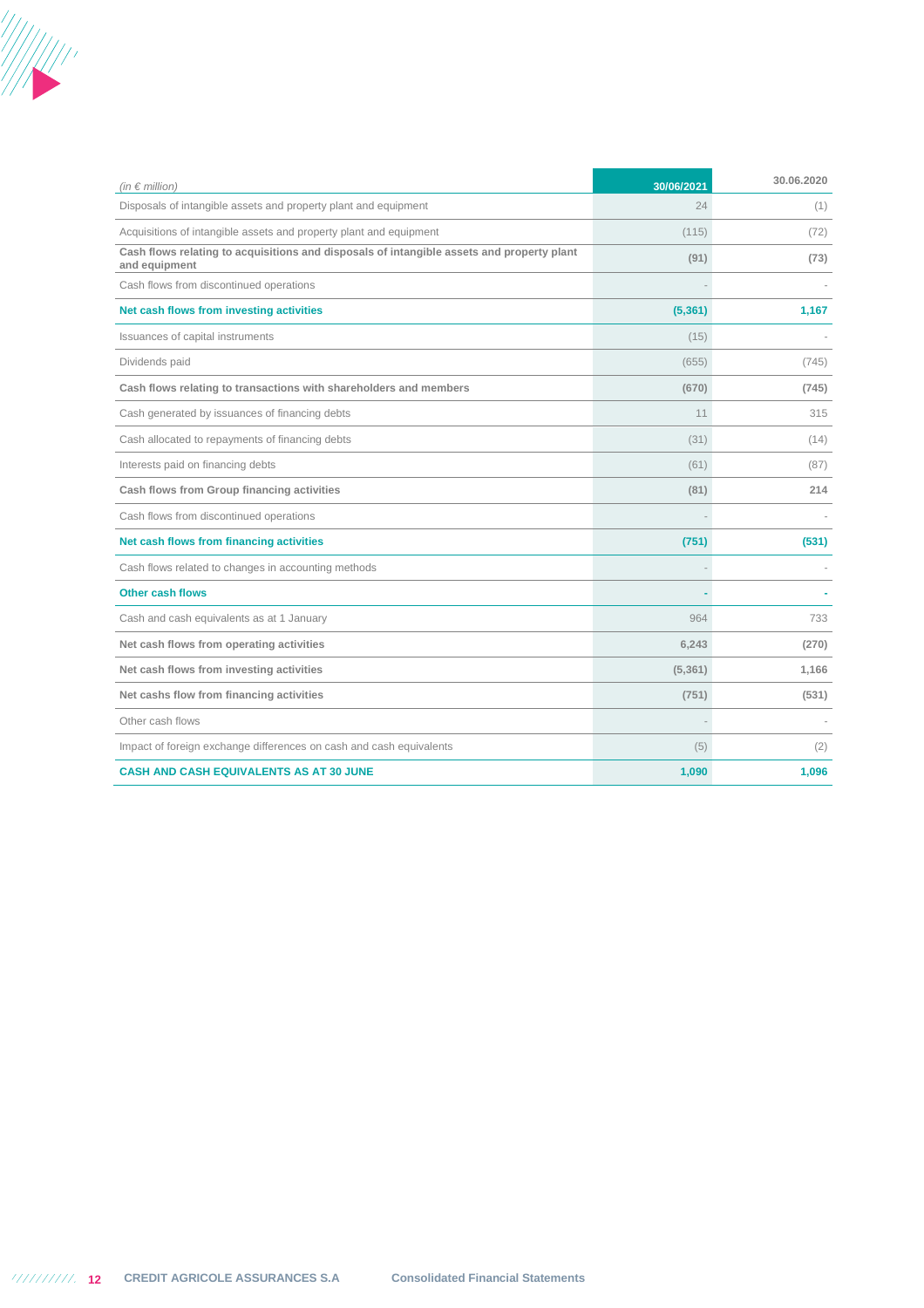# **Notes to the consolidated financial statements**

Detailed Contents

| <b>NOTE 1</b> | Group accounting policies and<br>principles, assessments and<br>estimates applied |                                                                               |    |  |  |
|---------------|-----------------------------------------------------------------------------------|-------------------------------------------------------------------------------|----|--|--|
| <b>NOTE 2</b> |                                                                                   | <b>Major structural transactions and</b><br>material events during the period | 17 |  |  |
| <b>NOTE 3</b> |                                                                                   | <b>Subsequent events</b>                                                      | 18 |  |  |
| <b>NOTE 4</b> |                                                                                   | <b>Segment information</b>                                                    | 19 |  |  |
|               | 4.1                                                                               | Income statement by segment                                                   | 19 |  |  |
|               | 4.2                                                                               | Balance sheet by segment                                                      | 21 |  |  |
| NOTE 5        |                                                                                   | Notes to the balance sheet                                                    | 25 |  |  |
|               | 51                                                                                | Goodwill                                                                      | 25 |  |  |
|               | 5.2                                                                               | Investment property                                                           | 26 |  |  |
|               | 53                                                                                | Investments from insurance activities                                         | 26 |  |  |
|               | 54                                                                                | Fair value of financial instruments                                           | 30 |  |  |
|               |                                                                                   | 5.5 Credit risk                                                               | 37 |  |  |
|               | 5.6                                                                               | Investments accounted for using the equity<br>method                          | 46 |  |  |

|        | 5.7 | Operating property and other property, plant<br>and equipment     | 49 |
|--------|-----|-------------------------------------------------------------------|----|
|        | 5.8 | Equity                                                            | 50 |
|        | 5.9 | Provisions for risks and charges                                  | 50 |
|        |     | 5.10 Financing debt                                               | 50 |
|        |     | 5.11 Liabilities relating to insurance and financial<br>contracts | 52 |
|        |     | 5.12 Deferred participation liabilities                           | 54 |
| NOTE 6 |     | Notes to the income statement                                     | 55 |
|        | 6.1 | Breakdown of revenue - Revenue by type of<br>line of business     | 55 |
|        | 6.2 | Investment income net of investment expenses 55                   |    |
|        | 6.3 | Information to be provided about the overlay<br>approach          | 57 |
|        | 6.4 | Claims expense                                                    | 60 |
|        |     | 6.5 Tax charge                                                    | 60 |
| NOTE 7 |     | <b>Consolidation scope</b>                                        | 61 |
|        |     |                                                                   |    |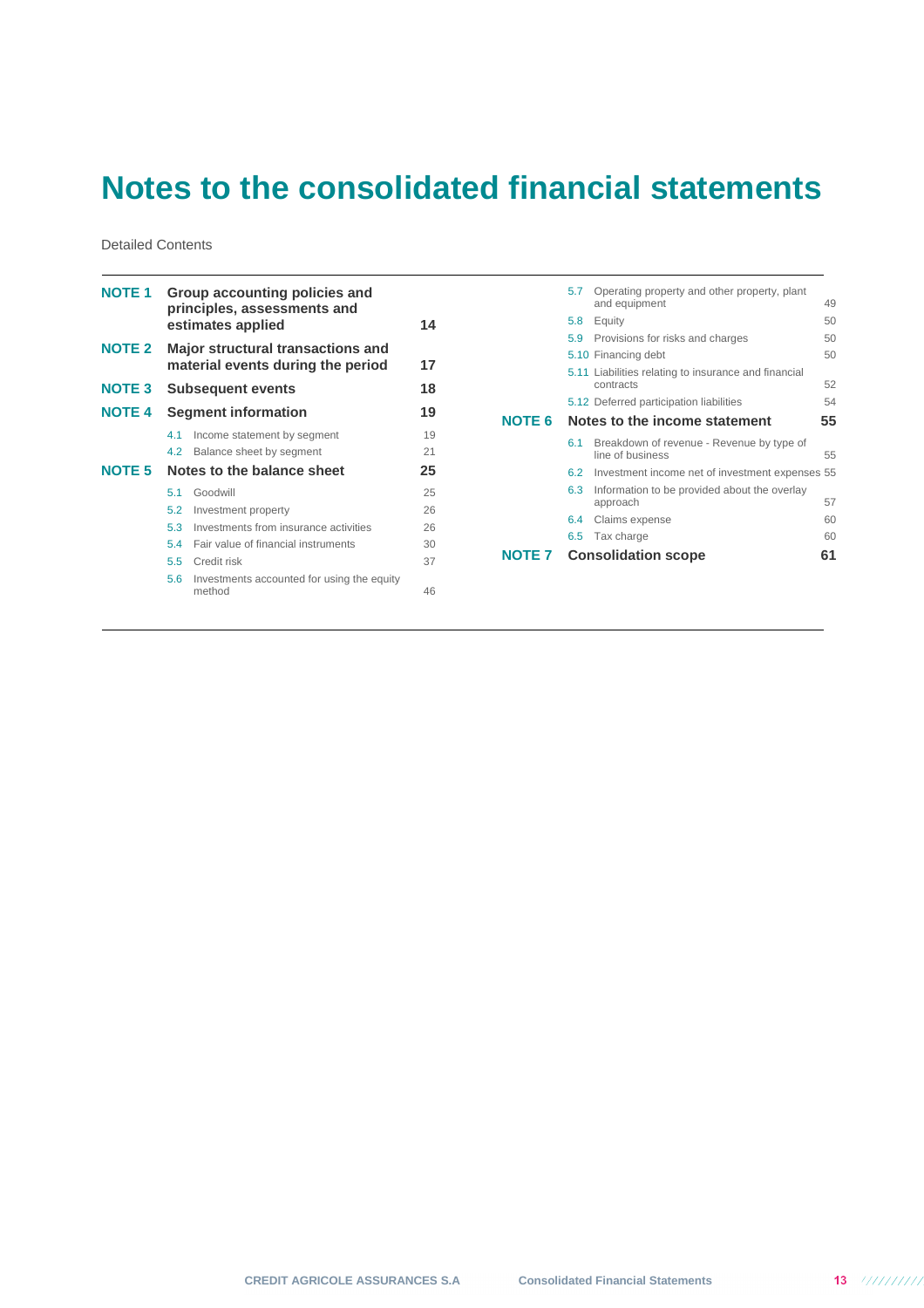

### **Applicable standards and comparability**

The condensed interim consolidated financial statements of the Crédit Agricole Assurances Group for the period ended 30 June 2021 were prepared and are presented in accordance with IAS 34 (Interim Financial Reporting), which defines the minimum information content and sets out the recognition and measurement principles that musst be applied in an interim financial report.

The standards and interpretations used for the preparation of the condensed interim consolidated financial statements are identical to those used by the Crédit Agricole Assurance Group for the preparation of the consolidted financial statements at 31 December 2020, prepared, pursuant to EC regulation 1606/2002, In accordance with IAS/IFRS standards and IFRIC interpretatoins as adopted by the European Union.

They were supplemented by the IFRS standards as adopted by the European Union at 30 June 2021 and for which application is mandatory for the first time during the 2021 financial year.

These cover the following:

| STANDARDS, AMENDMENTS OR INTERPRETATIONS                | Date of mandatory initial application:<br>accounting periods beginning on |
|---------------------------------------------------------|---------------------------------------------------------------------------|
| Amendment to IFRS 9, IAS 39, IFRS 7, IFRS 4 and IFRS 16 | 1 January 2021 <sup>(1)</sup>                                             |
| Interest rate benchmark reform - Phase 2                |                                                                           |
| <b>Amendment to IFRS 4</b>                              |                                                                           |

Optional deferral of the application of IFRS 9 for entities exercising primarily insurance activities, including 1 January 2021<sup>(2)</sup> entities in the insurance sector belonging to a financial conglomerate as at 1 January 2023

(1) The Group decided to early apply the amendment to IFRS 9, IAS 39 and IFRS 7 Financial instruments on the Interest rate benchmark reform – Phase 2 from 1 January 2020.

(2) Not applicable in the Group.

#### IBOR REFORM

Reforms of benchmark rates have entered in 2021 in an accelerated phase cadenced by milestones defined by the working groups over alternative rates and by authorities. The announcement of 5 March of IBA – LIBOR administrator - has confirmed the important end of 2021 milestone for the complete stop of publication or the non representativity of LIBOR's, except for LIBOR usd tenors. Thus, for the new contracts, depending on currencies and asset classifications, the main actors must progressivily stop to use LIBOR indexes during year 2021 and at latest could not use them after the end of 2021.

The LIBOR replacement by calculated rates on basis of RFR's is the preferred scenario. For certain activities the use of a RFR at pre-determined term i.e "Forward looking" at the beginning of the interest period will be the only solution, but in numerous cases the use of a post –determined rate will be favored and highly recommended by the authorities. The transition arrangements being precised, and changes to IT systems being for some of them delivered, the RFR market liquidity being progressively developped, finally the end of 2021 deadline approaching quickly, the proactive contract renegotiations are beginnig and the trend is to an intensification.

The private sector is first in line for these transitions. However, recent announcements in the U.K. and U.S.A., as well as the BMR revision in E.U. – which gives the power to the European Commission to designate a replacement rate in case of a systemic index dissapearance – reinforce the perspective of possible legal measures to support the transitions for contract that cannot be renegotiated befor the LIBOR dissapearance. Nevertheless, in the absence of an ex-ante definition of the contract scopes that could benefit from this kind of support, transition plans are still being

prepared. Furthermore, proactive early transitions are still strongly encouraged by certain authorities such as the UK's Financial Conduct Authority (FCA).

Specifically for the scope of derivatives contracts and, by extension, repo and securities lending/borrowing contracts, the International Swaps and Derivatives Association (ISDA) – in force since 25 January 2021 - has finalised the adoption of a protocol that will automatically include the new fallback clauses in the contract. This protocol is intended to simplify the transition of derivative contracts between the parties concerned (more than 14 200 as of 30 June 2021).

It is anticipated that this protocol allows to shift the main part of outstanding contracts towards the alternative indexes. There is no such system for other non-derivative instruments and numerous bilateral negotiations are required.

With its Benchmarks project, the Crédit Agricole Group is continuing to steer transitions to alternative benchmark rates factoring in the recommendations of national working groups and milestones set by the authorities, initially the FCA. The project therefore aims to comply with the standards defined by the work being done. The transition timetable is based on adoption phases and alternative rates and the dates for when use of the indices due to disappear formally ends. The finalised transition plans for each Crédit Agricole Group entity, factoring in the most recent conclusions of the relevant working parties and associations and, if applicable, recommendations relating to possible interventions by the authorities, will be activated according to the timetables specific to each entity.

Work has begun on the transition from EONIA to €STR (no later than 3 January 2022). Clearing houses have changed the interest rate paid on collateral from EONIA to €STR. Cash flows benchmarked against €STR are only increasing very gradually. Furthermore, EURIBOR – like any benchmark rate – could see its methodology change or eventually be replaced. However, the scenario of EURIBOR being replaced in the short term in accordance with a schedule similar to the one for LIBOR transitions is not envisaged at this stage.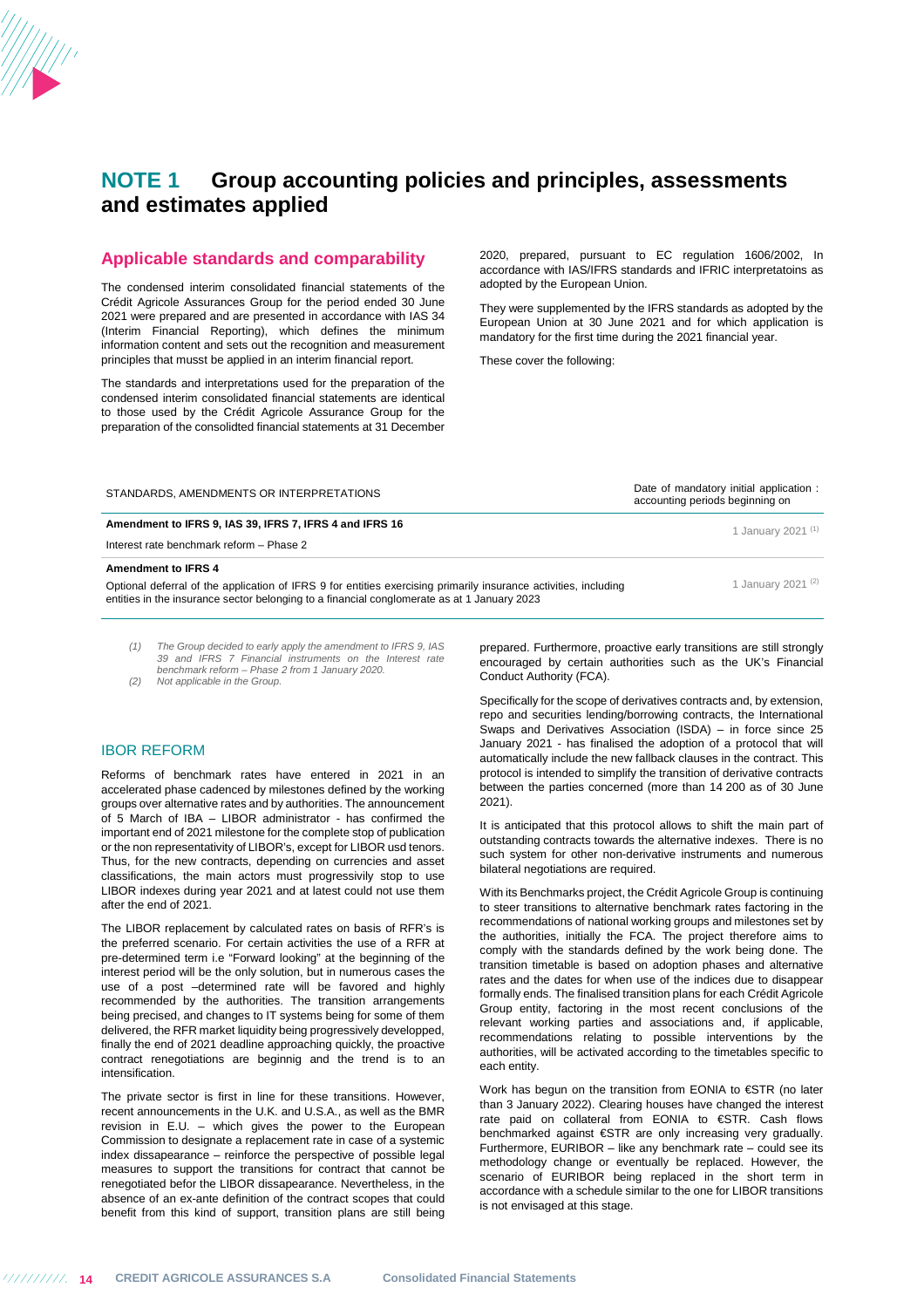As things currently stand, the list of the main benchmark rates at the level of the Crédit Agricole Group and/or defined as critical by the ESMA for which there will be a definite or potential transition remains unchanged:

EONIA, which will disappear on 3 January 2022;

LIBOR (USD, GBP, CHF, JPY and EUR), which could end in late 2021 or end of June 2023 for most of the LIBOR USD tenors;

EURIBOR, WIBOR and STIBOR, which may disappear but this is not anticipated in the short term.

EURIBOR, EONIA and LIBOR represent (in decreasing order) the Crédit Agricole Assurances group's most significant exposures to benchmark rates.

In addition to preparing for early transitions and at least compliance with the BMR, work being done on the project also aims to identify and manage the inherent risks of transition to alternative benchmark rates, in particular in terms of the financial and operational aspects and customer protection.

To allow hedging relationships affected by this reform of benchmark interest rates to continue despite uncertainties about the timetable and means of transition from the current indices to the new indices, the IASB published amendments to IAS 39, IFRS 9 and IFRS 7 in September 2019 that were adopted by the European Union on 15 January 2020. The Group will apply these amendments for as long as uncertainties about the future of the indices continue to affect the

amounts and maturities of interest flows and in this regard believes that all its hedging contracts, mainly those linked to EONIA, EURIBOR and LIBOR rates (USD, GBP, CHF, JPY), may benefit as at 30 June 2021.

As at 30 June 2021, the list of hedging instruments impacted by the reform and subject to uncertainties presents a nominal amount of €1.4 billion.

Other amendments published by the IASB in August 2020, in addition to those published in 2019, focus on the accounting consequences of replacing old benchmark interest rates with other benchmark rates as a result of the reforms.

These modifications, known as "Phase 2", concern primarily modifications to contractual cash flows. They mean that entities do not have to derecognise or adjust the carrying amount of financial instruments to take account of the changes required by the reform, but rather update the effective interest rate to reflect the change to the alternative benchmark rate.

As regards hedge accounting, entities will not have to downgrade their hedging relationships if they make the changes required by the reform.

As at 30 June 2021, the breakdown by significant benchmark rate of instruments based on the old benchmark rates that need to transition to the new rates before they reach maturity is as follows:

| In thousands of euros                   | <b>EONIA</b>             | <b>EURIBOR</b> | <b>LIBOR</b><br><b>USD</b> | <b>LIBOR</b><br><b>GBP</b>   | <b>LIBOR</b><br><b>JPY</b> | <b>LIBOR</b><br><b>CHF</b> | <b>LIBOR</b><br><b>EUR</b> | <b>WIBOR</b>             | <b>STIBOR</b> |
|-----------------------------------------|--------------------------|----------------|----------------------------|------------------------------|----------------------------|----------------------------|----------------------------|--------------------------|---------------|
| Total non-dervative assets              | 1.2                      | 26.1           | $\sim$                     | $\overline{\phantom{a}}$     | $\overline{\phantom{a}}$   |                            |                            |                          |               |
| Total non-dervative<br>liabilities      | $\overline{\phantom{0}}$ | 4.8            |                            | with the company of the com- | 0.1                        | $\sim$                     | $\overline{\phantom{a}}$   | $\overline{\phantom{a}}$ |               |
| Total notional amount of<br>derivatives | ۰                        | 43.0           | $\sim$                     |                              |                            |                            |                            |                          |               |

For exposures relating to the EONIA rate, the amounts reported are those with a maturity date after the transition date 3 January 2022.

For non-derivative financial instruments, exposures correspond to the nominal amounts of securities and capital remaining due for depreciable instruments.

For exposures regarding LIBOR EUR, CHF, JPY and GBP, the reported outstandings are those whose date of maturity is later than 31 December 2021.

The application of these amendments did not have a material impact on the Crédit Agricole Assurances group's financial statements to 30 June 2021.

## STANDARDS PUBLISHED BY IASB BUT NOT ADOPTED BY EUROPEAN UNION AS OF 30 JUNE 2021

The standards and interpretations published by the IASB at 30 June 2021 but not yet adopted by the European Union are not applied by the Group. They will become mandatory only as from the date planned by the European Union and have not been applied by the Group at 31 December 2020.

This concerns IFRS 17 in particular.

IFRS 17 « Insurance contracts », published by the IASB on 18 May 2017 in its initial version and then on 25 June 2020n its amended version will replace IFRS 4. It will be applicable to accounting periods beginning 1 January 2023 provided the European Union adopts it.

IFRS 17 establishes recognition, measurement and presentation principles for insurance contracts that fall within its scope (i.e. insurance contracts issued, reinsurance treaties issued and held, and investment contracts with a discretionary participation feature issued, if the entity also issues insurance contracts).

In order to apply the provisions of IFRS 17 in terms of the recognition and measurement of insurance contract liabilities, the entity must aggregate its insurance contracts based on their characteristics and estimated profitability at inception. It must also, on initial recognition, identify insurance contract portfolios (contracts that are subject to similar risks and managed together)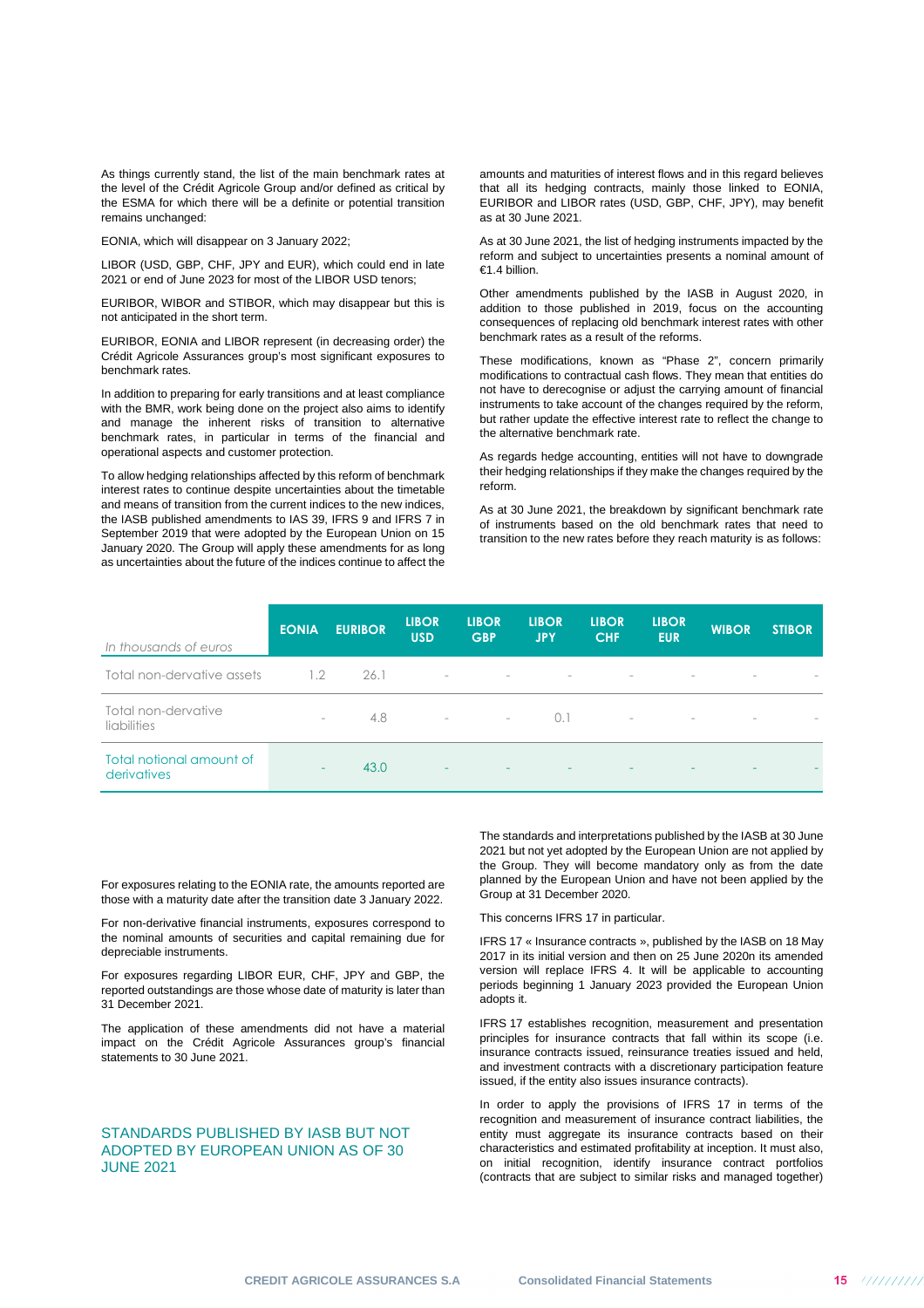

then disaggregate each of these portfolios into three groups (onerous contracts, contracts with no significant risk of becoming onerous, and other contracts). The entity shall not include contracts issued more than one year apart in the same group.

IFRS 17 introduces a general prospective model for the measurement of insurance liabilities, whereby groups of contracts are measured, on initial recognition, as the sum of fulfilment cash flows (i.e. estimates of future cash flows, an adjustment to reflect the time value of money and the financial risks associated with those future cash flows and a risk adjustment for non-financial risk) and the contractual service margin (CSM). The latter represents unearned profit that the entity will recognise in profit or loss as it provides services to insured parties in the future. It cannot be negative: if a contract is onerous at initial recognition, the loss must be immediately recognised in profit or loss.

At the end of each subsequent reporting period, the carrying amount of a group of insurance contracts must be reassessed as the sum of the liability for remaining coverage (comprising the fulfilment cash flows related to future services and the contractual service margin at that date) and the liability for incurred claims (comprising the fulfilment cash flows related to past services). The contractual service margin is adjusted to account for cash flow changes related to future services arising from non-financial assumptions. As CSM cannot be negative, any change in fulfilment cash flows that is not offset by changes in CSM must be recognised in profit or loss.

This general model is subject to modifications for certain insurance contracts with specific features. Hence, for insurance contracts with direct participation features, the standard stipulates that a measurement model called "Variable Fee Approach" (VFA) must be applied, allowing all changes in cash flows related to future services, including those linked to financial assumptions and options and guarantees, to be reflected in the adjustment of the contractual service margin.

Lastly, the standard allows for the application of a simplified measurement model known as "Premium Allocation Approach" (PAA), which relies on the premium allocation method for the measurement of the liability for remaining coverage of the group, provided that this measurement would not differ materially from the one that would be produced applying the general model, and that the coverage period of each contract in the group is one year or less.

The IFRS 17 standard is applied retrospectively with mandatory restatement of comparative information. As retrospective application of the standard appears impossible, transitional measures are to allow two alternative options (modified retrospective approach and fair value approach).

The Crédit Agricole Assurances Group is organised to implement the IFRS 17 standard in the required delays by integrating all the impacted functions (accounting, actuarial, controlling, IT, procurement, etc ...). In 2017, a framing phase helped in identifying and measuring all the stakes linked to the implementation of the IFRS 17 standard and perform a first impact study for the Group. In 2018 the implementation phase of IFRS 17 has started and the works are structured around projects allowing to fulfil the identified stakes (actuarial and accounting methodologies, accounting, consolidation, processes, actuarial models, data management, IT, etc.). These works continued to be handled since 2019, with notably the realization in 2020 and 2021 of dry-run closings. These works will continue until the standard enters into force.

The Crédit Agricole Assurances group has been closely following the process initiated by the IASB in October 2018 and finalised on 25 June 2020 of amending IFRS 17, as well as the process of adoption of IFRS 17 by the European Union, currently in the process of being finalised.

The summary interim financial statements are intended to update the information provided in Crédit Agricole Assurances's consolidated financial statements for year ended 31 December 2020 and should be read together with these. Only the most material information concerning Crédit Agricole Assurances's financial position and performance is presented in these interim financial statements.

Esimates required to prepare the consolidated financial statements are by nature based on certain assumption and involve risks and uncertainties as to whether they wil be met in the future. In the course of preparing the summary interim financial statements, the accounting estimates requiring assumptions to be made are used to assess the same lines of the financial statements as in the consolidated financial statements for the year ended 31 December 2020.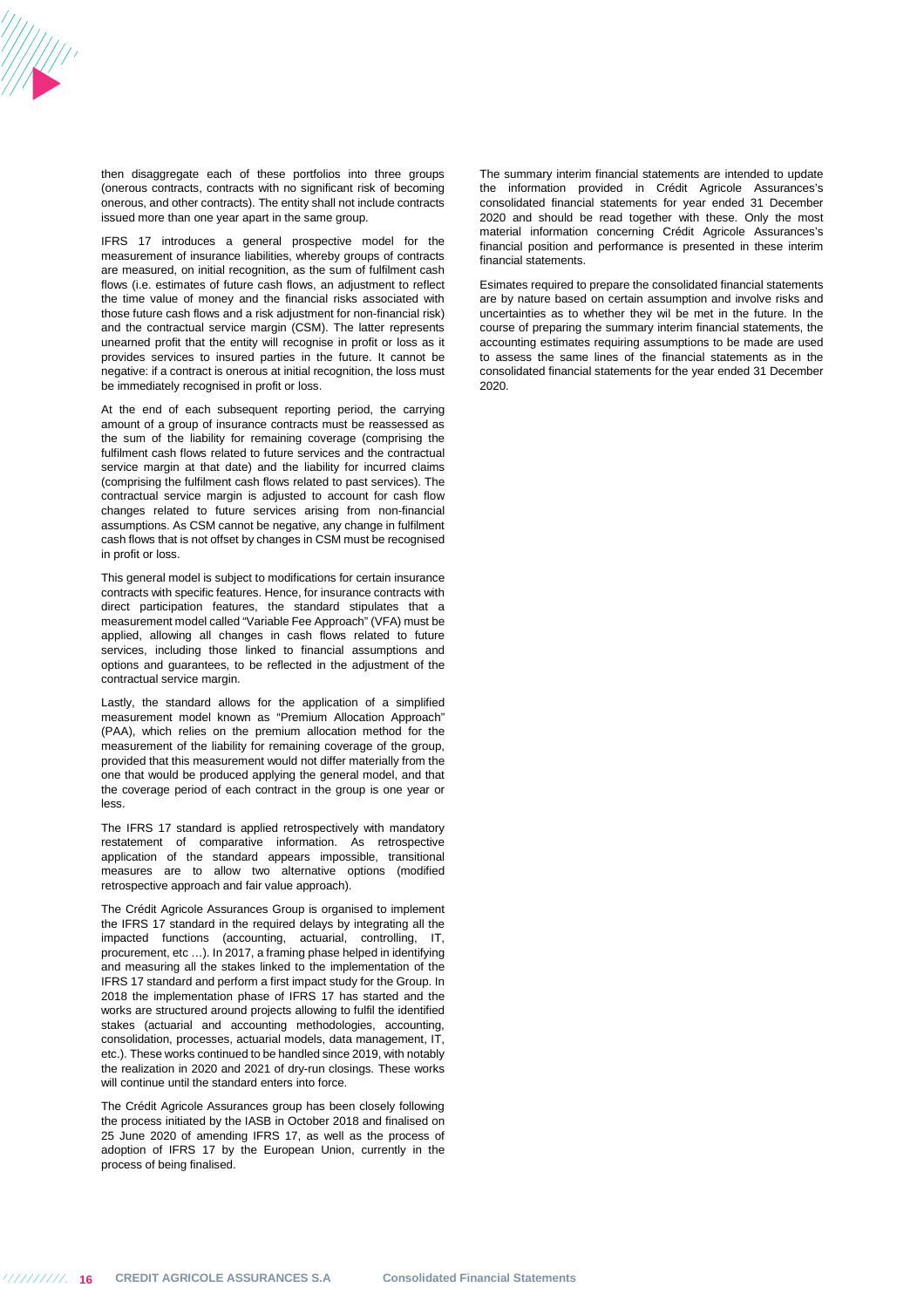## **NOTE 2 Major structural transactions and material events during the period**

#### **Participating loans Relance**

In keeping with previous measures taken to support its professional customers within this context of sanitary and economic crisis due to the Covid-19, Crédit Agricole Assurances Group committed to participate to the financing of Participating loans Relance for 2.25 billions euros.

Participating loans Relance, co-built by the State, banks and investors, aims to support employment and investments by allowing enterprises to finance their developpement for the post-sanitary crisis.

These loans are fundings that have a maturity of 8 years and allow a grace period of 4 years. They are available since May 2021 until 30 June 2022.

90% of the amount of these loans are transferred to a fund. The remaining 10% are kept by the banks that originated the loans. The State support is materialized through a guarantee provided to investors who are refinancing these Participating loans. This guarantee covers the principal of the receivables transferred to the fund within the limit of 30% of the initial outstandings of the whole receivables.

As of 30 June 2021, the outstanding amount of the Participating loans wihtin the accounts of Crédit Agricole Assurances Group amounts to 450 million euros.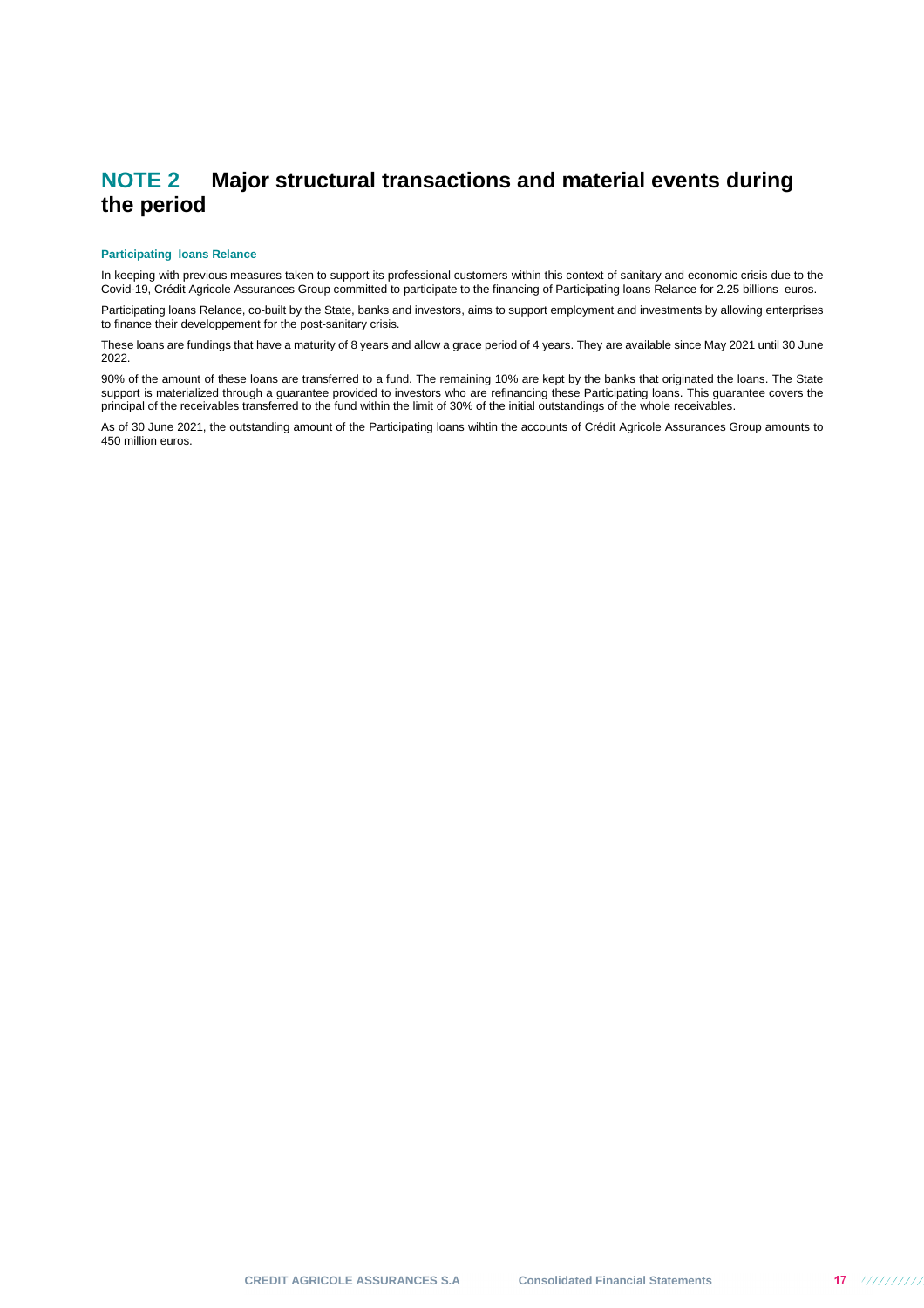

## **NOTE 3 Subsequent events**

#### **Sale of entities SCI Washington and SAS Parholding**

On 3<sup>rd</sup> June 2021, Crédit Agricole Assurances has signed with the Société Foncière Lyonnaise a sale agreement of its participation of 50% in SAS Parholding and 34% in SCI Washington. The sale of these equity-consolidated companies will be effective on 3<sup>rd</sup> August 2021. Together with this sale, Crédit Agricole Assurance will acquire 4 new buildings. The financial information of companies at Equity method are presented in the note 5.6.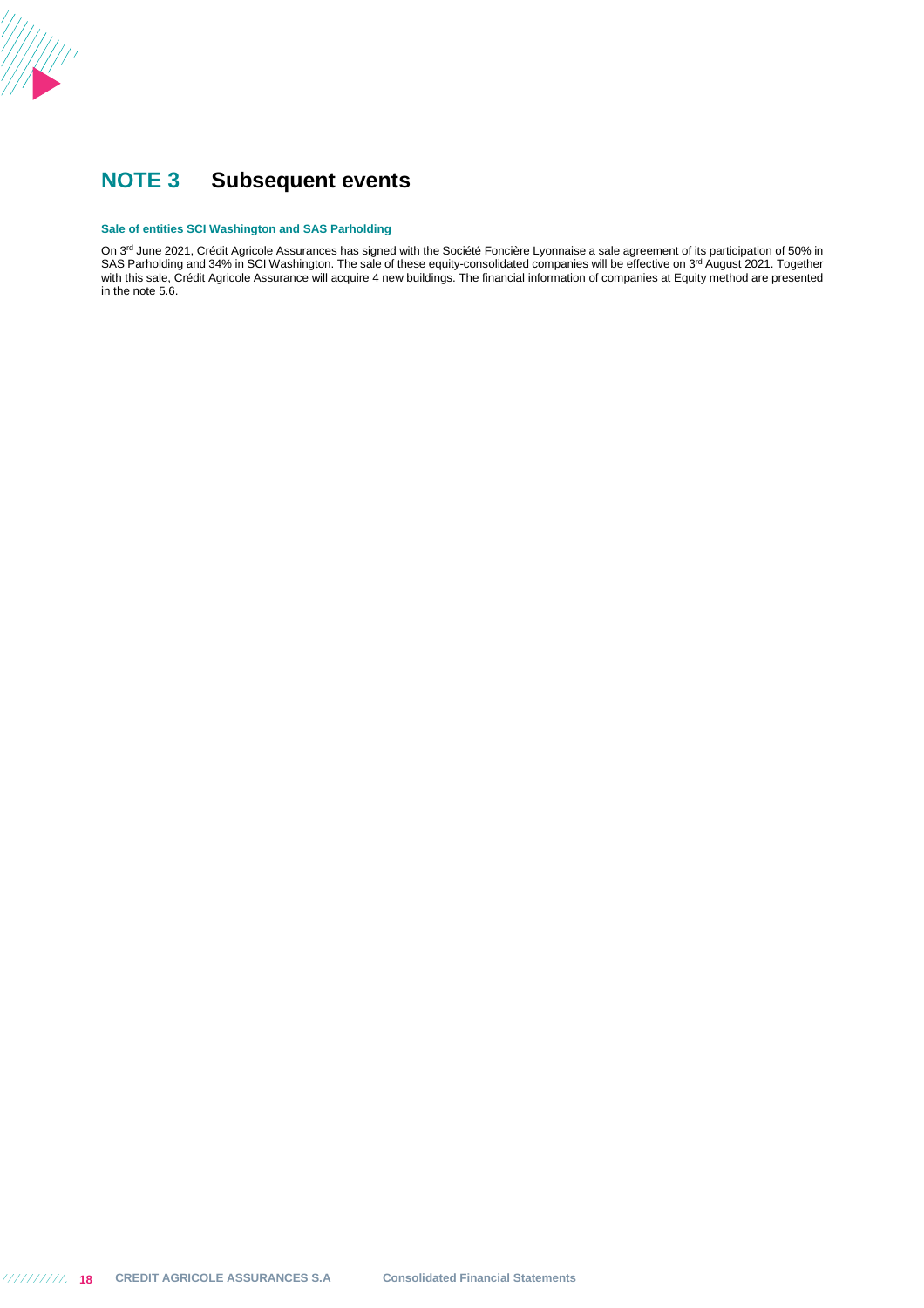## **NOTE 4 Segment information**

In accordance with IFRS 8, the information presented is based on the internal reporting used by the Executive Committee for the management of the Crédit Agricole Assurances Group, the evaluation of performance and the allocation of resources to the operating sectors identified.

The operating sectors presented in the internal reporting correspond to the Group's specialised businesses.

Within Crédit Agricole Assurances, businesses are organised into 5 operating segments.

**"Life - France"** covers the life insurance, savings, retirement and provident insurance operations conducted by the French entities of the Group.

**"Non-life - France"** covers mainly motor, household, agricultural, life accident insurance products and health sold in France.

**"Creditor insurance"** covers creditor insurance activities in France (with the exception of those conducted by Predica which are included in the Life - France segment) and abroad.

**"International"** covers the life and non-life insurance activities conducted outside France.

**"Other"** covers primarily holding company activities and reinsurance.

The geographical analysis of segment information is based on the location of the accounting recognition of activities.

#### **4.1 Income statement by segment**

|                                                          | 30/06/2021         |                                  |                      |                                     |       |            |              |
|----------------------------------------------------------|--------------------|----------------------------------|----------------------|-------------------------------------|-------|------------|--------------|
| (in $\in$ million)                                       | <b>Life France</b> | <b>Non-life</b><br><b>France</b> | <b>International</b> | <b>Creditor</b><br><b>Insurance</b> | Other | Intragroup | <b>Total</b> |
| Written premiums                                         | 12,745             | 3,180                            | 3,316                | 548                                 |       | (347)      | 19,442       |
| Change in unearned premiums                              | (2)                | (715)                            | (1)                  | (26)                                |       |            | (744)        |
| Earned premiums                                          | 12,744             | 2,464                            | 3,316                | 522                                 |       | (348)      | 18,698       |
| Revenue or income from other activities                  | 10                 | 59                               | 3                    |                                     |       | (15)       | 57           |
| Investment income net of expenses                        | 7,510              | 59                               | 1,124                | 14                                  | 207   | (131)      | 8,783        |
| <b>Claims expenses</b>                                   | (18,068)           | (1, 923)                         | (4, 280)             | (144)                               | (16)  | 409        | (24, 022)    |
| Net reinsurance income or expense                        | (6)                | 54                               | 84                   | (10)                                |       | (90)       | 32           |
| Contracts acquisition costs                              | (404)              | (324)                            | (149)                | (314)                               |       | 74         | (1, 117)     |
| Amortization of values of business in-force and similar  |                    |                                  |                      |                                     |       |            |              |
| Administrative expenses                                  | (865)              | (242)                            | (47)                 | (18)                                |       | 87         | (1,085)      |
| Other current operating income and expenses              | (25)               | (29)                             | $\overline{2}$       | (5)                                 | (30)  | (132)      | (219)        |
| Other operating income and expenses                      |                    |                                  |                      |                                     |       |            |              |
| Operating income                                         | 896                | 119                              | 53                   | 46                                  | 162   | (148)      | 1,128        |
| Financing expenses                                       | (122)              | (14)                             | (8)                  | (6)                                 | (101) | 148        | (103)        |
| Income tax                                               | (165)              | (29)                             | (15)                 | (11)                                | (6)   |            | (226)        |
| Profit (loss) after-tax from discontinued operations (1) |                    |                                  |                      |                                     |       |            |              |
| <b>CONSOLIDATED NET INCOME</b>                           | 610                | 76                               | 30                   | 28                                  | 55    |            | 799          |
| Non-controlling interests                                |                    |                                  | (1)                  |                                     |       |            | (1)          |
| <b>NET INCOME - GROUP SHARE</b>                          | 610                | 76                               | 29                   | 28                                  | 55    |            | 798          |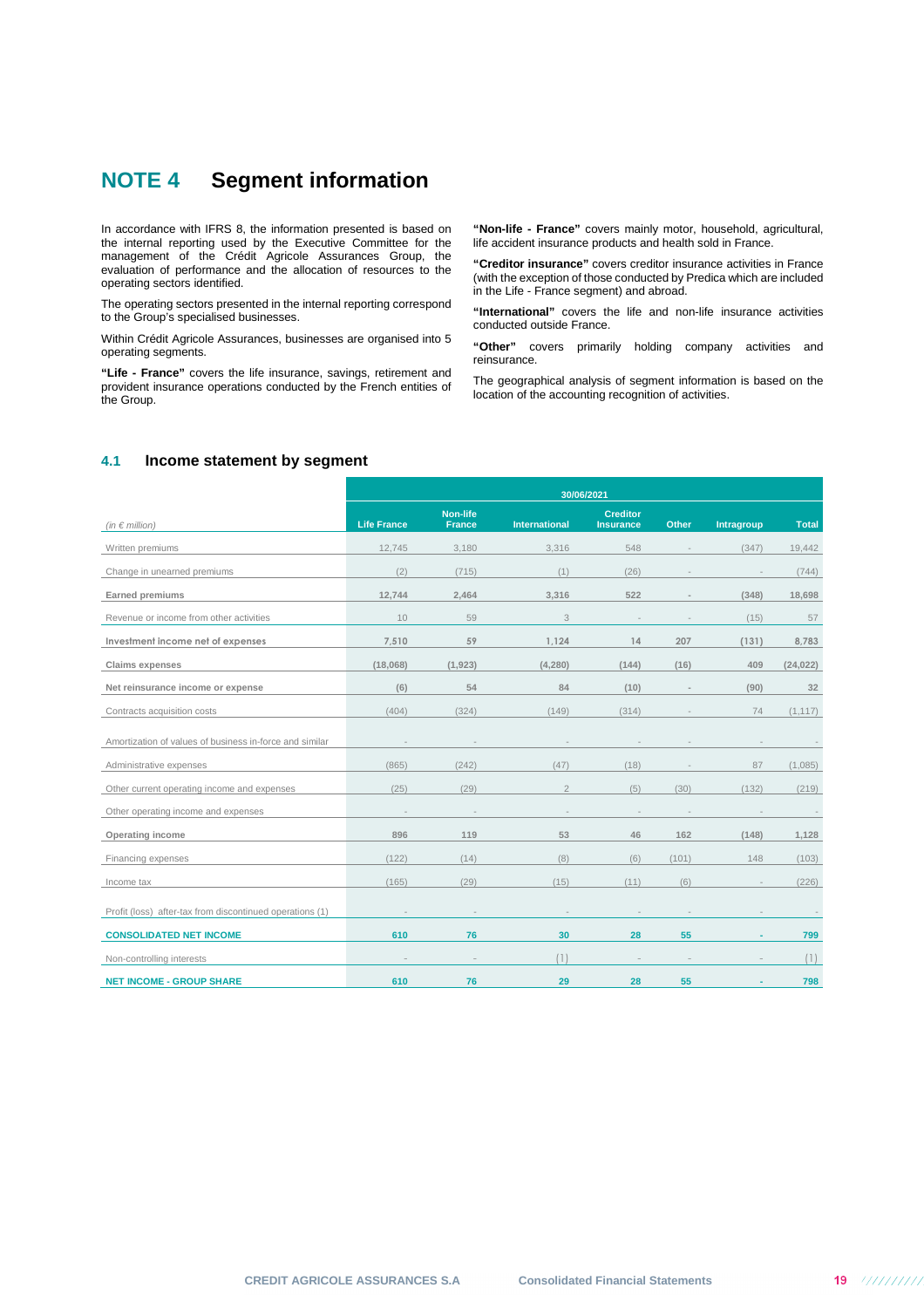

| (in $\epsilon$ million)                                  | Life France | Non-life<br>France | International | Creditor<br>Insurance | Other | Intragroup | Total     |
|----------------------------------------------------------|-------------|--------------------|---------------|-----------------------|-------|------------|-----------|
| Written premiums                                         | 9,251       | 2,865              | 2,039         | 484                   |       | (160)      | 14,479    |
| Change in unearned premiums                              | (2)         | (547)              | 3             | 22                    |       |            | (524)     |
| <b>Earned premiums</b>                                   | 9,249       | 2,318              | 2,043         | 506                   |       | (161)      | 13,955    |
| Revenue or income from other activities                  | 46          | 56                 | 52            |                       | 6     | (12)       | 148       |
| Investment income net of expenses                        | 403         | 12                 | (655)         | 11                    | 170   | (136)      | (195)     |
| Claims expenses                                          | (7,654)     | (1,750)            | (1, 264)      | (144)                 | 14    | 224        | (10, 574) |
| Net reinsurance income or expense                        | (26)        | (68)               | 66            | (9)                   |       | (92)       | (129)     |
| Contracts acquisition costs                              | (379)       | (330)              | (131)         | (316)                 |       | 60         | (1,096)   |
| Amortization of values of business in-force and similar  |             |                    |               |                       |       |            |           |
| Administrative expenses                                  | (793)       | (217)              | (43)          | (14)                  |       | 77         | (990)     |
| Other current operating income and expenses              | (28)        | (44)               | (4)           | (5)                   | (71)  | (113)      | (266)     |
| Other operating income and expenses                      |             |                    |               |                       |       |            |           |
| Operating income                                         | 818         | (22)               | 63            | 31                    | 117   | (154)      | 853       |
| Financing expenses                                       | (129)       | (14)               | (10)          | (7)                   | (118) | 154        | (124)     |
| Income tax                                               | (196)       | $\overline{7}$     | (16)          | (3)                   | 13    |            | (195)     |
| Profit (loss) after-tax from discontinued operations (1) |             |                    |               |                       |       |            |           |
| <b>CONSOLIDATED NET INCOME</b>                           | 483         | (29)               | 38            | 20                    | 22    |            | 534       |
| Non-controlling interests                                | (2)         |                    | (1)           | $\sim$                |       |            | (3)       |
| <b>NET INCOME- GROUP SHARE</b>                           | 481         | (29)               | 36            | 20                    | 23    |            | 531       |

**30/06/2020**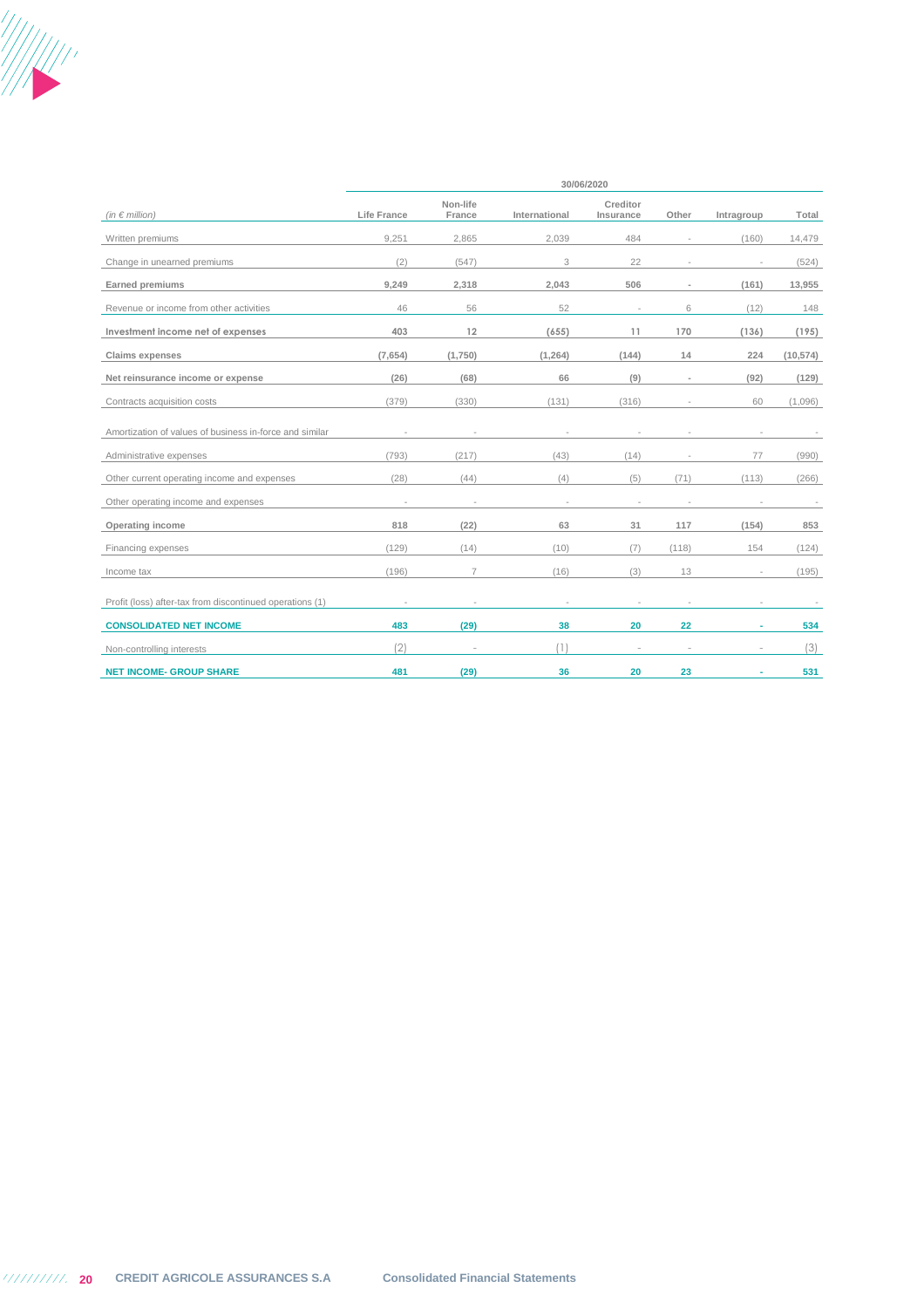## **4.2 Balance sheet by segment**

|                                                                                    |                    |                                  |                      | 30/06/2021                          |                |                   |                |
|------------------------------------------------------------------------------------|--------------------|----------------------------------|----------------------|-------------------------------------|----------------|-------------------|----------------|
| (in $\epsilon$ million)                                                            | <b>Life France</b> | <b>Non-life</b><br><b>France</b> | <b>International</b> | <b>Creditor</b><br><b>Insurance</b> | <b>Other</b>   | <b>Intragroup</b> | <b>Total</b>   |
| Goodwill                                                                           | 486                | 70                               | 37                   | 279                                 |                |                   | 872            |
| Values of business in-force                                                        |                    | $\overline{4}$                   |                      |                                     |                |                   | $\overline{4}$ |
| Other intangible assets                                                            | 225                | 66                               | 24                   | 64                                  | $\overline{4}$ |                   | 383            |
| Intangible assets                                                                  | 711                | 141                              | 61                   | 343                                 | $\Delta$       |                   | 1,260          |
| Investment property                                                                | 6,483              | 75                               |                      | $\overline{4}$                      |                |                   | 6,562          |
| Unit-linked investment property                                                    |                    |                                  |                      |                                     |                |                   |                |
| Financial investments                                                              | 291,691            | 5,911                            | 18,809               | 1,104                               | 19,034         | (6,995)           | 329,554        |
| Unit-linked financial investments                                                  | 64,249             |                                  | 17,120               |                                     |                |                   | 81,369         |
| Derivative instruments and separated embedded<br>derivatives                       | 1,857              |                                  |                      |                                     |                |                   | 1,857          |
| Investments in associates and joint ventures                                       | 4,042              |                                  |                      |                                     |                |                   | 4,042          |
| Investments from insurance activities                                              | 368,322            | 5,985                            | 35,928               | 1,110                               | 19,034         | (6,995)           | 423,384        |
| Reinsurer's share in liabilities arising from insurance<br>and financial contracts | 682                | 818                              | 9,879                | 357                                 |                | (9,818)           | 1,918          |
| Operating property and other property, plant and<br>equipment                      | 100                | 79                               | 62                   | $\overline{2}$                      | 30             |                   | 273            |
| Deferred acquisition costs                                                         | $\mathbf{1}$       | 170                              | 68                   | 917                                 |                |                   | 1,156          |
| Deferred participation assets                                                      |                    |                                  |                      |                                     | 5              |                   | 5              |
| Deferred tax assets                                                                | 3                  |                                  | 34                   |                                     | 26             |                   | 63             |
| Receivables resulting from insurance and inward<br>reinsurance operations          | 631                | 2,757                            | $\overline{7}$       | 145                                 |                | (19)              | 3,521          |
| Receivables resulting from ceded reinsurance operations                            | 17                 | 6                                | 297                  | 49                                  |                | (51)              | 318            |
| Current income tax assets                                                          | 136                | $\overline{4}$                   | $\overline{2}$       | 8                                   | 48             |                   | 198            |
| Other receivables                                                                  | 3,663              | 125                              | 607                  | 42                                  | 88             | (2,783)           | 1,742          |
| Other assets                                                                       | 4,550              | 3,142                            | 1,078                | 1,162                               | 197            | (2,853)           | 7,276          |
| Assets held for sale including discontinued<br>operations                          |                    |                                  |                      |                                     |                |                   |                |
| Cash and cash equivalents                                                          | 341                | 81                               | 804                  | 145                                 | 215            |                   | 1,586          |
| <b>TOTAL ASSETS</b>                                                                | 374,606            | 10,166                           | 47,750               | 3,118                               | 19,449         | (19,666)          | 435,423        |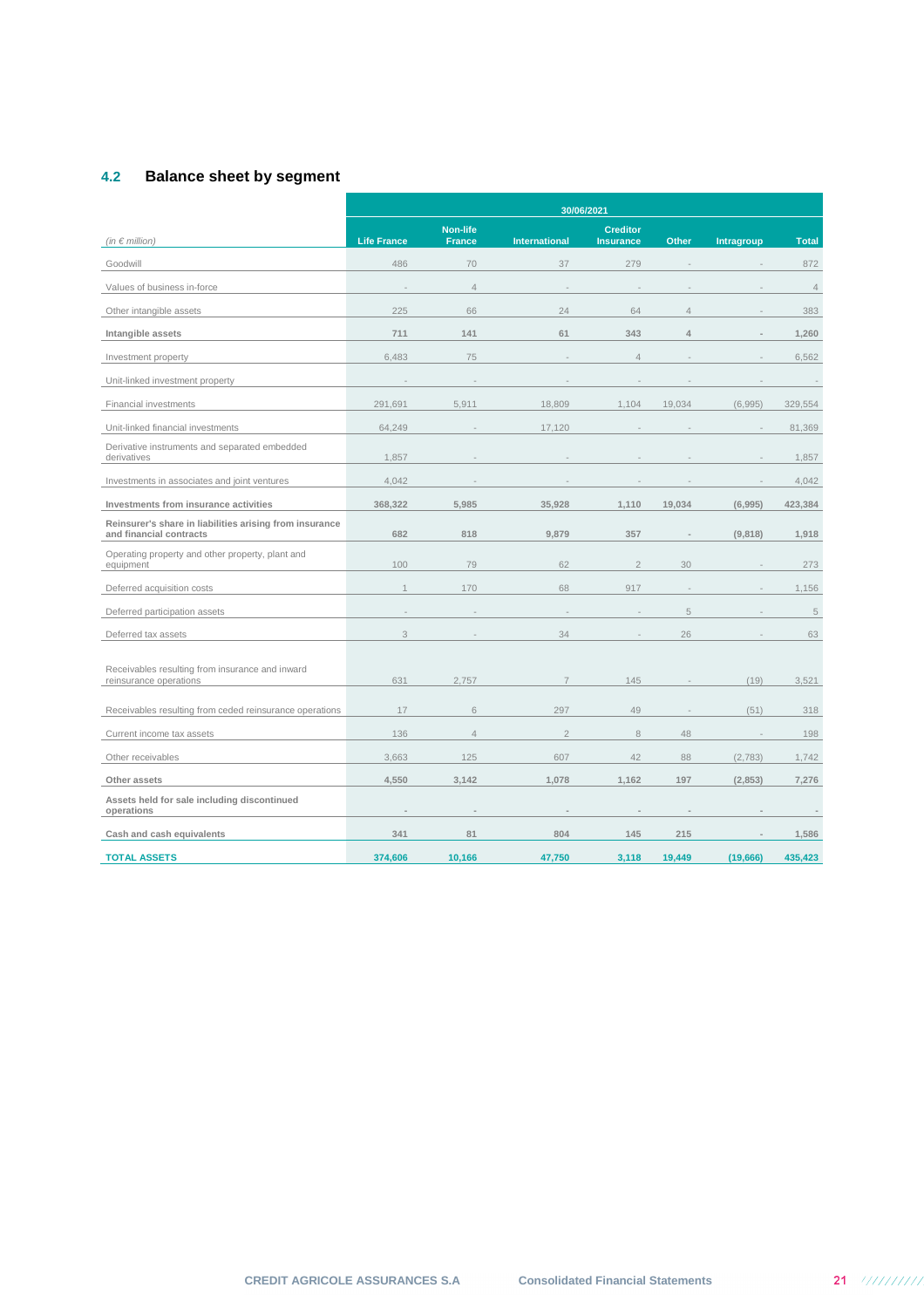

|                                                                                              | 30/06/2021         |                                  |                      |                                     |       |            |              |
|----------------------------------------------------------------------------------------------|--------------------|----------------------------------|----------------------|-------------------------------------|-------|------------|--------------|
| (in $\in$ million)                                                                           | <b>Life France</b> | <b>Non-life</b><br><b>France</b> | <b>International</b> | <b>Creditor</b><br><b>Insurance</b> | Other | Intragroup | <b>Total</b> |
| Provisions                                                                                   | 19                 | 35                               | 5                    |                                     | 71    |            | 130          |
| Subordinated debts                                                                           | 5,744              | 690                              | 401                  | 219                                 | 5,111 | (6,616)    | 5,549        |
| Debt to banking establishments                                                               | 1,129              |                                  |                      | 19                                  | 1,600 | (231)      | 2,517        |
| Financing debt                                                                               | 6,873              | 690                              | 401                  | 238                                 | 6,711 | (6, 847)   | 8,066        |
| Technical liabilities on insurance contracts                                                 | 164,209            | 7,997                            | 10,629               | 2,105                               |       | (149)      | 184,791      |
| Technical liabilities on unit-linked insurance contracts                                     | 59,225             |                                  | 15,785               |                                     |       |            | 75,010       |
| Technical liabilities on insurance contracts                                                 | 223,433            | 7,997                            | 26,415               | 2,105                               |       | (149)      | 259,801      |
| Technical liabilities on financial contracts with<br>discretionary participation features    | 73,358             |                                  | 16,747               |                                     |       | (9,669)    | 80,436       |
| Technical liabilities on financial contracts without<br>discretionary participation features |                    |                                  |                      |                                     |       |            |              |
| Technical liabilities on unit-linked financial contracts                                     | 4,928              |                                  | 1,681                |                                     |       |            | 6,609        |
| Technical liabilities on financial contracts                                                 | 78,286             |                                  | 18,428               |                                     |       | (9,669)    | 87,045       |
| Deferred participation reserve                                                               | 21,869             |                                  | 972                  |                                     | 110   |            | 22,951       |
| <b>Technical liabilities</b>                                                                 | 323,589            | 7.997                            | 45,815               | 2,105                               | 109   | (9,818)    | 369,797      |
| Deferred tax liabilities                                                                     | 296                | 28                               | $\overline{2}$       | $\,8\,$                             | 12    |            | 346          |
| Liabilities towards holders of units in consolidated mutual<br>funds                         | 10,261             |                                  | 905                  |                                     |       |            | 11,166       |
| Operating debt to banking establishments                                                     | 416                | 62                               | 3                    | 8                                   | 8     |            | 497          |
| Debts arising from insurance or inward reinsurance<br>operations                             | 1,400              | 560                              | 172                  | 198                                 |       | (66)       | 2,264        |
| Debts arising from ceded reinsurance operations                                              | 736                | 174                              | 250                  | 242                                 |       | (3)        | 1,399        |
| Current income tax liabilities                                                               | 5                  | 10                               | 16                   | $\sim$                              | 20    |            | 51           |
| Derivative instrument liabilities                                                            | 68                 |                                  | 25                   |                                     |       |            | 93           |
| Other debts                                                                                  | 27,631             | 461                              | 175                  | 201                                 | 412   | (2,932)    | 25,948       |
| Other liabilities                                                                            | 40,814             | 1,295                            | 1,548                | 657                                 | 452   | (3,002)    | 41,764       |
| Liabilities held for sale including discontinued<br>operations                               |                    |                                  |                      |                                     |       |            |              |
| <b>TOTAL LIABILITIES EXCEPT SHAREHOLDER'S</b><br><b>EQUITY</b>                               | 371,294            | 10,018                           | 47,769               | 3,000                               | 7,342 | (19,666)   | 419,757      |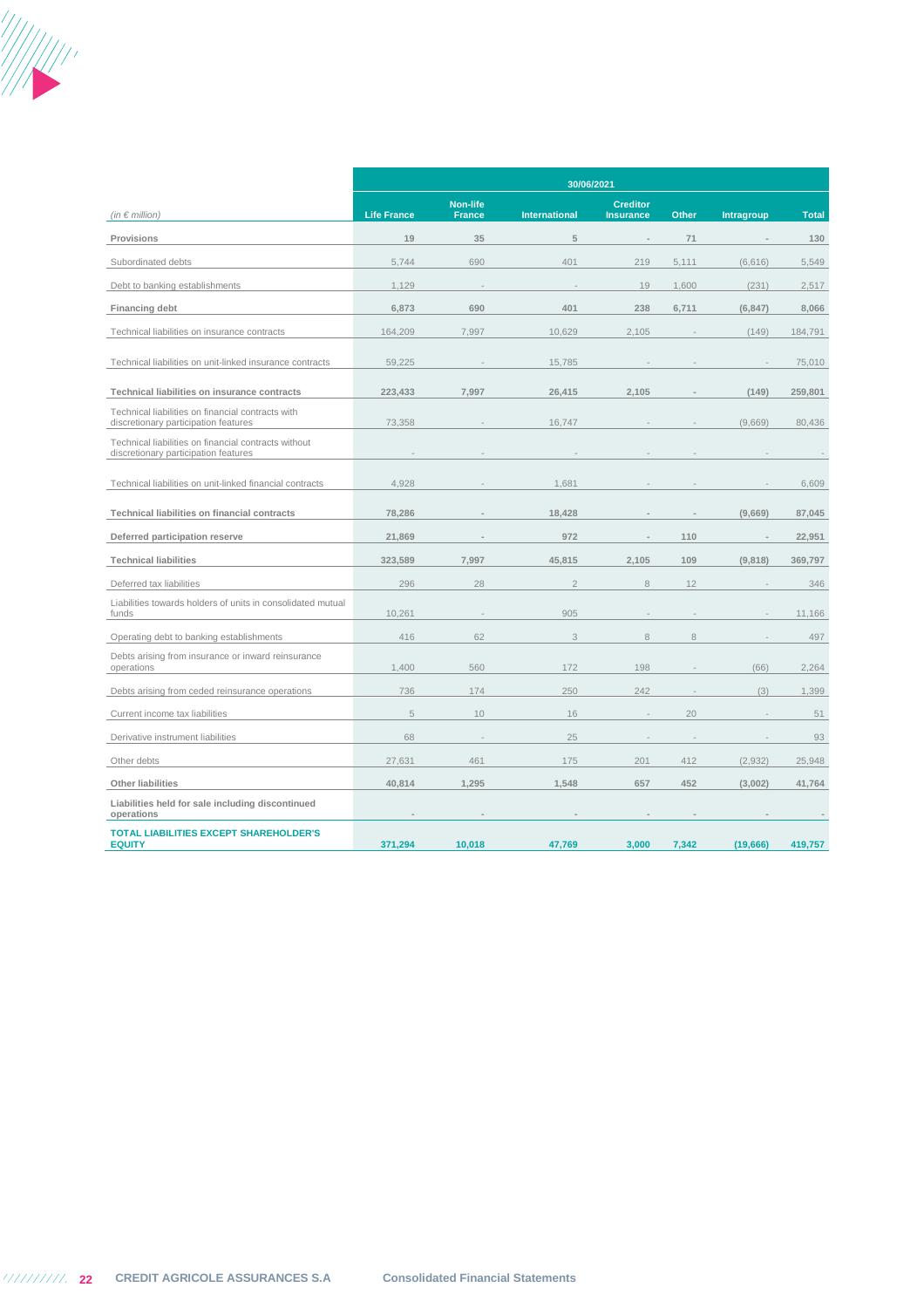|                                                                                    | 31/12/2020     |                    |                |                       |                |                |                |  |  |
|------------------------------------------------------------------------------------|----------------|--------------------|----------------|-----------------------|----------------|----------------|----------------|--|--|
| (in $\epsilon$ million)                                                            | Life France    | Non-life<br>France | International  | Creditor<br>Insurance | Other          | Intragroup     | Total          |  |  |
| Goodwill                                                                           | 486            | 70                 | 37             | 279                   |                |                | 872            |  |  |
| Values of business in-force                                                        |                | $\overline{4}$     |                |                       |                |                | $\overline{4}$ |  |  |
| Other intangible assets                                                            | 218            | 66                 | 27             | 68                    | $\overline{4}$ |                | 383            |  |  |
| Intangible assets                                                                  | 704            | 139                | 64             | 348                   | 4              | $\overline{a}$ | 1,259          |  |  |
| Investment property                                                                | 6,276          | 74                 |                | 5                     |                |                | 6,355          |  |  |
| Unit-linked investment property                                                    |                |                    |                |                       |                |                |                |  |  |
| Financial investments                                                              | 295,184        | 5.509              | 18,357         | 1,005                 | 19,050         | (6, 840)       | 332,265        |  |  |
| Unit-linked financial investments                                                  | 58,705         |                    | 15,725         |                       |                |                | 74,430         |  |  |
| Derivative instruments and separated embedded<br>derivatives                       | 2,070          |                    |                |                       |                |                | 2,070          |  |  |
| Investments in associates                                                          | 4,127          |                    |                |                       |                |                | 4,127          |  |  |
| Investments from insurance activities                                              | 366,362        | 5,583              | 34,082         | 1,010                 | 19,050         | (6, 840)       | 419,247        |  |  |
| Reinsurer's share in liabilities arising from insurance<br>and financial contracts | 1,255          | 622                | 10,072         | 355                   |                | (10,008)       | 2,296          |  |  |
| Operating property and other property, plant and<br>equipment                      | 130            | 80                 | 8              | $\overline{2}$        | 25             |                | 245            |  |  |
| Deferred acquisition costs                                                         | 1              | 135                | 59             | 904                   |                |                | 1,099          |  |  |
| Deferred participation assets                                                      |                |                    |                |                       |                |                |                |  |  |
| Deferred tax assets                                                                |                |                    | 27             |                       | 19             |                | 46             |  |  |
| Receivables resulting from insurance and inward<br>reinsurance operations          | 668            | 1,976              | 6              | 155                   |                | (88)           | 2,717          |  |  |
| Receivables resulting from ceded reinsurance operations                            | $\overline{2}$ | $\overline{9}$     | 213            | 51                    |                | (3)            | 272            |  |  |
| Current income tax assets                                                          | $\overline{2}$ | 45                 | $\overline{2}$ | 10                    | 64             | $\overline{a}$ | 123            |  |  |
| Other receivables                                                                  | 10,220         | 113                | 604            | 46                    | 123            | (2, 793)       | 8,313          |  |  |
| Other assets                                                                       | 11,023         | 2,358              | 919            | 1,168                 | 231            | (2,884)        | 12,815         |  |  |
| Assets held for sale including discontinued<br>operations (1)                      |                |                    | ٠              |                       |                |                |                |  |  |
| Cash and cash equivalents                                                          | 432            | 187                | 598            | 80                    | 64             |                | 1,361          |  |  |
| <b>TOTAL ASSETS</b>                                                                | 379,776        | 8,890              | 45,735         | 2,961                 | 19,348         | (19, 732)      | 436,978        |  |  |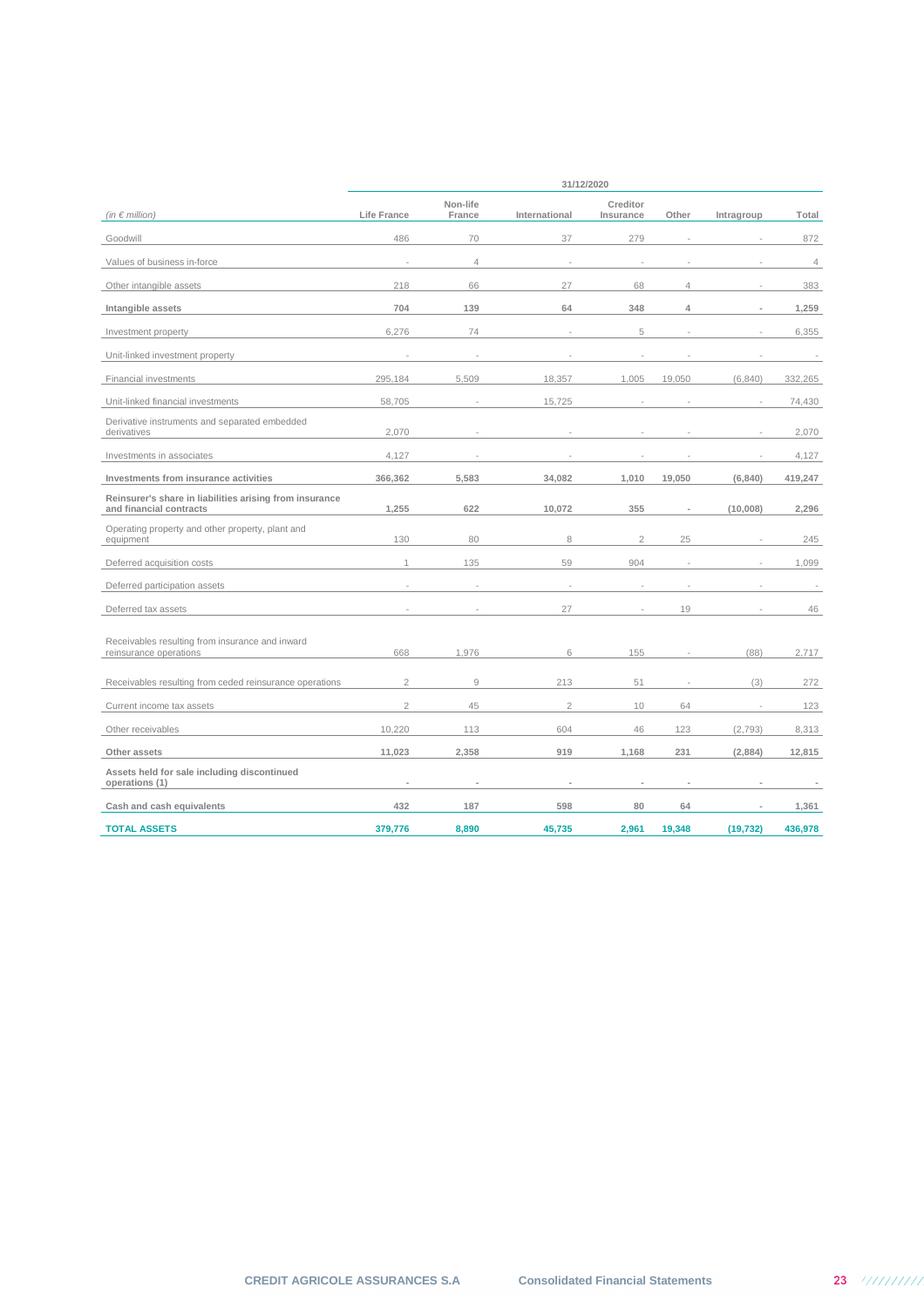

| (in $\epsilon$ million)                                                                      | Life France    | Non-life<br>France | International | Creditor<br>Insurance | Other | Intragroup | Total   |
|----------------------------------------------------------------------------------------------|----------------|--------------------|---------------|-----------------------|-------|------------|---------|
| Provisions                                                                                   | 28             | 35                 | 12            |                       | 71    |            | 146     |
| Subordinated debts                                                                           | 5,671          | 678                | 394           | 214                   | 5,076 | (6, 518)   | 5,515   |
| Debt to banking establishments                                                               | 1,139          |                    |               | 20                    | 1.591 | (230)      | 2,520   |
| <b>Financing debt</b>                                                                        | 6,810          | 678                | 394           | 234                   | 6,667 | (6,748)    | 8,035   |
| Technical liabilities on insurance contracts                                                 | 161,170        | 6,802              | 10,658        | 2,069                 |       | (128)      | 180,571 |
| Technical liabilities on unit-linked insurance contracts                                     | 54,175         |                    | 14,198        |                       |       |            | 68,373  |
| Technical liabilities on insurance contracts                                                 | 215,345        | 6,802              | 24,856        | 2,069                 |       | (128)      | 248,944 |
| Technical liabilities on financial contracts with<br>discretionary participation features    | 75,278         |                    | 16,155        |                       |       | (9,881)    | 81,552  |
| Technical liabilities on financial contracts without<br>discretionary participation features |                |                    |               |                       |       |            |         |
| Technical liabilities on unit-linked financial contracts                                     | 4,533          |                    | 1,636         |                       |       |            | 6,169   |
| Technical liabilities on financial contracts                                                 | 79,811         |                    | 17,791        |                       |       | (9,881)    | 87,721  |
| Deferred participation reserve                                                               | 25,468         |                    | 1,284         |                       | 88    |            | 26,840  |
| <b>Technical liabilities</b>                                                                 | 320,624        | 6,802              | 43,931        | 2,069                 | 88    | (10,009)   | 363,505 |
| Deferred tax liabilities                                                                     | 522            | 36                 | 3             | 10                    | 23    |            | 594     |
| Liabilities towards holders of units in consolidated mutual<br>funds                         | 9,671          |                    | 733           |                       |       |            | 10,404  |
| Operating debt to banking establishments                                                     | 390            | 6                  |               | $\overline{a}$        |       |            | 398     |
| Debts arising from insurance and inward reinsurance<br>operations                            | 1,354          | 631                | 135           | 145                   |       | (35)       | 2,230   |
| Debts arising from ceded reinsurance operations                                              | 1,291          | 96                 | 279           | 245                   |       | (56)       | 1,855   |
| Current income tax liabilities                                                               | 67             | 1                  | 15            |                       |       |            | 83      |
| Derivative instrument liabilities                                                            | $\overline{2}$ |                    | 30            |                       |       |            | 32      |
| Other debts                                                                                  | 34,986         | 453                | 215           | 149                   | 434   | (2,885)    | 33,352  |
| Other liabilities                                                                            | 48,283         | 1,223              | 1,410         | 551                   | 457   | (2,976)    | 48,948  |
| Liabilities held for sale including discontinued<br>operations (1)                           |                |                    |               |                       |       |            |         |
| <b>TOTAL LIABILITIES EXCEPT SHAREHOLDER'S</b><br><b>EQUITY</b>                               | 375,744        | 8,738              | 45,747        | 2,853                 | 7,284 | (19, 732)  | 420,634 |

**31/12/2020**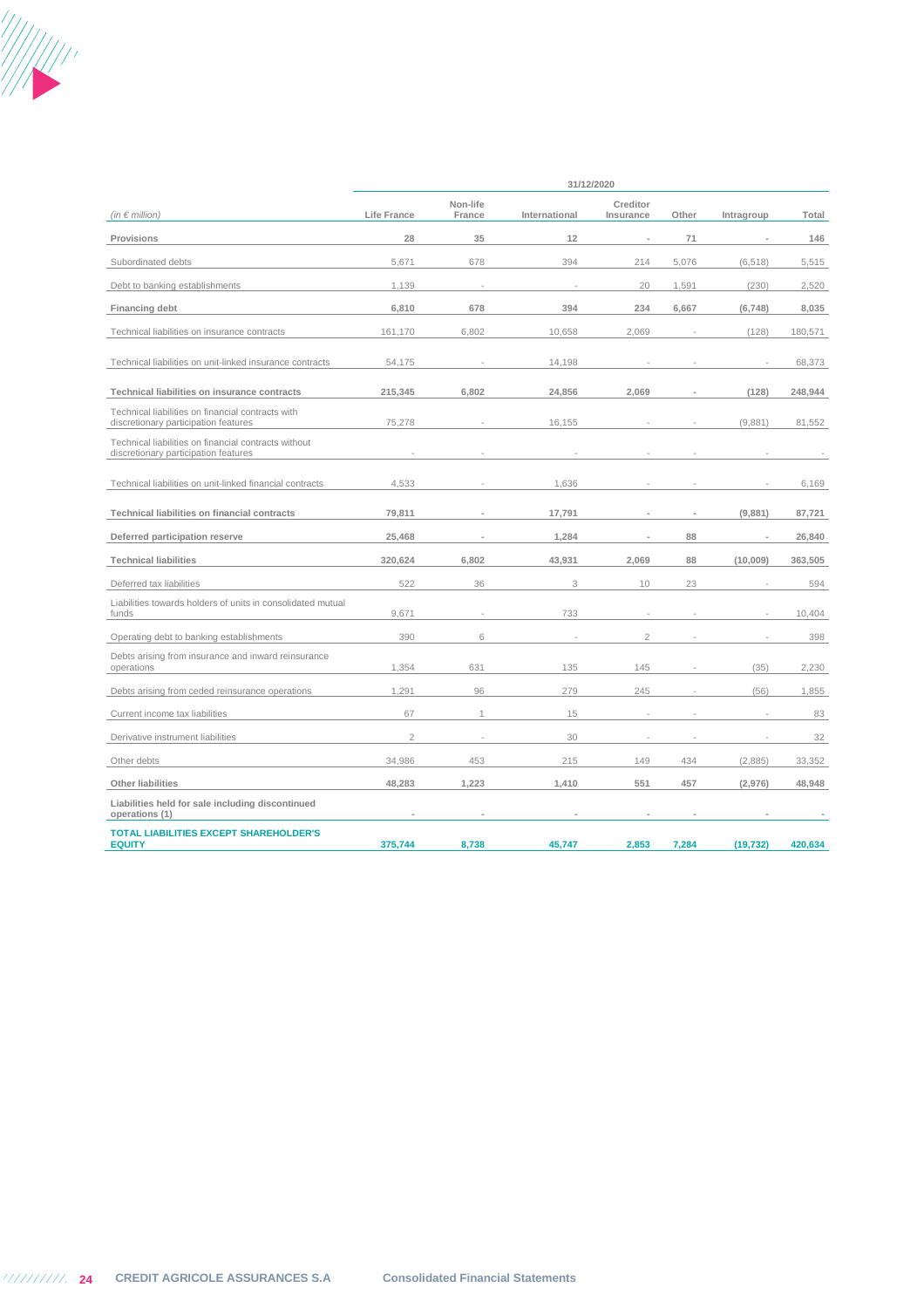## **NOTE 5 Notes to the balance sheet**

## **5.1 Goodwill**

|                       |            |          |          | Loss of | Foreign<br>exchange | Other                    |            |
|-----------------------|------------|----------|----------|---------|---------------------|--------------------------|------------|
| (in $\notin$ million) | 31/12/2020 | Increase | Decrease | value   | differences         | changes                  | 30/06/2021 |
| Gross amount          |            |          |          |         |                     |                          |            |
| Life - France         | 486        |          |          |         |                     |                          | 486        |
| Non-life - France     | 70         |          |          |         |                     |                          | 70         |
| International         | 36         |          |          |         |                     |                          | 36         |
| Creditor Insurance    | 409        |          |          |         |                     | $\overline{\phantom{a}}$ | 409        |
| Other                 |            |          |          |         |                     | ÷                        |            |
| All                   | 1,001      |          |          |         |                     | ٠                        | 1,001      |
| Loss of value         |            |          |          |         |                     |                          |            |
| Life - France         |            |          |          |         |                     |                          |            |
| Non-life - France     |            |          |          |         |                     | ×,                       |            |
| International         |            |          |          |         |                     |                          |            |
| Creditor Insurance    | (129)      |          |          |         |                     | ä,                       | (129)      |
| Other                 |            |          |          |         |                     |                          |            |
| All                   | (129)      |          |          |         |                     | ٠                        | (129)      |
| Net value             |            |          |          |         |                     |                          |            |
| Life - France         | 486        |          |          |         |                     | $\overline{\phantom{a}}$ | 486        |
| Non-life - France     | 70         |          |          |         |                     |                          | 70         |
| International         | 36         |          |          |         | ÷.                  | $\overline{\phantom{a}}$ | 36         |
| Creditor Insurance    | 280        |          |          |         |                     | ÷.                       | 280        |
| Other                 | $\sim$     |          |          |         | ÷.                  | $\sim$                   |            |
| All                   | 872        |          |          |         |                     |                          | 872        |

Following the Covid-19 pandemic, Crédit Agricole Assurances carried out a review of impairment testing of all CGUs for which an indication of impairment has been detected. At 30 June 2021, this update of the Group's impairment testing taking account of the significant negative effects on the economy relating to Covid-19, as well as the measures to support the economy taken by the French government, did not result in any additional impairment being recognised on goodwill.

Goodwill as at 1 January 2021 was tested for impairment on the basis of the assessment of the value in use of the Crédit Agricole Assurances group's insurance entities. The value in use is calculated on the basis of the updated estimate of the CGU's future cash flows as a result of medium-term plans established for the Group's steering needs. The following assumptions were made:

- Estimated future cash flows: projections mainly over a horizon of 3 to 5 years established for the Group's steering needs;
- Equity allocated to insurance activities corresponds to projected solvency requirements taking account of each entity's economic situation in terms of subordinated debt;
- Growth rate: 2%.
- Discount rate: different rates for each region, from 7.6% to 9.45%.

Goodwill values as at 30 June 2021 are justified.

Furthermore, the sensitivity tests performed show that a variation of +50 basis points in discount rates would not result in any significant impairment.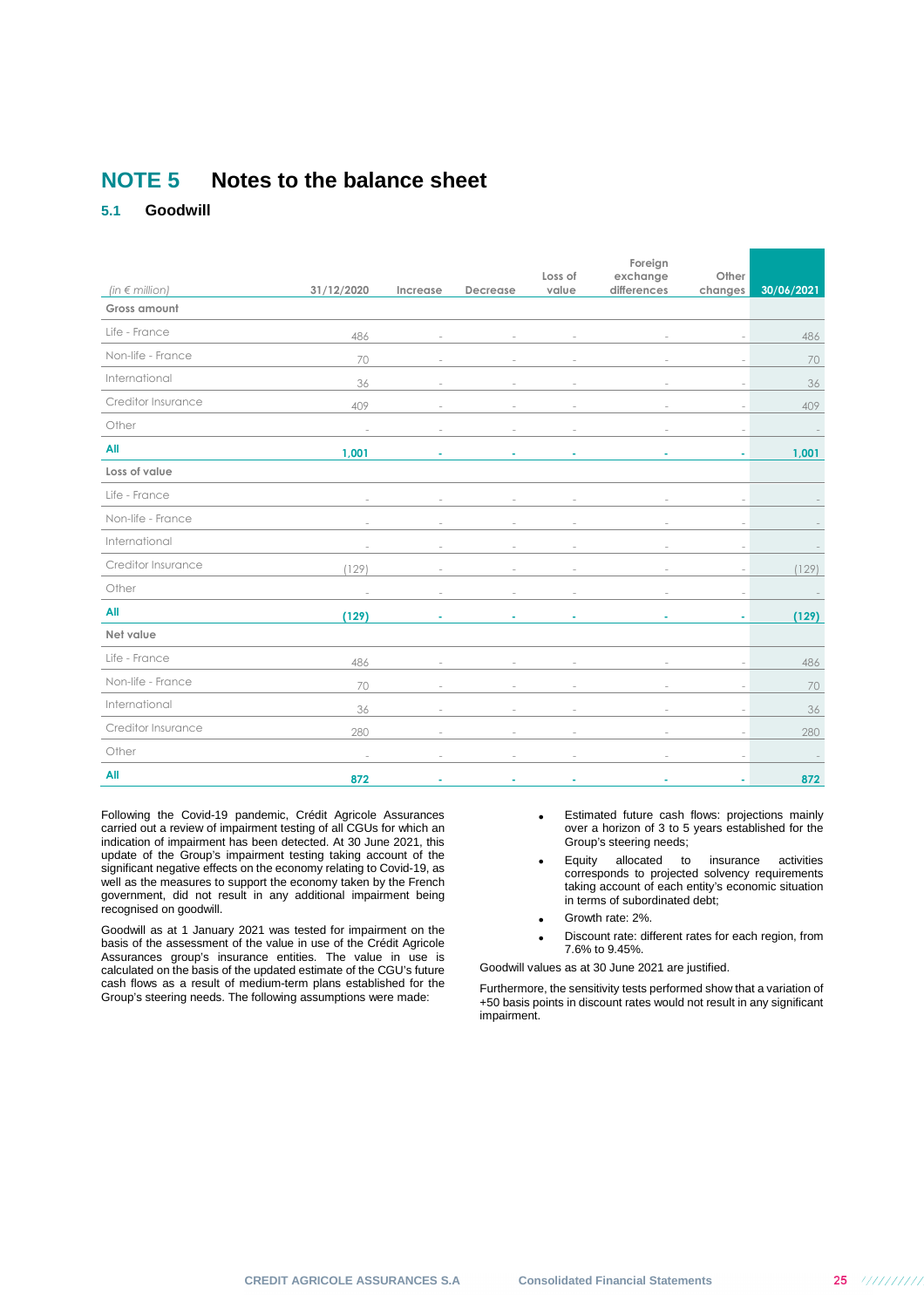

## **5.2 Investment property**

## **5.2.1** INVESTMENT PROPERTY (EXCLUDING UNIT-LINKED CONTRACTS)

| (in $\epsilon$ million)                   | 31/12/2020 | Changes in<br>scope             | Increases<br>(acquisitions) | <b>Decreases</b><br>(disposals and<br>redemptions) | Foreign<br>exchange<br>differences | Other<br>movements | 30/06/2021 |
|-------------------------------------------|------------|---------------------------------|-----------------------------|----------------------------------------------------|------------------------------------|--------------------|------------|
| Gross amount                              | 6.381      | $\hspace{0.1mm}-\hspace{0.1mm}$ | 312                         | (98)                                               |                                    | $\sim$             | 6,595      |
| Depreciation, amortization and impairment |            | $\sim$                          |                             | (6)                                                |                                    | $\sim$             | (33)       |
| NET VALUE OF INVESTMENT PROPERTY          | 6,355      |                                 | 311                         | (104)                                              |                                    |                    | 6,562      |

### **5.2.2** FAIR VALUE OF INVESTMENT PROPERTY

The market value of investment property recorded at amortised cost, as valued by "expert appraisers", was €10,057 million at 30 June 2021 compared to €9,729 million at 31 December 2020.

All investment property are recognised at amortised cost in the balance sheet.

|                                                                          | <b>Estimated</b><br>fair value at | Quoted prices<br>in active<br>markets for<br>identical<br>instruments: | Valuation<br>based on<br>observable<br>data: | Valuation<br>based on<br>non-<br>observable<br>data: | Carrying<br>amount at |
|--------------------------------------------------------------------------|-----------------------------------|------------------------------------------------------------------------|----------------------------------------------|------------------------------------------------------|-----------------------|
| (in $\notin$ million)                                                    | 30/06/2021                        | level 1                                                                | level 2                                      | level 3                                              | 30/06/2021            |
| Investment proper20                                                      | 10,057                            | $\sim$                                                                 | 10,057                                       |                                                      | 6,562                 |
| <b>TOTAL INVESTMENT PROPERTY WHOSE FAIR VALUE IS</b><br><b>DISCLOSED</b> | 10,057                            | $\sim$                                                                 | 10,057                                       |                                                      | 6,562                 |
|                                                                          | Estimated<br>fair value at        | Quoted<br>prices in<br>active<br>markets for<br>identical              | Valuation<br>based on<br>observable<br>data: | Valuation<br>based on<br>non-<br>observable<br>data: | Carrying<br>amount at |
| (in $\notin$ million)                                                    | 31/12/2020                        | level 1                                                                | level 2                                      | level 3                                              | 31/12/2020            |
| Investment property                                                      | 9,729                             | $\sim$                                                                 | 9,729                                        | $\sim$                                               | 6,355                 |

**TOTAL INVESTMENT PROPERTY WHOSE FAIR VALUE IS DISCLOSED 9,729 - 9,729 - 6,355**

## **5.3 Investments from insurance activities**

| (in $\notin$ million)                                                                                                  | 30/06/2021 | 31/12/2020 |
|------------------------------------------------------------------------------------------------------------------------|------------|------------|
| <b>Financial investment</b>                                                                                            | 329,554    | 332,265    |
| Financial assets at fair value through profit and loss                                                                 | 106,934    | 100,352    |
| Financial assets held to trading                                                                                       |            |            |
| Other financial assets at fair-value thrugh profit and loss                                                            | 106,934    | 100,352    |
| Financial assets at fair-value through equity                                                                          | 220,147    | 229,713    |
| Debt instruments at fair value through other comprehensive income that may be reclassified to<br>profit or loss        | 220,023    | 229,508    |
| Equity instruments at fair value through other comprehensive income that will not be reclassified<br>to profit or loss | 124        | 205        |
| Financial assets at amortized cost                                                                                     | 2,473      | 2,200      |
| Loans and receivables from customers                                                                                   | 441        | 460        |
| Other loans and receivables                                                                                            | 458        | 439        |
| Debt securities                                                                                                        | 1,573      | 1,301      |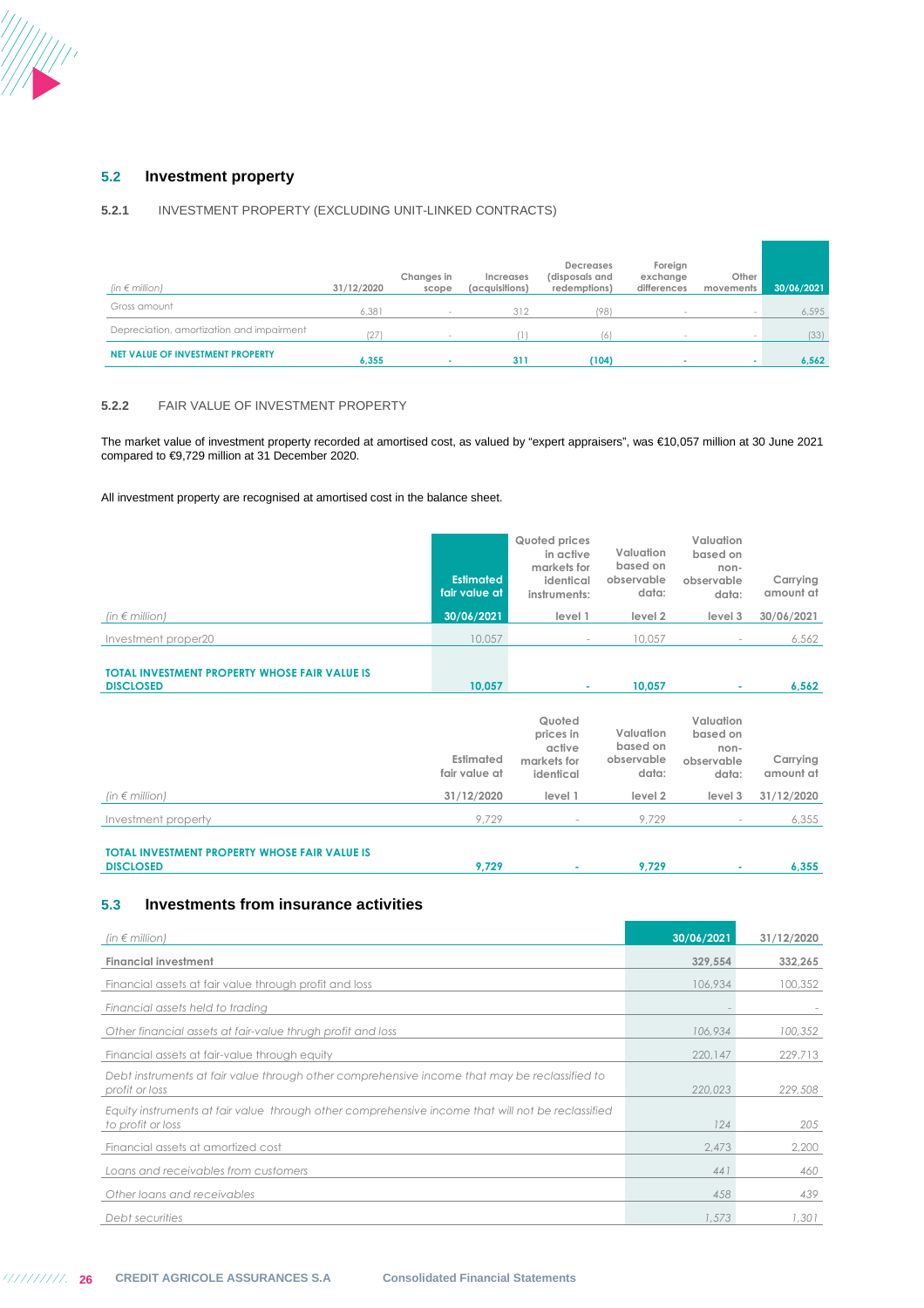| Investment property                         | 6.562   | 6,355   |
|---------------------------------------------|---------|---------|
| Derivative instruments                      | .857    | 2,070   |
| Unit-linked financial investments           | 81.369  | 74,430  |
| Unit-linked investment property             |         |         |
| Investment in associates                    | 4.042   | 4,127   |
| <b>TOTAL INSURANCE ACTIVITY INVESTMENTS</b> | 423,384 | 419,247 |

## **5.3.1** FINANCIAL ASSETS AT FAIR VALUE THROUGH PROFIT OR LOSS

| (in $\epsilon$ million)                                             | 30/06/2021 | 31/12/2020 |
|---------------------------------------------------------------------|------------|------------|
| Financial assets held for trading                                   |            |            |
| Other financial assets at fair value through profit or loss         | 188,303    | 174,782    |
| Equity instruments                                                  | 33.969     | 31,212     |
| Debt instruments that do not meet the conditions of the "SPPI" test | 72.965     | 69,140     |
| Assets representing unit-linked contracts                           | 81.369     | 74,430     |
| Financial assets designated at fair value through profit or loss    |            |            |
| <b>BALANCE SHEET VALUE</b>                                          | 188,303    | 174,782    |

## 5.3.1.1 Equity instruments at fair value through profit or loss

| (in $\epsilon$ million)                                              | 30/06/2021 | 31/12/2020 |
|----------------------------------------------------------------------|------------|------------|
| Equity and other variable income securities                          | 22.177     | 20,334     |
| Non-consolidated equity investments                                  | 11.792     | 10,878     |
|                                                                      |            |            |
| <b>TOTAL EQUITY INSTRUMENTS AT FAIR VALUE THROUGH PROFIT OR LOSS</b> | 33,969     | 31.212     |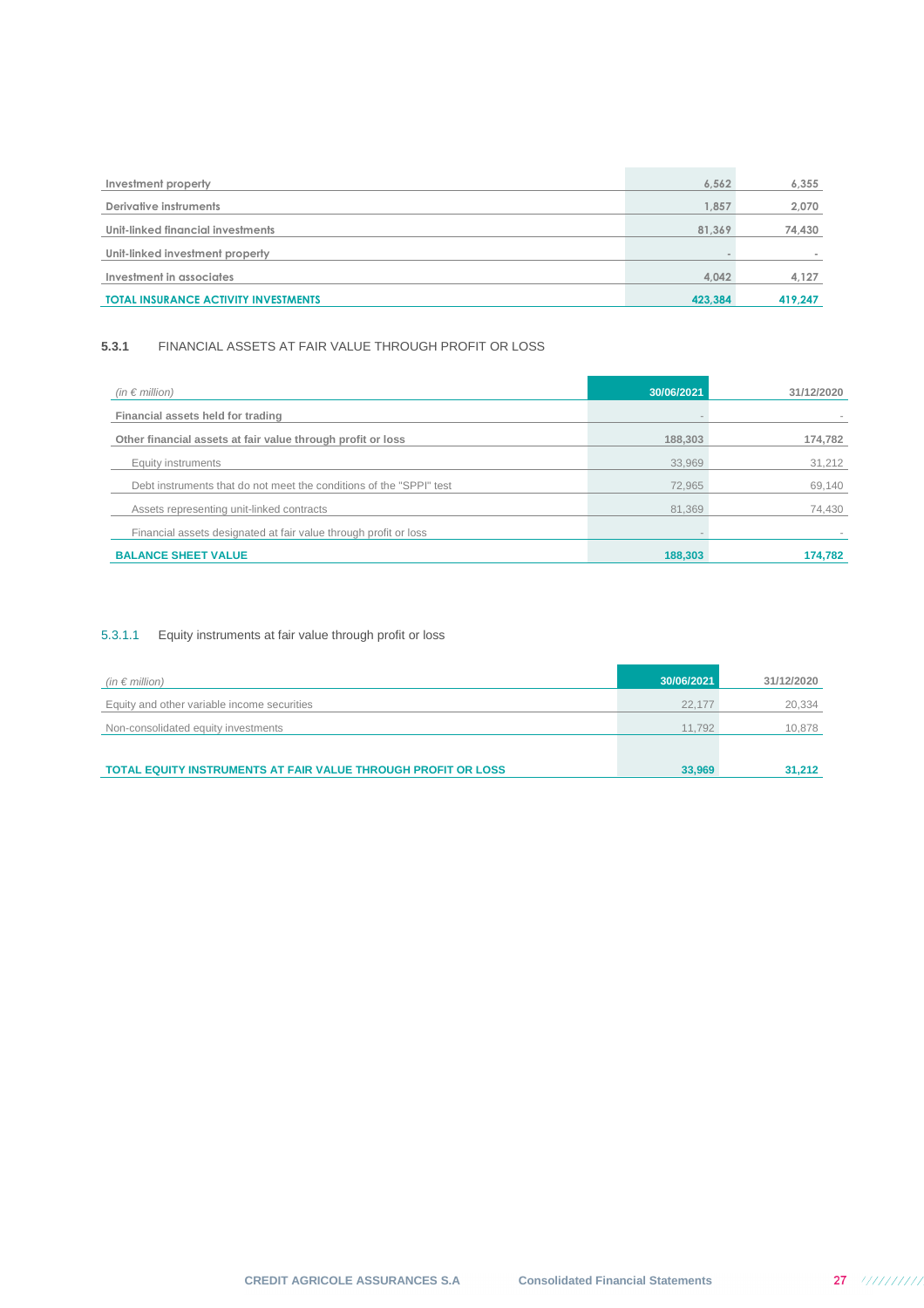#### 5.3.1.2 Debt instruments that do not meet the conditions of the "SPPI" test

| (in $\epsilon$ million)                                                   | 30/06/2021 | 31/12/2020 |
|---------------------------------------------------------------------------|------------|------------|
| Debt securities                                                           | 70.026     | 65,859     |
| Tresury bills and similar securities                                      | 198        | 178        |
| Bonds and other fixed income securities                                   | 13,413     | 14,505     |
| Mutual funds                                                              | 56,415     | 51,176     |
| Loans and receivables                                                     | 2.939      | 3,281      |
| TOTAL DEBT INSTRUMENTS THAT DO NOT MEET THE CONDITIONS OF THE "SPPI" TEST | 72,965     | 69,140     |

#### 5.3.1.3 Representative assets in unit-linked contracts

| (in $\epsilon$ million)                                     | 30/06/2021 | 31/12/2020 |
|-------------------------------------------------------------|------------|------------|
| Treasury bills and similar securities                       | 500        | 498        |
| Bonds and other fixed income securities                     | 15.467     | 14.912     |
| Equities and other variable income securities               | 9.741      | 8.377      |
| Mutual funds                                                | 55.661     | 50.642     |
| <b>TOTAL REPRESENTATIVE ASSETS IN UNIT-LINKED CONTRACTS</b> | 81,369     | 74.430     |

### **5.3.2** FINANCIAL ASSETS AT FAIR VALUE THROUGH OTHER COMPREHENSIVE INCOME

|                                                                                                                           | 30/06/2021                |                            |                                    |                    | 31/12/2020          |                      |
|---------------------------------------------------------------------------------------------------------------------------|---------------------------|----------------------------|------------------------------------|--------------------|---------------------|----------------------|
| (in $\epsilon$ million)                                                                                                   | <b>Carrying</b><br>amount | <b>Unrealised</b><br>qains | <b>Unrealised</b><br><b>losses</b> | Carrying<br>amount | Unrealised<br>gains | Unrealised<br>losses |
| Debt instruments at fair value through other<br>comprehensive income that may be reclassified to profit or<br>loss        | 220.023                   | 17.228                     | (748)                              | 229.508            | 23.447              | (24)                 |
| Equity instruments at fair value through other<br>comprehensive income that will not be reclassified to profit<br>or loss | 124                       | (2)                        | (10)                               | 205                | 21                  | (10)                 |
| <b>TOTAL FINANCIAL ASSETS AT FAIR VALUE</b><br><b>THROUGH OTHER COMPREHENSIVE INCOME</b>                                  | 220,147                   | 17.226                     | (758)                              | 229.713            | 23.469              | (33)                 |

5.3.2.1 Debt instruments at fair value through other comprehensive income that may be reclassified to profit or loss

|                                                                                                                                                  | 30/06/2021                |                            |                                    |                    | 31/12/2020          |                      |
|--------------------------------------------------------------------------------------------------------------------------------------------------|---------------------------|----------------------------|------------------------------------|--------------------|---------------------|----------------------|
| (in $\epsilon$ million)                                                                                                                          | <b>Carrying</b><br>amount | <b>Unrealised</b><br>qains | <b>Unrealised</b><br><b>losses</b> | Carrying<br>amount | Unrealised<br>gains | Unrealised<br>losses |
| Treasury bills ans similar securities                                                                                                            | 72.849                    | 7.149                      | (611)                              | 74,462             | 10,169              |                      |
| Bonds and other fixed income securities                                                                                                          | 147.174                   | 10.079                     | (138)                              | 155.046            | 13.279              | (24)                 |
| <b>Total Debt securities</b>                                                                                                                     | 220,023                   | 17.228                     | (748)                              | 229,508            | 23,447              | (24)                 |
| <b>TOTAL DEBT INSTRUMENTS AT FAIR VALUE</b><br><b>THROUGH OTHER COMPREHENSIVE INCOME</b><br>THAT MAY BE RECLASSIFIED TO PROFIT OR<br><b>LOSS</b> | 220.023                   | 17,228                     | (748)                              | 229,508            | 23,447              | (24)                 |
| Income tax charge                                                                                                                                |                           | (4, 499)                   | 197                                |                    | (6, 126)            | 6                    |
| Other comprehensive income on debt instruments<br>that will not be reclassified to profit or loss (net of<br>income tax)                         |                           | 12.730                     | (552)                              |                    | 17,322              | (18)                 |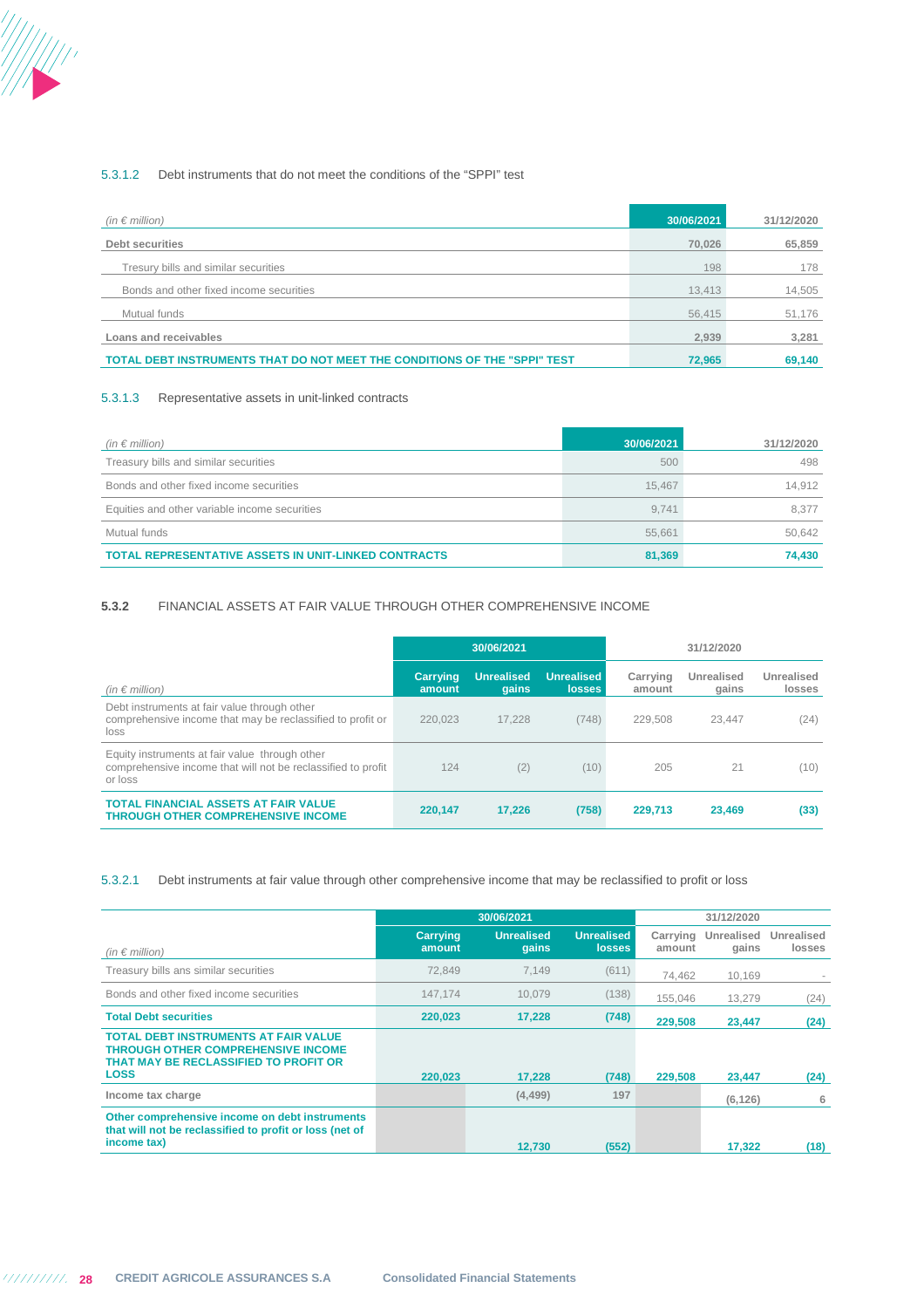## 5.3.2.2 Equity instruments at fair value through other comprehensive income that will not be reclassified to profit or loss

#### INVESTMENTS IN EQUITY INSTRUMENTS AT FAIR VALUE THROUGH OTHER COMPREHENSIVE INCOME THAT WILL NOT BE RECLASSIFIED TO PROFIT OR LOSS

|                                                                                                                                        |                    | 30/06/2021<br>31/12/2020   |                                    |                    |                            |                      |
|----------------------------------------------------------------------------------------------------------------------------------------|--------------------|----------------------------|------------------------------------|--------------------|----------------------------|----------------------|
| $(in \in million)$                                                                                                                     | Carrying<br>amount | <b>Unrealised</b><br>gains | <b>Unrealised</b><br><b>losses</b> | Carrying<br>amount | <b>Unrealised</b><br>gains | Unrealised<br>losses |
| Equities and other variable income securities                                                                                          |                    |                            |                                    |                    |                            |                      |
| Non-consolidated equity investments                                                                                                    | 124                | (2)                        | (10)                               | 205                | 21                         | (10)                 |
| TOTAL EQUITY INSTRUMENTS AT FAIR VALUE THROUGH<br>OTHER COMPREHENSIVE INCOME THAT WILL NOT BE<br><b>RECLASSIFIED TO PROFIT OR LOSS</b> | 124                | (2)                        | (10)                               | 205                | 21                         | (10)                 |
| Income tax charge                                                                                                                      |                    |                            |                                    |                    | (6)                        | $\overline{2}$       |
| Other comprehensive income on equity instruments that<br>will not be reclassified to profit or loss (net of income<br>$\frac{1}{2}$    |                    | (2)                        | (10)                               |                    | 16                         | (7)                  |

## EQUITY INSTRUMENTS DERECOGNISED DURING THE PERIOD

|                                                                                                                            |                                               | 30/06/2021                                 |                                             |                                               | 31/12/2020                   |                                      |
|----------------------------------------------------------------------------------------------------------------------------|-----------------------------------------------|--------------------------------------------|---------------------------------------------|-----------------------------------------------|------------------------------|--------------------------------------|
| (in $\epsilon$ million)                                                                                                    | Fair value at<br>the date of<br>derecognition | <b>Cumulative</b><br>agins realised<br>(1) | <b>Cumulative</b><br>losses realised<br>(1) | Fair value at<br>the date of<br>derecognition | Cumulative<br>gains realised | Cumulative<br>losses realised<br>(1) |
| Equities and other variable income securities                                                                              |                                               |                                            |                                             | $\sim$                                        | $\sim$                       |                                      |
| Non-consolidated equity investments                                                                                        | 85                                            | 28                                         |                                             | 12                                            | $\sim$                       |                                      |
| <b>TOTAL INVESTMENTS IN EQUITY INSTRUMENTS</b>                                                                             | 85                                            | 28                                         |                                             | 12                                            | $\blacksquare$               |                                      |
| Income tax charge                                                                                                          |                                               |                                            |                                             |                                               | $\sim$                       |                                      |
| Other comprehensive income on equity<br>instruments that will not be reclassified to profit or<br>loss (net of income tax) |                                               | 28                                         |                                             |                                               |                              |                                      |

(1) The realized gains and losses are transferred to the consolidated reserves at the moment of the derecognition of the concerned instrument.

### **5.3.3** FINANCIAL ASSETS AT AMORTISED COST

| (in $\epsilon$ million)                            | 30/06/2021 | 31/12/2020 |
|----------------------------------------------------|------------|------------|
| Loans and receivables due from credit institutions | 441        | 460        |
| Other loans and receivables                        | 458        | 439        |
| Debt securities                                    | 1.573      | 1.301      |
| <b>TOTAL FINANCIAL ASSETS AT AMORTISED COST</b>    | 2.473      | 2,200      |

## 5.3.3.1 Debt securities

| (in $\epsilon$ million)                 | 30/06/2021 | 31/12/2020 |
|-----------------------------------------|------------|------------|
| Treasury bills and similar securities   | 226        | 117        |
| Bonds and other fixed income securities | 1,348      | 1,185      |
| <b>TOTAL</b>                            | 1,574      | 1,302      |
| Impairment                              |            | (1)        |
| <b>CARRYING AMOUNT</b>                  | 1,573      | 1,301      |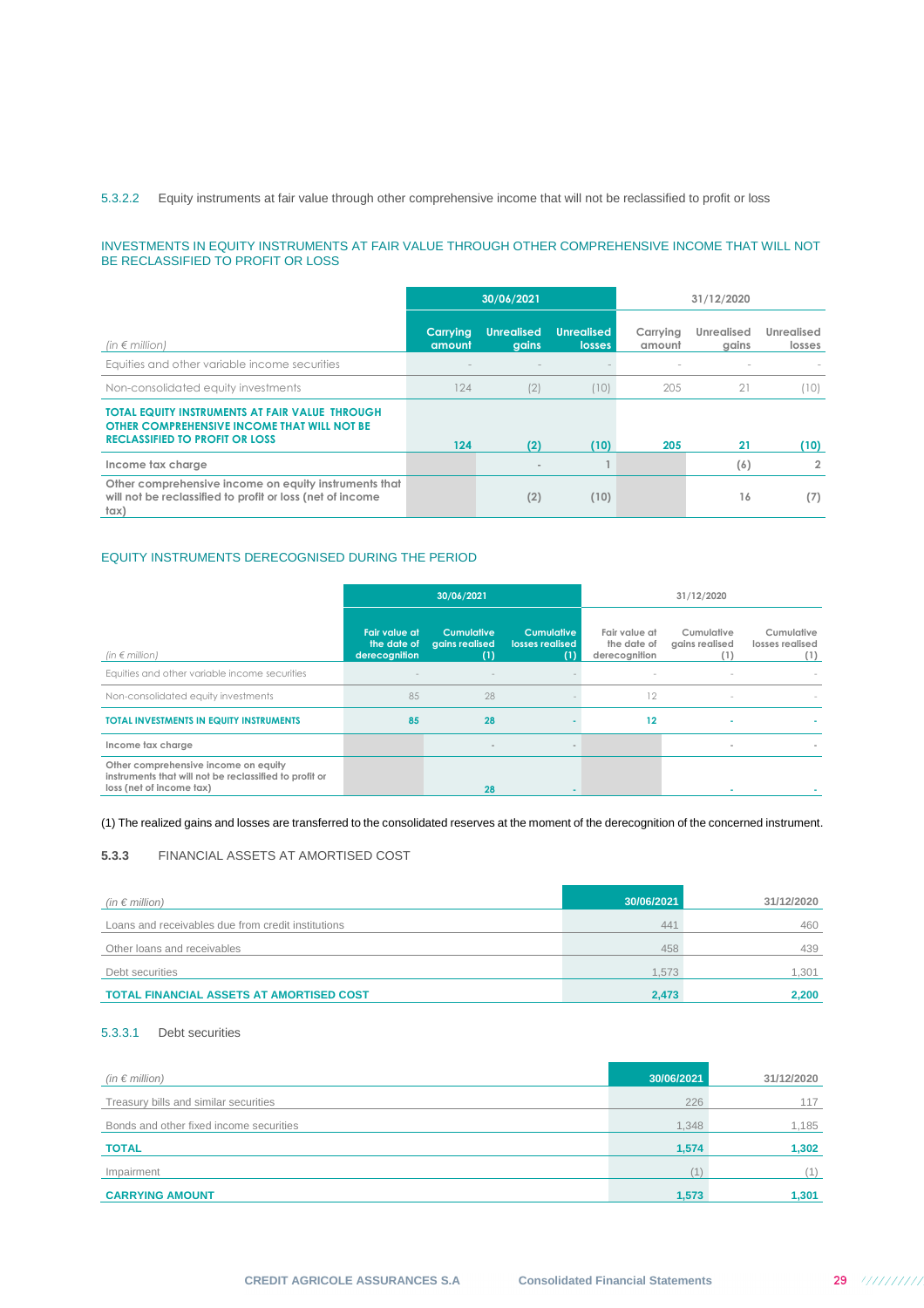### **5.4 Fair value of financial instruments**

Fair value is the price that would be received at the sale of an asset or paid to transfer a liability in a standard transaction between market participants at the measurement date.

Fair value is defined on the basis of the exit price.

The fair values shown below are estimates made on the reporting date using observable market data wherever possible. These are subject to change in subsequent periods due to developments in market conditions or other factors.

The calculations represent best estimates. They are based on a number of assumptions. It is assumed that market participants act in their best economic interest.

To the extent that these models contain uncertainties, the fair values shown may not be achieved upon actual sale or immediate settlement of the financial instruments concerned.

The fair value hierarchy of financial assets and liabilities is broken down according to the general observability criteria of the valuation inputs, pursuant to the principles defined under IFRS 13.

Level 1 applies to the fair value of financial assets and liabilities quoted in active markets.

Level 2 applies to the fair value of financial assets and liabilities with observable inputs. This agreement includes market data relating to interest rate risk or credit risk when the latter can be revalued based on Credit Default Swap (CDS) spread. Securities bought or sold under repurchase agreements with underlyings quoted in an active market are also included in Level 2 of the hierarchy, as are financial assets and liabilities with a demand component for which fair value is measured at unadjusted amortised cost.

Level 3 indicates the fair value of financial assets and liabilities with unobservable inputs or for which some data can be revalued using internal models based on historical data. This mainly includes market data relating to credit risk or early redemption risk.

In some cases, market values are close to carrying amounts. This applies primarily to:

- assets or liabilities at variable rates for which interest rate changes do not have a significant influence on the fair value, since the rates on these instruments frequently adjust themselves to the market rates;
- short-term assets or liabilities where the redemption value is considered to be close to the market value;
- instruments executed on a regulated market for which the prices are set by the public authorities;
- demand assets and liabilities;
- transactions for which there are no reliable observable data.

The financial markets have been severely disrupted and subject to considerable volatility since the Covid-19 crisis began. This situation is a source of concerns relating to determining the fair value of unlisted financial investments in view of the practical difficulties in valuing these instruments, particularly in certain cases due to a lack of recent and reliable observable data.

In insurance undertakings' portfolios, these financial investments usually correspond to unlisted equity interests, units in venture capital funds ("Fonds Commun de Placement à Risques" or FCPR), units in securitisation funds such as FCTs, FCCs and investments whose underlying assets may be real estate or infrastructure assets.

These investments are generally classified in level 3 of the fair value hierarchy of financial instruments under IFRS 13, i.e. instruments whose valuation is based on unobservable data.

In view of the current uncertainty about the consequences, duration and severity of the crisis, the process for determining the fair value of these unlisted investments has undergone a number of changes to take account of this specific situation as at 30 June 2021.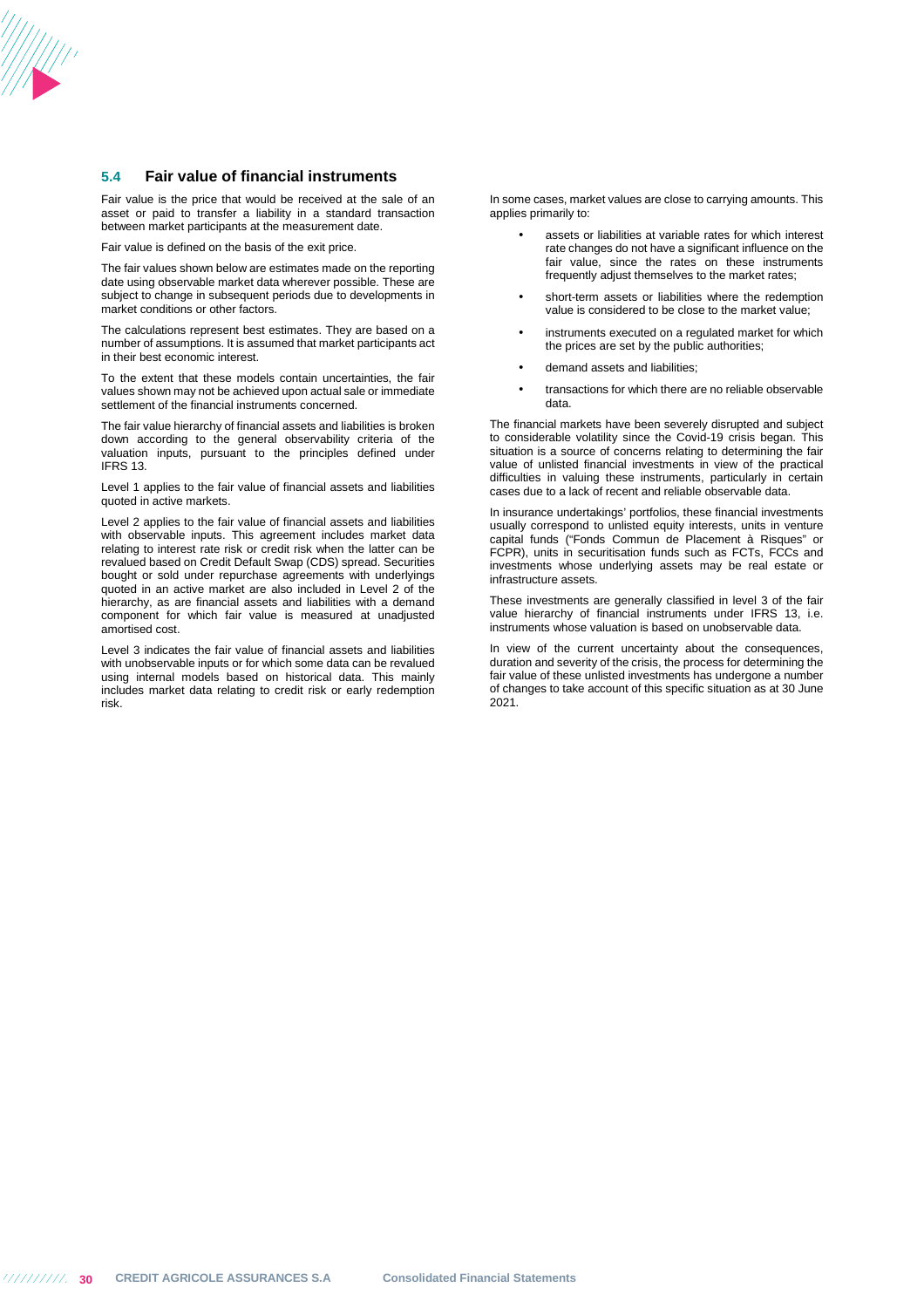## **5.4.1** FINANCIAL ASSETS AND LIABILITIES AT AMORTISED COST AND MEASURED AT FAIR VALUE ON THE BALANCE SHEET

Amounts presented below include accruals and prepayments and are net of impairment.

## FINANCIAL ASSETS AT FAIR VALUE

|                                                                       |                   |                                   | Quoted prices in<br>active markets for | Valuation<br>based on | Valuation<br>based on |
|-----------------------------------------------------------------------|-------------------|-----------------------------------|----------------------------------------|-----------------------|-----------------------|
|                                                                       | <b>Book Value</b> | <b>Estimated fair</b><br>value at | identical<br>instruments:              | observable<br>data:   | unobservable<br>data: |
| (in $\notin$ million)                                                 | 30/06/2021        | 30/06/2021                        | level 1                                | level 2               | level 3               |
| Financial assets not measured at fair value on<br>balance sheet       |                   |                                   |                                        |                       |                       |
| Loans and receivables                                                 | 900               | 859                               |                                        | 539                   | 320                   |
| Other loans and receivables                                           | 458               | 458                               |                                        | 458                   |                       |
| Accounts and long-term loans                                          | 458               | 458                               |                                        | 458                   |                       |
| Pledged securities                                                    |                   |                                   |                                        |                       |                       |
| Subordinated notes                                                    |                   |                                   |                                        |                       |                       |
| Loans and receivables from customers                                  | 441               | 400                               |                                        | 79                    | 320                   |
| Trade receivables                                                     |                   |                                   |                                        |                       |                       |
| Other customer loans                                                  | 441               | 400                               |                                        | 79                    | 320                   |
| Pledged securities                                                    |                   |                                   |                                        |                       |                       |
| Securities bought under repurchase agreements                         |                   |                                   |                                        |                       |                       |
| Subordinated notes                                                    |                   |                                   |                                        |                       |                       |
| Loans on shareholders' current account                                |                   |                                   |                                        |                       |                       |
| Debt securities                                                       | 1.573             | 1,598                             | 1.544                                  | 54                    |                       |
| Treasury bills and similar securities                                 | 226               | 225                               | 225                                    |                       |                       |
| Bonds and other fixed income securities                               | 1.347             | 1.374                             | .319                                   | 54                    |                       |
| <b>TOTAL FINANCIAL ASSETS WHOSE FAIR VALUE IS</b><br><b>DISCLOSED</b> | 2,473             | 2,457                             | 1,544                                  | 593                   | 320                   |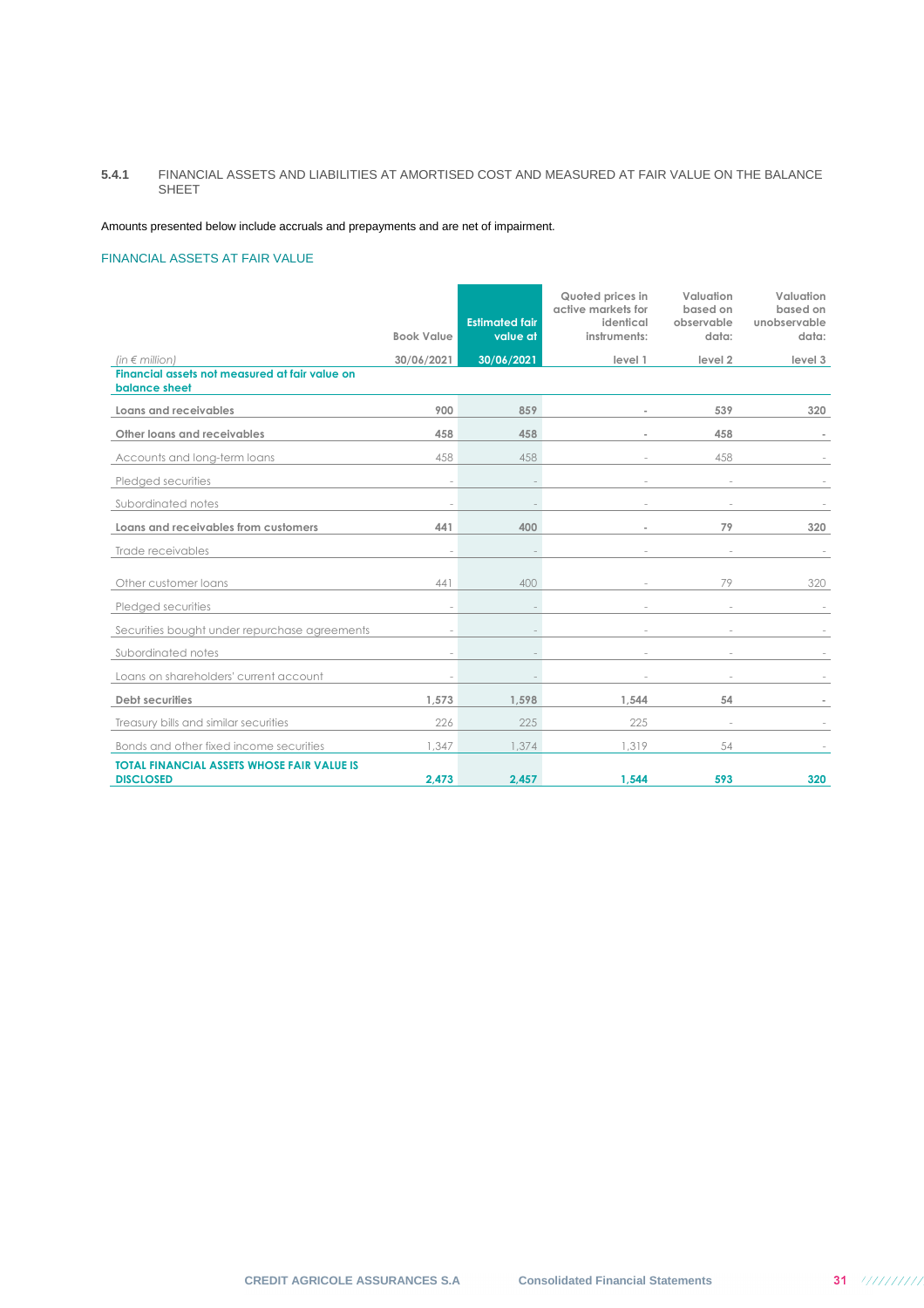|                                                                                          |                   |                                   | Quoted prices in<br>active markets for | Valuation<br>based on | Valuation<br>based on |
|------------------------------------------------------------------------------------------|-------------------|-----------------------------------|----------------------------------------|-----------------------|-----------------------|
|                                                                                          | <b>Book Value</b> | <b>Estimated fair</b><br>value at | identical<br>instruments:              | observable<br>data:   | unobservable<br>data: |
|                                                                                          |                   |                                   |                                        |                       |                       |
| (in $\notin$ million)<br>Financial assets not measured at fair value on<br>balance sheet | 31/12/2020        | 31/12/2020                        | level 1                                | level <sub>2</sub>    | level 3               |
| Loans and receivables                                                                    | 900               | 858                               |                                        | 555                   | 303                   |
| Other loans and receivables                                                              | 439               | 439                               |                                        | 439                   |                       |
| Accounts and long-term loans                                                             | 439               | 439                               |                                        | 439                   |                       |
| Pledged securities                                                                       |                   |                                   |                                        |                       |                       |
| Subordinated notes                                                                       |                   |                                   |                                        |                       |                       |
| Loans and receivables from customers                                                     | 460               | 419                               |                                        | 115                   | 303                   |
| Trade receivables                                                                        |                   |                                   |                                        |                       |                       |
| Other customer loans                                                                     | 460               | 419                               |                                        | 115                   | 303                   |
| Pledged securities                                                                       |                   |                                   |                                        |                       |                       |
| Securities bought under repurchase agreements                                            |                   |                                   |                                        |                       |                       |
| Subordinated notes                                                                       |                   |                                   |                                        |                       |                       |
| Loans on shareholders' current account                                                   |                   |                                   |                                        |                       |                       |
| <b>Debt securities</b>                                                                   | 1,301             | 1,353                             | 1,297                                  | 57                    |                       |
| Treasury bills and similar securities                                                    | 117               | 117                               | 117                                    |                       |                       |
| Bonds and other fixed income securities                                                  | 1.184             | 1,236                             | 1.179                                  | 57                    |                       |
| <b>TOTAL FINANCIAL ASSETS WHOSE FAIR VALUE IS</b><br><b>DISCLOSED</b>                    | 2,200             | 2,212                             | 1,297                                  | 612                   | 303                   |

## FINANCIAL LIABILITIES AT FAIR VALUE

|                                                                            | <b>Book Value</b> | <b>Estimated fair</b><br>value at | Quoted prices in<br>active markets for<br>identical<br>instruments: | Valuation<br>based on<br>observable<br>data: | Valuation<br>based on<br>unobservable<br>data: |
|----------------------------------------------------------------------------|-------------------|-----------------------------------|---------------------------------------------------------------------|----------------------------------------------|------------------------------------------------|
| (in $\notin$ million)                                                      | 30/06/2021        | 30/06/2021                        | level 1                                                             | level 2                                      | level 3                                        |
| Financial liabilities not measured at fair value on<br>balance sheet       |                   |                                   |                                                                     |                                              |                                                |
| Financing debt                                                             | 8,066             | 7,976                             | (44)                                                                | 6,467                                        | 1,552                                          |
| Debts of financing towards companies of the<br>banking sector              | 2,517             | 2,509                             |                                                                     | 1,380                                        | 1,129                                          |
| Subordinated debt                                                          | 5.549             | 5,467                             | (44)                                                                | 5,087                                        | 423                                            |
| Other debt                                                                 | 15,762            | 15,762                            |                                                                     | 15.762                                       |                                                |
| Operating debt owed to banking sector<br>companies                         |                   |                                   | $\sim$                                                              |                                              |                                                |
| Values given in pension                                                    | 15,762            | 15,762                            | $\sim$                                                              | 15,762                                       |                                                |
| <b>TOTAL FINANCIAL LIABILITIES WHOSE FAIR VALUE</b><br><b>IS DISCLOSED</b> | 23,828            | 23,738                            | (44)                                                                | 22,229                                       | 1,552                                          |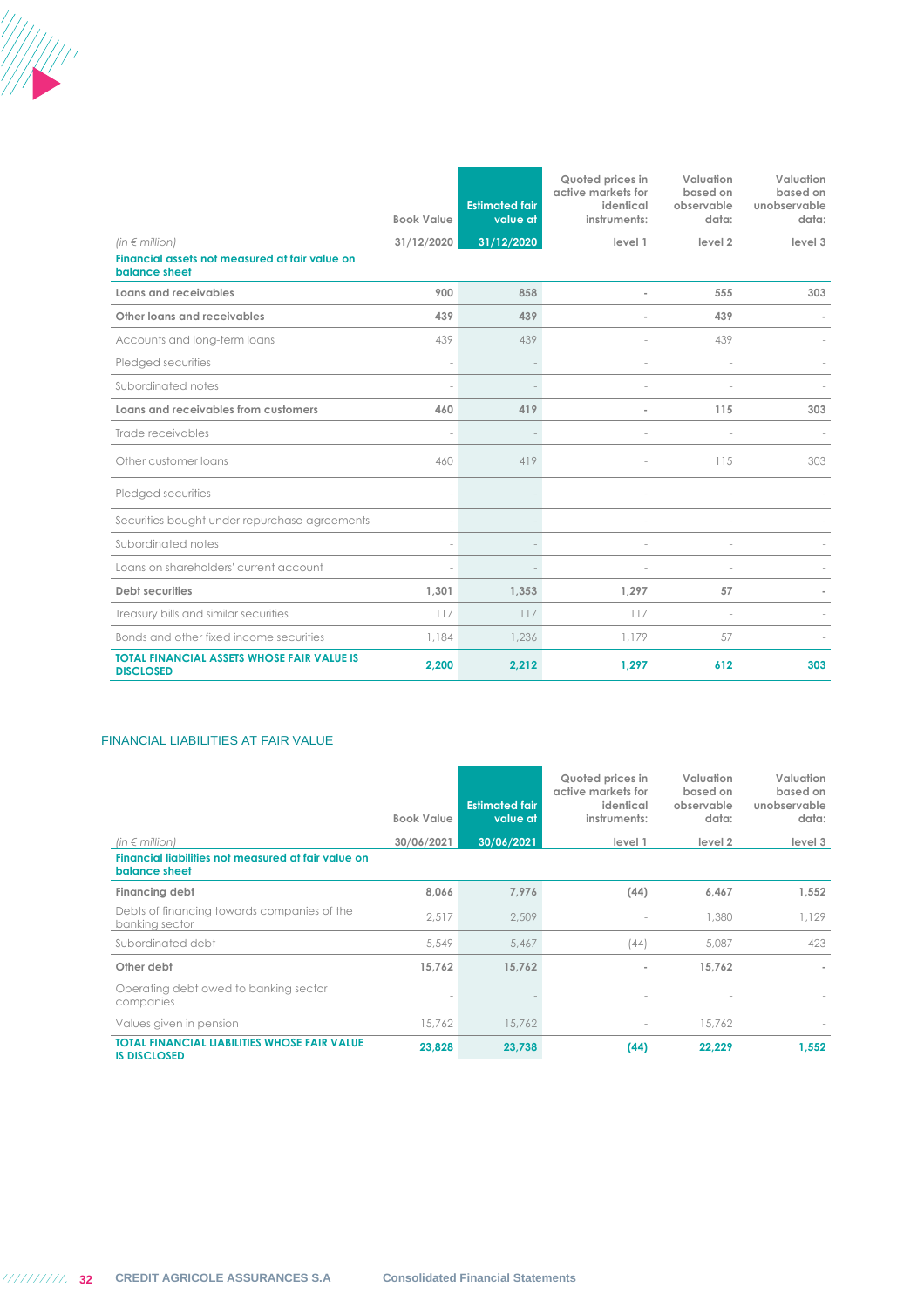|                                                                      | <b>Book Value</b> | <b>Estimated fair</b><br>value at | Quoted prices in<br>active markets for<br>identical<br>instruments: | Valuation<br>based on<br>observable<br>data: | Valuation<br>based on<br>unobservable<br>data: |
|----------------------------------------------------------------------|-------------------|-----------------------------------|---------------------------------------------------------------------|----------------------------------------------|------------------------------------------------|
| (in $\notin$ million)                                                | 31/12/2020        | 31/12/2020                        | level 1                                                             | level 2                                      | level 3                                        |
| Financial liabilities not measured at fair value on<br>balance sheet |                   |                                   |                                                                     |                                              |                                                |
| Financing debt                                                       | 8,035             | 7,988                             | (44)                                                                | 6,471                                        | 1,561                                          |
| Debts of financing towards companies of the<br>banking sector        | 2.520             | 2,520                             |                                                                     | 1,381                                        | 1,139                                          |
| Subordinated debt                                                    | 5,515             | 5,469                             | (44)                                                                | 5,089                                        | 423                                            |
| Other financing debt                                                 | 25.260            | 25,261                            | ٠                                                                   | 25,261                                       |                                                |
| Operating debt owed to banking sector<br>companies                   |                   | $\overline{\phantom{a}}$          |                                                                     |                                              |                                                |
| Values given in pension                                              | 25,260            | 25.261                            |                                                                     | 25.261                                       |                                                |
| <b>TOTAL FINANCIAL LIABILITIES WHOSE FAIR VALUE</b><br>IS DISCLOSED. | 33,295            | 33,249                            | (44)                                                                | 31,731                                       | 1,561                                          |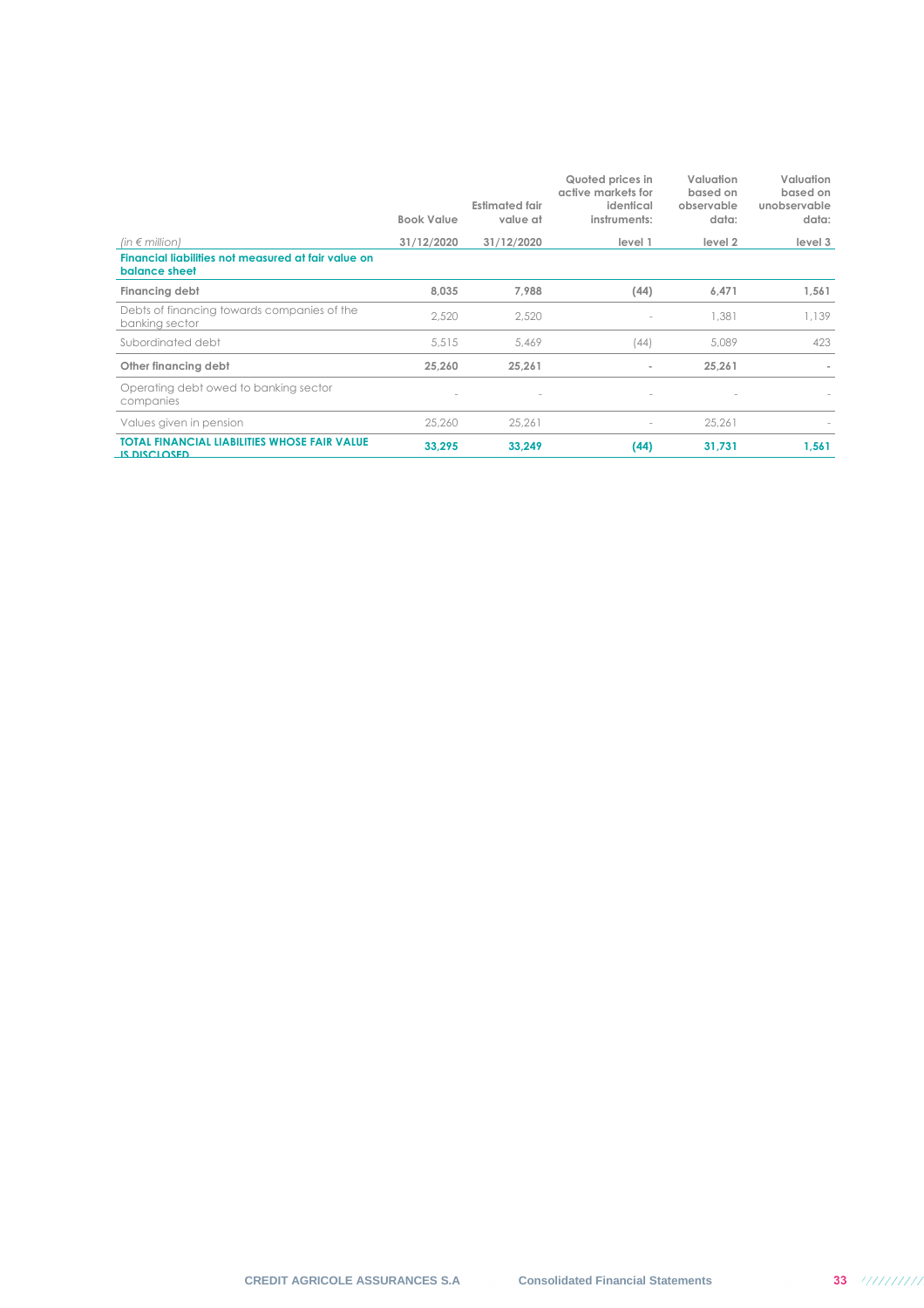

## **5.4.2** INFORMATIONS ON THE ESTIMATED FINANCIAL INSTRUMENTS AT FAIR VALUE

## 5.4.2.1 Breakdown of financial instruments at fair value by valuation model

## Amounts presented below include accruals and prepayments and are net of impairment.

|                                                                                      |            | <b>Quoted prices in</b><br>active markets for<br>identical instruments: | <b>Valuation based on</b><br>observable data: | <b>Valuation based on</b><br>unobservable data: |
|--------------------------------------------------------------------------------------|------------|-------------------------------------------------------------------------|-----------------------------------------------|-------------------------------------------------|
| (in $\epsilon$ million)                                                              | 30/06/2021 | level 1                                                                 | level <sub>2</sub>                            | level 3                                         |
| Financial assets held for trading                                                    |            | $\overline{\phantom{a}}$                                                |                                               |                                                 |
| Other financial instruments at fair value through profit or loss                     |            |                                                                         |                                               |                                                 |
| Equity instruments at fair value through profit or loss                              | 33,969     | 23,276                                                                  | 5,837                                         | 4,856                                           |
| Shares and other variable income securities                                          | 22,177     | 20,556                                                                  | 1,614                                         | 7                                               |
| Non-consolidated equity investments                                                  | 11,792     | 2,721                                                                   | 4,223                                         | 4,848                                           |
| Debt instruments that do not meet SPPI criteria                                      | 72,965     | 40,927                                                                  | 26,183                                        | 5,855                                           |
| Loans and receivables                                                                | 2,939      |                                                                         | 2,939                                         |                                                 |
| Debt securities                                                                      | 70,026     | 40,927                                                                  | 23,244                                        | 5,855                                           |
| Public bills and similar securities                                                  | 198        |                                                                         | 198                                           |                                                 |
| Bonds and other fixed income securities                                              | 13,413     | 1,977                                                                   | 10,749                                        | 687                                             |
| Mutual funds                                                                         | 56,415     | 38,950                                                                  | 12,297                                        | 5,168                                           |
| Assets representing unit-linked contracts                                            | 81,369     | 48.708                                                                  | 32,603                                        | 58                                              |
| Public bills and similar securities                                                  | 500        | 485                                                                     | 15                                            |                                                 |
| Bonds and other fixed income securities                                              | 15,467     | 514                                                                     | 14,953                                        |                                                 |
| Shares and other variable income securities                                          | 9,741      | 1,820                                                                   | 7,921                                         |                                                 |
| Mutual funds                                                                         | 55,661     | 45,889                                                                  | 9,714                                         | 58                                              |
| Financial assets at fair value through option result                                 |            |                                                                         |                                               |                                                 |
| Loans and receivables                                                                |            |                                                                         |                                               |                                                 |
| Fair value securities by option result                                               |            |                                                                         |                                               |                                                 |
| Public bills and similar securities                                                  |            |                                                                         |                                               |                                                 |
| Bonds and other fixed income securities                                              |            |                                                                         |                                               |                                                 |
| Financial assets at fair value through equity                                        | 220,147    | 199,387                                                                 | 20,684                                        | 75                                              |
| Equity instruments recognized at fair value through non-<br>recyclable equity        | 124        |                                                                         | 124                                           |                                                 |
| Shares and other variable income securities                                          |            |                                                                         |                                               |                                                 |
| Non-consolidated equity investments                                                  | 124        |                                                                         | 124                                           |                                                 |
| Debt instruments recognized at fair value through recyclable<br>equity               | 220,023    | 199.387                                                                 | 20,560                                        | 75                                              |
| Debt securities                                                                      | 220,023    | 199,387                                                                 | 20,560                                        | 75                                              |
| Public bills and similar securities                                                  | 72,849     | 72,821                                                                  | $\overline{7}$                                | 21                                              |
| Bonds and other fixed income securities                                              | 147,174    | 126,567                                                                 | 20,553                                        | 54                                              |
| Derivatives hedging                                                                  | 1,857      | 33                                                                      | 1,825                                         |                                                 |
| TOTAL FINANCIAL ASSETS VALOR AT THE RIGHT VALUE                                      | 410,310    | 312,330                                                                 | 87,136                                        | 10,844                                          |
| Transfers from Level 1: Quoted prices in active markets for identical<br>instruments |            |                                                                         |                                               |                                                 |
| Transfers from Level 2: Valuation based on observable data                           |            |                                                                         |                                               |                                                 |
| Transfers from Level 3: Valuation based on unobservable data                         |            |                                                                         |                                               |                                                 |
| <b>TOTAL TRANSFERS TO EACH LEVEL</b>                                                 |            |                                                                         |                                               |                                                 |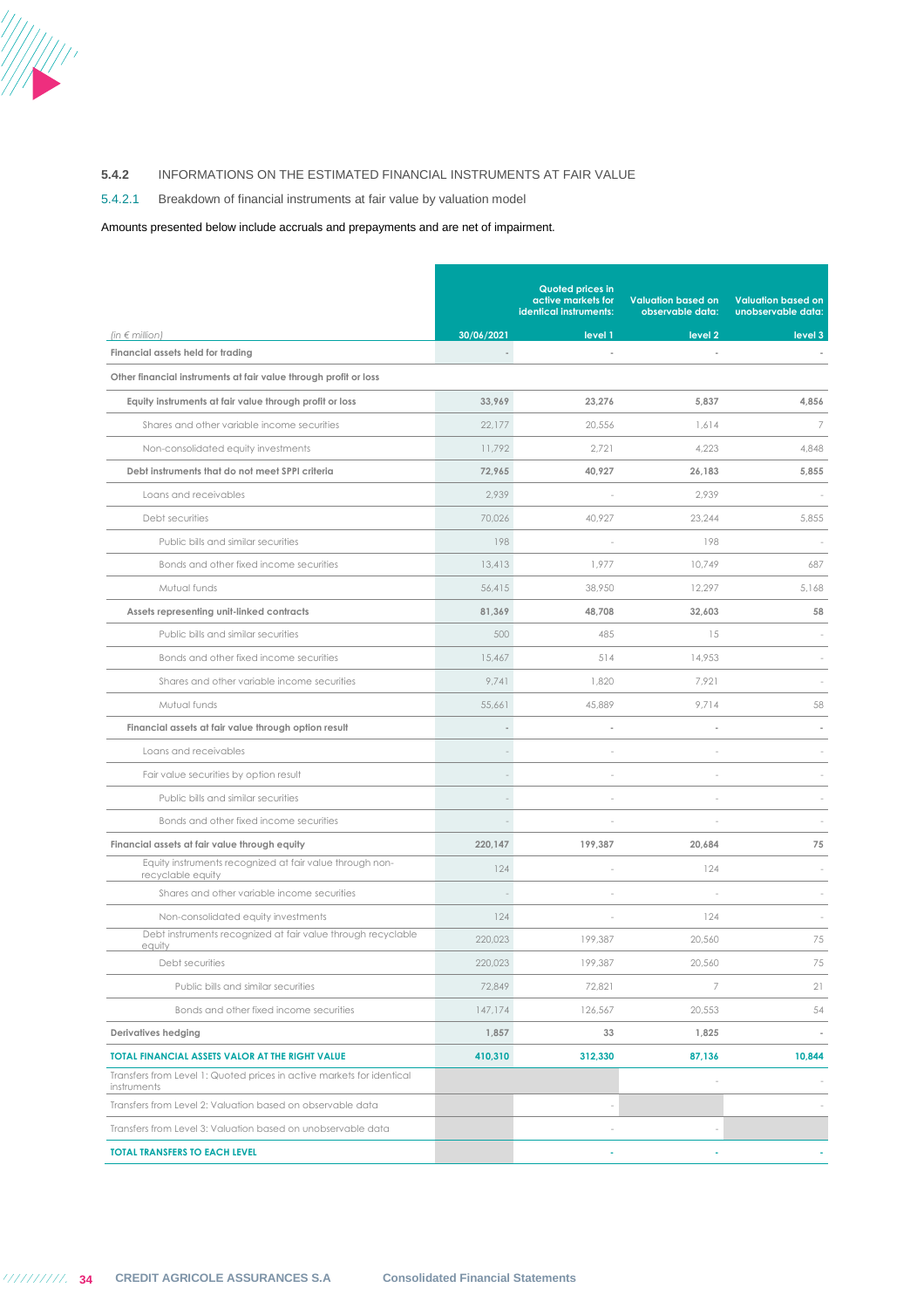|                                                                                      |            | Quoted prices in<br>active markets for<br>identical<br>instruments: | <b>Valuation based</b><br>on observable<br>data: | <b>Valuation based</b><br>on unobservable<br>data: |
|--------------------------------------------------------------------------------------|------------|---------------------------------------------------------------------|--------------------------------------------------|----------------------------------------------------|
| (in $\epsilon$ million)                                                              | 31/12/2020 | level 1                                                             | level 2                                          | level 3                                            |
| Financial assets held for trading                                                    |            |                                                                     |                                                  |                                                    |
| Other financial instruments at fair value through profit or loss                     |            |                                                                     |                                                  |                                                    |
| Equity instruments at fair value through profit or loss                              | 31,212     | 21,313                                                              | 5,436                                            | 4,463                                              |
| Shares and other variable income securities                                          | 20,334     | 18,728                                                              | 1,599                                            | 7                                                  |
| Non-consolidated equity investments                                                  | 10,878     | 2,585                                                               | 3,837                                            | 4,456                                              |
| Debt instruments that do not meet SPPI criteria                                      | 69,140     | 39,303                                                              | 24,621                                           | 5,137                                              |
| Loans and receivables                                                                | 3,281      |                                                                     | 3,281                                            |                                                    |
| Debt securities                                                                      | 65,859     | 39,303                                                              | 21,340                                           | 5,137                                              |
| Public bills and similar securities                                                  | 178        |                                                                     | 178                                              |                                                    |
| Bonds and other fixed income securities                                              | 14,505     | 2,003                                                               | 11,812                                           | 690                                                |
| Mutual funds                                                                         | 51,176     | 37,300                                                              | 9,350                                            | 4,448                                              |
| Assets representing unit-linked contracts                                            | 74.430     | 44,426                                                              | 29,972                                           | 32                                                 |
| Public bills and similar securities                                                  | 498        | 489                                                                 | 9                                                |                                                    |
| Bonds and other fixed income securities                                              | 14,912     | 1,145                                                               | 13,767                                           |                                                    |
| Shares and other variable income securities                                          | 8,377      | 1,543                                                               | 6,834                                            |                                                    |
| Mutual funds                                                                         | 50,642     | 41,249                                                              | 9,362                                            | 32                                                 |
| Financial assets at fair value through option result                                 |            |                                                                     |                                                  |                                                    |
| Loans and receivables                                                                |            |                                                                     |                                                  |                                                    |
| Fair value securities by option result                                               |            |                                                                     |                                                  |                                                    |
| Public bills and similar securities                                                  |            | ÷,                                                                  |                                                  |                                                    |
| Bonds and other fixed income securities                                              |            |                                                                     |                                                  |                                                    |
| Financial assets at fair value through equity                                        | 229,713    | 208,755                                                             | 20,883                                           | 75                                                 |
| Equity instruments recognized at fair value through<br>non-recyclable equity         | 205        | 80                                                                  | 126                                              |                                                    |
| Shares and other variable income securities                                          |            |                                                                     |                                                  |                                                    |
| Non-consolidated equity investments                                                  | 205        | 80                                                                  | 126                                              |                                                    |
| Debt instruments recognized at fair value through<br>recyclable equity               | 229,508    | 208,676                                                             | 20,757                                           | 75                                                 |
| Debt securities                                                                      | 229,508    | 208,676                                                             | 20,757                                           | 75                                                 |
| Public bills and similar securities                                                  | 74,462     | 74,431                                                              | 10                                               | 21                                                 |
| Bonds and other fixed income securities                                              | 155,046    | 134,244                                                             | 20,747                                           | 54                                                 |
| <b>Derivatives hedging</b>                                                           | 2,070      |                                                                     | 2,070                                            |                                                    |
| <b>TOTAL FINANCIAL ASSETS VALOR AT THE RIGHT VALUE</b>                               | 406,565    | 313,797                                                             | 82,982                                           | 9,707                                              |
| Transfers from Level 1: Quoted prices in active markets for<br>identical instruments |            |                                                                     |                                                  |                                                    |
| Transfers from Level 2: Valuation based on observable data                           |            |                                                                     |                                                  |                                                    |
| Transfers from Level 3: Valuation based on unobservable<br>data                      |            |                                                                     |                                                  |                                                    |
| <b>TOTAL TRANSFERS TO EACH LEVEL</b>                                                 |            |                                                                     |                                                  |                                                    |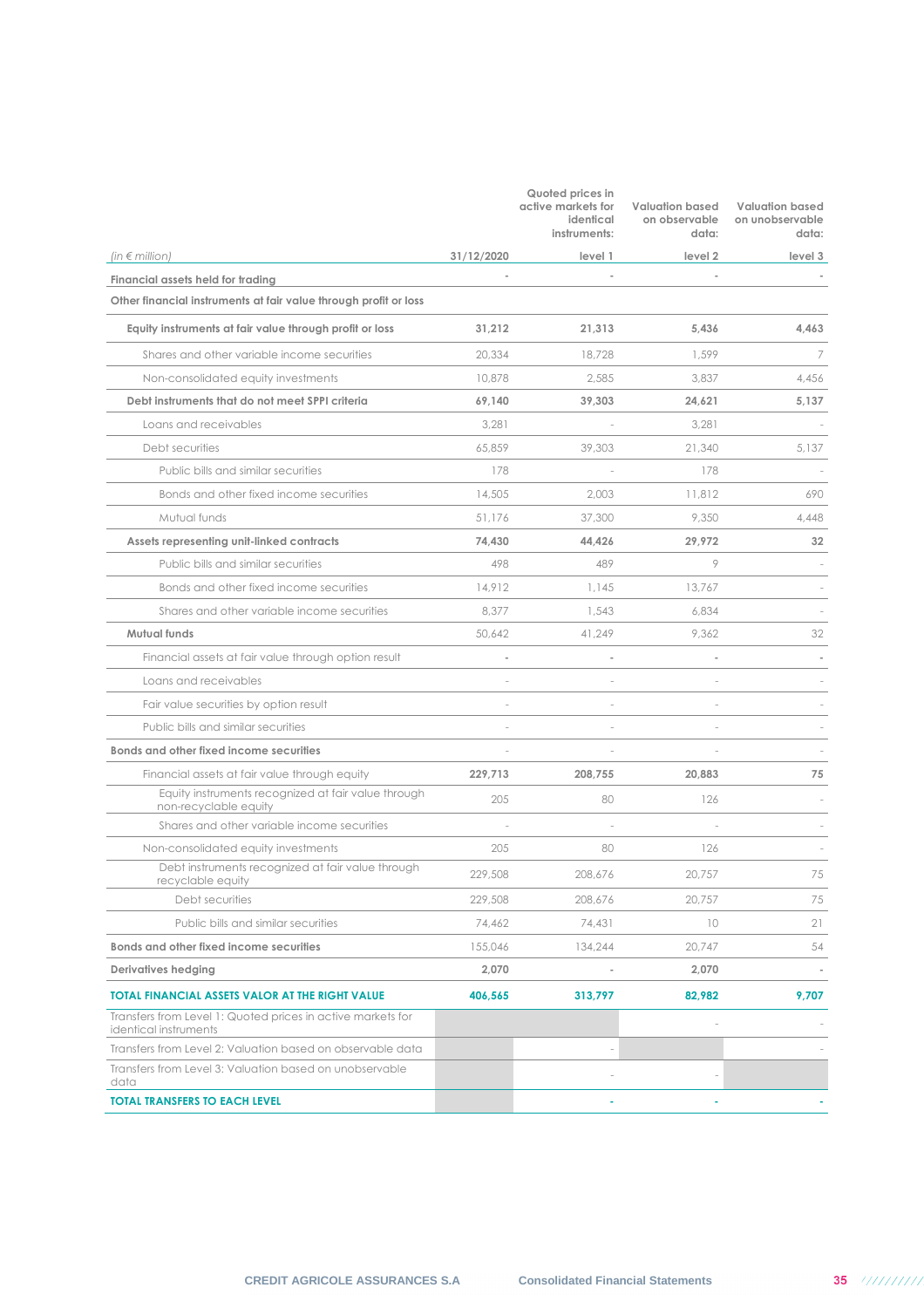

#### **NET CHANGE IN FINANCIAL INSTRUMENTS MEASURED AT FAIR VALUE ACCORDING TO LEVEL 3**

|                                                 |                                                                                           | Other financial instruments at fair value through profit or loss        |                                                                   |                                                                        |                                                       |                                                                       | Other financial instruments at fair value through<br>profit or loss |                                                              |                                                                |                                                                                                                              | Financial assets at fair value through other comprehensive income |                                                                                                                       |                                               |                                  |                                                                       |                                         |
|-------------------------------------------------|-------------------------------------------------------------------------------------------|-------------------------------------------------------------------------|-------------------------------------------------------------------|------------------------------------------------------------------------|-------------------------------------------------------|-----------------------------------------------------------------------|---------------------------------------------------------------------|--------------------------------------------------------------|----------------------------------------------------------------|------------------------------------------------------------------------------------------------------------------------------|-------------------------------------------------------------------|-----------------------------------------------------------------------------------------------------------------------|-----------------------------------------------|----------------------------------|-----------------------------------------------------------------------|-----------------------------------------|
|                                                 |                                                                                           |                                                                         | <b>Equity instruments at fair</b><br>value through profit or loss | Debt instruments that do not meet the conditions<br>of the "SPPI" test |                                                       |                                                                       | <b>Assets backing unit-linked contracts</b>                         |                                                              |                                                                | Equity instruments at fair value<br>through other comprehensive income<br>that will not be reclassified to profit<br>or loss |                                                                   | Debt instruments at fair value<br>through other comprehensive<br>income that may be reclassified to<br>profit or loss |                                               |                                  |                                                                       |                                         |
|                                                 |                                                                                           |                                                                         |                                                                   |                                                                        |                                                       | <b>Debt securities</b>                                                |                                                                     |                                                              |                                                                |                                                                                                                              |                                                                   |                                                                                                                       |                                               |                                  | <b>Debt securities</b>                                                |                                         |
| (in $\epsilon$ million)                         | <b>Total financial</b><br>assets valuated<br>at fair value<br>according to<br>the level 3 | <b>Equities</b><br>and other<br>variable<br>income<br><b>securities</b> | Non-<br>consolidated<br>equity<br>investments                     | <b>Loans and</b><br>receivables                                        | <b>Treasury</b><br>bills and<br>similar<br>securities | <b>Bonds and</b><br>other fixed<br>income Mutual<br><b>securities</b> | funds                                                               | <b>Treasury</b><br>bills and<br>similar<br><b>securities</b> | <b>Bonds and</b><br>other fixed<br>income<br><b>securities</b> | <b>Equities and</b><br>other<br>variable<br>income  <br>securities                                                           | <b>Mutual</b><br>funds                                            | <b>Equities and</b><br>other variable<br>income<br><b>securities</b>                                                  | Non-<br>consolidated<br>equity<br>investments | and similar<br><b>securities</b> | Treasury bills   Bonds and other<br>fixed income<br><b>securities</b> | <b>Derivative</b><br><i>instruments</i> |
| <b>OPENING BALANCE 31 DECEMBER 2020</b>         | 9,707                                                                                     | $\overline{7}$                                                          | 4,456                                                             | ٠                                                                      | $\sim$                                                | 690                                                                   | 4.448                                                               |                                                              | ×.                                                             | ٠                                                                                                                            | 32                                                                | $\sim$                                                                                                                | <b>.</b>                                      | 21                               | 54                                                                    | <b>Section</b>                          |
| Gains or losses during the period (1)           | 244                                                                                       |                                                                         | 71                                                                |                                                                        | $\sim$                                                | (2)                                                                   | 449                                                                 |                                                              |                                                                |                                                                                                                              | (274)                                                             |                                                                                                                       |                                               |                                  |                                                                       |                                         |
| Recognised in profit or loss                    | 244                                                                                       | $\sim$                                                                  | 71                                                                | $\sim$                                                                 | $\sim$                                                | (2)                                                                   | 449                                                                 |                                                              | $\sim$                                                         | $\overline{\phantom{a}}$                                                                                                     | (274)                                                             | $\sim$                                                                                                                |                                               | $\sim$                           |                                                                       |                                         |
| Recognised in other comprehensive income        |                                                                                           |                                                                         |                                                                   |                                                                        |                                                       |                                                                       |                                                                     |                                                              |                                                                |                                                                                                                              |                                                                   |                                                                                                                       |                                               |                                  |                                                                       |                                         |
| Purchases                                       | 1.451                                                                                     | $\sim$                                                                  | 459                                                               | $\sim$                                                                 | $\sim$                                                | 9                                                                     | 680                                                                 |                                                              | $\sim$                                                         | $\overline{\phantom{a}}$                                                                                                     | 303                                                               |                                                                                                                       |                                               |                                  |                                                                       |                                         |
| Sales                                           | (514)                                                                                     | $\sim$                                                                  | (15)                                                              |                                                                        | $\sim$                                                | (10)                                                                  | (487)                                                               |                                                              |                                                                |                                                                                                                              | (2)                                                               |                                                                                                                       |                                               |                                  |                                                                       |                                         |
| Issues                                          |                                                                                           |                                                                         |                                                                   |                                                                        |                                                       |                                                                       |                                                                     |                                                              |                                                                |                                                                                                                              |                                                                   |                                                                                                                       |                                               |                                  |                                                                       |                                         |
| Settlements                                     |                                                                                           |                                                                         |                                                                   |                                                                        |                                                       |                                                                       |                                                                     |                                                              |                                                                |                                                                                                                              |                                                                   |                                                                                                                       |                                               |                                  |                                                                       |                                         |
| Reclassifications                               | $\sim$                                                                                    |                                                                         |                                                                   |                                                                        |                                                       |                                                                       |                                                                     |                                                              |                                                                |                                                                                                                              |                                                                   |                                                                                                                       |                                               |                                  |                                                                       |                                         |
| Changes associated with scope during the period | 36                                                                                        |                                                                         | 39                                                                |                                                                        | $\sim$                                                | (3)                                                                   |                                                                     |                                                              |                                                                |                                                                                                                              |                                                                   |                                                                                                                       |                                               |                                  |                                                                       |                                         |
| Transfers                                       | (79)                                                                                      |                                                                         |                                                                   |                                                                        |                                                       | $\sim$                                                                | (79)                                                                |                                                              |                                                                |                                                                                                                              |                                                                   |                                                                                                                       |                                               |                                  |                                                                       |                                         |
| Transfers to Level 3                            | (79)                                                                                      |                                                                         |                                                                   |                                                                        |                                                       |                                                                       | (79)                                                                |                                                              |                                                                |                                                                                                                              |                                                                   |                                                                                                                       |                                               |                                  |                                                                       |                                         |
| Transfers from Level 3                          | $\sim$                                                                                    |                                                                         |                                                                   |                                                                        | $\sim$                                                | $\sim$                                                                |                                                                     |                                                              |                                                                | $\sim$                                                                                                                       |                                                                   |                                                                                                                       |                                               | $\sim$                           |                                                                       |                                         |
| <b>CLOSING BALANCE AT 30TH JUNE 2021</b>        | 10,844                                                                                    | $\overline{7}$                                                          | 4,848                                                             |                                                                        | $\sim$                                                | 688                                                                   | 5,168                                                               |                                                              |                                                                |                                                                                                                              | 58                                                                |                                                                                                                       | <b>м.</b>                                     | 21                               | 54                                                                    |                                         |

(1) This balance includes the gains and losses of the period issued from the assets held on the balance sheet at closing date for the following amounts: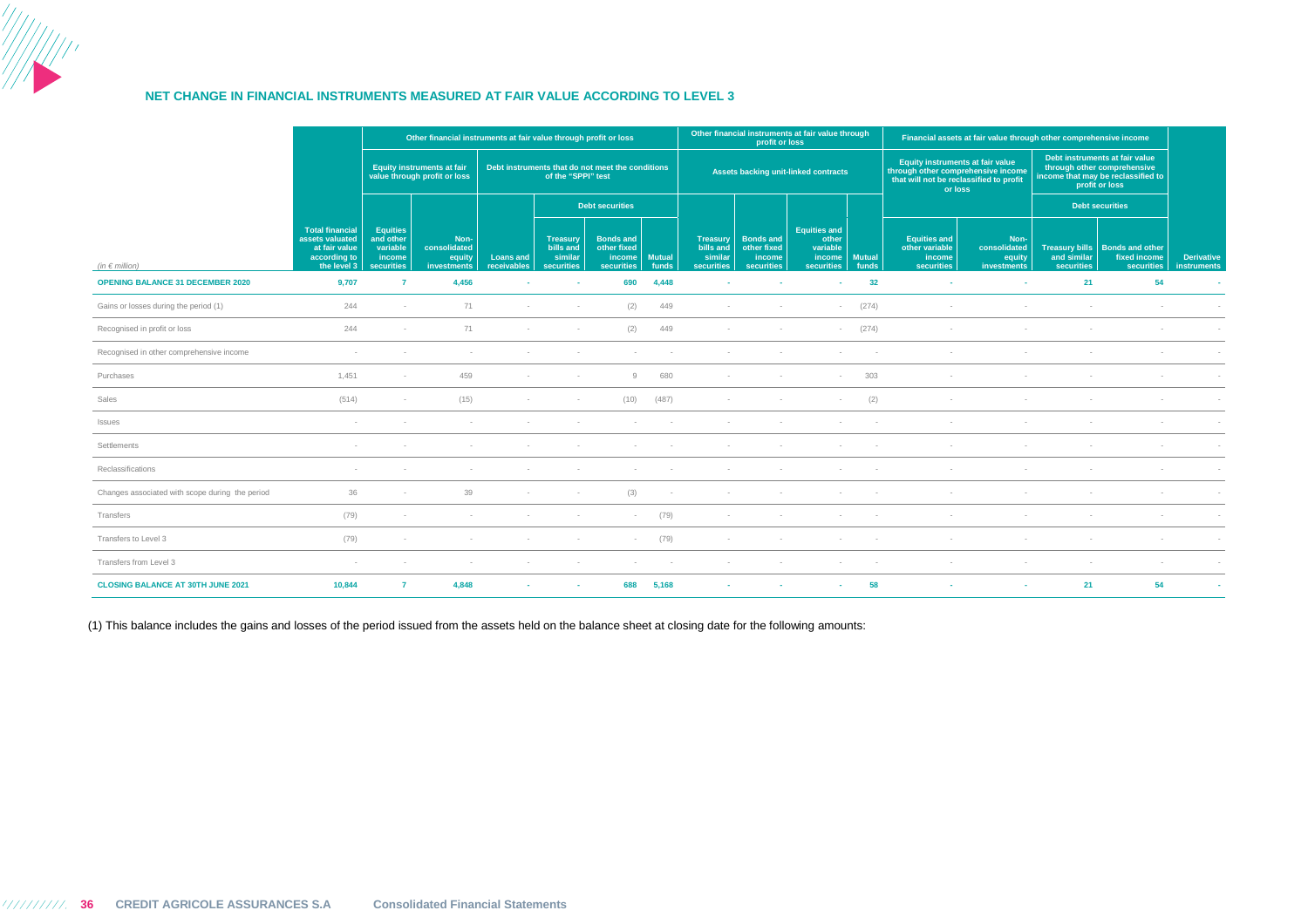|                                                                                | 30/06/2021 | 31/12/2020 |
|--------------------------------------------------------------------------------|------------|------------|
| Gains/ losses for the period from level 3 assets held at the end of the period | 244        | (262)      |
| Recognised in profit or loss                                                   | 244        | (262)      |
| Recognised in other comprehensive income                                       |            |            |

## **5.5 Credit risk**

Valuable corrections for losses correspond to the depreciations on assets and provisions on off-balance sheet commitments booked in the net result (Investment income net of expenses) for the credit risk.

The following statements present the reconciliation between opening balances and valuable corrections for losses closing values booked in net result and associates according value per accounting category and per type of instruments.

**5.5.1** VARIATION OF BOOK VALUES AND VALUABLE CORRECTIONS FOR LOSSES OVER THE PERIOD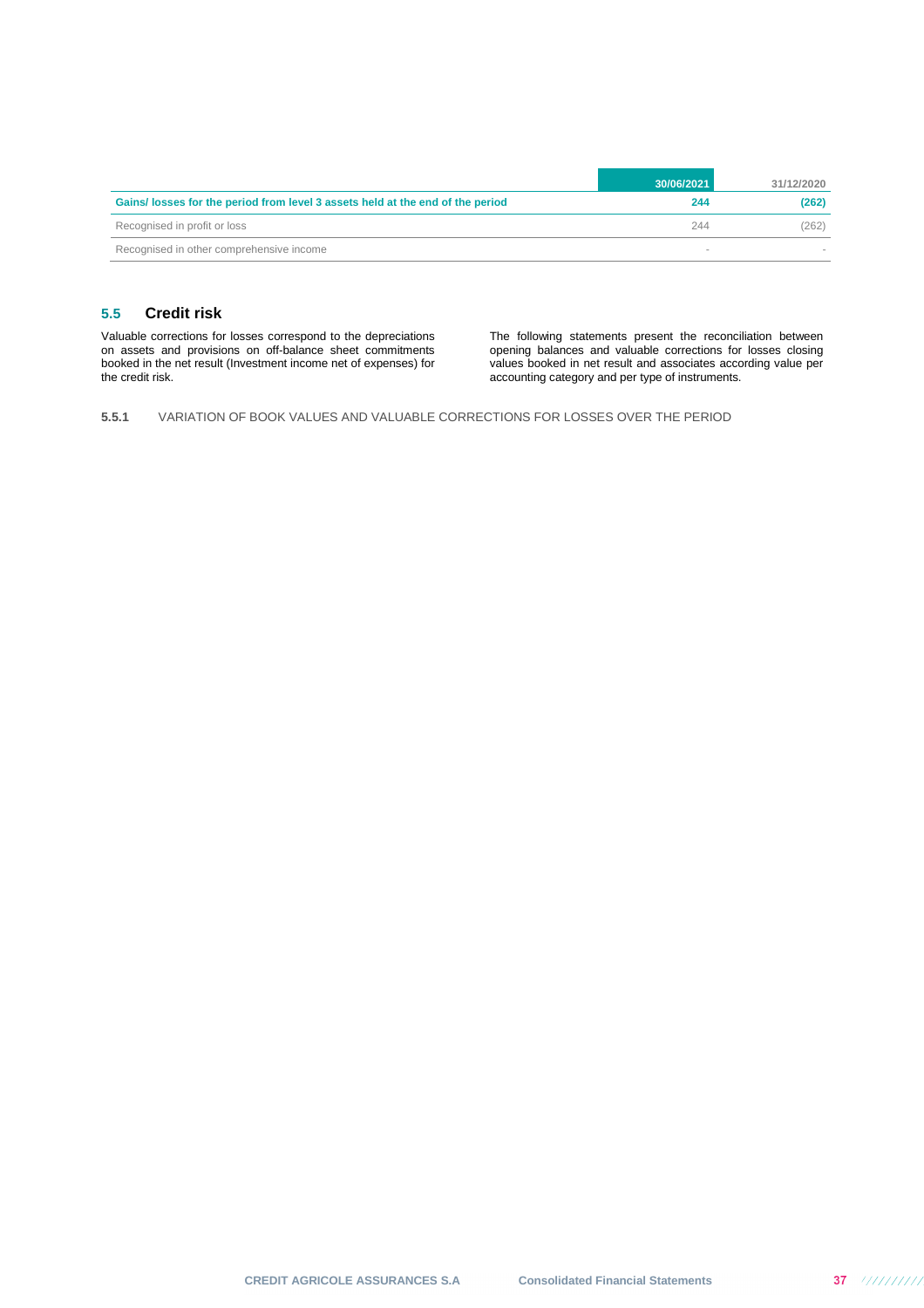### ASSETS AT AMORTISED COST: LOANS AND RECEIVABLES FROM CUSTOMERS

|                                                                                                                                     |                                              | <b>Performing assets</b> |                                                     |                          | <b>Credit-impaired assets</b>   |                   |                                        |                          |                                              |  |
|-------------------------------------------------------------------------------------------------------------------------------------|----------------------------------------------|--------------------------|-----------------------------------------------------|--------------------------|---------------------------------|-------------------|----------------------------------------|--------------------------|----------------------------------------------|--|
|                                                                                                                                     | Assets subject to 12-month ECL<br>(Bucket 1) |                          | <b>Assets subject to lifetime ECL</b><br>(Bucket 2) |                          | (Bucket 3)                      |                   |                                        | <b>Total</b>             |                                              |  |
|                                                                                                                                     | <b>Gross carrying</b><br>amount              | Loss<br>allowance        | <b>Gross carrying</b><br>amount                     | <b>Loss</b><br>allowance | <b>Gross carrying</b><br>amount | Loss<br>allowance | <b>Gross carrying</b><br>amount<br>(a) | Loss<br>allowance<br>(b) | <b>Net carrying</b><br>amount<br>$(a) + (b)$ |  |
| (in $\in$ million)<br><b>BALANCE AT 31ST DECEMBER 2020</b>                                                                          | 450                                          |                          | 10                                                  | $\sim$                   | ٠                               |                   | 460                                    | н.                       | 460                                          |  |
| Transfer between buckets during the period                                                                                          | $\overline{2}$                               | $\sim$                   | (2)                                                 |                          |                                 |                   | $\sim$                                 | $\sim$                   |                                              |  |
| Transfer from Bucket 1 to Bucket 2                                                                                                  | (2)                                          |                          | $\overline{2}$                                      | $\sim$                   |                                 |                   | $\sim$                                 | $\overline{a}$           |                                              |  |
| Return to Bucket 2 from Bucket 1                                                                                                    | $\overline{4}$                               |                          | (4)                                                 |                          |                                 |                   |                                        |                          |                                              |  |
| Transfers to Bucket 3 (1)                                                                                                           |                                              |                          |                                                     |                          |                                 |                   | $\sim$                                 |                          |                                              |  |
| Return from Bucket 3 to Bucket 2 / Bucket 1                                                                                         |                                              |                          |                                                     |                          |                                 |                   |                                        |                          |                                              |  |
| <b>Total after transfers</b>                                                                                                        | 452                                          |                          | 8                                                   |                          |                                 |                   | 460                                    | $\sim$                   | 460                                          |  |
| Changes in gross carrying amounts and loss allowances                                                                               | (18)                                         |                          |                                                     |                          |                                 |                   | (18)                                   | $\sim$                   |                                              |  |
| New production: purchase, granting, origination, (2)                                                                                | $\overline{1}$                               |                          |                                                     | $\sim$                   |                                 |                   | $\mathbf{1}$                           | $\overline{\phantom{a}}$ |                                              |  |
| Derecognition : disposal, repayment, maturity                                                                                       | (19)                                         |                          |                                                     |                          |                                 |                   | (19)                                   |                          |                                              |  |
| Write-offs                                                                                                                          |                                              |                          |                                                     |                          |                                 |                   | $\sim$                                 |                          |                                              |  |
| Changes of cash flows resulting in restructuring due to financial difficulties                                                      |                                              |                          |                                                     |                          |                                 |                   |                                        |                          |                                              |  |
| Changes in models credit risk parameters during the period                                                                          |                                              |                          |                                                     |                          | $\sim$                          |                   |                                        |                          |                                              |  |
| Changes in model / methodology                                                                                                      |                                              |                          |                                                     |                          |                                 |                   |                                        |                          |                                              |  |
| Changes in scope                                                                                                                    |                                              |                          |                                                     |                          |                                 |                   |                                        |                          |                                              |  |
| Other                                                                                                                               |                                              |                          |                                                     |                          |                                 |                   |                                        | $\sim$                   |                                              |  |
| <b>Total</b>                                                                                                                        | 434                                          |                          | 8                                                   |                          | ٠                               |                   | 441                                    | $\sim$                   | 440                                          |  |
| Changes in carrying amount due to specific accounting assessment methods (with no significant<br>impact on loss allowance) (3)      |                                              |                          |                                                     |                          | $\overline{\phantom{a}}$        |                   | $\overline{\phantom{a}}$               |                          |                                              |  |
| <b>BALANCE AT 30TH JUNE 2021</b>                                                                                                    | 434                                          |                          | $\overline{7}$                                      |                          | ٠                               |                   | 441                                    |                          | 441                                          |  |
| Contractual amount outstanding of financial assets written off during the period, that are still subject to<br>enforcement measures |                                              |                          |                                                     |                          |                                 |                   |                                        |                          |                                              |  |

(1) The transfers towards Bucket 3 correspond to the outstandings initially classified as Bucket 1, which have been downgraded directly to Bucket 3, or to Bucket 2 then to Bucket 3 during the year.

(2) The originations in Bucket 2 can include outstandings originated in Bucket 1 and reclassified in Bucket 2 during the period.

(3) Includes the fair value revaluation impacts of the micro-hedged instruments, the impacts related to the use of the TIE method (espescially the amortizations of the premiums / haircuts), the impacts related to the undis variations of related receivables.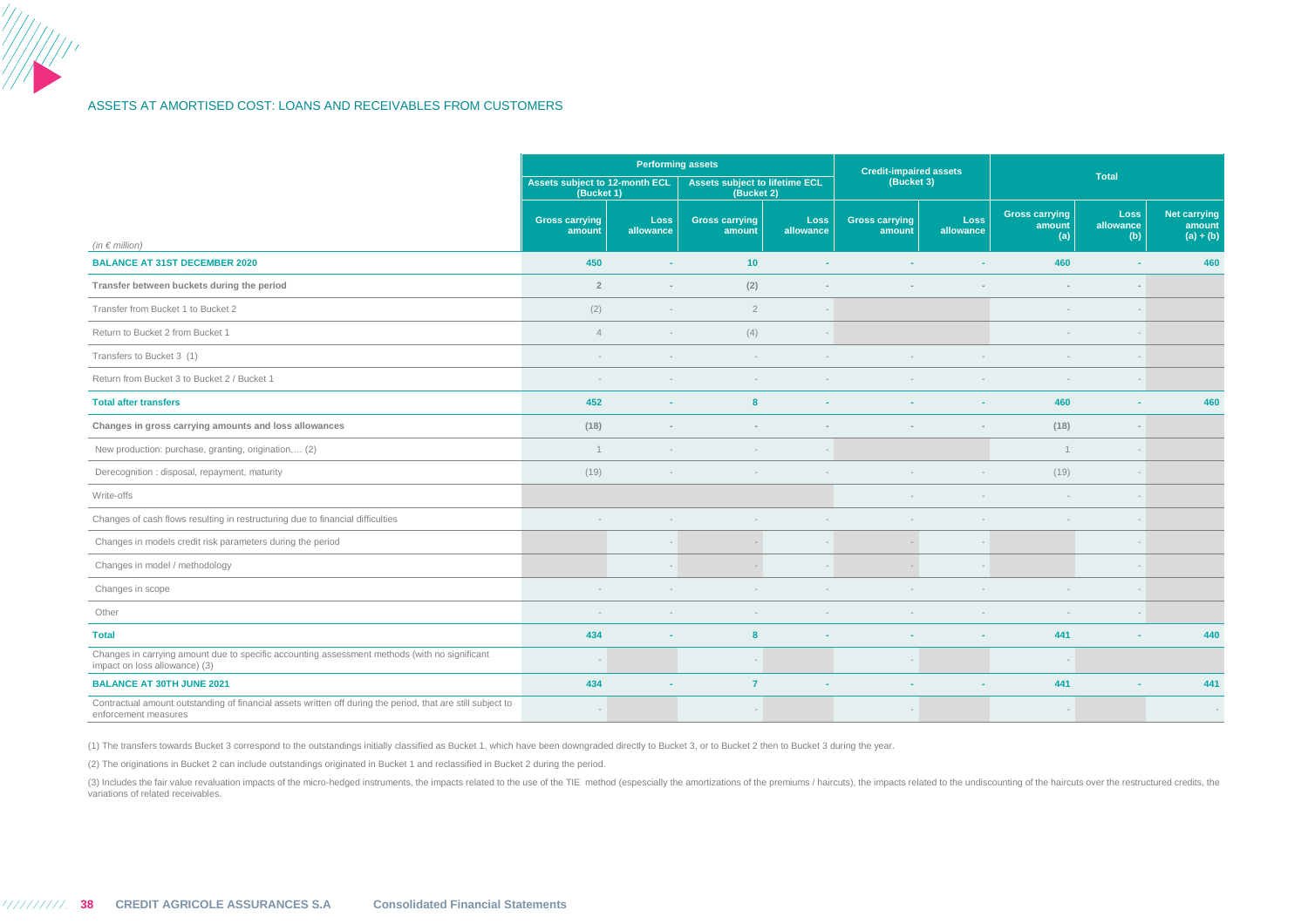### ASSETS AT AMORTISED COST: OTHER LOANS AND RECEIVABLES

|                                                                                                                                     |                                              | <b>Performing assets</b> |                                                     |                          | <b>Credit-impaired assets</b>   |                          |                                        |                          |                                              |  |
|-------------------------------------------------------------------------------------------------------------------------------------|----------------------------------------------|--------------------------|-----------------------------------------------------|--------------------------|---------------------------------|--------------------------|----------------------------------------|--------------------------|----------------------------------------------|--|
|                                                                                                                                     | Assets subject to 12-month ECL<br>(Bucket 1) |                          | <b>Assets subject to lifetime ECL</b><br>(Bucket 2) |                          | (Bucket 3)                      |                          |                                        | <b>Total</b>             |                                              |  |
| (in $\in$ million)                                                                                                                  | <b>Gross carrying</b><br>amount              | <b>Loss</b><br>allowance | <b>Gross carrying</b><br>amount                     | Loss<br>allowance        | <b>Gross carrying</b><br>amount | <b>Loss</b><br>allowance | <b>Gross carrying</b><br>amount<br>(a) | Loss<br>allowance<br>(b) | <b>Net carrying</b><br>amount<br>$(a) + (b)$ |  |
| <b>BALANCE AT 31ST DECEMBER 2020</b>                                                                                                | 439                                          | ×.                       | ×.                                                  | ×.                       |                                 | $\sim$                   | 439                                    | <b>COL</b>               | 439                                          |  |
| Transfer between buckets during the period                                                                                          | $\sim$                                       |                          |                                                     | $\sim$                   |                                 |                          | $\sim$                                 | $\sim$                   |                                              |  |
| Transfer from Bucket 1 to Bucket 2                                                                                                  | $\sim$                                       |                          |                                                     | $\overline{\phantom{a}}$ |                                 |                          | $\overline{\phantom{a}}$               | $\overline{\phantom{a}}$ |                                              |  |
| Return to Bucket 2 from Bucket 1                                                                                                    |                                              |                          |                                                     | $\overline{\phantom{a}}$ |                                 |                          | $\overline{\phantom{a}}$               | $\sim$                   |                                              |  |
| Transfers to Bucket 3 (1)                                                                                                           |                                              |                          |                                                     |                          |                                 |                          |                                        |                          |                                              |  |
| Return from Bucket 3 to Bucket 2 / Bucket 1                                                                                         |                                              |                          |                                                     |                          |                                 |                          | $\overline{\phantom{a}}$               | $\overline{\phantom{a}}$ |                                              |  |
| <b>Total after transfers</b>                                                                                                        | 439                                          |                          |                                                     | ٠                        |                                 |                          | 439                                    | ×.                       | 439                                          |  |
| Changes in gross carrying amounts and loss allowances                                                                               |                                              |                          |                                                     | $\sim$                   |                                 |                          | $\sim$                                 | $\sim$                   |                                              |  |
| New production: purchase, granting, origination, (2)                                                                                | $\overline{\phantom{a}}$                     |                          |                                                     | $\overline{\phantom{a}}$ |                                 |                          | $\overline{\phantom{a}}$               | $\overline{a}$           |                                              |  |
| Derecognition : disposal, repayment, maturity                                                                                       |                                              |                          |                                                     |                          |                                 |                          | $\sim$                                 | $\overline{a}$           |                                              |  |
| Write-offs                                                                                                                          |                                              |                          |                                                     |                          |                                 |                          |                                        |                          |                                              |  |
| Changes of cash flows resulting in restructuring due to financial difficulties                                                      |                                              |                          |                                                     |                          |                                 |                          |                                        |                          |                                              |  |
| Changes in models credit risk parameters during the period                                                                          |                                              |                          |                                                     |                          |                                 |                          |                                        |                          |                                              |  |
| Changes in model / methodology                                                                                                      |                                              |                          |                                                     |                          |                                 |                          |                                        |                          |                                              |  |
| Changes in scope                                                                                                                    |                                              |                          |                                                     |                          |                                 |                          |                                        |                          |                                              |  |
| Other                                                                                                                               |                                              |                          |                                                     |                          |                                 |                          |                                        | $\overline{a}$           |                                              |  |
| <b>Total</b>                                                                                                                        | 439                                          |                          |                                                     |                          |                                 |                          | 439                                    |                          | 439                                          |  |
| Changes in carrying amount due to specific accounting assessment methods (with no significant<br>impact on loss allowance) (3)      | 19                                           |                          |                                                     |                          |                                 |                          | 19                                     |                          |                                              |  |
| <b>BALANCE AT 30TH JUNE 2021</b>                                                                                                    | 458                                          |                          |                                                     | ۰.                       |                                 |                          | 458                                    |                          | 458                                          |  |
| Contractual amount outstanding of financial assets written off during the period, that are still subject to<br>enforcement measures |                                              |                          |                                                     |                          |                                 |                          |                                        |                          |                                              |  |

(1) The transfers towards Bucket 3 correspond to the outstandings initially classified as Bucket 1, which have been downgraded directly to Bucket 3, or to Bucket 2 then to Bucket 3 during the year.

(2) The originations in Bucket 2 can include outstandings originated in Bucket 1 and reclassified in Bucket 2 during the period.

(3) Includes the fair value revaluation impacts of the micro-hedged instruments, the impacts related to the use of the TIE method (espescially the amortizations of the premiums/haircuts), the impacts related to the undisco the variations of related receivables.

- 111111111.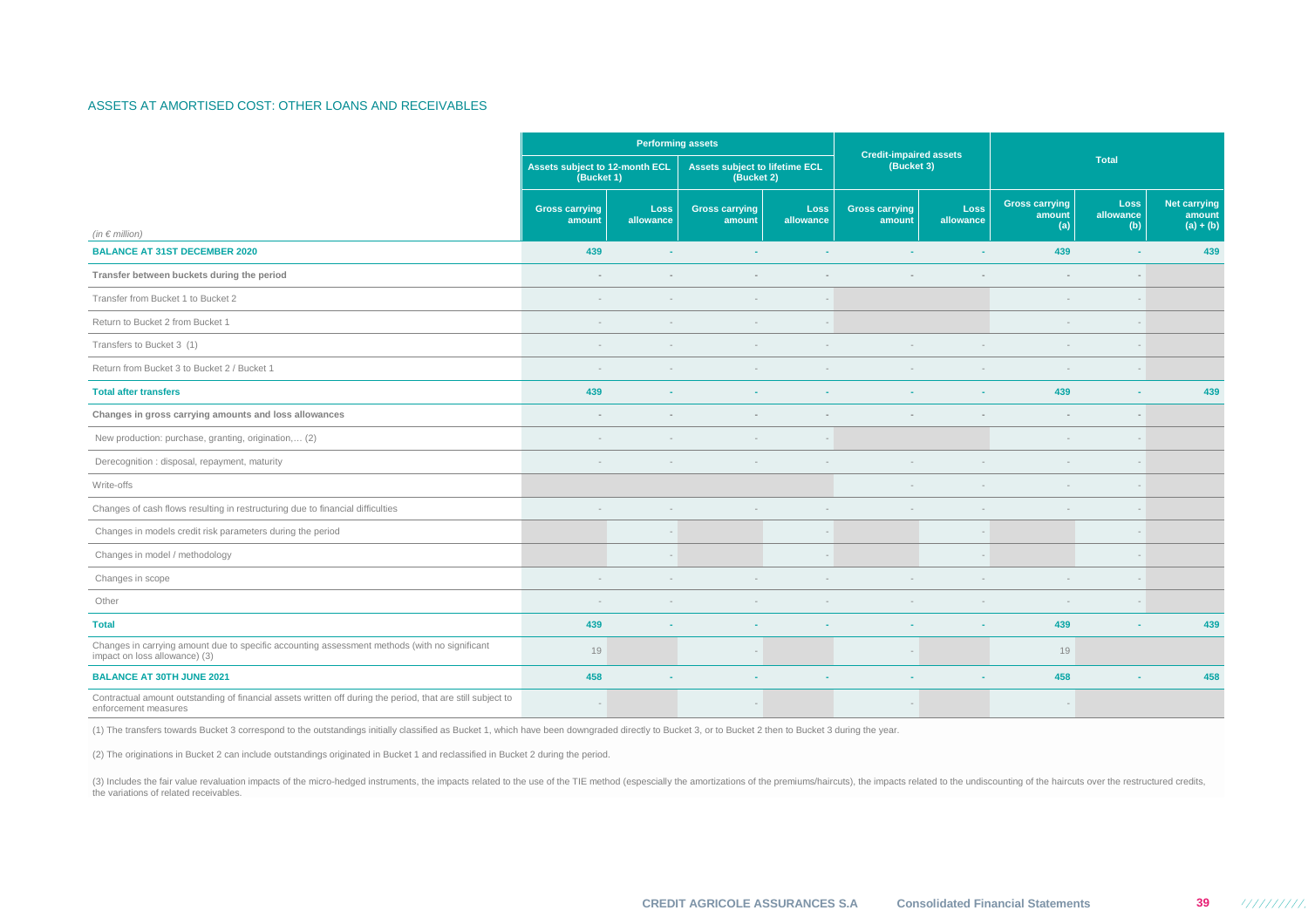### ASSETS AT AMORTISED COST: DEBT SECURITIES

|                                                                                                                                     | <b>Performing assets</b>                     |                   |                                              |                          | <b>Credit-impaired assets</b>   |                          |                                        |                                 |                                              |  |
|-------------------------------------------------------------------------------------------------------------------------------------|----------------------------------------------|-------------------|----------------------------------------------|--------------------------|---------------------------------|--------------------------|----------------------------------------|---------------------------------|----------------------------------------------|--|
|                                                                                                                                     | Assets subject to 12-month ECL<br>(Bucket 1) |                   | Assets subject to lifetime ECL<br>(Bucket 2) |                          | (Bucket 3)                      |                          |                                        | <b>Total</b>                    |                                              |  |
| (in $\epsilon$ million)                                                                                                             | <b>Gross carrying</b><br>amount              | Loss<br>allowance | <b>Gross carrying</b><br>amount              | <b>Loss</b><br>allowance | <b>Gross carrying</b><br>amount | <b>Loss</b><br>allowance | <b>Gross carrying</b><br>amount<br>(a) | <b>Loss</b><br>allowance<br>(b) | <b>Net carrying</b><br>amount<br>$(a) + (b)$ |  |
| <b>BALANCE AT 31ST DECEMBER 2020</b>                                                                                                | 1,302                                        | (1)               | ×.                                           | ÷                        | $\sim$                          | ×.                       | 1,302                                  | (1)                             | 1,301                                        |  |
| Transfer between buckets during the period                                                                                          | (5)                                          | $\sim$            | 5                                            |                          | $\sim$                          |                          | $\sim$                                 |                                 |                                              |  |
| Transfer from Bucket 1 to Bucket 2                                                                                                  | (5)                                          | $\sim$            | 5                                            | $\sim$                   |                                 |                          | $\sim$                                 | $\sim$                          |                                              |  |
| Return to Bucket 2 from Bucket 1                                                                                                    | $\sim$                                       |                   | $\sim$                                       | $\overline{a}$           |                                 |                          | $\sim$                                 | $\overline{a}$                  |                                              |  |
| Transfers to Bucket 3 (1)                                                                                                           | $\overline{\phantom{a}}$                     | $\sim$            | $\sim$                                       |                          |                                 |                          | $\overline{\phantom{a}}$               |                                 |                                              |  |
| Return from Bucket 3 to Bucket 2 / Bucket 1                                                                                         |                                              |                   |                                              |                          |                                 |                          | $\sim$                                 |                                 |                                              |  |
| <b>Total after transfers</b>                                                                                                        | 1,297                                        | (1)               | 5 <sup>5</sup>                               |                          |                                 |                          | 1,302                                  | (1)                             | 1,301                                        |  |
| Changes in gross carrying amounts and loss allowances                                                                               | 272                                          |                   |                                              |                          |                                 |                          | 272                                    |                                 |                                              |  |
| New production : purchase, granting, origination, (2)                                                                               | 272                                          |                   | $\overline{\phantom{a}}$                     |                          |                                 |                          | 272                                    | $\overline{a}$                  |                                              |  |
| Derecognition : disposal, repayment, maturity                                                                                       |                                              |                   |                                              |                          |                                 |                          |                                        |                                 |                                              |  |
| Write-offs                                                                                                                          |                                              |                   |                                              |                          | $\overline{\phantom{a}}$        |                          | $\sim$                                 |                                 |                                              |  |
| Changes of cash flows resulting in restructuring due to financial difficulties                                                      |                                              |                   |                                              |                          |                                 |                          |                                        |                                 |                                              |  |
| Changes in models credit risk parameters during the period                                                                          |                                              |                   |                                              |                          |                                 |                          |                                        |                                 |                                              |  |
| Changes in model / methodology                                                                                                      |                                              |                   |                                              |                          |                                 |                          |                                        |                                 |                                              |  |
| Changes in scope                                                                                                                    | $\sim$                                       | $\sim$            | $\overline{\phantom{a}}$                     |                          |                                 |                          | $\sim$                                 | $\sim$                          |                                              |  |
| Other                                                                                                                               | $\sim$                                       | $\sim$            | $\sim$                                       |                          | $\sim$                          |                          | $\sim$                                 |                                 |                                              |  |
| <b>Total</b>                                                                                                                        | 1,569                                        | (1)               | $5\phantom{1}$                               |                          | ٠                               |                          | 1,574                                  | (1)                             | 1,573                                        |  |
| Changes in carrying amount due to specific accounting assessment methods (with no significant<br>impact on loss allowance) (3)      |                                              |                   |                                              |                          |                                 |                          |                                        |                                 |                                              |  |
| <b>BALANCE AT 30TH JUNE 2021</b>                                                                                                    | 1,569                                        | (1)               | 5 <sup>5</sup>                               |                          | ٠                               |                          | 1,574                                  | (1)                             | 1,573                                        |  |
| Contractual amount outstanding of financial assets written off during the period, that are still subject to<br>enforcement measures |                                              |                   |                                              |                          |                                 |                          | $\overline{\phantom{a}}$               |                                 |                                              |  |

(1) The transfers towards Bucket 3 correspond to the outstandings initially classified as Bucket 1, which have been downgraded directly to Bucket 3, or to Bucket 2 then to Bucket 3 during the year

(2) the originations in Bucket 2 can include outstandings originated in Bucket 1 and reclassified in Bucket 2 during the period.

(3) Includes the impacts of fair value revaluations of micro-hedged instruments, the impacts related to the use of the EIT method (particularly the amortization of premiums / discounts), the impacts related to the accretio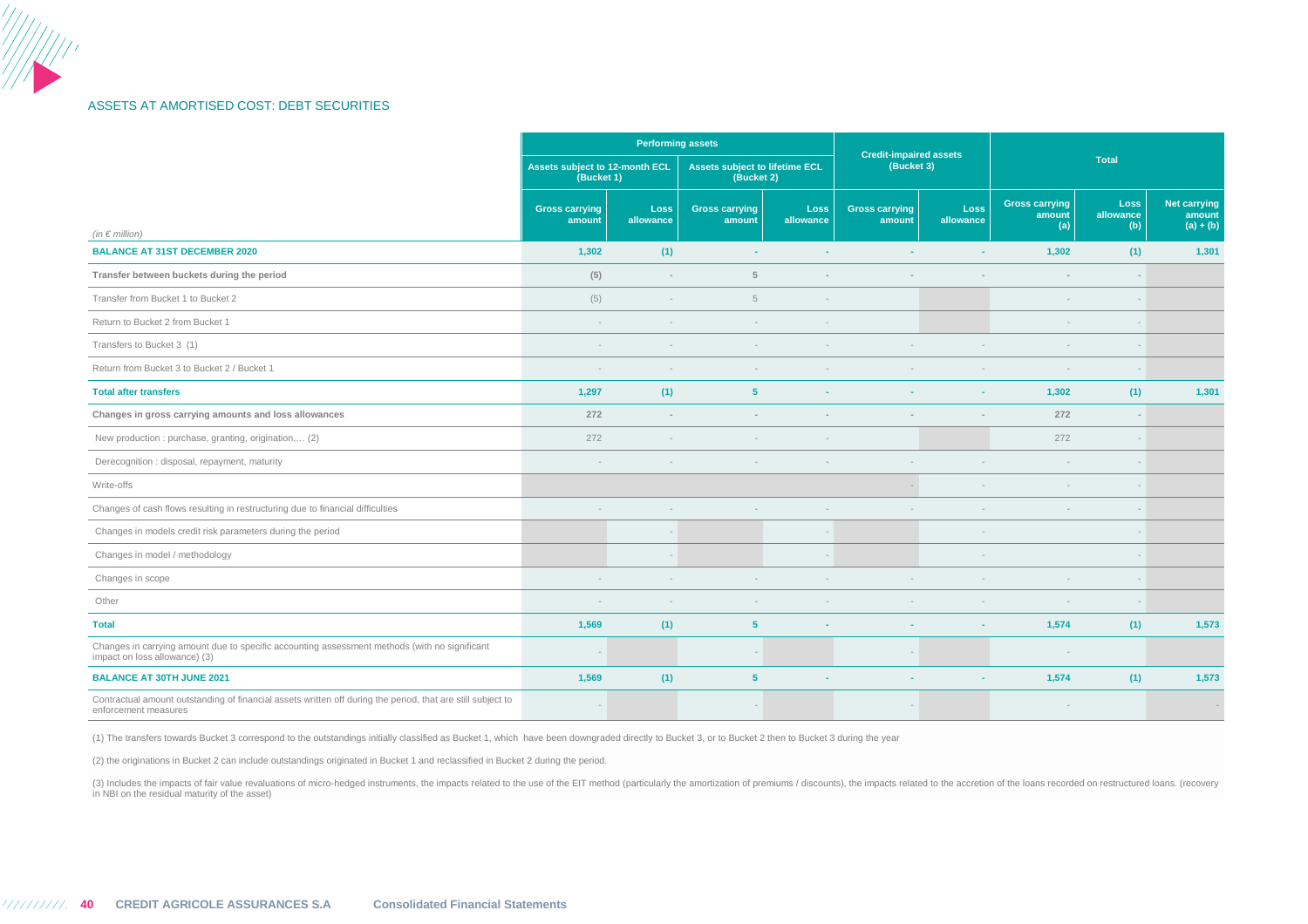### ASSETS AT FAIR VALUE THROUGH OTHER COMPREHENSIVE INCOME: DEBT SECURITIES

|                                                                                                                                     |                                              | <b>Performing assets</b> |                                                     |                          |                                             |                          |                          |                   |  |
|-------------------------------------------------------------------------------------------------------------------------------------|----------------------------------------------|--------------------------|-----------------------------------------------------|--------------------------|---------------------------------------------|--------------------------|--------------------------|-------------------|--|
|                                                                                                                                     | Assets subject to 12-month ECL<br>(Bucket 1) |                          | <b>Assets subject to lifetime ECL</b><br>(Bucket 2) |                          | <b>Credit-impaired assets</b><br>(Bucket 3) |                          | <b>Total</b>             |                   |  |
| (in $\notin$ million)                                                                                                               | <b>Carrying amount</b>                       | Loss<br>allowance        | <b>Carrying amount</b>                              | Loss<br>allowance        | <b>Carrying amount</b>                      | <b>Loss</b><br>allowance | <b>Carrying amount</b>   | Loss<br>allowance |  |
| <b>BALANCE AT 31ST DECEMBER 2020</b>                                                                                                | 227,871                                      | (69)                     | 1,739                                               | (33)                     | $\blacktriangleleft$                        | (1)                      | 229,611                  | (103)             |  |
| Transfer between buckets during the period                                                                                          | (1,409)                                      | $\mathbf{1}$             | 1,409                                               | (19)                     |                                             |                          | $\sim$                   | (18)              |  |
| Transfer from Bucket 1 to Bucket 2                                                                                                  | (1, 491)                                     | $\mathbf{1}$             | 1,491                                               | (19)                     |                                             |                          | $\overline{\phantom{a}}$ | (18)              |  |
| Return Bucket 2 Bucket 1                                                                                                            | 82                                           |                          | (82)                                                |                          |                                             |                          |                          |                   |  |
| Transfer to Bucket 3 (1)                                                                                                            | $\sim$                                       |                          |                                                     | $\sim$                   |                                             |                          | ÷.                       | $\sim$            |  |
| Return from Bucket 3 to Bucket 2 / Bucket 1                                                                                         | $\sim$                                       | $\overline{\phantom{a}}$ |                                                     | $\overline{\phantom{a}}$ |                                             |                          | $\sim$                   | $\sim$            |  |
| <b>Total after transfers</b>                                                                                                        | 226,462                                      | (68)                     | 3,148                                               | (52)                     | $\blacktriangleleft$                        | (1)                      | 229,611                  | (121)             |  |
| Changes in gross carrying amounts and loss allowances                                                                               | (8,718)                                      | (45)                     | (13)                                                | $\overline{a}$           |                                             |                          | (8, 731)                 | (44)              |  |
| Fair value revaluation during the period                                                                                            | (6,898)                                      |                          | (14)                                                |                          |                                             |                          | (6, 912)                 |                   |  |
| New financial assets : acquisition, granting, origination, (2)                                                                      | 7,143                                        | (16)                     | 174                                                 | (5)                      |                                             |                          | 7,317                    | (21)              |  |
| Derecognition : disposal, repayment, maturity                                                                                       | (9,002)                                      | $\mathbf{1}$             | (177)                                               | $\overline{2}$           |                                             |                          | (9, 179)                 | 3                 |  |
| Write-offs                                                                                                                          |                                              |                          |                                                     |                          |                                             |                          |                          |                   |  |
| Changes of cash flows resulting in restructuring due to financial difficulties                                                      |                                              | $\mathbf{1}$             |                                                     | $\overline{2}$           |                                             |                          |                          | $\mathfrak{Z}$    |  |
| Changes in models credit risk parameters during the period                                                                          |                                              | (31)                     |                                                     | $\overline{2}$           |                                             |                          |                          | (29)              |  |
| Changes in model / methodology                                                                                                      |                                              |                          |                                                     |                          |                                             |                          |                          |                   |  |
| Changes in scope                                                                                                                    | (3)                                          |                          | 3                                                   |                          |                                             |                          |                          | ۰.                |  |
| Other                                                                                                                               | 42                                           |                          | $\overline{1}$                                      |                          |                                             |                          | 43                       |                   |  |
| <b>Total</b>                                                                                                                        | 217,744                                      | (113)                    | 3,134                                               | (51)                     | $\blacktriangleleft$                        | (1)                      | 220,880                  | (165)             |  |
| Changes in carrying amount due to specific accounting assessment methods (with no<br>significant impact on loss allowance) (3)      | (716)                                        |                          | 24                                                  |                          |                                             |                          | (692)                    |                   |  |
| <b>BALANCE AT 30TH JUNE 2021</b>                                                                                                    | 217,028                                      | (113)                    | 3,158                                               | (51)                     | -1                                          | (1)                      | 220,188                  | (165)             |  |
| Contractual amount outstanding of financial assets written off during the period, that<br>are still subject to enforcement measures |                                              |                          |                                                     |                          |                                             |                          |                          |                   |  |

(1) The transfers towards Bucket 3 correspond to the outstandings initially classified as Bucket 1, which have been downgraded directly to Bucket 3, or to Bucket 2 then to Bucket 3 during the year

(2) the originations in Bucket 2 can include outstandings originated in Bucket 1 and reclassified in Bucket 2 during the period.

(3) Includes impacts relating to the use of the TIE method (including depreciation of premiums / haircuts)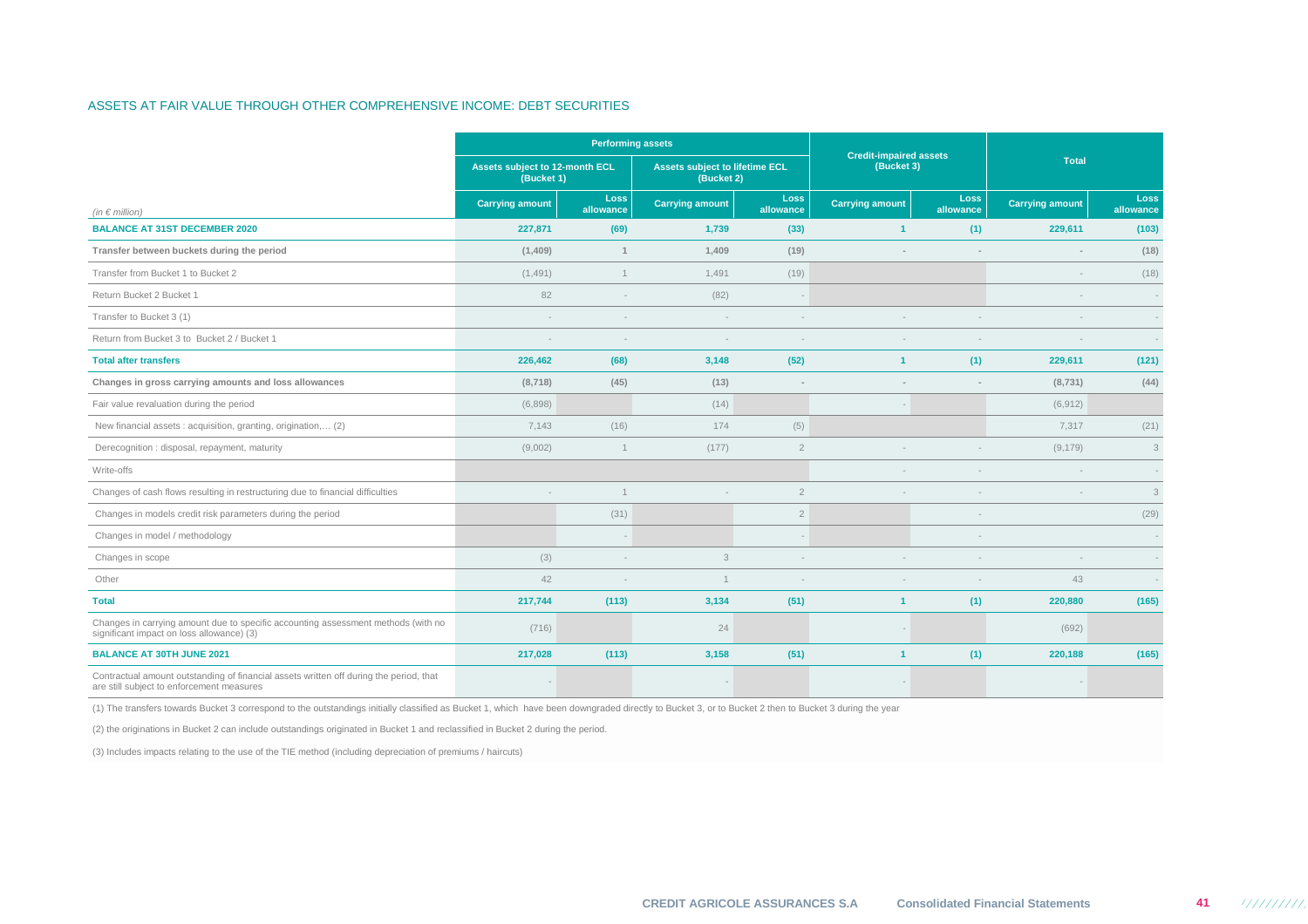### GARANTEE COMMITMENTS (OUT OF INTERNAL OPERATIONS AT CREDIT AGRICOLE)

|                                                                                | <b>Performing commitments</b>                      |                          |                                                                 |                          |                                              |                          |                                       |                                 |                                            |
|--------------------------------------------------------------------------------|----------------------------------------------------|--------------------------|-----------------------------------------------------------------|--------------------------|----------------------------------------------|--------------------------|---------------------------------------|---------------------------------|--------------------------------------------|
|                                                                                | Commitments subject to 12-<br>month ECL (Bucket 1) |                          | <b>Commitments subject to lifetime</b><br><b>ECL (Bucket 2)</b> |                          | <b>Provisioned commitments</b><br>(Bucket 3) |                          |                                       | Total                           |                                            |
| (in $\in$ million)                                                             | <b>Amount of</b><br>commitment                     | Loss<br>allowance        | <b>Amount of</b><br>commitment                                  | <b>Loss</b><br>allowance | <b>Amount of</b><br>commitment               | <b>Loss</b><br>allowance | <b>Amount of</b><br>commitment<br>(a) | <b>Loss</b><br>allowance<br>(b) | Net amount of<br>commitment<br>$(a) + (b)$ |
| <b>BALANCE AT 31ST DECEMBER 2020</b>                                           | 135                                                |                          |                                                                 |                          |                                              |                          | 135                                   |                                 | 135                                        |
| Transfer between buckets during the period                                     | $\sim$                                             | $\sim$                   |                                                                 | $\sim$                   |                                              |                          | $\sim$                                | $\sim$                          |                                            |
| Transfers from Bucket 1 to Bucket 2                                            | $\sim$                                             | $\overline{a}$           | $\sim$                                                          |                          |                                              |                          | $\sim$                                |                                 |                                            |
| Return to Bucket 2 from Bucket 1                                               |                                                    | $\overline{\phantom{a}}$ |                                                                 |                          |                                              |                          | $\sim$                                |                                 |                                            |
| Transfers to Bucket 3 (1)                                                      |                                                    | $\sim$                   |                                                                 |                          |                                              |                          |                                       |                                 |                                            |
| Return from Bucket 3 to Bucket 2 / Bucket 1                                    | $\sim$                                             | $\sim$                   |                                                                 |                          | $\sim$                                       |                          | $\overline{\phantom{a}}$              |                                 |                                            |
| <b>Total after transfers</b>                                                   | 135                                                | $\sim$                   |                                                                 |                          | $\sim$                                       |                          | 135                                   | <b>A</b>                        | 135                                        |
| Changes in commitments and loss allowances                                     | (18)                                               |                          |                                                                 |                          |                                              |                          | (18)                                  | $\sim$                          |                                            |
| New commitments given (2)                                                      | $\overline{\phantom{a}}$                           | $\sim$                   | $\overline{a}$                                                  | $\overline{\phantom{a}}$ |                                              |                          | $\overline{\phantom{a}}$              | $\overline{\phantom{a}}$        |                                            |
| End of commitments                                                             |                                                    |                          |                                                                 |                          |                                              |                          |                                       |                                 |                                            |
| Write-offs                                                                     |                                                    |                          |                                                                 |                          | $\overline{\phantom{a}}$                     |                          | $\sim$                                |                                 |                                            |
| Changes of cash flows resulting in restructuring due to financial difficulties |                                                    |                          |                                                                 | $\sim$                   | $\sim$                                       | $\sim$                   | $\overline{\phantom{a}}$              | $\sim$                          |                                            |
| Changes in models credit risk parameters during the period                     |                                                    | $-$                      |                                                                 | $\overline{a}$           |                                              | $\sim$                   |                                       | $-$                             |                                            |
| Changes in model / methodology                                                 |                                                    | $\overline{\phantom{a}}$ |                                                                 |                          |                                              |                          |                                       |                                 |                                            |
| Changes in scope                                                               |                                                    |                          |                                                                 |                          |                                              |                          |                                       |                                 |                                            |
| Other                                                                          | (18)                                               | $\sim$                   |                                                                 |                          | $\sim$                                       | $\sim$                   | (18)                                  |                                 |                                            |
| <b>BALANCE AT 30TH JUNE 2021</b>                                               | 117                                                | $\sim$                   |                                                                 |                          |                                              | $\sim$                   | 117                                   | <b>A</b>                        | 117                                        |

(1) The transfers towards Bucket 3 correspond to the commitments initially classified as Bucket 1, which have been downgraded directly to Bucket 3, or to Bucket 2 then to Bucket 3 during the year

(2) The new commitments given in Bucket 2 can include commitments originated in Bucket 1 reclassified in Bucket 2 during the period.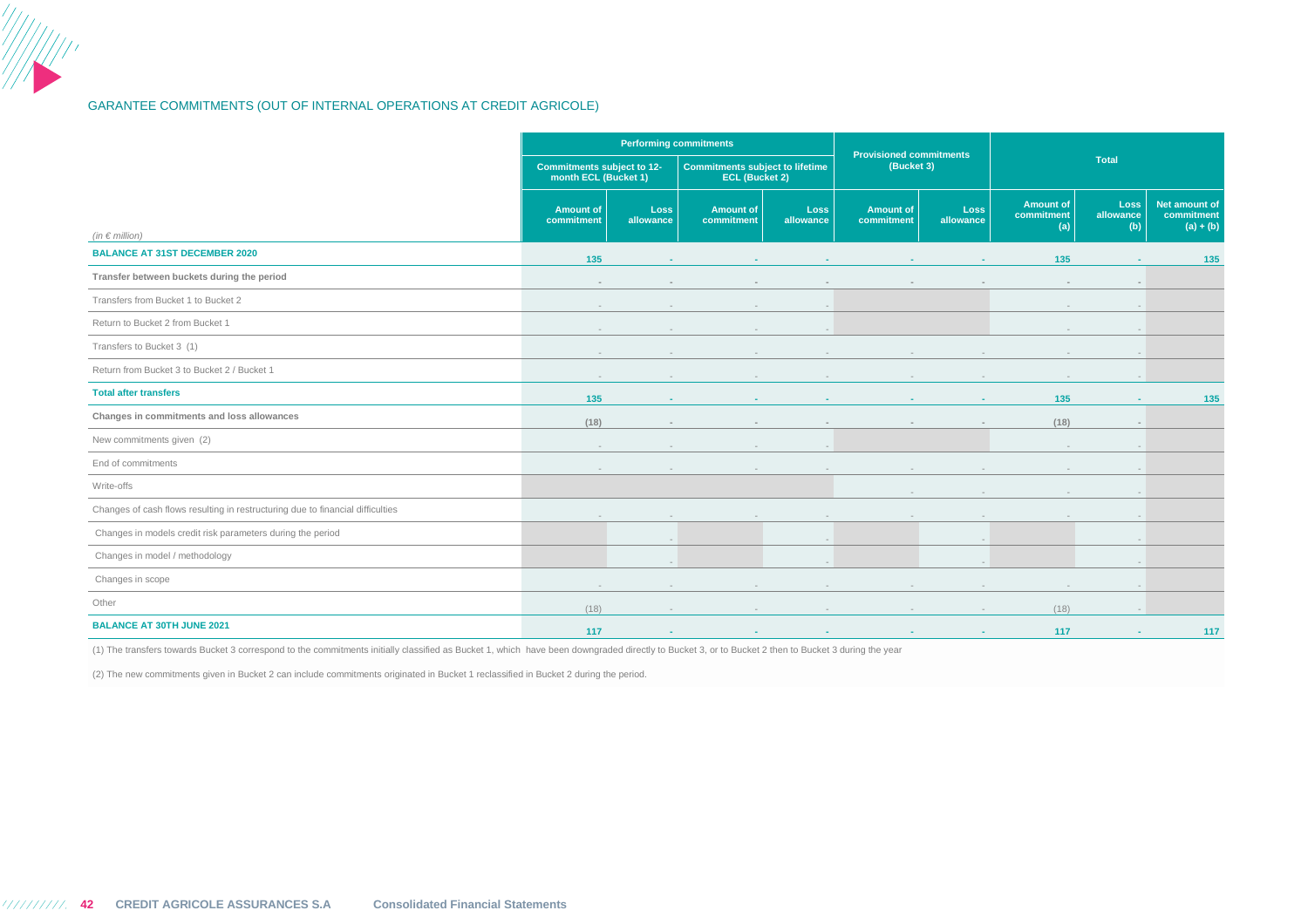### FINANCIAL ASSETS AT AMORTISED COST: LOANS AND RECEIVABLES FROM CUSTOMERS

|                                   |                                     |                                                         | 30/06/2021                                    |                                            |              | 31/12/2020                                       |                                               |                                     |                          |  |  |
|-----------------------------------|-------------------------------------|---------------------------------------------------------|-----------------------------------------------|--------------------------------------------|--------------|--------------------------------------------------|-----------------------------------------------|-------------------------------------|--------------------------|--|--|
|                                   |                                     |                                                         | <b>Book value</b>                             |                                            |              |                                                  | Book value                                    |                                     |                          |  |  |
|                                   | <b>Credit risk</b><br>rating grades | <b>Healthy assets</b>                                   |                                               |                                            |              |                                                  | <b>Healthy assets</b>                         |                                     |                          |  |  |
| (in $\epsilon$ million)           |                                     | <b>Assets subject to</b><br>ECL 12 months<br>(Bucket 1) | Assets subject to<br>mature ECL<br>(Bucket 2) | <b>Depreciated</b><br>assets<br>(Bucket 3) | <b>Total</b> | Assets subject to<br>ECL 12 months<br>(Bucket 1) | Assets subject to<br>mature ECL<br>(Bucket 2) | Depreciated<br>assets<br>(Bucket 3) | Total                    |  |  |
| Retail customers                  | $PD \le 0.5\%$                      | 422                                                     |                                               | $\overline{\phantom{a}}$                   | 422          | 432                                              |                                               | $\sim$                              | 433                      |  |  |
|                                   | $0.5\% <$ PD $\leq 2\%$             | 10                                                      |                                               | $\overline{\phantom{a}}$                   | 10           | 15                                               | $\sim$                                        | $\sim$                              | 15                       |  |  |
|                                   | $2\% < PD \leq 20\%$                | 3                                                       | 6                                             | $\sim$                                     | 9            | 3                                                | 9                                             | $\sim$                              | 12                       |  |  |
|                                   | $20\% < PD < 100\%$                 |                                                         |                                               | $\overline{\phantom{a}}$                   |              | $\sim$                                           |                                               |                                     | $\sim$                   |  |  |
|                                   | $PD = 100\%$                        | $\sim$                                                  |                                               | $\sim$                                     | $\sim$       | $\sim$                                           | $\sim$                                        | $\sim$                              | $\overline{\phantom{a}}$ |  |  |
| <b>Total Retail customers</b>     |                                     | 435                                                     | 6                                             | $\sim$                                     | 441          | 450                                              | 10                                            | $\sim$                              | 460                      |  |  |
| Non retail customers              | $PD \le 0.6\%$                      | $\overline{\phantom{a}}$                                |                                               | $\sim$                                     | $\sim$       | $\sim$                                           | $\sim$                                        | $\sim$                              | $\sim$                   |  |  |
|                                   | $0.6\% < PD < 12\%$                 | $\overline{\phantom{a}}$                                | $\sim$                                        | $\sim$                                     | $\sim$       | $\sim$                                           | $\sim$                                        | $\sim$                              | $\sim$                   |  |  |
|                                   | $12\% \leq PD < 100\%$              |                                                         |                                               | $\overline{\phantom{a}}$                   |              |                                                  | $\overline{\phantom{a}}$                      | $\sim$                              | $\sim$                   |  |  |
|                                   | $PD = 100\%$                        | $\overline{\phantom{a}}$                                |                                               | $\sim$                                     | $\sim$       | $\sim$                                           | $\sim$                                        | $\sim$                              | ×                        |  |  |
| <b>Total Non Retail customers</b> |                                     | $\sim$                                                  | $\sim$                                        | $\sim$                                     | $\sim$       | $\sim$                                           | $\sim$                                        | $\sim$                              | $\sim$                   |  |  |
| Impairment                        |                                     | $\sim$<br>$\sim$                                        |                                               | $\sim$                                     | $\sim$       | $\sim$                                           | $\sim$                                        | $\sim$                              | $\sim$                   |  |  |
| <b>TOTAL</b>                      |                                     | 435                                                     | 6                                             | $\sim$                                     | 441          | 450                                              | 10                                            | $\sim$                              | 460                      |  |  |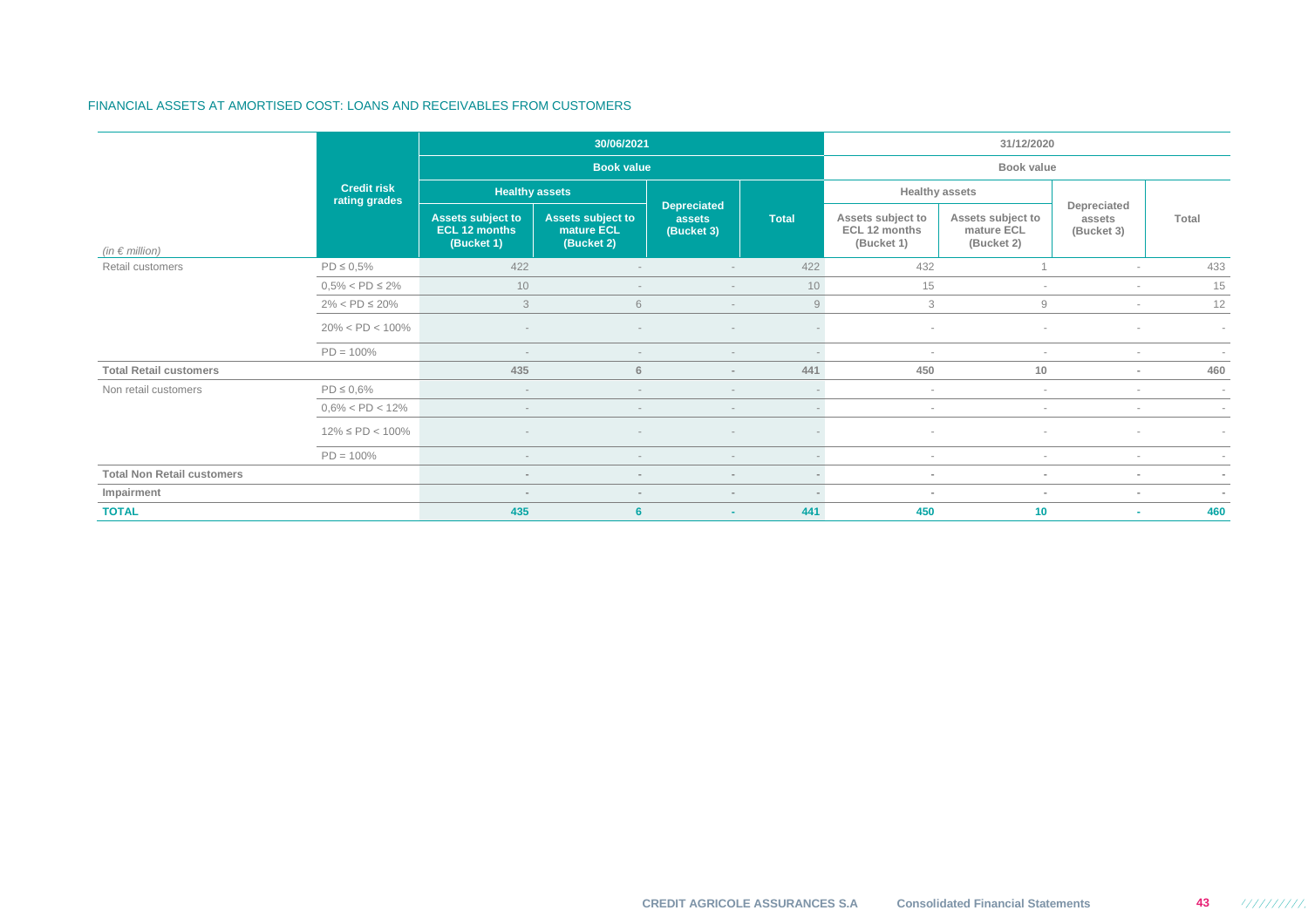## Credit risk concentrations by geographical area

**FINANCIAL ASSETS AT AMORTISED COST BY GEOGRAPHICAL AREA (EXCLUDING CRÉDIT AGRICOLE INTERNAL TRANSACTIONS)** 

|                                                         |                                                        | At 30 june 2021                                 |                                                |              | At 31 december 2020                             |                                                 |                                         |        |
|---------------------------------------------------------|--------------------------------------------------------|-------------------------------------------------|------------------------------------------------|--------------|-------------------------------------------------|-------------------------------------------------|-----------------------------------------|--------|
|                                                         |                                                        | <b>Carrying amount</b>                          |                                                |              |                                                 | Carrying amount                                 |                                         |        |
|                                                         | <b>Performing assets</b>                               |                                                 |                                                |              | Performing assets                               |                                                 |                                         |        |
| (in millions of euros)                                  | <b>Assets subject to</b><br>12-month ECL<br>(Bucket 1) | Assets subject to<br>lifetime ECL<br>(Bucket 2) | <b>Credit-impaired</b><br>assets<br>(Bucket 3) | <b>Total</b> | Assets subject to<br>12-month ECL<br>(Bucket 1) | Assets subject to<br>lifetime ECL<br>(Bucket 2) | Credit-impaired<br>assets<br>(Bucket 3) | Total  |
| France (including overseas departments and territories) | 1,511                                                  | 12                                              |                                                | 1,524        | 1,396                                           | 10                                              |                                         | 1,406  |
|                                                         |                                                        |                                                 | $\overline{\phantom{a}}$                       |              |                                                 |                                                 | $\sim$                                  |        |
| Other European Union countries                          | 679                                                    | $\sim$                                          |                                                | 679          | 543                                             | $\overline{\phantom{a}}$                        | $\sim$                                  | 543    |
| Others                                                  | 26                                                     |                                                 |                                                | 26           | 6                                               |                                                 | $\sim$                                  | 6      |
| North America                                           | 208                                                    |                                                 |                                                | 208          | 208                                             |                                                 | $\sim$                                  | 208    |
| Central and South America                               |                                                        |                                                 |                                                |              | $\sim$                                          |                                                 | $\sim$                                  | $\sim$ |
| Africa and Middle East                                  | $\sim$                                                 | $\overline{\phantom{a}}$                        |                                                |              | $\overline{\phantom{a}}$                        |                                                 | $\sim$                                  | $\sim$ |
| Asia-Pacific (ex. Japan)                                | 12                                                     |                                                 |                                                | 12           | 12                                              |                                                 | $\sim$                                  | 12     |
| Japan                                                   | 25                                                     |                                                 | $\sim$                                         | 25           | 25                                              | $\sim$                                          | $\sim$                                  | 25     |
| Supranational organisations                             |                                                        |                                                 |                                                | $\sim$       | $\sim$                                          |                                                 | $\sim$                                  | $\sim$ |
| Impairment                                              | (1)                                                    |                                                 |                                                | (2)          | (1)                                             | $\sim$                                          | $\sim$                                  | (1)    |
| <b>TOTAL</b>                                            | 2,461                                                  | 12                                              |                                                | 2,473        | 2,190                                           | 10                                              | ۰                                       | 2,200  |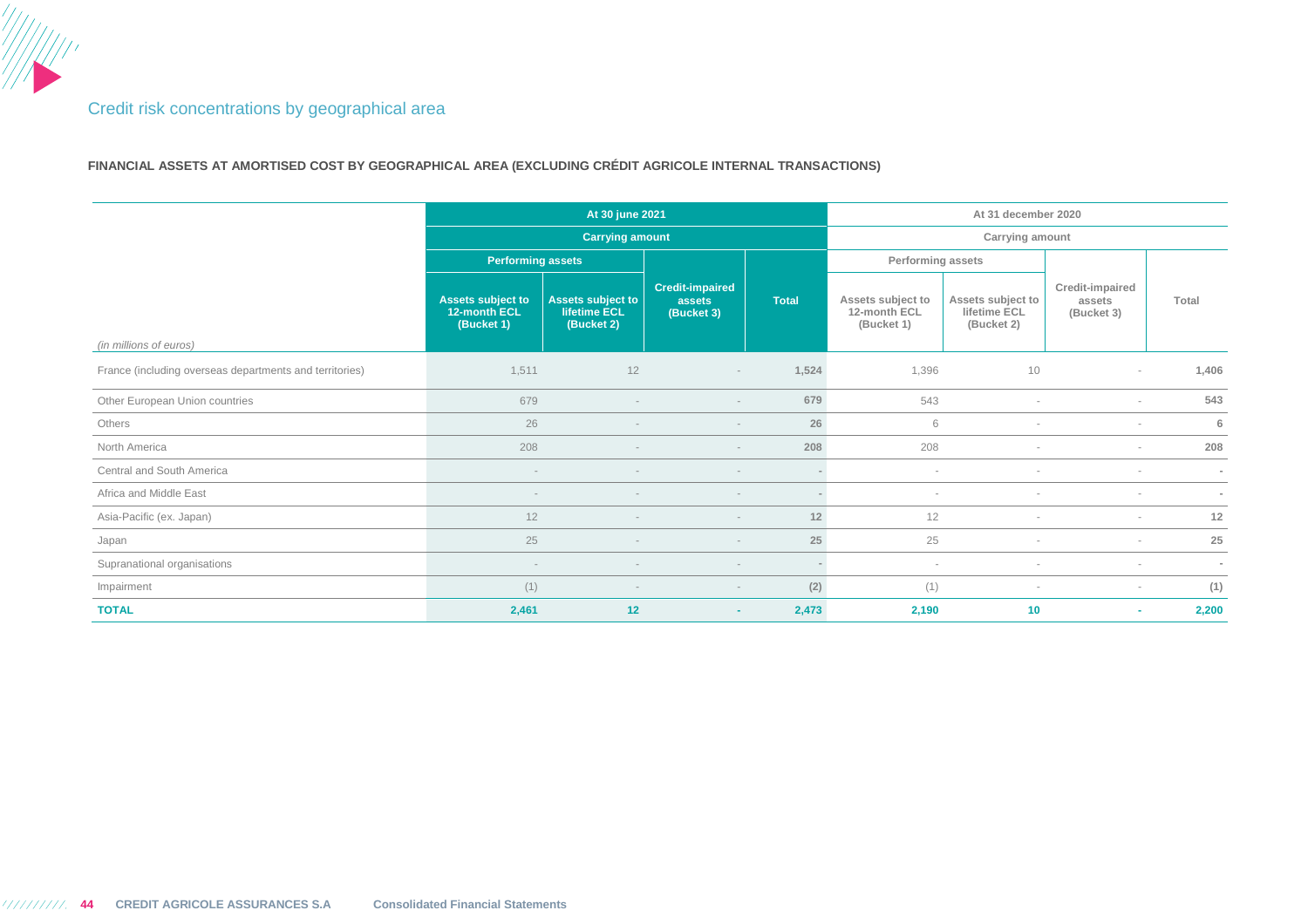### **FINANCIAL ASSETS AT FAIR VALUE THROUGH OTHER COMPREHENSIVE INCOME THAT MAY BE RECLASSIFIED TO PROFIT OR LOSS BY GEOGRAPHICAL AREA**

|                                                         |                                                        | At 30 june 2021                                               |                                                |              |                                                 | At 31 december 2020                             |                                         |         |  |
|---------------------------------------------------------|--------------------------------------------------------|---------------------------------------------------------------|------------------------------------------------|--------------|-------------------------------------------------|-------------------------------------------------|-----------------------------------------|---------|--|
|                                                         |                                                        | <b>Carrying amount</b>                                        | Carrying amount                                |              |                                                 |                                                 |                                         |         |  |
|                                                         | <b>Performing assets</b>                               |                                                               |                                                |              | Performing assets                               |                                                 |                                         |         |  |
| (in millions of euros)                                  | <b>Assets subject to</b><br>12-month ECL<br>(Bucket 1) | <b>Assets subject to</b><br><b>lifetime ECL</b><br>(Bucket 2) | <b>Credit-impaired</b><br>assets<br>(Bucket 3) | <b>Total</b> | Assets subject to<br>12-month ECL<br>(Bucket 1) | Assets subject to<br>lifetime ECL<br>(Bucket 2) | Credit-impaired<br>assets<br>(Bucket 3) | Total   |  |
| France (including overseas departments and territories) | 105,019                                                | 1,204                                                         | $\overline{\phantom{a}}$                       | 106,223      | 117,000                                         | 751                                             | $\sim$                                  | 117,751 |  |
| Other European Union countries                          | 81,451                                                 | 1,735                                                         | $\sim$                                         | 83,185       | 79,798                                          | 949                                             | $\sim$                                  | 80,747  |  |
| Others                                                  | 2,226                                                  |                                                               |                                                | 2,226        | 2,617                                           |                                                 | $\sim$                                  | 2,617   |  |
| North America                                           | 22,979                                                 | 168                                                           | $\overline{\phantom{a}}$                       | 23,148       | 23,098                                          | 6                                               | $\sim$                                  | 23,104  |  |
| Central and South America                               | 250                                                    |                                                               |                                                | 250          | 258                                             |                                                 | $\sim$                                  | 258     |  |
| Africa and Middle East                                  | 90                                                     |                                                               |                                                | 90           | 92                                              |                                                 | $\sim$                                  | 92      |  |
| Asia-Pacific (ex. Japan)                                | 4,063                                                  |                                                               |                                                | 4,063        | 4,289                                           |                                                 | $\sim$                                  | 4,289   |  |
| Japan                                                   | 790                                                    |                                                               | $\sim$                                         | 790          | 590                                             |                                                 | $\sim$                                  | 590     |  |
| Supranational organisations                             | 48                                                     |                                                               |                                                | 48           | 60                                              |                                                 | $\sim$                                  | 60      |  |
| <b>TOTAL</b>                                            | 216,916                                                | 3,107                                                         | $\sim$                                         | 220,023      | 227,802                                         | 1,706                                           | ٠                                       | 229,508 |  |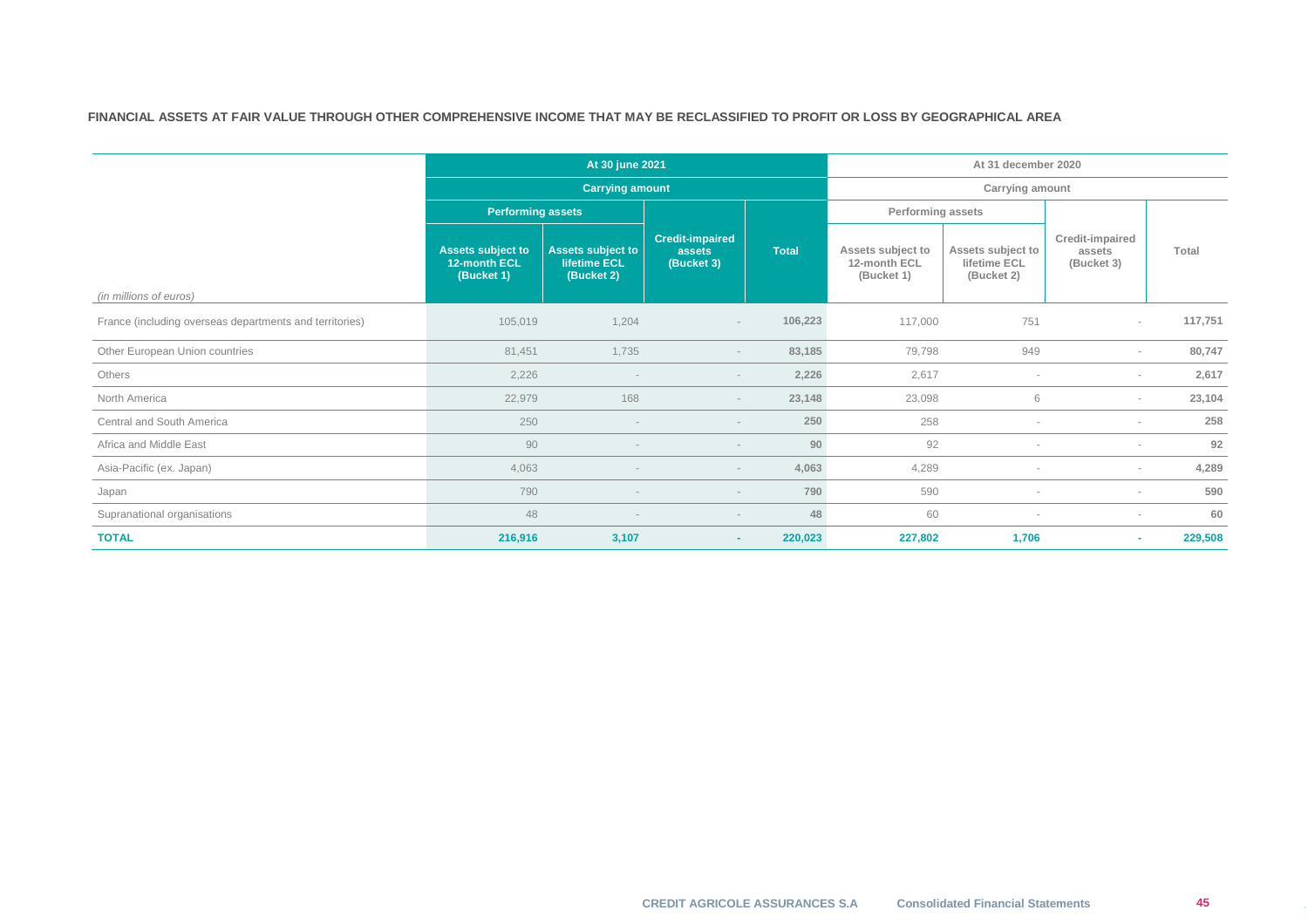

### **FINANCIAL INFORMATION OF COMPANIES AT EQUITY**

At 30 June 2021, the equity value of associates and joint ventures stood at €4,073 million.

Following the Covid-19 pandemic, in accordance with IAS 28, Crédit Agricole Assurances carried out impairment testing of equity-accounted entities by reviewing the existence of objective indications of impairment of these investments. At 30 June 2021, this impairment testing reflecting the the significant negative effects on the economy caused by Covid-19 did not lead to the recognition of additional impairment to equity values.

Crédit Agricole Assurances has an interest in 13 joint ventures and 12 associated companies.

The associates and joint ventures are shown in the table below. These are the main associates and joint ventures that make up the "Equity-accounted value on the balance sheet".

|                                                                        | 30/06/2021         |                               |                             |                                                 |                                  |                                            |                 |  |  |
|------------------------------------------------------------------------|--------------------|-------------------------------|-----------------------------|-------------------------------------------------|----------------------------------|--------------------------------------------|-----------------|--|--|
| (in $\notin$ million)                                                  | $%$ of<br>interest | Equity-<br>accounted<br>value | Share of<br>market<br>value | <b>Dividends paid</b><br>to Group's<br>entities | <b>Share of</b><br>net<br>income | <b>Share of</b><br>shareholders'<br>equity | <b>Goodwill</b> |  |  |
| <b>Joint ventures</b>                                                  |                    |                               |                             |                                                 |                                  |                                            |                 |  |  |
| <b>FONCIERE HYPERSUD</b>                                               | 51                 | 14                            | 33                          |                                                 | $\overline{2}$                   | 14                                         |                 |  |  |
| <b>ARCAPARK SAS</b>                                                    | 50                 | 29                            | 154                         |                                                 | (1)                              | (18)                                       | 47              |  |  |
| <b>SCI EUROMARSEILLE 1</b>                                             | 50                 | 54                            | 43                          | (3)                                             | 10                               | 54                                         |                 |  |  |
| <b>SCI EUROMARSEILLE 2</b>                                             | 50                 | 6                             | $\mathcal G$                | (1)                                             | (5)                              | 6                                          |                 |  |  |
| FREY RETAIL VILLEBON                                                   | 48                 | 19                            | 24                          | (1)                                             | ÷,                               | 19                                         |                 |  |  |
| <b>SCI RUE DU BAC</b>                                                  | 50                 | 89                            | 138                         | (2)                                             | $\mathbf 1$                      | 89                                         |                 |  |  |
| <b>SCI TOUR MERLE</b>                                                  | 50                 | 24                            | 51                          | i,                                              | 5                                | 24                                         |                 |  |  |
| <b>SCI CARPE DIEM</b>                                                  | 50                 | 55                            | 159                         | (3)                                             | $\overline{7}$                   | 55                                         |                 |  |  |
| SCI ILOT 13                                                            | 50                 | 25                            | 53                          |                                                 | $\mathbf 1$                      | 25                                         |                 |  |  |
| <b>SCI1 TERRASSE BELLINI</b>                                           | 33                 | 28                            | 61                          |                                                 | $\mathbf 1$                      | 28                                         |                 |  |  |
| SCI WAGRAM 22/30                                                       | 50                 | 30                            | 55                          | (1)                                             | $\overline{1}$                   | 30                                         |                 |  |  |
| <b>SCI ACADEMIE MONTROUGE</b>                                          | 50                 | 55                            | 57                          | (1)                                             | $\mathcal{L}$                    | 55                                         |                 |  |  |
| <b>SAS DEFENSE CB3</b>                                                 | 25                 | 22                            | 23                          | ÷,                                              | (1)                              | 22                                         | $\sim$          |  |  |
| <b>Associates</b>                                                      |                    |                               |                             |                                                 |                                  |                                            |                 |  |  |
| RAMSAY - GENERALE DE SANTE                                             | 40                 | 689                           | 835                         |                                                 | 19                               | 421                                        | 268             |  |  |
| <b>INFRA FOCH TOPCO</b>                                                | 36                 | 90                            | 466                         |                                                 | (3)                              | (51)                                       | 140             |  |  |
| <b>ALTAREA</b>                                                         | 25                 | 541                           | 757                         |                                                 | (43)                             | 443                                        | 98              |  |  |
| <b>KORIAN</b>                                                          | 24                 | 802                           | 795                         | (8)                                             | $\overline{7}$                   | 760                                        | 42              |  |  |
| <b>FREY</b>                                                            | 19                 | 146                           | 154                         | (7)                                             | 1                                | 142                                        | $\overline{4}$  |  |  |
| <b>ICADE</b>                                                           | 19                 | 901                           | 1,060                       | (57)                                            | $\overline{4}$                   | 489                                        | 411             |  |  |
| PATRIMOINE ET COMMERCE                                                 | 21                 | 76                            | 55                          | (4)                                             | $\overline{2}$                   | 76                                         | $\sim$          |  |  |
| <b>SAS PARHOLDING</b>                                                  | 50                 | 86                            | 408                         | (4)                                             | $\overline{2}$                   | 11                                         | 74              |  |  |
| SCI HEART OF LA DEFENSE                                                | 33                 | 212                           | 226                         | (4)                                             | (48)                             | 212                                        | $\bar{z}$       |  |  |
| <b>SAS CRISTAL</b>                                                     | 46                 | 43                            | 75                          | (1)                                             | $\overline{2}$                   | 43                                         |                 |  |  |
| <b>SCI WASHINGTON</b>                                                  | 34                 | 39                            | 256                         | (4)                                             | $\overline{4}$                   | 39                                         |                 |  |  |
| <b>SCI FONDIS</b>                                                      | 25                 | (1)                           | 59                          | (1)                                             | (19)                             | (1)                                        |                 |  |  |
| Net carrying amount of investments in<br>associates and joint ventures |                    | 4,073                         | 6,006                       | (102)                                           | (51)                             | 2,988                                      | 1,085           |  |  |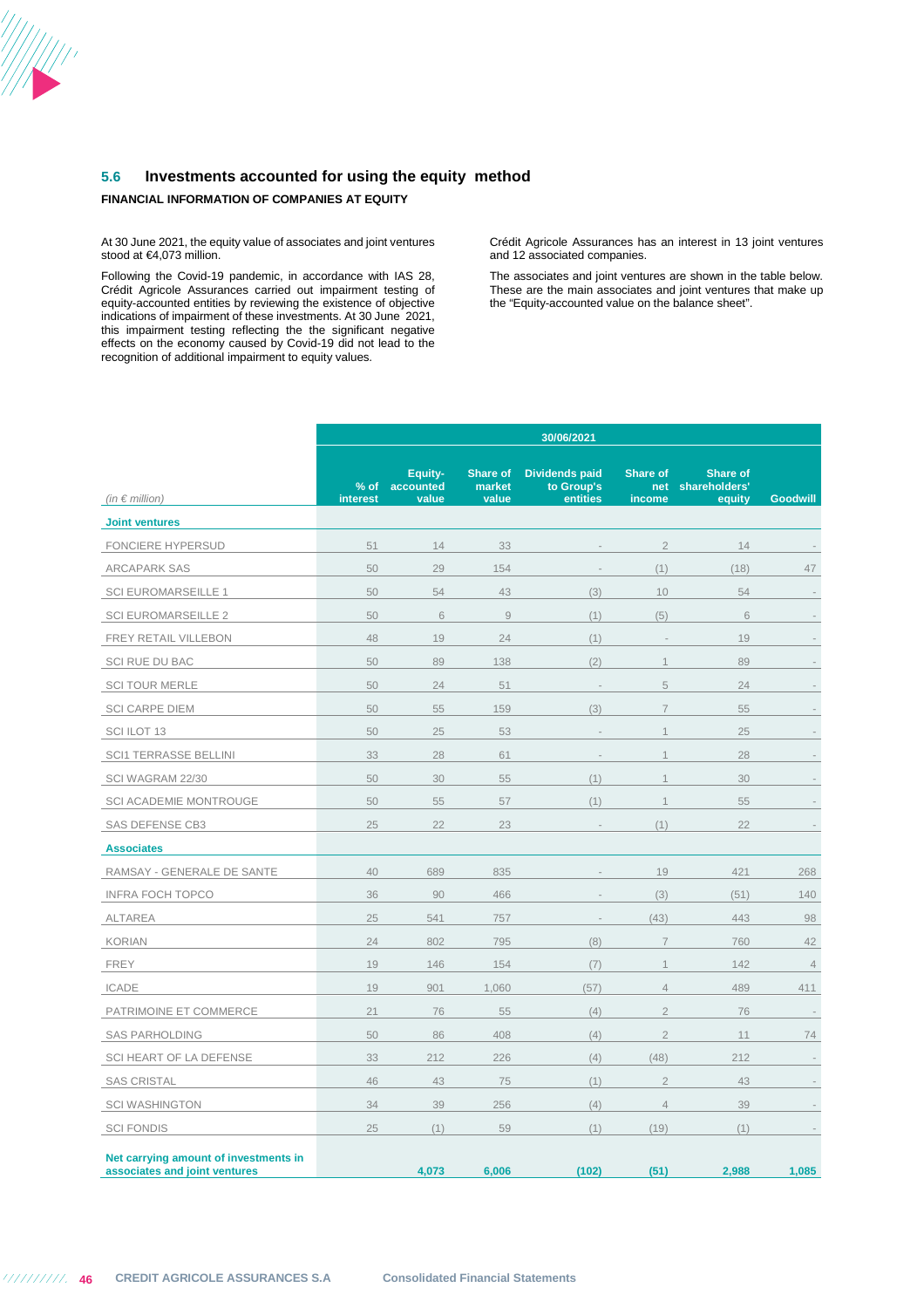|                                                     |               |                               |                          | 31/12/2020                            |                              |                                     |            |
|-----------------------------------------------------|---------------|-------------------------------|--------------------------|---------------------------------------|------------------------------|-------------------------------------|------------|
|                                                     | % of interest | Equity-<br>accounted<br>value | Share of<br>market value | Dividends paid to<br>Group's entities | Share of net<br>income $(1)$ | Share of<br>shareholders'<br>equity | Goodwill   |
| (in $\epsilon$ million)<br><b>Joint ventures</b>    |               |                               |                          |                                       |                              |                                     |            |
| FONCIERE HYPERSUD                                   | 51            | 12                            | 27                       |                                       | (3)                          | 12                                  |            |
| <b>ARCAPARK SAS</b>                                 | 50            | 31                            | 154                      |                                       | (4)                          | (16)                                | 47         |
| <b>SCI EUROMARSEILLE 1</b>                          | 50            | 45                            | 43                       | ÷,                                    | 6                            | 45                                  | ÷          |
| <b>SCI EUROMARSEILLE 2</b>                          | 50            | 13                            | $\mathrel{\mathcal{G}}$  | ÷                                     | $\sqrt{4}$                   | 13                                  |            |
| FREY RETAIL VILLEBON                                | 48            | 19                            | 23                       | (1)                                   | $\overline{2}$               | 19                                  |            |
| SCI RUE DU BAC                                      | 50            | 89                            | 137                      | (3)                                   | $\sqrt{4}$                   | 89                                  |            |
| <b>SCI TOUR MERLE</b>                               | 50            | 20                            | 47                       |                                       | (6)                          | 20                                  |            |
| <b>SCI CARPE DIEM</b>                               | 50            | 51                            | 159                      | (6)                                   | 3                            | 51                                  |            |
| SCI ILOT 13                                         | 50            | 25                            | 55                       | (1)                                   | $\mathbf{1}$                 | 25                                  |            |
| <b>SCI1 TERRASSE BELLINI</b>                        | 33            | 27                            | 61                       |                                       | (6)                          | 27                                  |            |
| SCI WAGRAM 22/30                                    | 50            | 30                            | 53                       | (4)                                   | $\mathbf 1$                  | 30                                  |            |
| SCI ACADEMIE MONTROUGE                              | 50            | 45                            | 46                       | (1)                                   | ÷,                           | 45                                  |            |
| SAS DEFENSE CB3                                     | 25            | 23                            | 23                       | ÷                                     | (10)                         | 23                                  |            |
| <b>Associates</b>                                   |               |                               |                          |                                       |                              |                                     |            |
| RAMSAY - GENERALE DE SANTE                          | 40            | 669                           | 785                      |                                       | 5                            | 401                                 | 268        |
| <b>INFRA FOCH TOPCO</b>                             | 36            | 96                            | 466                      |                                       | (13)                         | (44)                                | 140        |
| <b>ALTAREA</b>                                      | 25            | 583                           | 613                      | (37)                                  | 5                            | 486                                 | 98         |
| <b>KORIAN</b>                                       | 24            | 768                           | 801                      | $\overline{\phantom{a}}$              | 18                           | 728                                 | 40         |
| <b>FREY</b>                                         | 19            | 146                           | 143                      | (7)                                   | 6                            | 144                                 | $\sqrt{2}$ |
| <b>ICADE</b>                                        | 19            | 935                           | 892                      | (57)                                  | 49                           | 544                                 | 391        |
| PATRIMOINE ET COMMERCE                              | 21            | 77                            | 46                       | (4)                                   | 4                            | 77                                  |            |
| <b>SAS PARHOLDING</b>                               | 50            | 88                            | 402                      | (6)                                   | $\overline{7}$               | 14                                  | 74         |
| SCI HEART OF LA DEFENSE                             | 33            | 264                           | 230                      | (10)                                  | $\overline{4}$               | 264                                 |            |
| <b>SAS CRISTAL</b>                                  | 46            | 43                            | 74                       | (6)                                   | 3                            | 43                                  |            |
| <b>SCI WASHINGTON</b>                               | 34            | 40                            | 250                      | (4)                                   | 5                            | 40                                  |            |
| <b>SCI FONDIS</b>                                   | 25            | 18                            | 59                       | $\overline{2}$                        | $\overline{2}$               | 18                                  |            |
| Net carrying amount of investments in<br>associates |               | 4,158                         | 5,598                    | (145)                                 | 88                           | 3,097                               | 1,061      |

(1) Share of result since a significant influence is exercised recognised in the period before restatements.

The market value shown above is the quoted price of the shares on the market at 30 June 2021 for listed securities. This value may not be representative of the selling value since the value in use of equity-accounted entities may be different from the equityaccounted value determined pursuant to IAS 28.

Condensed financial information for the material associates and joint ventures of Crédit Agricole Assurances is shown below: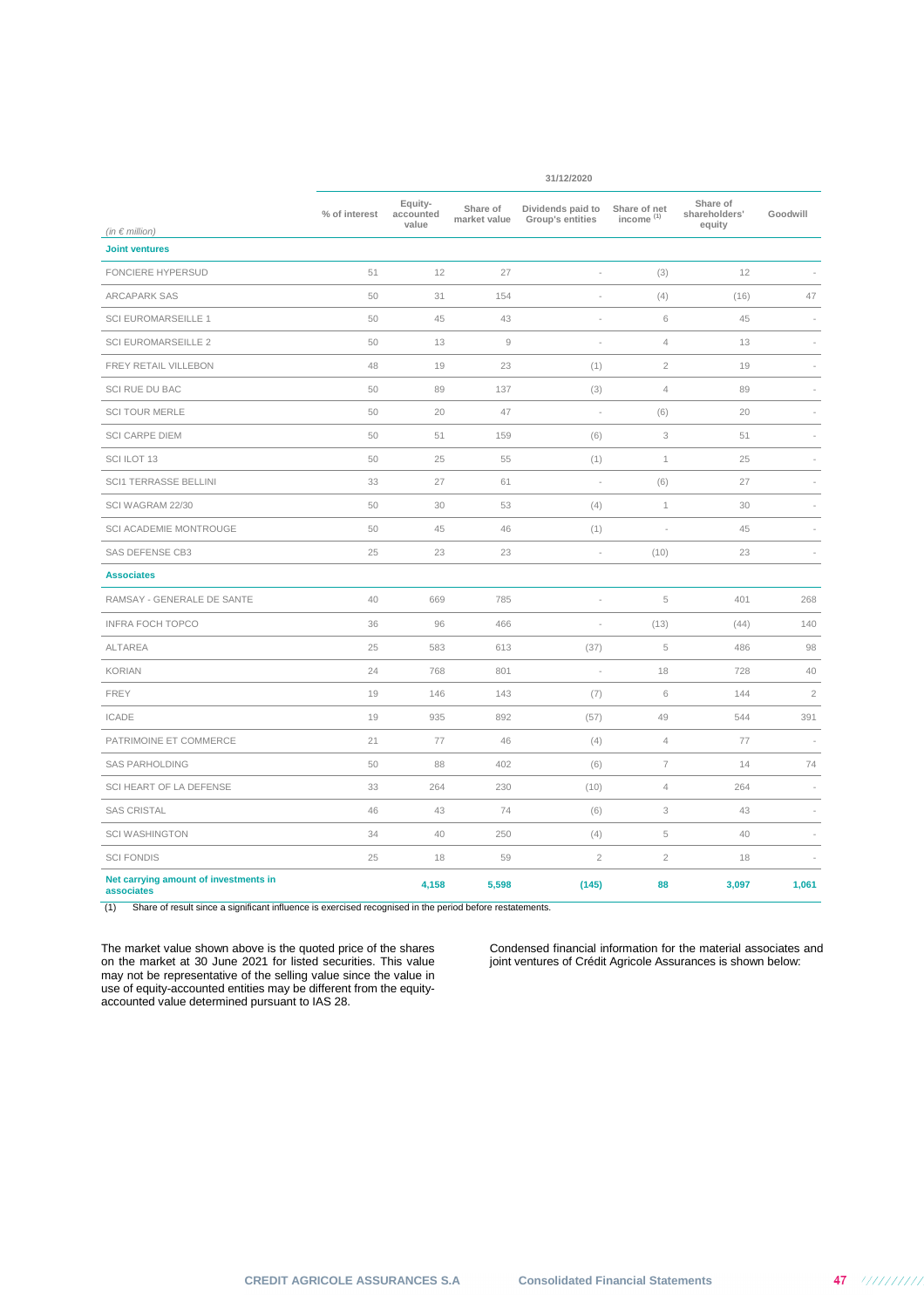

|                              |                | 30/06/2021          |                     |  |  |  |  |  |  |
|------------------------------|----------------|---------------------|---------------------|--|--|--|--|--|--|
| (in $\epsilon$ million)      | Net Income (1) | <b>Total Assets</b> | <b>Total equity</b> |  |  |  |  |  |  |
| <b>Joint ventures</b>        |                |                     |                     |  |  |  |  |  |  |
| <b>FONCIERE HYPERSUD</b>     | $\overline{4}$ | 160                 | 28                  |  |  |  |  |  |  |
| <b>ARCAPARK SAS</b>          | (2)            | 167                 | 167                 |  |  |  |  |  |  |
| <b>SCI EUROMARSEILLE 1</b>   | 20             | 139                 | 84                  |  |  |  |  |  |  |
| <b>SCI EUROMARSEILLE 2</b>   | (10)           | 77                  | 19                  |  |  |  |  |  |  |
| FREY RETAIL VILLEBON         | $\mathbf 1$    | 161                 | 39                  |  |  |  |  |  |  |
| SCI RUE DU BAC               | $\mathfrak{Z}$ | 230                 | 176                 |  |  |  |  |  |  |
| <b>SCI TOUR MERLE</b>        | $\mathcal G$   | 111                 | 51                  |  |  |  |  |  |  |
| <b>SCI CARPE DIEM</b>        | 15             | 234                 | 108                 |  |  |  |  |  |  |
| SCI ILOT 13                  | $\mathbf{1}$   | 82                  | 48                  |  |  |  |  |  |  |
| <b>SCI1 TERRASSE BELLINI</b> | $\mathfrak{Z}$ | 137                 | 83                  |  |  |  |  |  |  |
| SCI WAGRAM 22/30             | $\mathbf 1$    | 327                 | 60                  |  |  |  |  |  |  |
| SCI ACADEMIE MONTROUGE       | $\overline{2}$ | 187                 | 91                  |  |  |  |  |  |  |
| SAS DEFENSE CB3              | (4)            | 124                 | 92                  |  |  |  |  |  |  |
| <b>Associates</b>            |                |                     |                     |  |  |  |  |  |  |
| RAMSAY - GENERALE DE SANTE   | 47             | 6,774               | 1,075               |  |  |  |  |  |  |
| <b>INFRA FOCH TOPCO</b>      | (8)            | 3,459               | 122                 |  |  |  |  |  |  |
| <b>ALTAREA</b>               | (173)          | 8,950               | 2,717               |  |  |  |  |  |  |
| <b>KORIAN</b>                | 29             | 13,197              | 3,323               |  |  |  |  |  |  |
| <b>FREY</b>                  | 6              | 1,557               | 822                 |  |  |  |  |  |  |
| <b>ICADE</b>                 | 19             | 12,818              | 3,751               |  |  |  |  |  |  |
| PATRIMOINE ET COMMERCE       | 11             | 903                 | 399                 |  |  |  |  |  |  |
| <b>SAS PARHOLDING</b>        | 3              | 48                  | 32                  |  |  |  |  |  |  |
| SCI HEART OF LA DEFENSE      | (143)          | 1,762               | 685                 |  |  |  |  |  |  |
| <b>SAS CRISTAL</b>           | $\overline{4}$ | 127                 | 101                 |  |  |  |  |  |  |
| <b>SCI WASHINGTON</b>        | 11             | 278                 | 118                 |  |  |  |  |  |  |
| <b>SCI FONDIS</b>            | (75)           | 577                 | 233                 |  |  |  |  |  |  |

(1) Net income attibutable to the Group for the second half of 2020.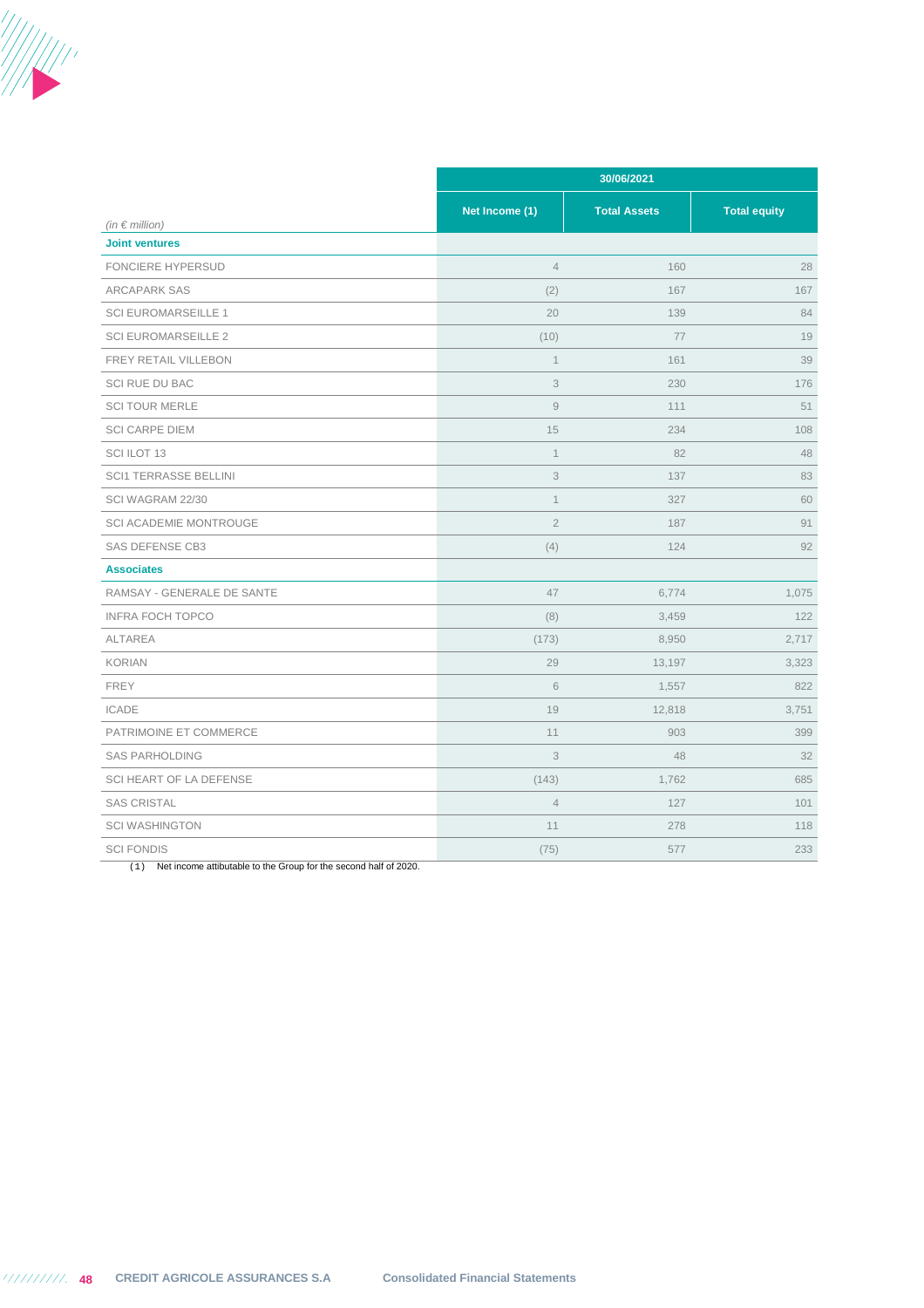|                                                  | 31/12/2020     |                     |                     |  |
|--------------------------------------------------|----------------|---------------------|---------------------|--|
|                                                  | Net Income (1) | <b>Total Assets</b> | <b>Total equity</b> |  |
| (in $\epsilon$ million)<br><b>Joint ventures</b> |                |                     |                     |  |
| <b>FONCIERE HYPERSUD</b>                         | (5)            | 158                 | 24                  |  |
| <b>ARCAPARK SAS</b>                              | (9)            | 168                 | 166                 |  |
| <b>SCI EUROMARSEILLE 1</b>                       | 11             | 148                 | 78                  |  |
| <b>SCI EUROMARSEILLE 2</b>                       | $\hbox{9}$     | 72                  | 14                  |  |
| FREY RETAIL VILLEBON                             | 3              | 169                 | 40                  |  |
| SCI RUE DU BAC                                   | 8              | 231                 | 175                 |  |
| <b>SCI TOUR MERLE</b>                            | (12)           | 123                 | 48                  |  |
| <b>SCI CARPE DIEM</b>                            | 6              | 233                 | 108                 |  |
| SCI ILOT 13                                      | $\overline{2}$ | 83                  | 48                  |  |
| <b>SCI1 TERRASSE BELLINI</b>                     | (17)           | 126                 | 86                  |  |
| SCI WAGRAM 22/30                                 | 3              | 332                 | 65                  |  |
| SCI ACADEMIE MONTROUGE                           | 1              | 152                 | 65                  |  |
| <b>SAS DEFENSE CB3</b>                           | (39)           | 121                 | 100                 |  |
| <b>Associates</b>                                |                |                     |                     |  |
| RAMSAY - GENERALE DE SANTE                       | 13             | 6,715               | 1,037               |  |
| <b>INFRA FOCH TOPCO</b>                          | (38)           | 3,715               | 210                 |  |
| <b>ALTAREA</b>                                   | 19             | 9,114               | 2,939               |  |
| <b>KORIAN</b>                                    | 74             | 11,884              | 2,620               |  |
| <b>FREY</b>                                      | 31             | 1,430               | 743                 |  |
| <b>ICADE</b>                                     | 258            | 12,429              | 3,715               |  |
| PATRIMOINE ET COMMERCE                           | 21             | 886                 | 377                 |  |
| <b>SAS PARHOLDING</b>                            | 14             | 35                  | 29                  |  |
| SCI HEART OF LA DEFENSE                          | 13             | 1,880               | 795                 |  |
| <b>SAS CRISTAL</b>                               | 6              | 126                 | 109                 |  |
| <b>SCI WASHINGTON</b>                            | 16             | 277                 | 110                 |  |
| <b>SCI FONDIS</b>                                | $\overline{9}$ | 638                 | 291                 |  |

(1) Net income, Group share corresponding to 12 rolling months reconstituted from the half-year financial statements of 30 June 2020.

This financial information comes from the last published financial statements established according to IFRS standards by associates and by joint ventures.

### **INFORMATION ON THE RISKS RELATED TO INTERESTS**

At 30 June 2021, Crédit Agricole Assurances has no commitment in respect of its interests in its joint ventures which would result in an outflow of resources or assets.

At 30 June 2021, no contingent liability is incurred by Crédit Agricole Assurances in its joint ventures and associates.

### **SIGNIFICANT RESTRICTIONS ON JOINT VENTURES AND ASSOCIATES**

These restrictions are similar to the one relating to controlled entities shown in note 7 Scope of consolidation.

## **5.7 Operating property and other property, plant and equipment**

Operating property, plant and equipment includes the right-of-use assets related to the fixed assets leased as lessee.

Depreciation and impairment of operating property, plant and equipment is presented including depreciation on property, plant and equipment leased under operating leases.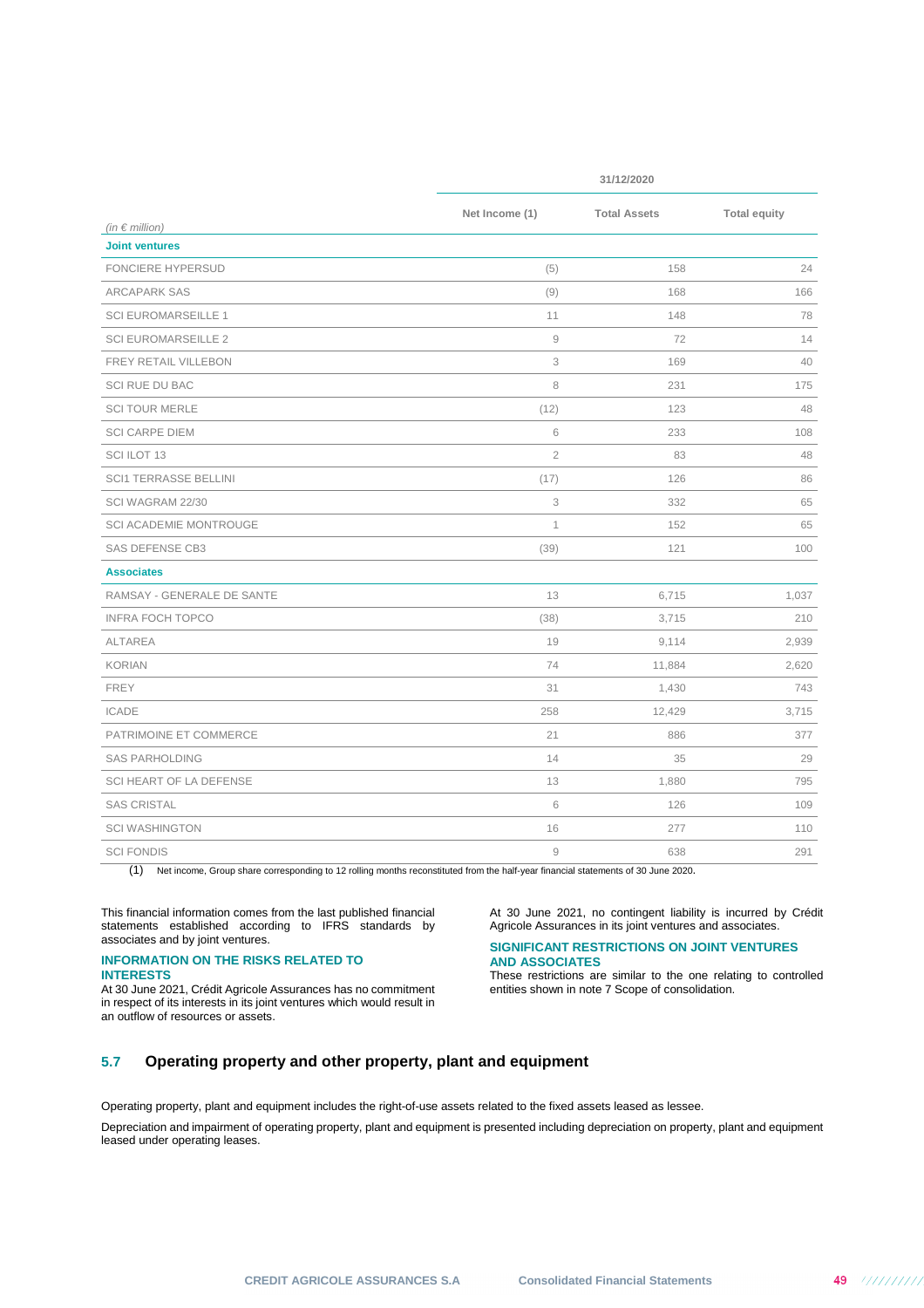

| $(in \in million)$                                                                                                               | 31/12/2020 | Change<br>in scope | Increases<br>(acquisitions,<br>business<br>combinations) | Decreases<br>(disposals and<br>redemptions) | Foreign<br>exchange<br>differences | Other<br>movements | 30/06/2021 |
|----------------------------------------------------------------------------------------------------------------------------------|------------|--------------------|----------------------------------------------------------|---------------------------------------------|------------------------------------|--------------------|------------|
| Gross amount                                                                                                                     | 366        | (1)                | 72                                                       | (44)                                        | $\sim$                             | (1)                | 392        |
| Depreciation,<br>amortization and<br>impairment                                                                                  | (121)      |                    | (10)                                                     | 10                                          | $\sim$                             | 1                  | (119)      |
| <b>NET VALUE OF</b><br><b>OPERATING</b><br><b>PROPERTY AND</b><br><b>OTHER PROPERTY,</b><br><b>PLANT AND</b><br><b>EQUIPMENT</b> | 245        | ۰                  | 62                                                       | (34)                                        | ۰                                  | ۰                  | 273        |

## **5.8 Equity**

## COMPOSITION OF SHARE CAPITAL AT 30TH JUNE 2021

### Equity and voting rights broke down as follows:

| Shareholders         | Shares outstanding | % of capital | % of voting rights |
|----------------------|--------------------|--------------|--------------------|
| Crédit Agricole S.A. | 149,040,366        | 99.99        | 100                |
| Other                |                    | 0.01         | -                  |
| <b>TOTAL</b>         | 149,040,367        | 100.00       | 100                |

The par value of shares is €10. These shares have been fully paid up.

## **5.9 Provisions for risks and charges**

| (in $\epsilon$ million)                     | 31/12/2020 | Changes<br>in scope | Allocation               | <b>Reversals</b> | <b>Utilisation</b> | Foreign<br>exchange<br>differences | Other<br>changes | 30/06/2021 |
|---------------------------------------------|------------|---------------------|--------------------------|------------------|--------------------|------------------------------------|------------------|------------|
| Employee retirement<br>and similar benefits | 91         | $\sim$              | 3                        | (3)              | $\sim$             | $\sim$                             | $\sim$           | 91         |
| Insurance litigation                        | 13         | $\sim$              | $\mathcal{P}$            | (2)              | $\sim$             | $\sim$                             | $\sim$           | 13         |
| Other litigations                           | 17         | $\sim$              | $\overline{\phantom{a}}$ |                  | $\sim$             | $\sim$                             | $\sim$           | 16         |
| Other risks                                 | 25         | $\sim$              | $\sim$                   | (15)             | $\sim$             | $\sim$                             | $\sim$           | 10         |
| <b>TOTAL</b>                                | 146        |                     | 5                        | (21)             |                    |                                    | ۰                | 130        |

## **5.10 Financing debt**

## **5.10.1** SUBORDINATED DEBT

| (in $\in$ million)           | Currency   | 30/06/2021 | 31/12/2020 |
|------------------------------|------------|------------|------------|
| Fixed-term subordinated debt | <b>EUR</b> | 4.685      | 4.676      |
| Perpetual subordinated debt  | <b>EUR</b> | 864        | 839        |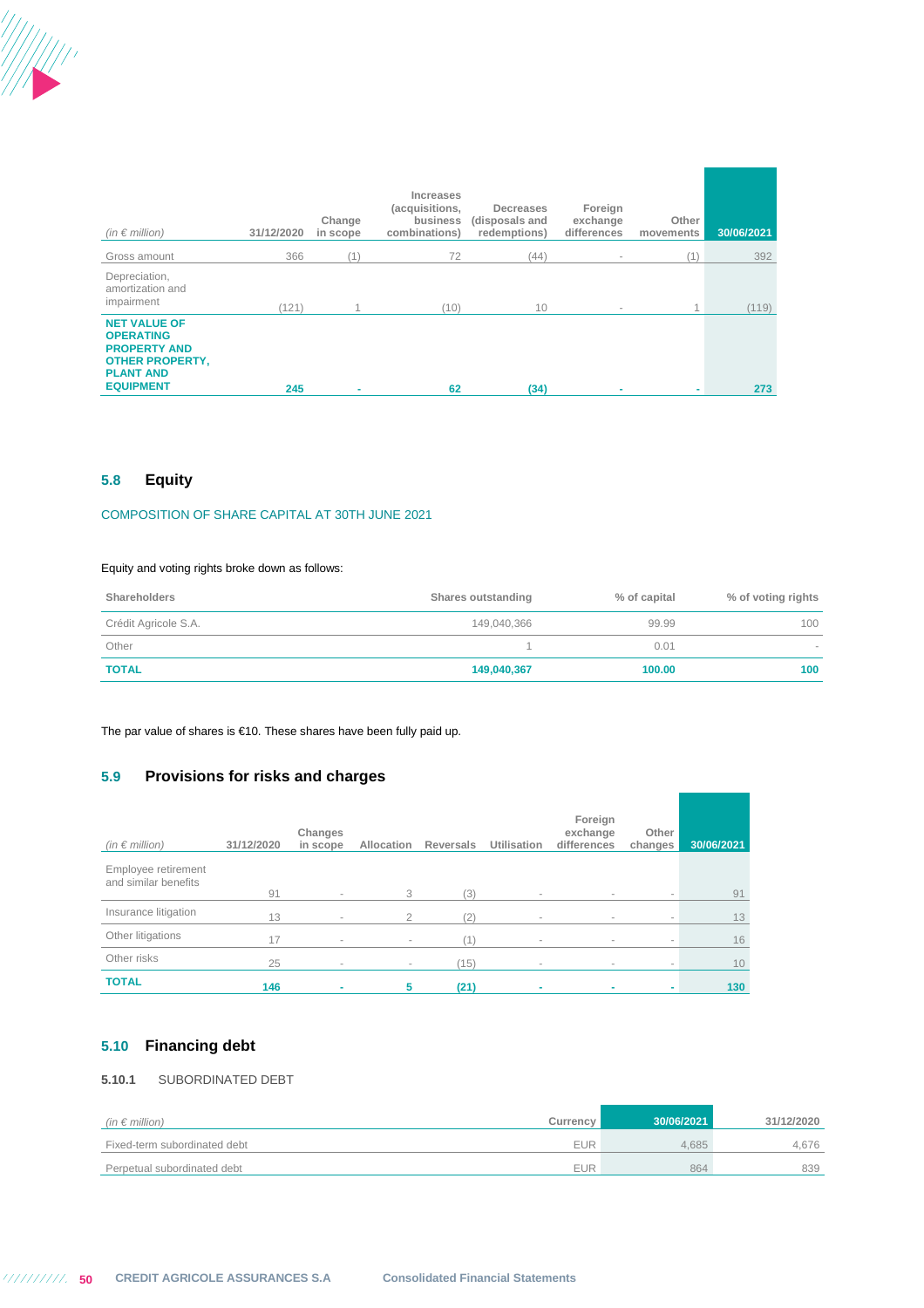| <b>TOTAL</b> | <b>EUR</b> | 550 |  |
|--------------|------------|-----|--|
|              |            |     |  |

## **5.10.2** FINANCING CHARGES

| (in $\epsilon$ million)       | 30/06/2021 | 30.06.2020 |
|-------------------------------|------------|------------|
| Redeemable subordinated notes | (68)       | (71)       |
| Perpetual subordinated notes  | (25)       | (25)       |
| Other financing charges       | (10)       | (28)       |
| <b>FINANCING CHARGES</b>      | (103)      | (124)      |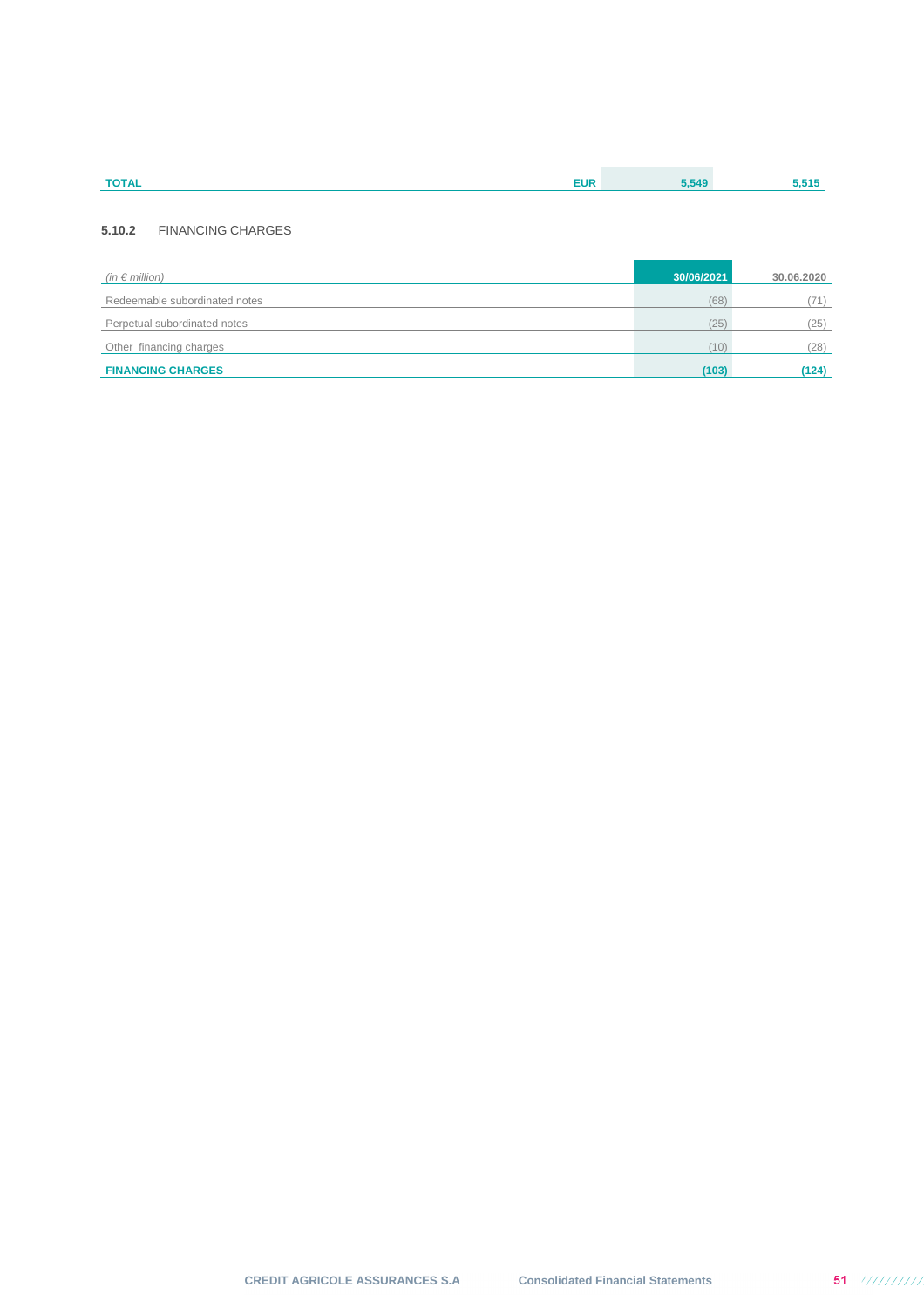

### TOTAL TECHNICAL LIABILITIES ARISING FROM INSURANCE CONTRACTS

The insurance contracts, whose technical liabilities are presented in the table below, are contracts under which the insurer shoulders a significant insurance risk.

|                                                                                                          | 30/06/2021                   |              |                       |
|----------------------------------------------------------------------------------------------------------|------------------------------|--------------|-----------------------|
| (in $\epsilon$ million)                                                                                  | <b>Before</b><br>reinsurance | <b>Ceded</b> | Net of<br>reinsurance |
| Provisions for unearned premiums                                                                         | 2,946                        | 238          | 2,708                 |
| Provisions for claims                                                                                    | 6,047                        | 831          | 5,216                 |
| Profit-sharing provisions                                                                                | $\mathbf 1$                  |              | $\mathbf 1$           |
| Provisions for shortfall in liabilities                                                                  |                              |              |                       |
| Other provisions                                                                                         | 2,979                        | 574          | 2,405                 |
| Technical liabilities relating to non-life insurance contracts                                           | 11,972                       | 1,643        | 10,329                |
| Provisions for unearned premiums                                                                         | 1,226                        | 183          | 1,043                 |
| Mathematical reserves                                                                                    | 160,130                      | 22           | 160,109               |
| Provisions for claims                                                                                    | 2,263                        | 54           | 2,208                 |
| Profit-sharing provisions                                                                                | 8,694                        |              | 8,694                 |
| Provisions for shortfall in liabilities                                                                  | $\overline{2}$               |              | $\overline{2}$        |
| Other provisions                                                                                         | 505                          | 16           | 489                   |
| Technical liabilities relating to life insurance contracts                                               | 172,819                      | 275          | 172,544               |
| Technical liabilities relating to insurance contracts when financial risk is born by the<br>policyholder | 75,010                       |              | 75,010                |
| <b>TOTAL TECHNICAL LIABILITIES ARISING FROM INSURANCE CONTRACTS</b>                                      | 259,801                      | 1,918        | 257,883               |

|                                                                                                          | 31/12/2020                   |       |                       |
|----------------------------------------------------------------------------------------------------------|------------------------------|-------|-----------------------|
| (in $\epsilon$ million)                                                                                  | <b>Before</b><br>reinsurance | Ceded | Net of<br>reinsurance |
| Provisions for unearned premiums                                                                         | 2,236                        | 186   | 2,050                 |
| Provisions for claims                                                                                    | 5,509                        | 683   | 4,827                 |
| Profit-sharing provisions                                                                                | 1                            |       | 1                     |
| Provisions for shortfall in liabilities                                                                  |                              | ÷,    |                       |
| Other provisions                                                                                         | 2,890                        | 564   | 2,326                 |
| Technical liabilities relating to non-life insurance contracts                                           | 10,636                       | 1,432 | 9,204                 |
| Provisions for unearned premiums                                                                         | 1.192                        | 178   | 1,014                 |
| Mathematical reserves                                                                                    | 158,107                      | 607   | 157,501               |
| Provisions for claims                                                                                    | 2,090                        | 63    | 2,027                 |
| Profit-sharing provisions                                                                                | 8,135                        |       | 8,135                 |
| Provisions for shortfall in liabilities                                                                  | 3                            |       | 3                     |
| Other provisions                                                                                         | 408                          | 16    | 391                   |
| Technical liabilities relating to life insurance contracts                                               | 169,934                      | 864   | 169,071               |
| Technical liabilities relating to insurance contracts when financial risk is born by the<br>policyholder | 68,373                       | ×,    | 68,373                |
| <b>TOTAL TECHNICAL LIABILITIES ARISING FROM INSURANCE CONTRACTS</b>                                      | 248,944                      | 2,296 | 246,648               |

As at 30 June 2021, the provision for increasing dependency risk stood at €1,182 million compared with €1,173 million as at 31 December 2020.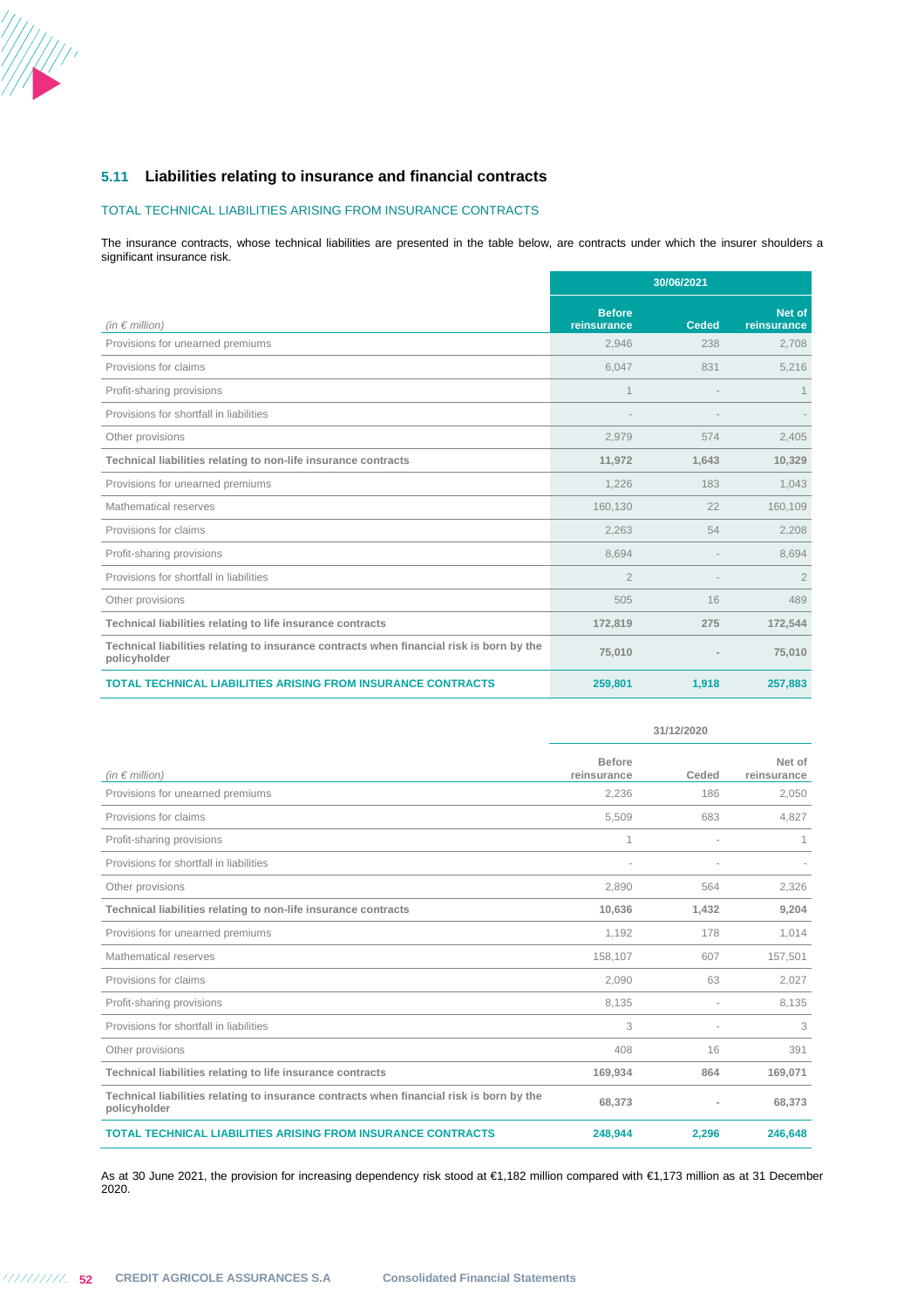### TOTAL TECHNICAL LIABILITIES ARISING FROM INVESTMENT CONTRACTS

Financial contracts, whose technical liabilities are presented in the table below, are contracts that do not expose the insurer to a significant insurance risk. They are governed by IFRS 4 when they include discretionary profit sharing features and by IFRS 9 when they do not.

|                                                                                                                                                          | 30/06/2021                   |       |                       |
|----------------------------------------------------------------------------------------------------------------------------------------------------------|------------------------------|-------|-----------------------|
| (in $\epsilon$ million)                                                                                                                                  | <b>Before</b><br>reinsurance | Ceded | Net of<br>reinsurance |
| Mathematical reserves                                                                                                                                    | 74,434                       |       | 74,434                |
| Provisions for claims                                                                                                                                    | 2,278                        |       | 2,278                 |
| Profit-sharing provisions                                                                                                                                | 3,634                        |       | 3,634                 |
| Provisions for shortfall in liabilities                                                                                                                  | 70                           |       | 70                    |
| Other provisions                                                                                                                                         | 20                           |       | 20                    |
| Technical liabilities relating to financial contracts in euros with discretionary<br>participation features                                              | 80,436                       |       | 80.436                |
| Mathematical reserves                                                                                                                                    |                              |       |                       |
| Provisions for claims                                                                                                                                    |                              |       |                       |
| Other provisions                                                                                                                                         |                              |       |                       |
| Technical liabilities relating to financial contracts in euros without discretionary<br>participation features                                           |                              |       |                       |
| Technical liabilities relating to investment contracts where financial risk is born by the<br>policyholder, with discretionary participation features    | 2,241                        |       | 2,241                 |
| Technical liabilities relating to investment contracts where financial risk is born by the<br>policyholder, without discretionary participation features | 4,368                        |       | 4,368                 |
| Technical liabilities on unit-linked financial contracts                                                                                                 | 6,609                        |       | 6,609                 |
| <b>TOTAL TECHNICAL LIABILITIES ARISING FROM FINANCIAL CONTRACTS</b>                                                                                      | 87,045                       |       | 87,045                |

|                                                                                                                                                          | 31/12/2020                   |       |                       |
|----------------------------------------------------------------------------------------------------------------------------------------------------------|------------------------------|-------|-----------------------|
| (in $\notin$ million)                                                                                                                                    | <b>Before</b><br>reinsurance | Ceded | Net of<br>reinsurance |
| Mathematical reserves                                                                                                                                    | 75,647                       |       | 75,647                |
| Provisions for claims                                                                                                                                    | 2,313                        |       | 2,313                 |
| Profit-sharing provisions                                                                                                                                | 3,515                        |       | 3,515                 |
| Provisions for shortfall in liabilities                                                                                                                  | 57                           |       | 57                    |
| Other provisions                                                                                                                                         | 20                           |       | 20                    |
| Technical liabilities relating to financial contracts in euros with discretionary<br>participation features                                              | 81,552                       |       | 81,552                |
| Mathematical reserves                                                                                                                                    |                              |       |                       |
| Provisions for claims                                                                                                                                    |                              |       |                       |
| Other provisions                                                                                                                                         |                              |       |                       |
| Technical liabilities relating to financial contracts in euros without discretionary<br>participation features                                           |                              |       |                       |
| Technical liabilities relating to investment contracts where financial risk is born by the<br>policyholder, with discretionary participation features    | 1,924                        |       | 1,924                 |
| Technical liabilities relating to investment contracts where financial risk is born by the<br>policyholder, without discretionary participation features | 4,245                        |       | 4,245                 |
| Technical liabilities on unit-linked financial contracts                                                                                                 | 6,169                        |       | 6,169                 |
| <b>TOTAL TECHNICAL LIABILITIES ARISING FROM FINANCIAL CONTRACTS</b>                                                                                      | 87,721                       |       | 87,721                |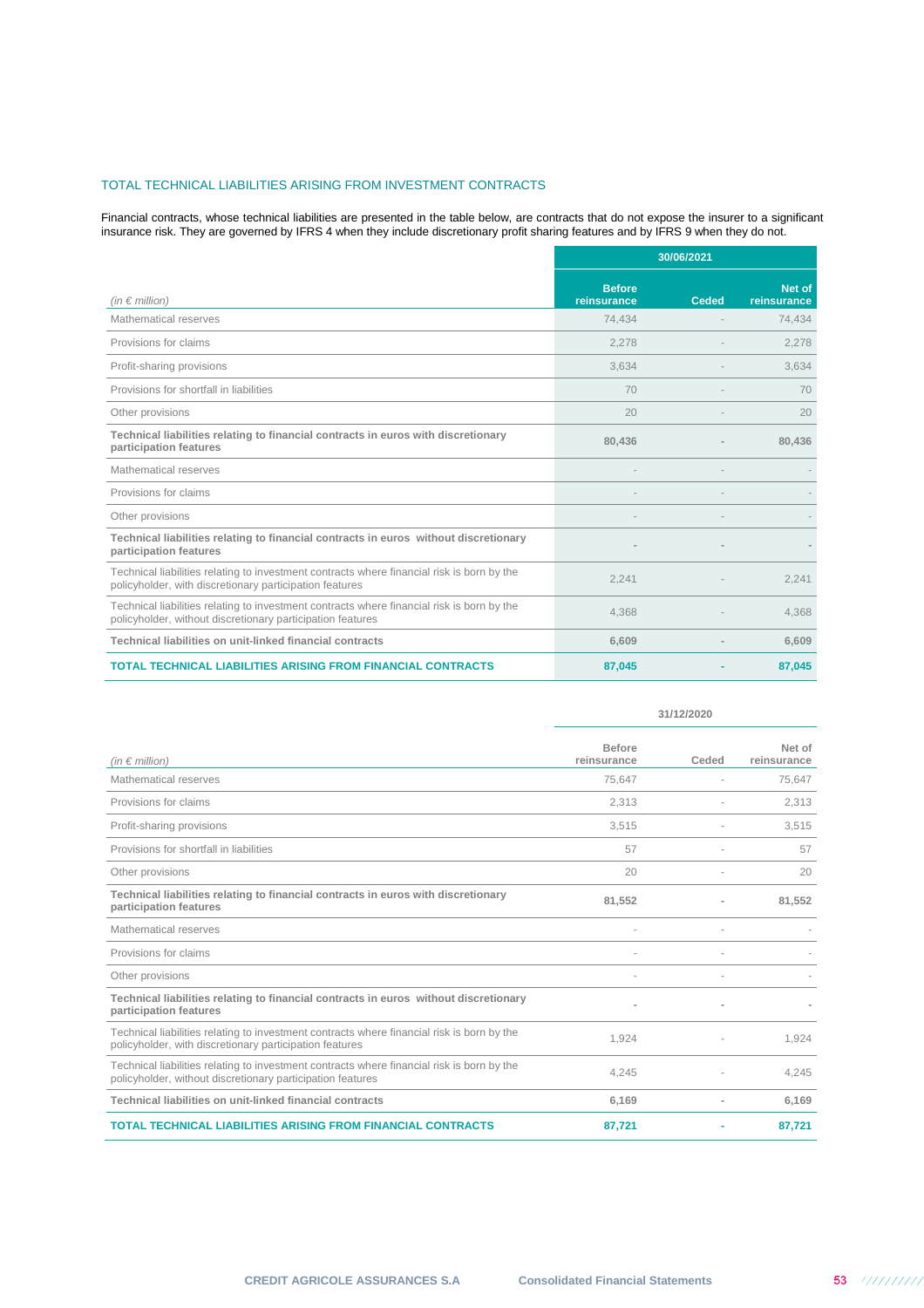

## **5.12 Deferred participation liabilities**

The deferred participation liabilities are analyzed as follows:

|                                                                                                                                        | 30/06/2021                     | 31/12/2020                     |
|----------------------------------------------------------------------------------------------------------------------------------------|--------------------------------|--------------------------------|
| (in $\epsilon$ million)                                                                                                                | Net deferred<br>profit-sharing | Net deferred<br>profit-sharing |
| Deferred participation on revaluation of financial assets at fair value through other<br>comprehensive income and heldging derivatives | (17, 517)                      | (22, 768)                      |
| of which deferred participation on revaluation of financial assets at fair value through other<br>comprehensive income                 | (17, 626)                      | (23, 371)                      |
| of which deferred participation hedging derivatives                                                                                    | 109                            | 603                            |
| Deferred participation on financial assets at fair value through profit or loss adjustement                                            | (3,100)                        | (1,611)                        |
| Other deferred participation                                                                                                           | (2,328)                        | (2,461)                        |
| <b>TOTAL DEFERRED PARTICIPATION LIABILITIES</b>                                                                                        | (22, 945)                      | (26, 840)                      |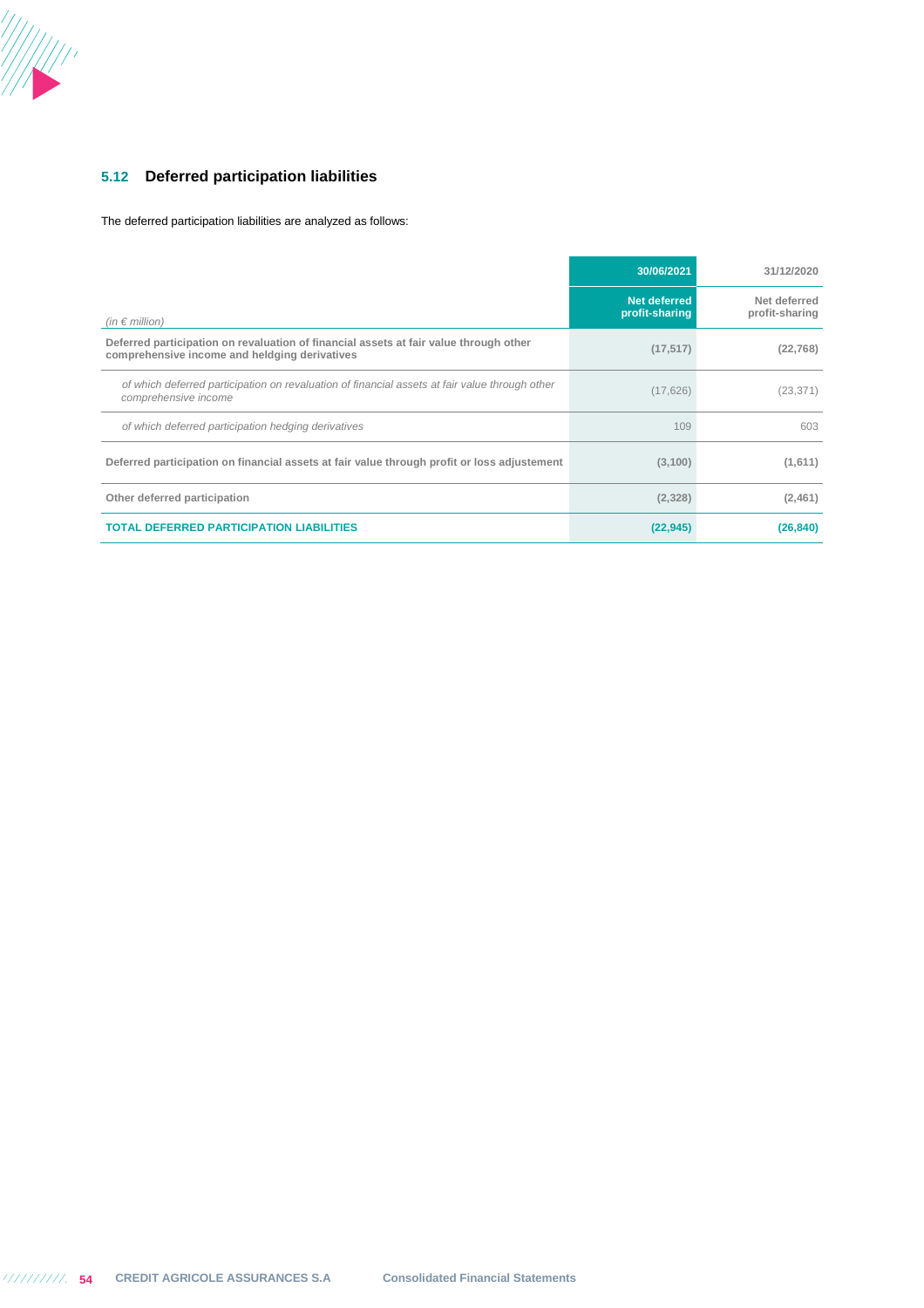# **NOTE 6 Notes to the income statement**

## **6.1 Breakdown of revenue - Revenue by type of line of business**

|                                  |                                         | 30/06/2021    |                          |                          |
|----------------------------------|-----------------------------------------|---------------|--------------------------|--------------------------|
| (in $\epsilon$ million)          |                                         | <b>France</b> | <b>International</b>     | <b>Total</b>             |
|                                  | Savings                                 | 10,629        | 2,919                    | 13,548                   |
| <b>Savings / Pensions</b>        | Pensions                                | 356           | 10                       | 366                      |
|                                  | Pension saving plans                    | 82            | $\overline{\phantom{a}}$ | 82                       |
|                                  | Creditor insurance                      | 1,125         | 299                      | 1,424                    |
| <b>Protection of individuals</b> | Personal risks                          | 780           | 16                       | 795                      |
|                                  | Collective                              | 170           | $\overline{\phantom{m}}$ | 170                      |
|                                  | Non Life insurance                      | 2,914         | 83                       | 2,998                    |
| <b>Protection of property</b>    | Others (personal services, reinsurance) | 59            |                          | 59                       |
| <b>Others</b>                    |                                         |               | $\qquad \qquad =\qquad$  | $\overline{\phantom{a}}$ |
| <b>Total</b>                     |                                         | 16,115        | 3,327                    | 19,442                   |

|                                  |                                         | 30/06/2020 |                          |        |  |  |
|----------------------------------|-----------------------------------------|------------|--------------------------|--------|--|--|
| (in $\epsilon$ million)          |                                         | France     | International            | Total  |  |  |
|                                  | Savings                                 | 7,744      | 1,639                    | 9,383  |  |  |
| <b>Savings / Pensions</b>        | Pensions                                | 142        | $\overline{4}$           | 147    |  |  |
|                                  | Pension saving plans                    | 89         | $\overline{\phantom{a}}$ | 89     |  |  |
|                                  | Creditor insurance                      | 1,005      | 233                      | 1,237  |  |  |
| <b>Protection of individuals</b> | Personal risks                          | 627        | 14                       | 640    |  |  |
|                                  | Collective                              | 154        | $\sim$                   | 154    |  |  |
|                                  | Non Life insurance                      | 2,705      | 73                       | 2,779  |  |  |
| <b>Protection of property</b>    | Others (personal services, reinsurance) | 49         | $\overline{\phantom{a}}$ | 49     |  |  |
| <b>Others</b>                    |                                         | ٠          | 1                        |        |  |  |
| <b>Total</b>                     |                                         | 12,515     | 1,964                    | 14,479 |  |  |

## **6.2 Investment income net of investment expenses**

| (in $\epsilon$ million)                                                       | 30/06/2021 | 30.06.2020 |
|-------------------------------------------------------------------------------|------------|------------|
| <b>Investment income</b>                                                      | 3,651      | 3,818      |
| dividends                                                                     | 494        | 431        |
| Dividends received on equity instruments at fair value through profit or loss | 490        | 426        |
| Dividends received on equity instruments recognized in non-recyclable equity  | 6          | 4          |
| Interest products                                                             | 2,798      | 3,119      |
| Interest income on financial assets at amortized cost                         | 120        | 126        |
| Interest income on financial assets at fair value through equity              | 2,161      | 2,293      |
| Accrued and overdue interest on hedging instruments                           | 86         | 54         |
| other interests and similar products                                          | 431        | 646        |
| Other investment income                                                       | 359        | 268        |
| <b>Investment expenses</b>                                                    | (224)      | (259)      |
| Interest expenses                                                             | (26)       | (9)        |
| Interest expense on financial liabilities at amortized cost                   |            |            |
| Accrued and overdue interest on hedging instruments                           |            |            |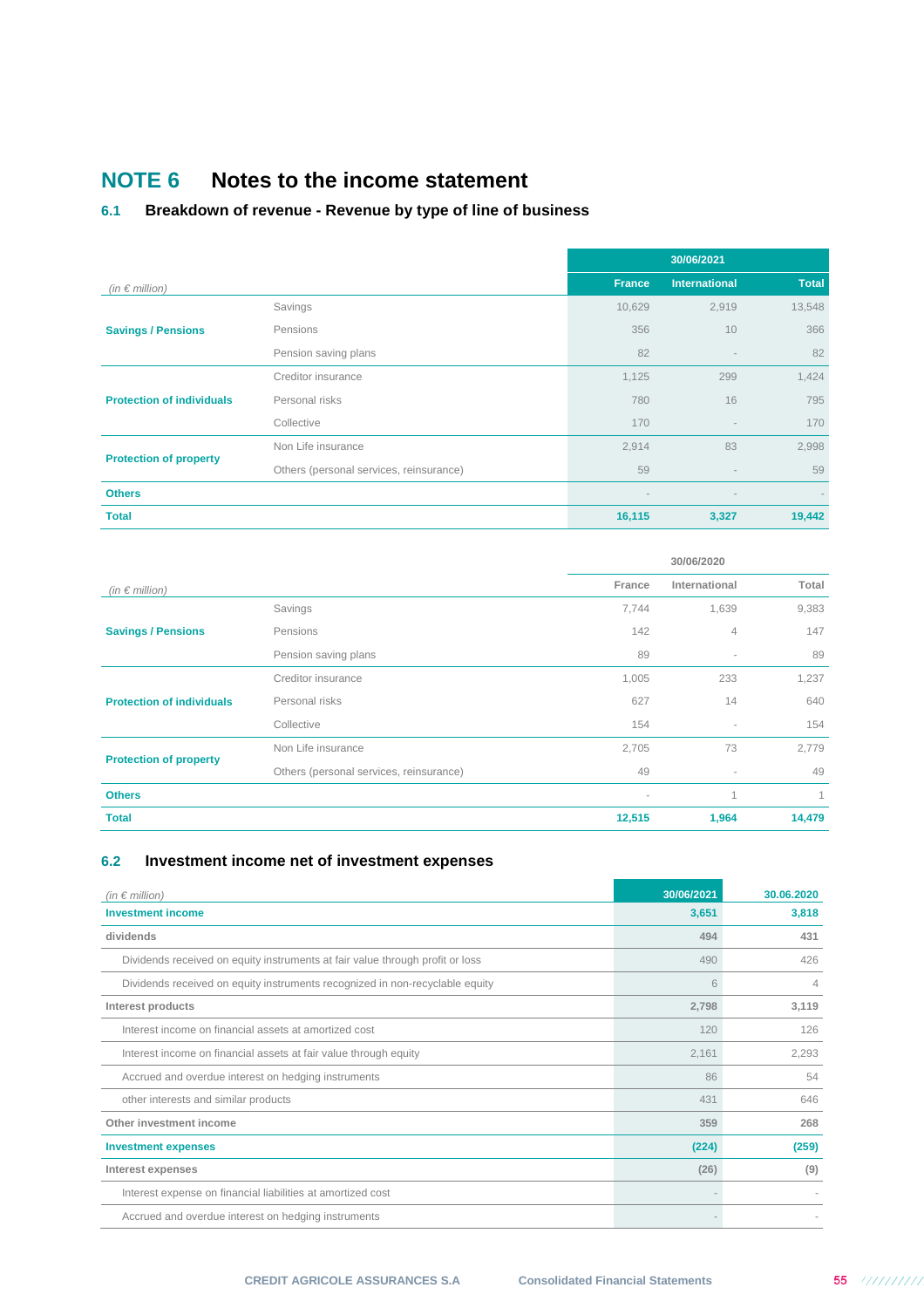

| (in $\epsilon$ million)                                                                                  | 30/06/2021 | 30.06.2020 |
|----------------------------------------------------------------------------------------------------------|------------|------------|
| Other interest and similar expenses                                                                      | (26)       | (9)        |
| <b>Commission expenses</b>                                                                               | (130)      | (191)      |
| Other expenses of investments                                                                            | (68)       | (56)       |
| Capital gains and losses on disposal of investments net of reversals of depreciation and<br>amortization | 35         | 373        |
| Net capital gains and losses on financial assets at amortized cost                                       |            |            |
| Gains from derecognition of financial assets at amortized cost                                           |            |            |
| Losses from derecognition of financial assets at amortized cost                                          |            |            |
| Net gains and losses on debt instruments recognized in recyclable equity                                 | 35         | 373        |
| Net gains and losses on the sale of hedging instruments                                                  |            |            |
| Net capital gains and losses on investment properties                                                    |            |            |
| Fair value change in investments recognized at fair value through profit or loss                         | 6,502      | (7, 935)   |
| Fair value change in financial assets held for trading                                                   |            |            |
| Fair value change in equity instruments                                                                  | 1,217      | (3, 575)   |
| Fair value change of debt instruments that do not meet SPPI criteria                                     | 1,296      | (1,527)    |
| Fair value change in assets representing unit-linked contracts                                           | 3,606      | (3, 144)   |
| Fair value change in financial assets at fair value through option income                                |            |            |
| Fair value change of transaction derivative instruments                                                  | 384        | 311        |
| Result of hedge accounting                                                                               | 1          |            |
| <b>Change in impairments on investments</b>                                                              | (67)       | (100)      |
| Change in impairments on healthy assets (Bucket 1 and Bucket 2)                                          | (66)       | (100)      |
| Bucket 1: Losses estimated at the amount of credit losses expected for the next 12 months                | (46)       | (94)       |
| Debt instruments recognized at fair value through recyclable equity                                      | (45)       | (92)       |
| Debt instruments carried at amortized cost                                                               | (1)        | (2)        |
| commitments                                                                                              |            |            |
| Bucket 2: Losses Measured at the Expected Lifetime Credit Losses                                         | (20)       | (6)        |
| Debt instruments recognized at fair value through recyclable equity                                      | (20)       | (6)        |
| Debt instruments carried at amortized cost                                                               |            |            |
| commitments                                                                                              |            |            |
| Change in impairments on impaired assets (Bucket 3)                                                      |            |            |
| Debt instruments recognized at fair value through recyclable equity                                      |            |            |
| Debt instruments carried at amortized cost                                                               |            |            |
| commitments                                                                                              |            |            |
| Changes in depreciation on investment properties                                                         | (1)        | (1)        |
| Changes in impairments on other assets                                                                   |            |            |
| Amount reclassified as gains and losses recognized directly in equity under the overlay<br>approach      | (1, 114)   | 3,908      |
| TOTAL INVESTMENT INCOME NET OF INVESTMENT EXPENSES                                                       | 8,783      | (195)      |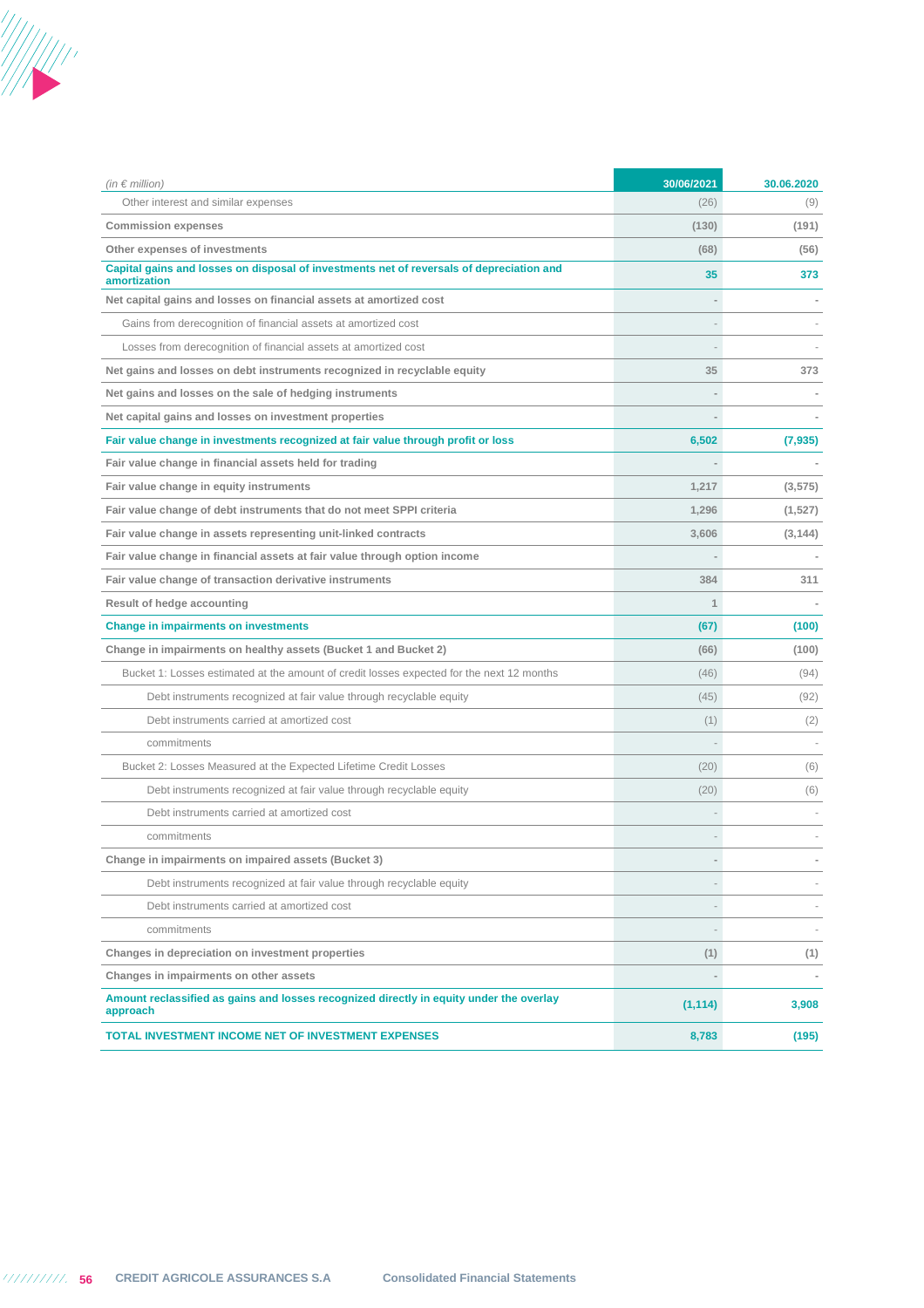## **6.3 Information to be provided about the overlay approach**

### EXPLANATION OF THE TOTAL AMOUNT RECLASSIFIED BETWEEN PROFIT OR LOSS AND OTHER COMPREHENSIVE INCOME FOR THE DESIGNATED FINANCIAL ASSETS

| (en millions d'euros)                                               | 30/06/2021 | 31/12/2020 |
|---------------------------------------------------------------------|------------|------------|
| Equity instruments                                                  | 16.846     | 14,460     |
| Debt instruments that do not meet the conditions of the "SPPI" test | 19.865     | 19.699     |
|                                                                     |            |            |
| <b>TOTAL FINANCIAL ASSETS DESIGNATED TO THE OVERLAY APPROACH</b>    | 36.711     | 34,159     |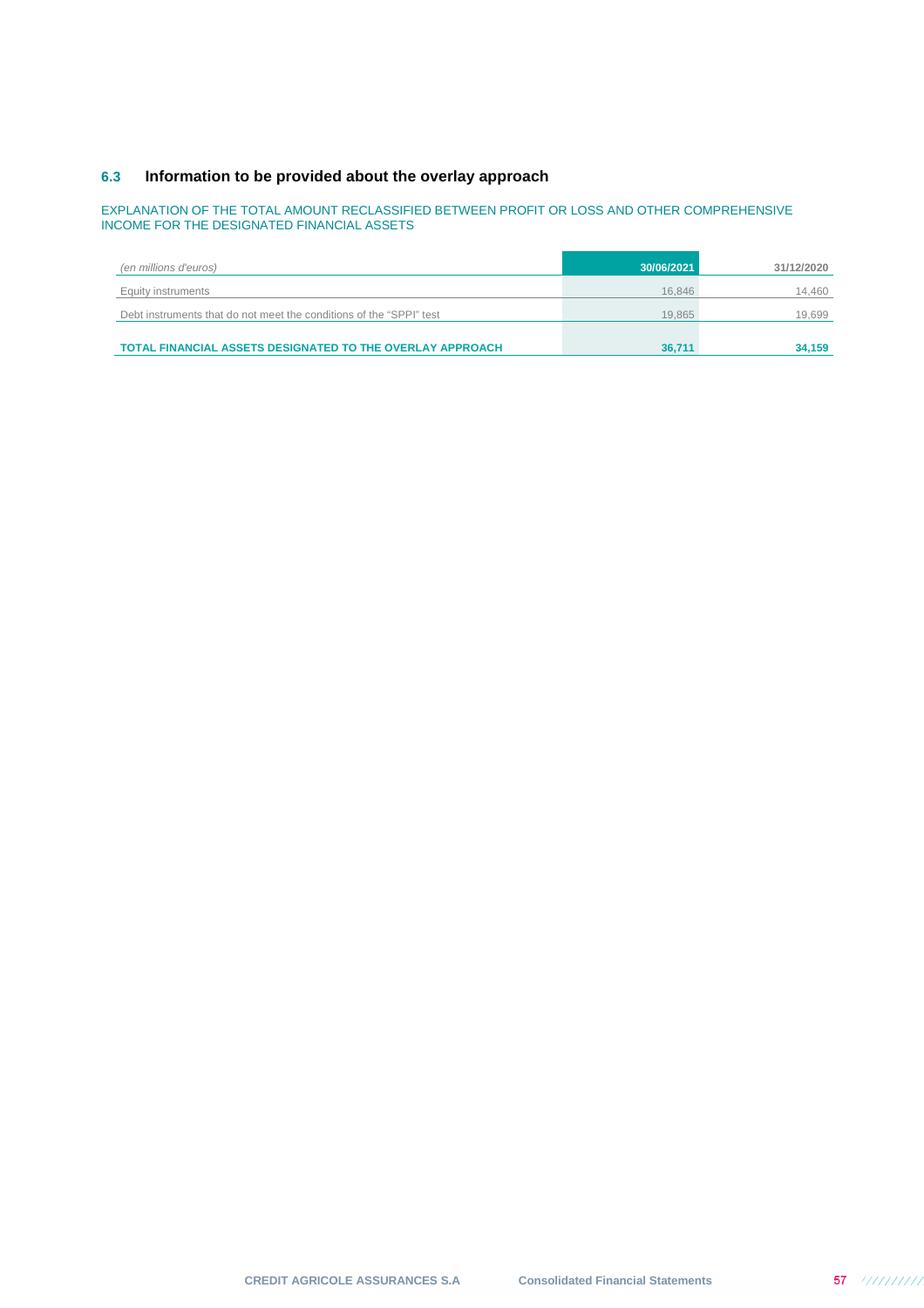### EXPLANATION OF THE TOTAL AMOUNT RECLASSIFIED BETWEEN PROFIT AND LOSS AND OTHER COMPREHENSIVE INCOME FOR DESIGNATED FINANCIAL ASSETS

|                                                                                            |                                                                                     | 30/06/2021                                                                                        |                                                                                       |                                                                           | 30/06/2020                                                                                           |                                                                                          |
|--------------------------------------------------------------------------------------------|-------------------------------------------------------------------------------------|---------------------------------------------------------------------------------------------------|---------------------------------------------------------------------------------------|---------------------------------------------------------------------------|------------------------------------------------------------------------------------------------------|------------------------------------------------------------------------------------------|
| (in millions of euros)                                                                     | <b>Amount reported for</b><br>the designated<br>financial assets<br>applying IFRS 9 | Amount that would have<br>been reported for the<br>designated financial<br>assets applying IAS 39 | Amount reclassified to other<br>comprehensive income applying the<br>overlay approach | Amount reported for the<br>designated financial<br>assets applying IFRS 9 | Amount that would<br>have been reported<br>for the designated<br>financial assets<br>applying IAS 39 | Amount reclassified to<br>other comprehensive<br>income applying the<br>overlay approach |
| Investment income                                                                          | 460                                                                                 | 457                                                                                               | (3)                                                                                   | 444                                                                       | 441                                                                                                  | (3)                                                                                      |
| Investment expenses                                                                        | (3)                                                                                 | (3)                                                                                               |                                                                                       | (3)                                                                       | (2)                                                                                                  |                                                                                          |
| Gains (losses) on disposals of investments net of<br>impairment and amortisation reversals | 35                                                                                  | 119                                                                                               | 85                                                                                    | 8                                                                         | 371                                                                                                  | 363                                                                                      |
| Change in fair value of investments at fair value<br>through profit or loss                | 1,219                                                                               | $\sim$                                                                                            | (1, 219)                                                                              | (3,776)                                                                   |                                                                                                      | 3,776                                                                                    |
| Change in impairment on investments                                                        | $\sim$                                                                              | 22                                                                                                | 22                                                                                    | $\sim$                                                                    | (229)                                                                                                | (229)                                                                                    |
| Investment income net of expenses                                                          | 1,710                                                                               | 596                                                                                               | (1, 114)                                                                              | (3, 327)                                                                  | 581                                                                                                  | 3,908                                                                                    |
| Claims paid                                                                                |                                                                                     |                                                                                                   | 996                                                                                   |                                                                           |                                                                                                      | (3, 481)                                                                                 |
| <b>Operating income</b>                                                                    |                                                                                     |                                                                                                   | (118)                                                                                 | $\sim$                                                                    |                                                                                                      | 427                                                                                      |
| Income tax charge                                                                          |                                                                                     |                                                                                                   |                                                                                       | $\overline{a}$                                                            |                                                                                                      | 83                                                                                       |
| Net income group share                                                                     |                                                                                     |                                                                                                   | (117)                                                                                 |                                                                           |                                                                                                      | 510                                                                                      |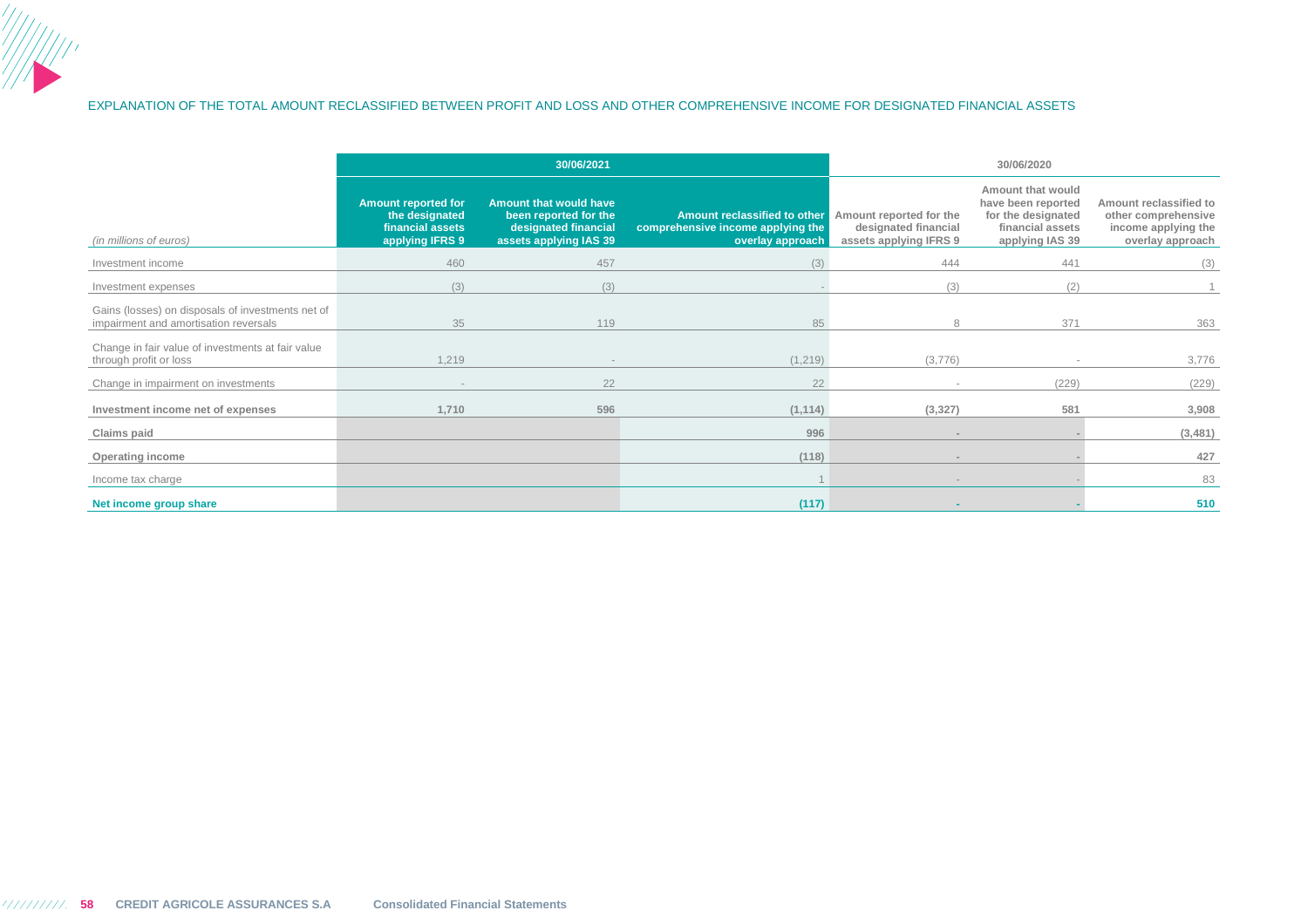### EFFECT OF THE RECLASSIFICATION ON THE NET INCOME

|                                                                                            | 30/06/2021                                                                |                                                                                                          |                                                                                                 |                                                                           | 30/06/2020                                                                                        |                                                                                          |
|--------------------------------------------------------------------------------------------|---------------------------------------------------------------------------|----------------------------------------------------------------------------------------------------------|-------------------------------------------------------------------------------------------------|---------------------------------------------------------------------------|---------------------------------------------------------------------------------------------------|------------------------------------------------------------------------------------------|
| (in millions of euros)                                                                     | Amount reported for the<br>designated financial<br>assets applying IFRS 9 | <b>Amount that would have</b><br>been reported for the<br>designated financial<br>assets applying IAS 39 | <b>Amount reclassified in</b><br>other comprehensive<br>income applying the<br>overlay approach | Amount reported for the<br>designated financial<br>assets applying IFRS 9 | Amount that would have<br>been reported for the<br>designated financial<br>assets applying IAS 39 | Amount reclassified in<br>other comprehensive<br>income applying the<br>overlay approach |
| Investment income                                                                          | 3,651                                                                     | (3)                                                                                                      | 3,649                                                                                           | 3,818                                                                     | (3)                                                                                               | 3,815                                                                                    |
| Investment expenses                                                                        | (224)                                                                     | $\sim$                                                                                                   | (224)                                                                                           | (259)                                                                     |                                                                                                   | (258)                                                                                    |
| Gains (losses) on disposals of investments net of<br>impairment and amortisation reversals | 35                                                                        | 85                                                                                                       | 120                                                                                             | 373                                                                       | 363                                                                                               | 736                                                                                      |
| Change in fair value of investments at fair value<br>through profit or loss                | 6,502                                                                     | (1, 219)                                                                                                 | 5,283                                                                                           | (7,935)                                                                   | 3,776                                                                                             | (4, 159)                                                                                 |
| Change in impairment on investments                                                        | (67)                                                                      | 22                                                                                                       | (45)                                                                                            | (100)                                                                     | (229)                                                                                             | (329)                                                                                    |
| Investment income net of expenses                                                          | 9,897                                                                     | (1, 114)                                                                                                 | 8,782                                                                                           | (4, 103)                                                                  | 3,908                                                                                             | (195)                                                                                    |
| Claims paid                                                                                | (25,018)                                                                  | 996                                                                                                      | (24, 022)                                                                                       | (7,093)                                                                   | (3,481)                                                                                           | (10, 574)                                                                                |
| Operating income                                                                           | 1,245                                                                     | (118)                                                                                                    | 1,127                                                                                           | 426                                                                       | 427                                                                                               | 853                                                                                      |
| Income tax charge                                                                          | (228)                                                                     |                                                                                                          | (226)                                                                                           | (278)                                                                     | 83                                                                                                | (195)                                                                                    |
| Net income group share                                                                     | 915                                                                       | (117)                                                                                                    | 798                                                                                             | 21                                                                        | 510                                                                                               | 531                                                                                      |

Counterparts in the consolidated balance sheet of deferred profit-sharing's expense and deferred tax charge on designated assets stand respectively in the items of deferred participation on revaluation of financial assets<br>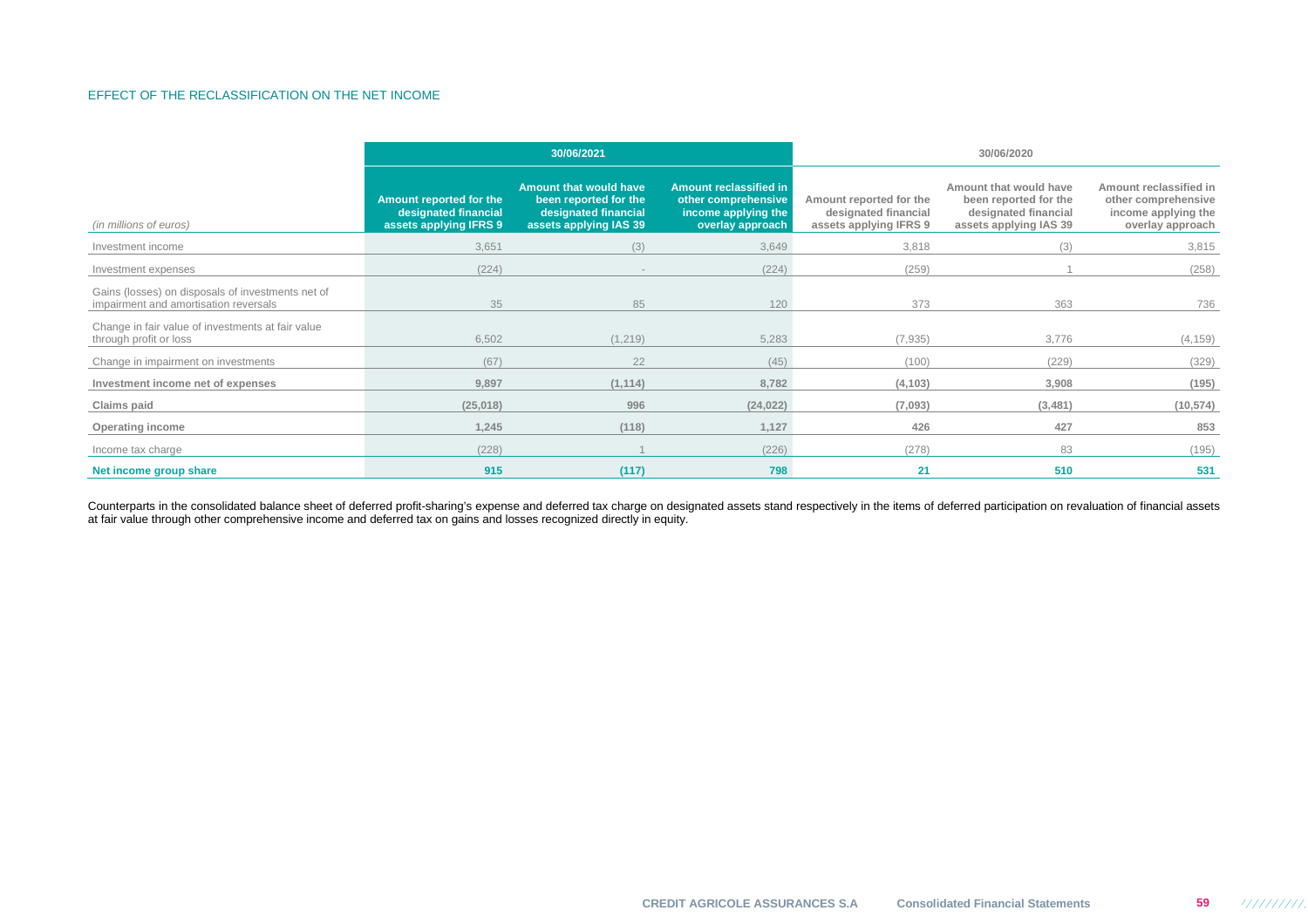## **6.4 Claims expense**

|                                                   | 30/06/2021                            |                                                    |                                |                                                  |              |  |  |
|---------------------------------------------------|---------------------------------------|----------------------------------------------------|--------------------------------|--------------------------------------------------|--------------|--|--|
| (in $\epsilon$ million)                           | <b>Life</b><br>insurance<br>contracts | <b>Financial</b><br>contracts related<br>to IFRS 4 | Total life<br><b>insurance</b> | <b>Non-life</b><br><i>insurance</i><br>contracts | <b>Total</b> |  |  |
| Claims expense                                    | (6,923)                               | (4,388)                                            | (11, 311)                      | (1,792)                                          | (13, 103)    |  |  |
| Change in insurance provisions                    | (8,973)                               | 997                                                | (7, 975)                       | (532)                                            | (8,507)      |  |  |
| Change in provisions for profit-sharing           | (559)                                 | (142)                                              | (701)                          |                                                  | (700)        |  |  |
| Change in provisions for deferred profit-sharing  | (1, 491)                              | $\overline{\phantom{a}}$                           | (1, 491)                       |                                                  | (1, 491)     |  |  |
| Change in provisions for shortfall in liabilities |                                       | (13)                                               | (12)                           |                                                  | (12)         |  |  |
| Change in other technical reserves                | (119)                                 | $\overline{\phantom{a}}$                           | (119)                          | (89)                                             | (208)        |  |  |
| <b>CLAIMS EXPENSE</b>                             | (18,063)                              | (3,546)                                            | (21,609)                       | (2, 413)                                         | (24, 022)    |  |  |

The change in provisions for deferred profit-sharing is not broken down between life insurance contracts and financial contracts related to IFRS 4.

|                                                   | 30 june 2020                   |                                             |                                |                                    |           |  |  |  |
|---------------------------------------------------|--------------------------------|---------------------------------------------|--------------------------------|------------------------------------|-----------|--|--|--|
| (in $\epsilon$ million)                           | Life<br>insurance<br>contracts | Financial<br>contracts related<br>to IFRS 4 | <b>Total life</b><br>insurance | Non-life<br>insurance<br>contracts | Total     |  |  |  |
| Claims expense                                    | (5,790)                        | (3,836)                                     | (9,626)                        | (1,878)                            | (11,504)  |  |  |  |
| Change in insurance provisions                    | (125)                          | 1,373                                       | 1,248                          | (174)                              | 1,074     |  |  |  |
| Change in provisions for profit-sharing           | (564)                          | (124)                                       | (688)                          | (2)                                | (690)     |  |  |  |
| Change in provisions for deferred profit-sharing  | 784                            | $\sim$                                      | 784                            | ۰                                  | 784       |  |  |  |
| Change in provisions for shortfall in liabilities | $\sim$                         | $\overline{\phantom{a}}$                    | $\sim$                         | ٠                                  |           |  |  |  |
| Change in other technical reserves                | (56)                           | $\sim$                                      | (56)                           | (182)                              | (237)     |  |  |  |
| <b>CLAIMS EXPENSE</b>                             | (5,751)                        | (2,588)                                     | (8,338)                        | (2, 236)                           | (10, 574) |  |  |  |

The change in provisions for deferred profit-sharing is not broken down between life insurance contracts and financial contracts related to IFRS 4.

## **6.5 Tax charge**

**6.5.1** BREAKDOWN OF TOTAL TAX EXPENSE BETWEEN CURRENT AND DEFERRED TAX

| (in $\epsilon$ million)                                                     | 30/06/2021 | 30/06/2020 |
|-----------------------------------------------------------------------------|------------|------------|
| Current tax charge                                                          | (160)      | (130)      |
| Deferred tax charge                                                         | (68)       | (148)      |
| Reclassification of current tax charge (income) related to overlay approach |            | 83         |
| <b>TOTAL TAX CHARGE</b>                                                     | (226)      | (195)      |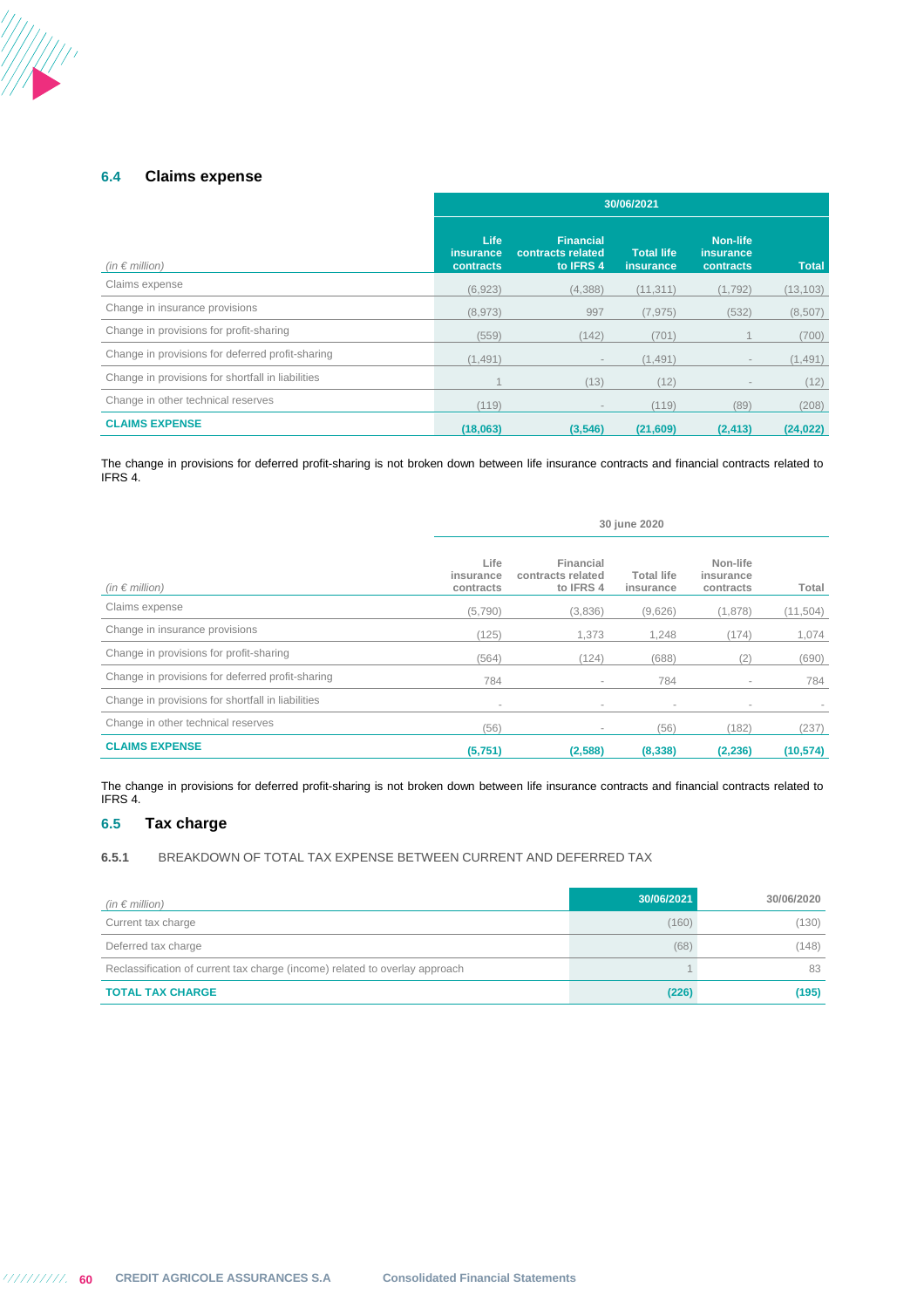# **NOTE 7 Consolidation scope**

### **Restrictions on controlled entities**

Regulatory, legal or contractual provisions can limit the ability of Crédit Agricole Assurances to access the assets of its subsidiaries and to settle liabilities of Crédit Agricole Assurances.

### REGULATORY CONSTRAINTS

The subsidiaries of Crédit Agricole Assurances Group are subject to prudential regulation and regulatory capital requirements in their host countries. The minimum equity capital (solvency ratio), leverage ratio and liquidity ratio requirements limit the capacity of these entities to pay dividends or to transfer assets to Crédit Agricole Assurances Group.

#### LEGAL CONSTRAINTS

The subsidiaries of Crédit Agricole Assurances Group are subject to legal provisions concerning the distribution of capital and distributable earnings. These requirements limit the ability of the subsidiaries to distribute dividends. In most cases, these are less restrictive than the regulatory limitations mentioned above.

### RESTRICTION ON ASSETS BACKING UNIT-LINKED **CONTRACTS**

Assets of the insurance subsidiaries are mainly held for satisfying their obligation towards their policyholders. Assets transfers to other entities are possible following the legal conditions. However, in case of a transfer, a part of the profit due to the transfer must be intended for the policyholders.

## **Financial support provided to controlled structured entities**

Crédit Agricole Assurances provided no financial support for any structured entities consolidated as of 30 June 2021.

### **Non-controlling interests**

No subsidiary has been identified with significant amount of noncontrolling interests in relation to the total equity of the Group or of the sub-group level or of which the total balance sheet held by noncontrolling interests is significant.

### **Scope of consolidation evolution**

The Group consolidated 535 entities at 30 June 2021.

Vaugirard Solare (fully consolidated) was consolidated for the first time.

Of these 535 entities, 341 structured funds are consolidated by the Group, including 8 entities for the first time, representing a total of €11,166 million in debt to consolidated UCITS unitholders.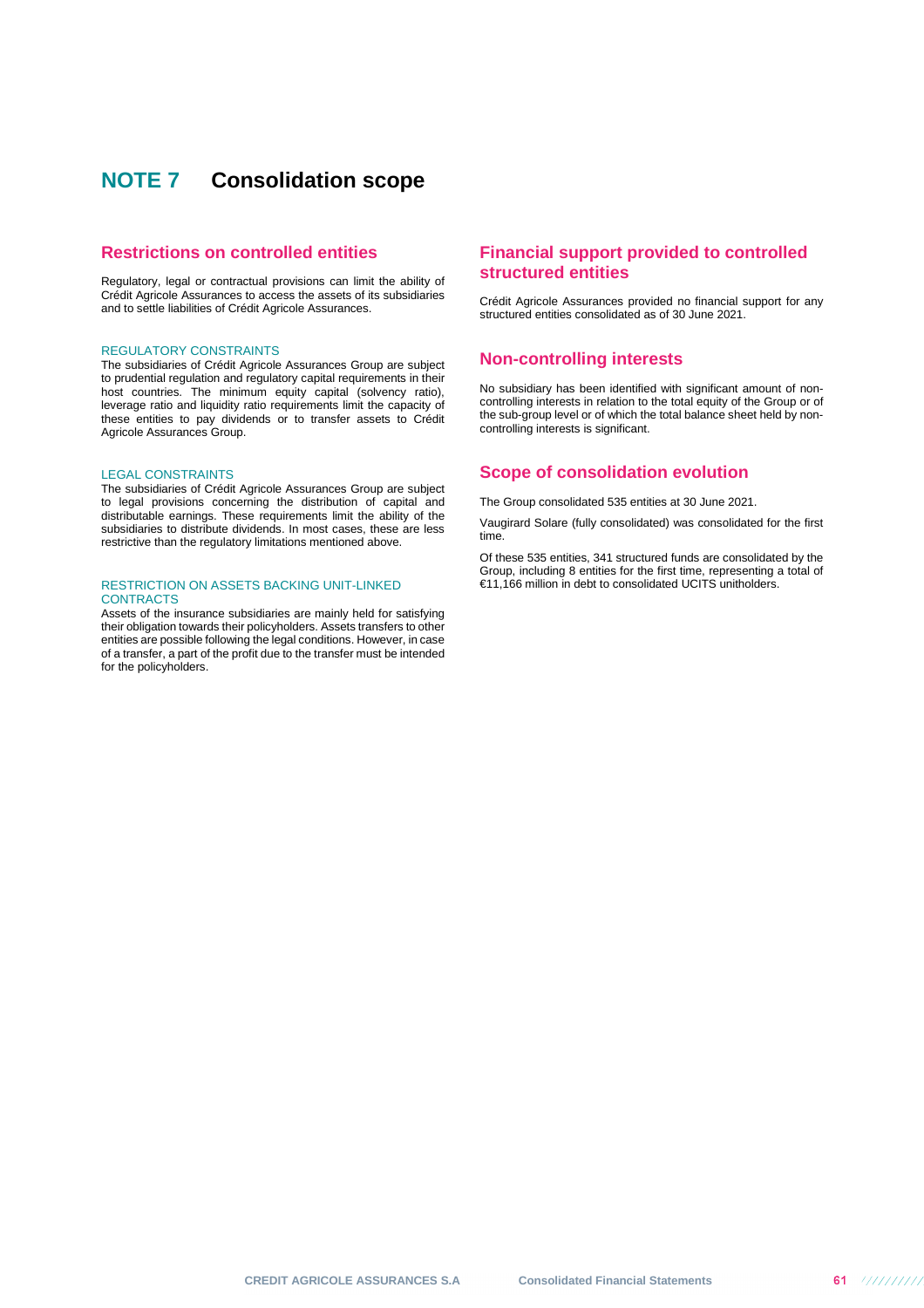## **Breakdown of consolidation scope**

|                                                                          |            | <b>Consolidation</b> | 30/06/2021     |                 | 31/12/2020     |                 |
|--------------------------------------------------------------------------|------------|----------------------|----------------|-----------------|----------------|-----------------|
| <b>Consolidation scope of Crédit Agricole Assurances</b><br><b>Group</b> | Country    | <b>Method</b>        | <b>Control</b> | <b>Interest</b> | <b>Control</b> | <b>Interest</b> |
| <b>Parent company</b>                                                    |            |                      |                |                 |                |                 |
| <b>CREDIT AGRICOLE ASSURANCES</b>                                        | France     | Full                 | 100%           | 100%            | 100%           | 100%            |
| <b>Holdings</b>                                                          |            |                      |                |                 |                |                 |
| <b>CREDIT AGRICOLE CREDITOR INSURANCE</b>                                | France     | Full                 | 100%           | 100%            | 100%           | 100%            |
| <b>SPACE HOLDING</b>                                                     | Ireland    | Full                 | 100%           | 100%            | 100%           | 100%            |
| <b>SPACE LUX</b>                                                         | Luxembourg | Full                 | 100%           | 100%            | 100%           | 100%            |
| <b>Insurance companies</b>                                               |            |                      |                |                 |                |                 |
| <b>PREDICA</b>                                                           | France     | Full                 | 100%           | 100%            | 100%           | 100%            |
| LA MEDICALE                                                              | France     | Full                 | 100%           | 100%            | 100%           | 100%            |
| <b>PACIFICA</b>                                                          | France     | Full                 | 100%           | 100%            | 100%           | 100%            |
| CALIE                                                                    | Luxembourg | Full                 | 94%            | 94%             | 94%            | 94%             |
| <b>SPIRICA</b>                                                           | France     | Full                 | 100%           | 100%            | 100%           | 100%            |
| <b>GNB SEGUROS (Anciennement BES SEGUROS)</b>                            | Portugal   | Full                 | 100%           | 100%            | 100%           | 100%            |
| <b>CA VITA</b>                                                           | Italy      | Full                 | 100%           | 100%            | 100%           | 100%            |
| <b>FINAREF RISQUES DIVERS</b>                                            | France     | Not consolidated     | 0%             | 0%              | 100%           | 100%            |
| <b>CACI LIFE</b>                                                         | Ireland    | Full                 | 100%           | 100%            | 100%           | 100%            |
| <b>CACI NON LIFE</b>                                                     | Ireland    | Full                 | 100%           | 100%            | 100%           | 100%            |
| CA LIFE JAPAN                                                            | Japan      | Full                 | 100%           | 100%            | 100%           | 100%            |
| CA ASSICURAZIONI                                                         | Italy      | Full                 | 100%           | 100%            | 100%           | 100%            |
| CA LIFE GREECE                                                           | Greece     | Full                 | 100%           | 100%            | 100%           | 100%            |
| ASSUR&ME                                                                 | France     | Full                 | 100%           | 100%            | 100%           | 100%            |
| <b>Reinsurance companies</b>                                             |            |                      |                |                 |                |                 |
| <b>CACI REINSURANCE</b>                                                  | Ireland    | Full                 | 100%           | 100%            | 100%           | 100%            |
| <b>Services companies</b>                                                |            |                      |                |                 |                |                 |
| <b>VIAVITA</b>                                                           | France     | Not consolidated     | 0%             | 0%              | 100%           | 100%            |
| RAMSAY - GENERALE DE SANTE                                               | France     | Equity method        | 40%            | 40%             | 40%            | 40%             |
| <b>INFRA FOCH TOPCO</b>                                                  | France     | Equity method        | 36%            | 36%             | 36%            | 36%             |
| <b>ALTAREA</b>                                                           | France     | Equity method        | 25%            | 25%             | 25%            | 25%             |
| <b>KORIAN</b>                                                            | France     | Equity method        | 24%            | 24%             | 24%            | 24%             |
| <b>FREY</b>                                                              | France     | Equity method        | 19%            | 19%             | 19%            | 19%             |
| <b>FONCIERE HYPERSUD</b>                                                 | France     | Equity method        | 51%            | 51%             | 51%            | 51%             |
| <b>CREDIT AGRICOLE ASSURANCES SOLUTIONS</b>                              | France     | Full                 | 100%           | 100%            | 100%           | 100%            |
| <b>ICADE</b>                                                             | France     | Equity method        | 19%            | 19%             | 19%            | 19%             |
| PATRIMOINE ET COMMERCE                                                   | France     | Equity method        | 21%            | 21%             | 21%            | 21%             |
| PREDIPARK                                                                | France     | Full                 | 100%           | 100%            | 100%           | 100%            |
| <b>SA RESICO</b>                                                         | France     | Full                 | 100%           | 100%            | 100%           | 100%            |
| IRIS HOLDING FRANCE                                                      | France     | Full                 | 80%            | 80%             | 80%            | $80\%$          |
| SH PREDICA ENERGIES DURABLES SAS                                         | France     | Full                 | 100%           | 100%            | 100%           | 100%            |
| <b>B IMMOBILIER</b>                                                      | France     | Full                 | 100%           | 100%            | 100%           | 100%            |
| HOLDING EUROMARSEILLE                                                    | France     | Full                 | 100%           | 100%            | 100%           | 100%            |
| <b>SAS PARHOLDING</b>                                                    | France     | Equity method        | 50%            | 50%             | 50%            | 50%             |
| PREDICA ENERGIES DURABLES                                                | France     | Full                 | 60%            | 60%             | 59%            | 59%             |
| <b>SAS CRISTAL</b>                                                       | France     | Equity method        | 46%            | 46%             | 46%            | 46%             |
| ARCAPARK SAS                                                             | France     | Equity method        | 50%            | 50%             | 50%            | 50%             |
| <b>PREDIRUNGIS</b>                                                       | France     | Full                 | 100%           | 100%            | 100%           | 100%            |
| PRED INFR SA                                                             | France     | Full                 | 100%           | 100%            | 100%           | 100%            |
| VAUGIRARD INFRA SLU                                                      | Luxembourg | Full                 | 100%           | 100%            | 100%           | 100%            |
| <b>ALTA VAI</b>                                                          | Luxembourg | Full                 | 100%           | 100%            | 100%           | 100%            |
| VAUGIRARD AUTOVIA SLU                                                    | Luxembourg | Full                 | 100%           | 100%            | 100%           | 100%            |
| PREDIWATT                                                                | France     | Full                 | 100%           | 100%            | 100%           | 100%            |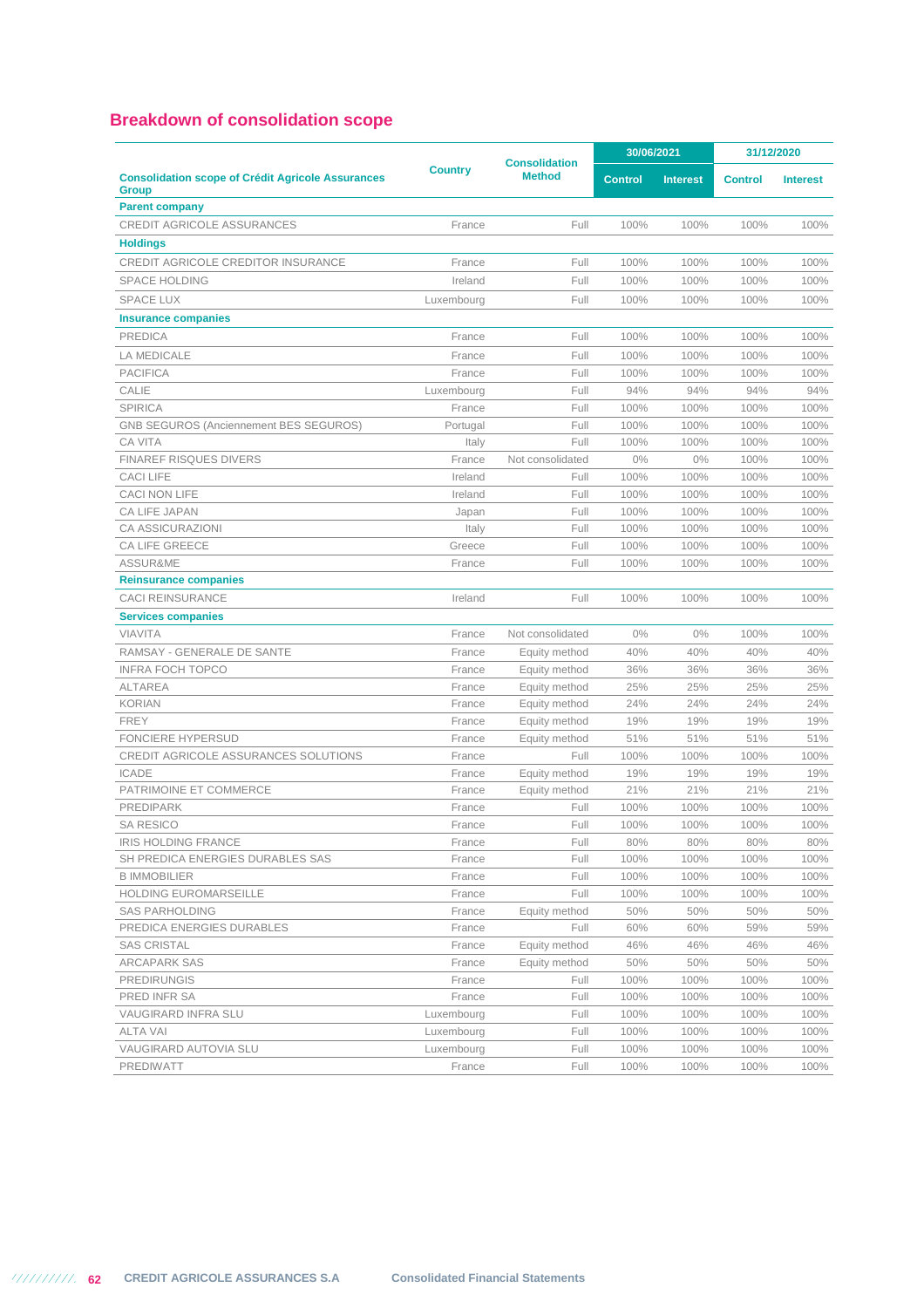|                                                                          |                |                                       | 30/06/2021     |                 | 31/12/2020     |                 |
|--------------------------------------------------------------------------|----------------|---------------------------------------|----------------|-----------------|----------------|-----------------|
| <b>Consolidation scope of Crédit Agricole Assurances</b><br><b>Group</b> | <b>Country</b> | <b>Consolidation</b><br><b>Method</b> | <b>Control</b> | <b>Interest</b> | <b>Control</b> | <b>Interest</b> |
| FCT CAA COMPARTIMENT CESSION DES CREANCES<br>LCL                         | France         | Full                                  | 100%           | 100%            | 100%           | 100%            |
| SAS CB3                                                                  | France         | Equity method                         | 25%            | 25%             | 25%            | 25%             |
| PREDICA ENER DUR EUR                                                     | France         | Full                                  | 100%           | 100%            | 100%           | 100%            |
| <b>VAUGIRARD SOLARE</b>                                                  | Italy          | Full                                  | 100%           | 100%            | 0%             | $0\%$           |
| <b>UCITS</b>                                                             |                |                                       |                |                 |                |                 |
| <b>FEDERVAL FCP</b>                                                      | France         | Full                                  | 98%            | 98%             | 98%            | 98%             |
| GRD 2 FCP                                                                | France         | Full                                  | 100%           | 100%            | 100%           | 100%            |
| GRD 3 FCP                                                                | France         | Full                                  | 100%           | 100%            | 100%           | 100%            |
| GRD 5 FCP                                                                | France         | Full                                  | 100%           | 100%            | 100%           | 100%            |
| GRD 7 FCP                                                                | France         | Full                                  | 100%           | 100%            | 100%           | 100%            |
| GRD 10 FCP                                                               | France         | Full                                  | 100%           | 100%            | 100%           | 100%            |
| GRD 12 FCP                                                               | France         | Full                                  | 100%           | 100%            | 100%           | 100%            |
| GRD 14 FCP                                                               | France         | Full                                  | 98%            | 98%             | 98%            | 98%             |
| GRD 17 FCP                                                               | France         | Full                                  | 100%           | 100%            | 100%           | 100%            |
| GRD 18 FCP                                                               | France         | Full                                  | 100%           | 100%            | 100%           | 100%            |
| GRD 19 FCP                                                               | France         | Full                                  | 100%           | 100%            | 100%           | 100%            |
| GRD 20 FCP                                                               | France         | Full                                  | 100%           | 100%            | 100%           | 100%            |
| GRD 11 FCP                                                               | France         | Full                                  | 100%           | 100%            | 100%           | 100%            |
| PREDIQUANT A1 FCP                                                        | France         | Full                                  | 100%           | 100%            | 100%           | 100%            |
| PREDIQUANT A2 FCP                                                        | France         | Full                                  | 100%           | 100%            | 100%           | 100%            |
| PREDIQUANT A3 FCP                                                        | France         | Full                                  | 100%           | 100%            | 100%           | 100%            |
| <b>BFT OPPORTUNITES FCP</b>                                              | France         | Full                                  | 100%           | 100%            | 100%           | 100%            |
| CA-EDRAM OPPORTUNITES FCP 3DEC                                           | France         | Full                                  | 100%           | 100%            | 100%           | 100%            |
| FCPR PREDICA 2005 PART A                                                 | France         | Full                                  | 100%           | 100%            | 100%           | 100%            |
| FCPR PREDICA 2006 PART A                                                 | France         | Full                                  | 100%           | 100%            | 100%           | 100%            |
| FCPR PREDICA 2007 A 3DEC                                                 | France         | Full                                  | 100%           | 100%            | 100%           | 100%            |
| FCPR PREDICA 2007 C2                                                     | France         | Full                                  | 100%           | 100%            | 100%           | 100%            |
| FCPR PREDICA 2008 A1                                                     | France         | Full                                  | 100%           | 100%            | 100%           | 100%            |
| FCPR PREDICA 2008 COMP BIS A2                                            | France         | Full                                  | 100%           | 100%            | 100%           | 100%            |
| FCPR PREDICA 2008 COMPAR TER A3                                          | France         | Full                                  | 100%           | 100%            | 100%           | 100%            |
| GRD 8 FCP                                                                | France         | Full                                  | 100%           | 100%            | 100%           | 100%            |
| GRD 9 FCP                                                                | France         | Full                                  | 100%           | 100%            | 100%           | 100%            |
| FCPR PREDICA 2010 A1                                                     | France         | Full                                  | 100%           | 100%            | 100%           | 100%            |
| FCPR PREDICA 2010 A2                                                     | France         | Full                                  | 100%           | 100%            | 100%           | 100%            |
| FCPR PREDICA 2010 A3                                                     | France         | Full                                  | 100%           | 100%            | 100%           | 100%            |
| FCPR PREDICA INFR 2006-2007 A                                            | France         | Full                                  | 100%           | 100%            | 100%           | 100%            |
| FCPR PREDICA SECONDAIRE I PART A                                         | France         | Not consolidated                      | $0\%$          | $0\%$           | 100%           | 100%            |
| FCPR PREDICA SECONDAIRE I PART B                                         | France         | Not consolidated                      | $0\%$          | $0\%$           | 100%           | 100%            |
| PREDIQUANT OPPORTUNITES                                                  | France         | Full                                  | 100%           | 100%            | 100%           | 100%            |
| FCPR CAA COMPARTIMENT 1 PART A1                                          | France         | Full                                  | 100%           | 100%            | 100%           | 100%            |
| FCPR CAA COMPART BIS PART A2                                             | France         | Full                                  | 100%           | 100%            | 100%           | 100%            |
| FCPR CAA COMP TER PART A3                                                | France         | Full                                  | 100%           | 100%            | 100%           | 100%            |
| FCPR PREDICA SECONDAIRES II A                                            | France         | Not consolidated                      | $0\%$          | $0\%$           | 100%           | 100%            |
| FCPR PREDICA SECONDAIRES II B                                            | France         | Not consolidated                      | $0\%$          | $0\%$           | 100%           | 100%            |
| FCPR UI CAP SANTE A                                                      | France         | Full                                  | 100%           | 100%            | 100%           | 100%            |
| CAA FRANCE CROISSANCE 2 A FCPR                                           | France         | Full                                  | 100%           | 100%            | 100%           | 100%            |
| CAA PRIV. FINANC. COMP. 1 A1 FIC                                         | France         | Full                                  | 100%           | 100%            | 100%           | 100%            |
| CAA PRIV. FINANC. COMP. 2 A2 FIC                                         | France         | Full                                  | 100%           | 100%            | 100%           | 100%            |
| FCPR UI CAP AGRO                                                         | France         | Full                                  | 100%           | 100%            | 100%           | 100%            |
| FCPR CAA 2013                                                            | France         | Full                                  | 100%           | 100%            | 100%           | 100%            |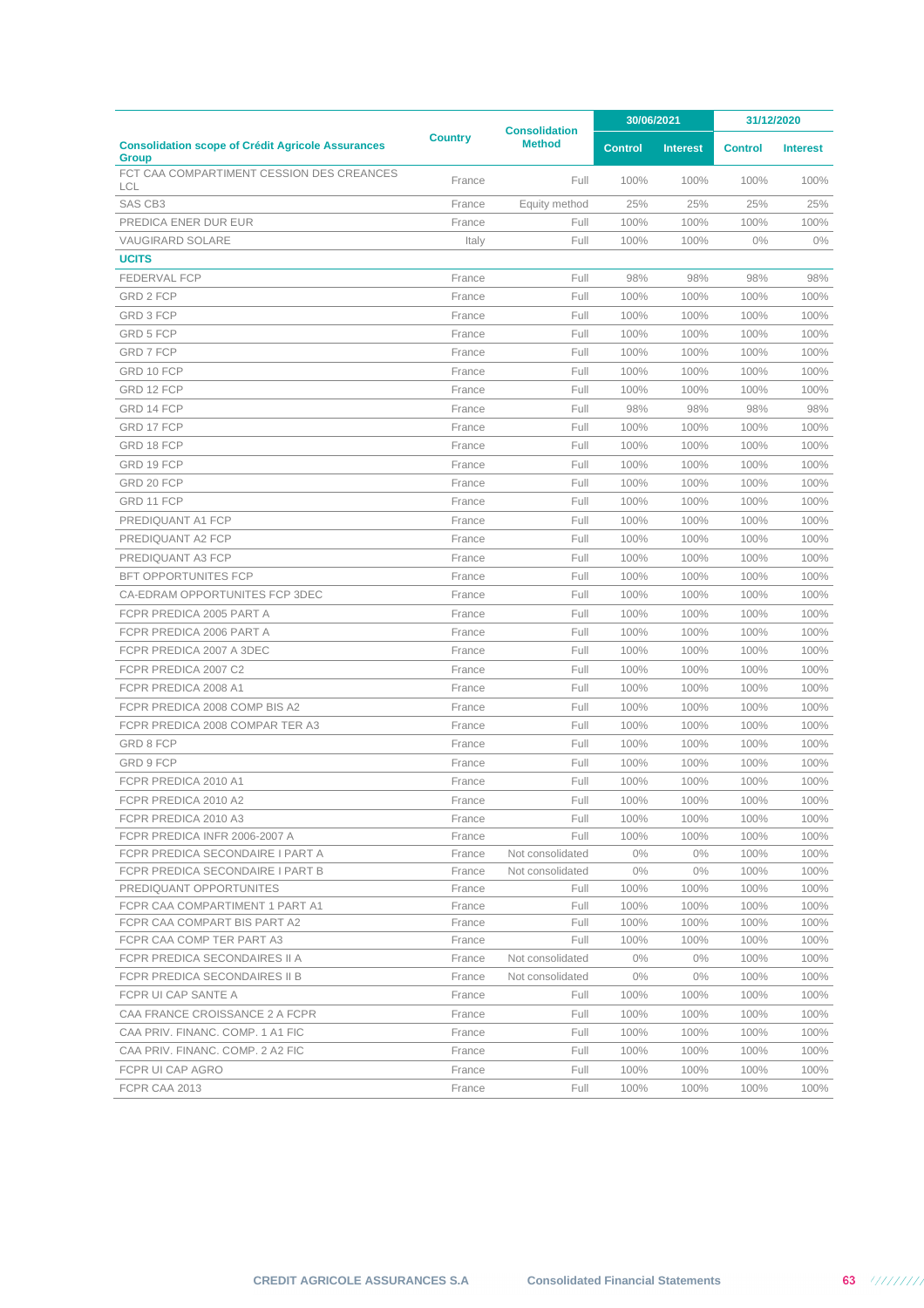|                                                                          |                | <b>Consolidation</b> |                | 30/06/2021      | 31/12/2020     |                 |
|--------------------------------------------------------------------------|----------------|----------------------|----------------|-----------------|----------------|-----------------|
| <b>Consolidation scope of Crédit Agricole Assurances</b><br><b>Group</b> | <b>Country</b> | <b>Method</b>        | <b>Control</b> | <b>Interest</b> | <b>Control</b> | <b>Interest</b> |
| FCPR PREDICA SECONDAIRE III A                                            | France         | Full                 | 100%           | 100%            | 100%           | 100%            |
| <b>OBJECTIF LONG TERME</b>                                               | France         | Full                 | 99%            | 99%             | 100%           | 100%            |
| <b>CAA 2013 FCPR B1</b>                                                  | France         | Full                 | 100%           | 100%            | 100%           | 100%            |
| CAA 2013 FCPR C1                                                         | France         | Full                 | 100%           | 100%            | 100%           | 100%            |
| CAA 2013 FCPR D1                                                         | France         | Full                 | 100%           | 100%            | 100%           | 100%            |
| CAA 2013 COMPARTIMENT 5 A5                                               | France         | Full                 | 100%           | 100%            | 100%           | 100%            |
| CAA 2013-3                                                               | France         | Full                 | 100%           | 100%            | 100%           | 100%            |
| LRP - CPT JANVIER 2013 0.30 13-21 11/01A                                 | Luxembourg     | Full                 | 84%            | 84%             | 84%            | 84%             |
| AMUNDI GRD 22 FCP                                                        | France         | Not consolidated     | $0\%$          | $0\%$           | 100%           | 100%            |
| GRD 13 FCP                                                               | France         | Full                 | 100%           | 100%            | 100%           | 100%            |
| GRD 21 FCP                                                               | France         | Full                 | 100%           | 100%            | 100%           | 100%            |
| CAA 2013-2                                                               | France         | Full                 | 100%           | 100%            | 100%           | 100%            |
| CAA 2014 COMPARTIMENT 1 PART A1                                          | France         | Full                 | 100%           | 100%            | 100%           | 100%            |
| CAA 2014 INVESTISSMENT PART A3                                           | France         | Full                 | 100%           | 100%            | 100%           | 100%            |
| FCT MID CAP 2 05/12/22                                                   | France         | Full                 | 100%           | 100%            | 100%           | 100%            |
| FCT CAREPTA - COMPARTIMENT 2014-1                                        | France         | Full                 | 100%           | 100%            | 100%           | 100%            |
| FCT CAREPTA - COMPARTIMENT 2014-2                                        | France         | Full                 | 100%           | 100%            | 100%           | 100%            |
| CNP ACP 10 FCP                                                           | France         | Full                 | 100%           | 100%            | 98%            | 98%             |
| CORSAIR 1.5255% 25/04/35                                                 | Ireland        | Full                 | 100%           | 100%            | 100%           | 100%            |
| <b>AGRICOLE RIVAGE DETTE</b>                                             | France         | Full                 | 100%           | 100%            | 100%           | 100%            |
| CAA 2015 CPT 1                                                           | France         | Full                 | 100%           | 100%            | 100%           | 100%            |
| CAA 2015 CPT 2                                                           | France         | Full                 | 100%           | 100%            | 100%           | 100%            |
| <b>CAREPTA RE-2015 -1</b>                                                | France         | Full                 | 100%           | 100%            | 100%           | 100%            |
| <b>ARTEMID</b>                                                           | France         | Full                 | 100%           | 100%            | 100%           | 100%            |
| F CORE EU CR 19 MM                                                       | France         | Full                 | 44%            | 44%             | 44%            | 44%             |
| CA VITA PRIVATE EQUITY CHOISE PARTS PART A                               | France         | Full                 | 100%           | 100%            | 100%           | 100%            |
| CA VITA INFRASTRUCTURE CHOISE FIPS c.l. A                                | France         | Full                 | 100%           | 100%            | 100%           | 100%            |
| IAA CROISSANCE INTERNATIONALE                                            | France         | Full                 | 100%           | 100%            | 100%           | 100%            |
| CAREPTA 2016                                                             | France         | Full                 | 100%           | 100%            | 98%            | 98%             |
| CAA 2016                                                                 | France         | Full                 | 100%           | 100%            | 100%           | 100%            |
| <b>CAA INFRASTRUCTURE</b>                                                | France         | Full                 | 100%           | 100%            | 100%           | 100%            |
| CA VITA PRIVATE DEBT CHOICE FIPS cl.A                                    | France         | Full                 | 100%           | 100%            | 100%           | 100%            |
| <b>CAA SECONDAIRE IV</b>                                                 | France         | Full                 | 100%           | 100%            | 100%           | 100%            |
| FCT BRIDGE 2016-1                                                        | France         | Full                 | 100%           | 100%            | 100%           | 100%            |
| CAREPTA R 2016                                                           | France         | Full                 | 100%           | 100%            | 100%           | 100%            |
| PREDIQUANT EUROCROISSANCE A2                                             | France         | Full                 | 100%           | 100%            | 100%           | 100%            |
| FPCI COGENERATION FRANCE I                                               | France         | Full                 | 100%           | 100%            | 100%           | 100%            |
| CORS FIN 1.52 10-38                                                      | Ireland        | Full                 | 100%           | 100%            | 100%           | 100%            |
| PURPLE PR 1.36 10-38                                                     | Luxembourg     | Full                 | 100%           | 100%            | 100%           | 100%            |
| CORS FIN 251038                                                          | Luxembourg     | Full                 | 100%           | 100%            | 100%           | 100%            |
| CORS FINA FLR 1038 serie 145                                             | Ireland        | Full                 | 100%           | 100%            | 100%           | 100%            |
| CORS FINA FLR 1038 serie 146                                             | Ireland        | Full                 | 100%           | 100%            | 100%           | 100%            |
| PURP PR 1.093 10-38                                                      | Luxembourg     | Full                 | 100%           | 100%            | 100%           | 100%            |
| CAA INFRASTRUCTURE 2017                                                  | France         | Full                 | 100%           | 100%            | 100%           | 100%            |
| CAA PE 2017 (CAA PRIVATE EQUITY 2017)                                    | France         | Full                 | 100%           | 100%            | 100%           | 100%            |
| CAA PE 2017 BIS (CAA PRIVATE EQUITY 2017 BIS)                            | France         | Full                 | 100%           | 100%            | 100%           | 100%            |
| CAA PE 2017 France INVESTISSEMENT (CAA PRIVATE<br>EQUITY 2017 MEZZANINE) | France         | Full                 | 100%           | 100%            | 100%           | 100%            |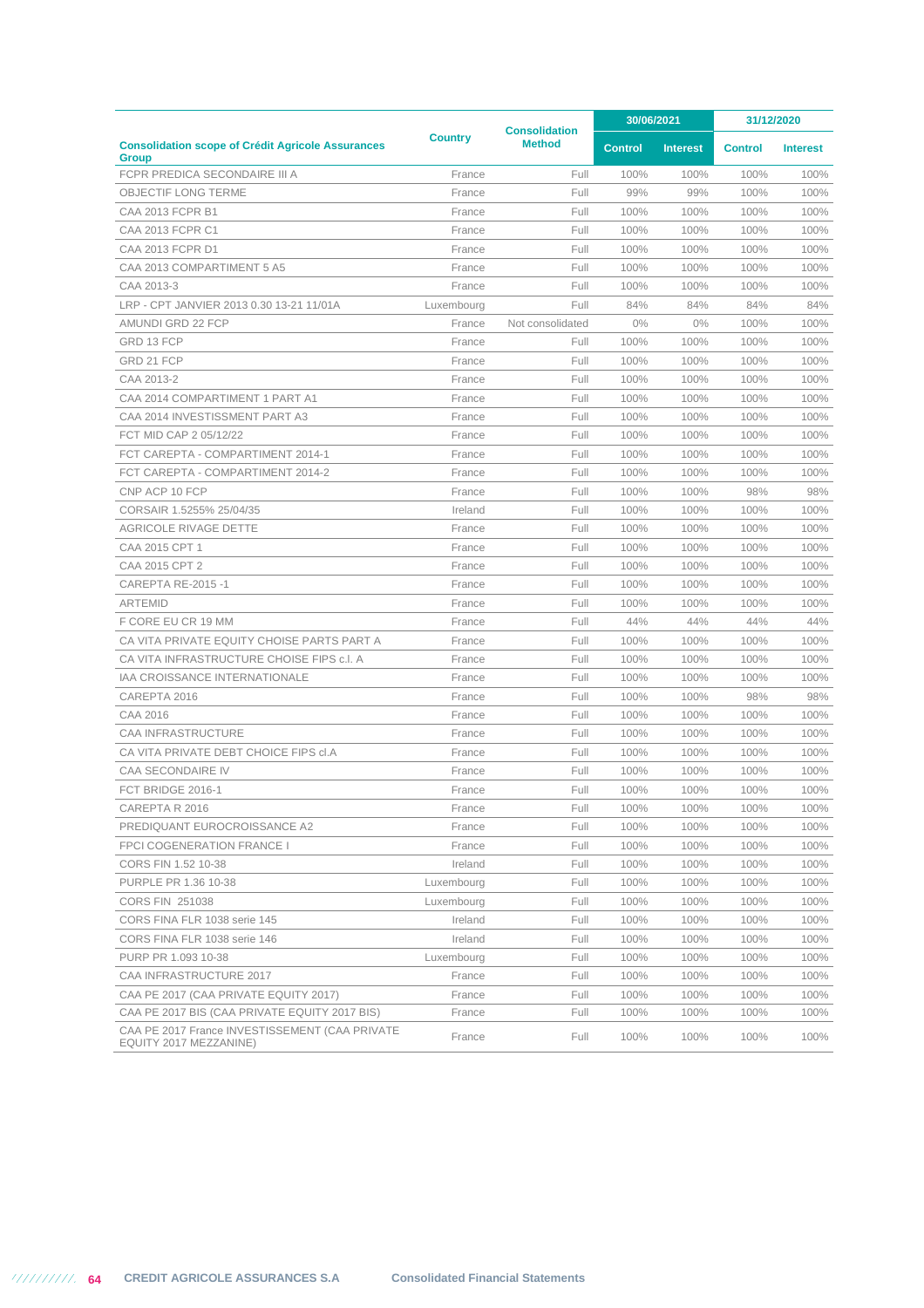|                                                                          | <b>Consolidation</b> | 30/06/2021       |                | 31/12/2020      |                |                 |
|--------------------------------------------------------------------------|----------------------|------------------|----------------|-----------------|----------------|-----------------|
| <b>Consolidation scope of Crédit Agricole Assurances</b><br><b>Group</b> | <b>Country</b>       | <b>Method</b>    | <b>Control</b> | <b>Interest</b> | <b>Control</b> | <b>Interest</b> |
| CAA PE 2017 MEZZANINE (CAA PRIVATE EQUITY 2017<br>MEZZANINE)             | France               | Full             | 100%           | 100%            | 100%           | 100%            |
| CAA PE 2017 TER CONSO (CAA PRIVATE EQUITY 2017<br>TER)                   | France               | Full             | 100%           | 100%            | 100%           | 100%            |
| GRD 44                                                                   | France               | Full             | 100%           | 100%            | 100%           | 100%            |
| <b>GRD 44 N2</b>                                                         | France               | Full             | 100%           | 100%            | 100%           | 100%            |
| <b>GRD 54</b>                                                            | France               | Full             | 100%           | 100%            | 100%           | 100%            |
| UI CAP SANTE 2                                                           | France               | Full             | 100%           | 100%            | 100%           | 100%            |
| CAA PR FI II C1 A1                                                       | France               | Full             | 100%           | 100%            | 100%           | 100%            |
| Effithermie                                                              | France               | Full             | 100%           | 100%            | 100%           | 100%            |
| FCT CAA 2017-1                                                           | France               | Full             | 100%           | 100%            | 100%           | 100%            |
| Prediquant Premium                                                       | France               | Full             | 100%           | 100%            | 100%           | 100%            |
| GRD44 n°3                                                                | France               | Full             | 100%           | 100%            | 100%           | 100%            |
| CAA INFRASTRUCTURE 2018 - COMPARTIMENT 1                                 | France               | Full             | 100%           | 100%            | 100%           | 100%            |
| COMPARTIMENT DS3 - IMMOBILIER VAUGIRARD                                  | France               | Full             | 100%           | 100%            | 100%           | 100%            |
| CAA PRIVATE EQUITY 2018 - COMPARTIMENT<br><b>FRANCE INVESTISSEMENT</b>   | France               | Full             | 100%           | 100%            | 100%           | 100%            |
| COMPARTIMENT DS3 - VAUGIRARD                                             | France               | Full             | 100%           | 100%            | 100%           | 100%            |
| CAA PRIVATE EQUITY 2018 - COMPARTIMENT 1                                 | France               | Full             | 100%           | 100%            | 100%           | 100%            |
| AM DESE FIII DS3IMDI                                                     | France               | Full             | 100%           | 100%            | 100%           | 100%            |
| BFT VALUE PREM OP CD                                                     | France               | Full             | 100%           | 100%            | 100%           | 100%            |
| CAA COMMERCES 2                                                          | France               | Full             | 100%           | 100%            | 100%           | 100%            |
| 37785 QXEURC                                                             | France               | Full             | 100%           | 100%            | 100%           | 100%            |
| CAA PRIV EQY 19 CF A                                                     | France               | Full             | 100%           | 100%            | 100%           | 100%            |
| <b>GRD ACT.ZONE EURO</b>                                                 | France               | Full             | 100%           | 100%            | 100%           | 100%            |
| <b>BFT EQUITY PROTEC 44</b>                                              | France               | Full             | 100%           | 100%            | $0\%$          | $0\%$           |
| <b>Unit-linked funds</b>                                                 |                      |                  |                |                 |                |                 |
| <b>ACTICCIA VIE</b>                                                      | France               | Full             | 99%            | 99%             | 99%            | 99%             |
| OPTALIME FCP 3DEC                                                        | France               | Full             | 100%           | 100%            | 100%           | 100%            |
| <b>CA MASTER PATRIM.3D</b>                                               | France               | Full             | 98%            | 98%             | 98%            | 98%             |
| <b>CA MASTER EUROPE 3D</b>                                               | France               | Not consolidated | 0%             | 0%              | 46%            | 46%             |
| <b>VENDOME INVEST.3DEC</b>                                               | France               | Full             | 91%            | 91%             | 91%            | 91%             |
| <b>GRD IFC 97 3D</b>                                                     | France               | Full             | 100%           | 100%            | 100%           | 100%            |
| GRD FCR 99 3DEC                                                          | France               | Full             | 100%           | 100%            | 100%           | 100%            |
| OBJECTIF PRUDENCE                                                        | France               | Full             | 93%            | 93%             | 77%            | 77%             |
| OBJECTIF DYNAMISME                                                       | France               | Full             | 98%            | 98%             | 98%            | 98%             |
| GRD CAR 39                                                               | France               | Full             | 100%           | 100%            | 100%           | 100%            |
| <b>OBJECTIF MEDIAN</b>                                                   | France               | Full             | 100%           | 100%            | 100%           | 100%            |
| ANTINEA                                                                  | France               | Full             | 23%            | 23%             | 37%            | 37%             |
| <b>MDF 89</b>                                                            | France               | Full             | 100%           | 100%            | 100%           | 100%            |
| AM.PULSACTIONS 3D                                                        | France               | Full             | 57%            | 57%             | 57%            | 57%             |
| LCL ALLOC.DYNAM.3D                                                       | France               | Full             | 96%            | 96%             | 96%            | 96%             |
| ATOUT FRANCE-C-3DEC                                                      | France               | Full             | 42%            | 42%             | 42%            | 42%             |
| ATOUT EUROPE -C-3D                                                       | France               | Full             | 86%            | 86%             | 85%            | 85%             |
| CPR CONSOM ACT P 3D                                                      | France               | Full             | 51%            | 51%             | 52%            | 52%             |
| <b>RSD 2006 3DEC</b>                                                     | France               | Full             | 100%           | 100%            | 100%           | 100%            |
| LCL MG.FL.0-100 3D                                                       | France               | Full             | 90%            | 90%             | 93%            | 93%             |
| LCL MGEST 60 3 DEC                                                       | France               | Not consolidated | $0\%$          | $0\%$           | 88%            | 88%             |
| <b>INVEST RESP S3 3D</b>                                                 | France               | Full             | 76%            | 76%             | 75%            | 75%             |
| ATOUT PREM'S ACT.3D                                                      | France               | Full             | 100%           | 100%            | 100%           | 100%            |
| AM.AFD AV.D.P1 3D                                                        | France               | Full             | 76%            | 76%             | 78%            | 78%             |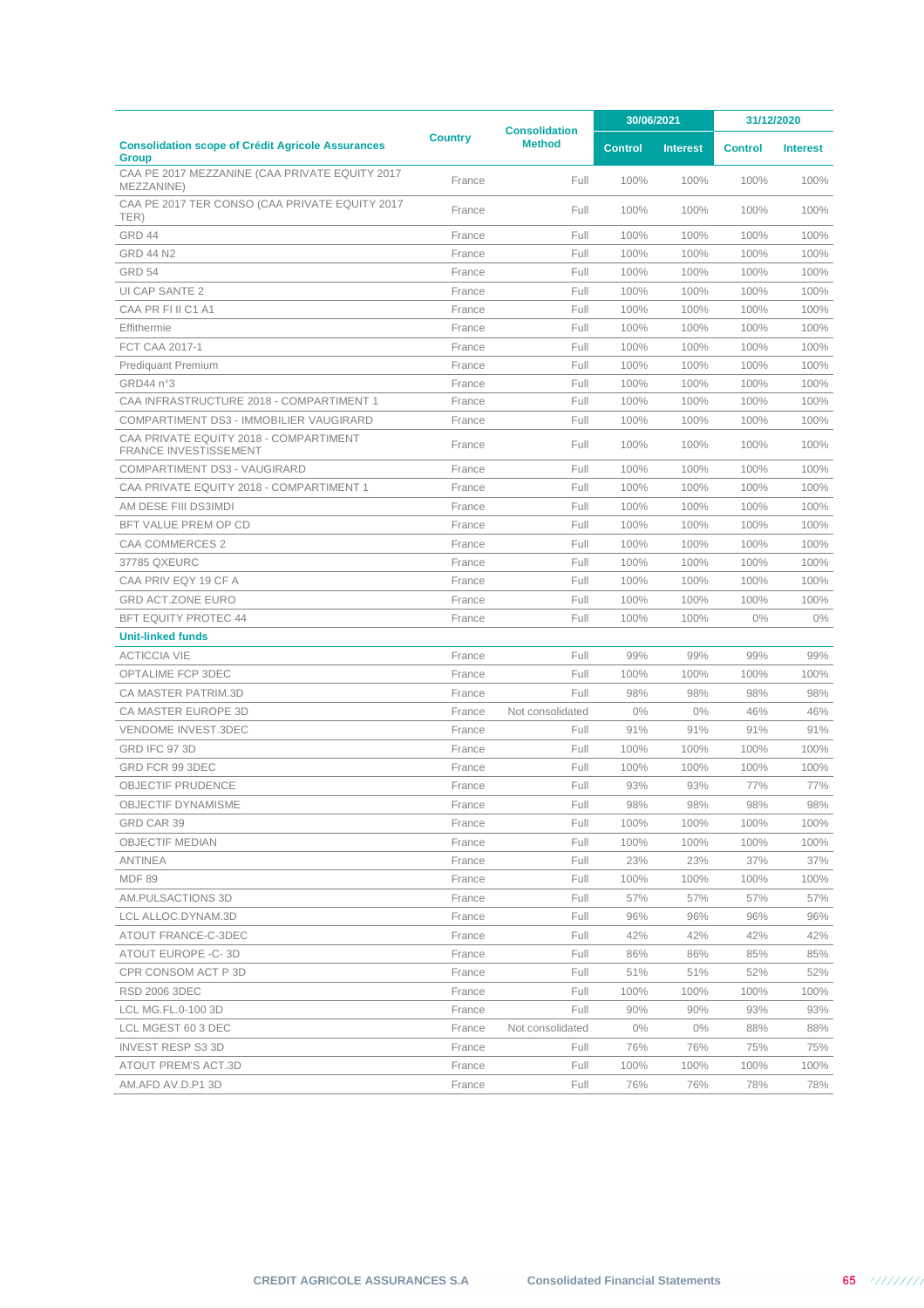|                                                                          |                | <b>Consolidation</b> | 30/06/2021     |                 | 31/12/2020     |                 |
|--------------------------------------------------------------------------|----------------|----------------------|----------------|-----------------|----------------|-----------------|
| <b>Consolidation scope of Crédit Agricole Assurances</b><br><b>Group</b> | <b>Country</b> | <b>Method</b>        | <b>Control</b> | <b>Interest</b> | <b>Control</b> | <b>Interest</b> |
| <b>RAVIE</b>                                                             | France         | Full                 | 100%           | 100%            | 100%           | 100%            |
| LCL FLEX 30                                                              | France         | Full                 | 53%            | 53%             | 49%            | 49%             |
| AXA EUR.SM.CAP E 3D                                                      | France         | Full                 | 94%            | 94%             | 93%            | 93%             |
| CPR SILVER AGE P 3D                                                      | France         | Full                 | 58%            | 58%             | 56%            | 56%             |
| CPR REFL SOLID P 3D                                                      | France         | Full                 | 85%            | 85%             | 85%            | 85%             |
| <b>CPR REFL SOLID 3D</b>                                                 | France         | Full                 | 99%            | 99%             | 99%            | 99%             |
| IND.CAP EMERG.-C-3D                                                      | France         | Full                 | 37%            | 37%             | 42%            | 42%             |
| OPCIMMO -PREM O.-5D                                                      | France         | Full                 | 95%            | 95%             | 95%            | 95%             |
| OPCIMMO - LCL OP.-5D                                                     | France         | Full                 | 98%            | 98%             | 98%            | 98%             |
| CPR RE.S.0-100 P 3D                                                      | France         | Full                 | 100%           | 100%            | 100%           | 100%            |
| CPR R.ST.0-100E.0-1                                                      | France         | Full                 | 100%           | 100%            | 100%           | 100%            |
| SONANCE VIE 4 3D                                                         | France         | Not consolidated     | 0%             | $0\%$           | 100%           | 100%            |
| AMUNDI PATRIMOINE C                                                      | France         | Full                 | 86%            | 86%             | 86%            | 86%             |
| SONANCE VIE 5 3D                                                         | France         | Not consolidated     | 0%             | $0\%$           | 100%           | 100%            |
| SONANCE VIE 6 3D                                                         | France         | Full                 | 100%           | 100%            | 100%           | 100%            |
| SOLIDARITE IN SANTE                                                      | France         | Full                 | 77%            | 77%             | 79%            | 79%             |
| SONANCE VIE 7 3D                                                         | France         | Full                 | 98%            | 98%             | 97%            | 97%             |
| SONANCE VIE N8 3D                                                        | France         | Full                 | 99%            | 99%             | 99%            | 99%             |
| AM GLOB. M MUL ASS P                                                     | France         | Full                 | 69%            | 69%             | 70%            | 70%             |
| SONANCE VIE N9 C 3D                                                      | France         | Full                 | 98%            | 98%             | 98%            | 98%             |
| AMUNDI EQ E IN AHEC                                                      | Luxembourg     | Full                 | 42%            | 42%             | 41%            | 41%             |
| UNIPIERRE ASSURANCE (SCPI)                                               | France         | Full                 | 100%           | 100%            | 100%           | 100%            |
| SCI VICQ D'AZIR VELL                                                     | France         | Full                 | 100%           | 100%            | 100%           | 100%            |
| <b>ATOUT VERT HOR.3DEC</b>                                               | France         | Full                 | 35%            | 35%             | 35%            | 35%             |
| LCL DEVELOPPEM.PME C                                                     | France         | Full                 | 68%            | 68%             | 68%            | 68%             |
| <b>ACTICCIA VIE N2 C</b>                                                 | France         | Full                 | 100%           | 100%            | 99%            | 99%             |
| AF INDEX EQ USA A4E                                                      |                | Full                 | 63%            | 63%             | 63%            | 63%             |
|                                                                          | Luxembourg     | Full                 | 73%            | 73%             | 80%            | 80%             |
| AF INDEX EQ JAPAN AE CAP                                                 | Luxembourg     |                      |                |                 |                |                 |
| LCL ACT.USA ISR 3D                                                       | France         | Full                 | 86%            | 86%             | 87%            | 87%             |
| ARC FLEXIBOND-D                                                          | France         | Full                 | 2%             | 2%              | 7%             | 7%              |
| <b>ACTIONS 50 3DEC</b>                                                   | France         | Full                 | 100%           | 100%            | 100%           | 100%            |
| LCL AC.DEV.DU.EURO                                                       | France         | Full                 | 88%            | 88%             | 88%            | 88%             |
| <b>LCL AC.EMERGENTS 3D</b>                                               | France         | Full                 | 39%            | 39%             | 43%            | 43%             |
| <b>ACTICCIA VIE 3</b>                                                    | France         | Full                 | 100%           | 100%            | 99%            | 99%             |
| AMUN.TRES.EONIA ISR E FCP 3DEC                                           | France         | Full                 | 77%            | 77%             | 62%            | 62%             |
| AMUNDI TRANSM PAT C                                                      | France         | Full                 | 98%            | 98%             | 98%            | 98%             |
| <b>TRIANANCE 6 ANS</b>                                                   | France         | Full                 | 62%            | 62%             | 62%            | 62%             |
| ACTICCIA VIE N4                                                          | France         | Full                 | 100%           | 100%            | 100%           | 100%            |
| AMUNDI ACTIONS FRANCE C 3DEC                                             | France         | Full                 | 55%            | 55%             | 55%            | 55%             |
| LCL TRIPLE TEMPO AV (FEV.2015)                                           | France         | Full                 | 100%           | 100%            | 100%           | 100%            |
| AMUNDI VALEURS DURAB                                                     | France         | Full                 | 67%            | 67%             | 63%            | 63%             |
| CPR OBLIG 12 M.P 3D                                                      | France         | Full                 | 88%            | 88%             | $90\%$         | 90%             |
| AMUNDI HORIZON 3D                                                        | France         | Full                 | 67%            | 67%             | 66%            | 66%             |
| ACTICCIA VIE 90 C                                                        | France         | Full                 | 100%           | 100%            | 100%           | 100%            |
| LCL ACTIONS EURO C                                                       | France         | Full                 | 36%            | 36%             | 37%            | 37%             |
| LCL ACT.E-U ISR 3D                                                       | France         | Full                 | 27%            | 27%             | 27%            | 27%             |
| AMUNDI OBLIG EURO C                                                      | France         | Full                 | 51%            | 51%             | 50%            | 50%             |
| CPR RENAI.JAP.-P-3D                                                      | France         | Full                 | 69%            | 69%             | 35%            | 35%             |
| AM AC FR ISR PC 3D                                                       | France         | Full                 | 69%            | 69%             | 82%            | 82%             |
| LCL 6 HORIZ. AV 0615                                                     | France         | Full                 | 100%           | 100%            | 100%           | 100%            |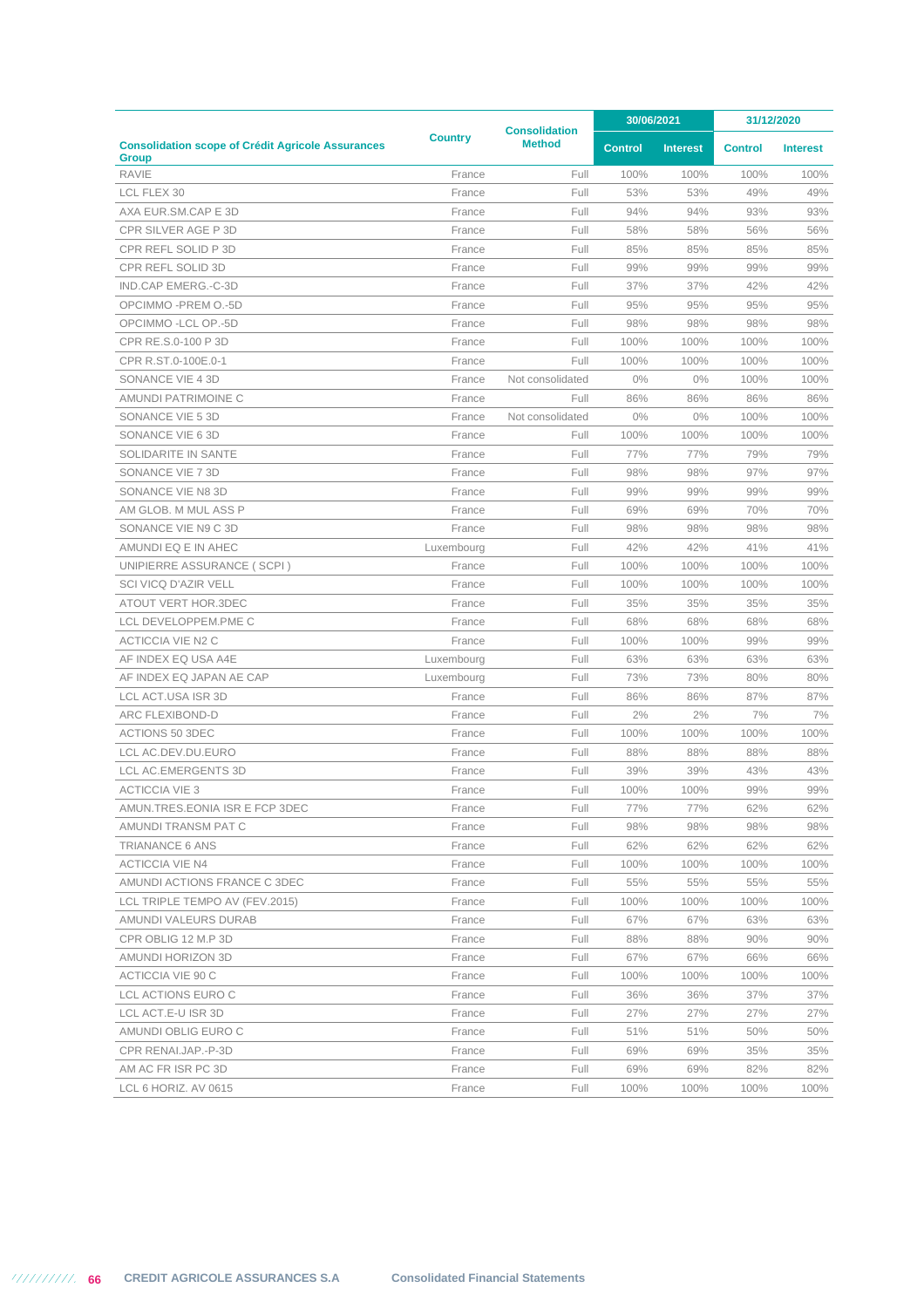|                                                                          |                | <b>Consolidation</b> |                | 30/06/2021      |                | 31/12/2020      |
|--------------------------------------------------------------------------|----------------|----------------------|----------------|-----------------|----------------|-----------------|
| <b>Consolidation scope of Crédit Agricole Assurances</b><br><b>Group</b> | <b>Country</b> | <b>Method</b>        | <b>Control</b> | <b>Interest</b> | <b>Control</b> | <b>Interest</b> |
| INDOS.EURO.PAT.PD 3D                                                     | France         | Full                 | 43%            | 43%             | 44%            | 44%             |
| CPR CROIS.REA.-P                                                         | France         | Full                 | 27%            | 27%             | 28%            | 28%             |
| AM.AC.MINER.-P-3D                                                        | France         | Full                 | 86%            | 86%             | 86%            | 86%             |
| FONDS AV ECHUS FIA A                                                     | France         | Full                 | 100%           | 100%            | 81%            | 81%             |
| ACTICCIA VIE 90 N2                                                       | France         | Full                 | 100%           | 100%            | 100%           | 100%            |
| ACTICCIA VIE 90 N3 C                                                     | France         | Full                 | 100%           | 100%            | 100%           | 100%            |
| LCL INVEST.EQ C                                                          | France         | Full                 | 93%            | 93%             | 93%            | 93%             |
| LCL INVEST.PRUD.3D                                                       | France         | Full                 | 93%            | 93%             | 93%            | 93%             |
| CPR GLO SILVER AGE P                                                     | France         | Full                 | 95%            | 95%             | 95%            | 95%             |
| ACTICCIA VIE 90 N4                                                       | France         | Full                 | 100%           | 100%            | 100%           | 100%            |
| LCL L.GR.B.AV 17 C                                                       | France         | Full                 | 100%           | 100%            | 100%           | 100%            |
| ACTICCIA VIE 90 N6 C                                                     | France         | Full                 | 100%           | 100%            | 100%           | 100%            |
| LCL 3 TEMPO AV 11/16                                                     | France         | Full                 | 100%           | 100%            | 100%           | 100%            |
| AMUN TRESO CT PC 3D                                                      | France         | Full                 | 44%            | 44%             | 56%            | 56%             |
| INDOSUEZ ALLOCATION                                                      | France         | Full                 | 100%           | 100%            | 100%           | 100%            |
| LCL DOUBLE HORIZON A                                                     | France         | Full                 | 100%           | 100%            | 100%           | 100%            |
| <b>LCL AC MONDE</b>                                                      | France         | Full                 | 43%            | 43%             | 43%            | 43%             |
| AMUN.ACT.REST.P-C                                                        | France         | Full                 | 35%            | 35%             | 38%            | 38%             |
| AMUNDI KBI ACTIONS C                                                     | France         | Full                 | 90%            | 90%             | 90%            | 90%             |
| <b>LCL ACT RES NATUREL</b>                                               | France         | Full                 | 48%            | 48%             | 46%            | 46%             |
| SOLIDARITE AMUNDI P                                                      | France         | Full                 | 70%            | 70%             | 79%            | 79%             |
| INDO ALLOC MANDAT C                                                      | France         | Full                 | 95%            | 95%             | 92%            | 92%             |
| TRIANANCE 6 ANS 5 C                                                      | France         | Full                 | 79%            | 79%             | 79%            | 79%             |
| A FD EQ E CON AE(C)                                                      | France         | Full                 | 27%            | 27%             | 62%            | 62%             |
| A FD EQ E FOC AE (C)                                                     | France         | Full                 | 56%            | 56%             | 68%            | 68%             |
| AMUNDI ALLOCATION C                                                      | France         | Full                 | 98%            | 98%             | 100%           | 100%            |
| PORTF DET FI EUR AC                                                      | France         | Full                 | 100%           | 100%            | 100%           | 100%            |
| BFT SEL RDT 23 PC                                                        | France         | Full                 | 100%           | 100%            | 100%           | 100%            |
| BFT STATERE P (C)                                                        | France         | Full                 | 24%            | 24%             | 43%            | 43%             |
| CPR FOCUS INF.-P-3D                                                      | France         | Full                 | 11%            | 11%             | 40%            | 40%             |
| AMUNDIOBLIGMONDEP                                                        | France         | Full                 | 73%            | 73%             | 71%            | 71%             |
| AMUNDI KBI ACTION PC                                                     | France         | Full                 | 88%            | 88%             | 88%            | 88%             |
| AMUNDI-CSH IN-PC                                                         | France         | Full                 | 93%            | 93%             | 78%            | 78%             |
| <b>BFT FRAN FUT-C SI.3D</b>                                              | France         | Full                 | 55%            | 55%             | 50%            | 50%             |
| AM.AC.USA ISR P 3D                                                       | France         | Full                 | 58%            | 58%             | 59%            | 59%             |
| AM.ACT.EMER.-P-3D                                                        | France         | Full                 | 44%            | 44%             | 43%            | 43%             |
| AM.RDT PLUS -P-3D                                                        | France         | Full                 | 54%            | 54%             | 49%            | 49%             |
| TRIANANCE 6 ANS N3                                                       | France         | Full                 | 70%            | 70%             | 70%            | 70%             |
| RETAH PART C                                                             | France         | Full                 | 100%           | 100%            | 100%           | 100%            |
| TRIANANCE 6 ANS N6                                                       | France         | Full                 | 84%            | 84%             | 84%            | 84%             |
| TRIANANCE 6 ANS N7 C                                                     | France         | Not consolidated     | $0\%$          | $0\%$           | 82%            | 82%             |
| AMUNDI B GL AGG AEC                                                      | Luxembourg     | Full                 | 7%             | 7%              | 10%            | 10%             |
| AFCPRGLLIFEAEC                                                           | Luxembourg     | Not consolidated     | $0\%$          | $0\%$           | 42%            | 42%             |
| <b>AIMSCIWOAE</b>                                                        | Luxembourg     | Full                 | 5%             | 5%              | 5%             | 5%              |
| AMUNDI BGEB AEC                                                          | Luxembourg     | Full                 | 45%            | 45%             | 49%            | 49%             |
| LCL AC.MDE HS EU.3D                                                      | France         | Full                 | 39%            | 39%             | 38%            | 38%             |
| LCL ACTIONS EURO FUT                                                     | France         | Full                 | 76%            | 76%             | 76%            | 76%             |
| TRIANANCE 6 ANS N2 C                                                     | France         | Full                 | 74%            | 74%             | 75%            | 75%             |
| EPARINTER EURO BD                                                        | France         | Full                 | 66%            | 66%             | 54%            | 54%             |
| PORT.METAUX PREC.A-C                                                     | France         | Full                 | 99%            | 99%             | 98%            | 98%             |
|                                                                          |                |                      |                |                 |                |                 |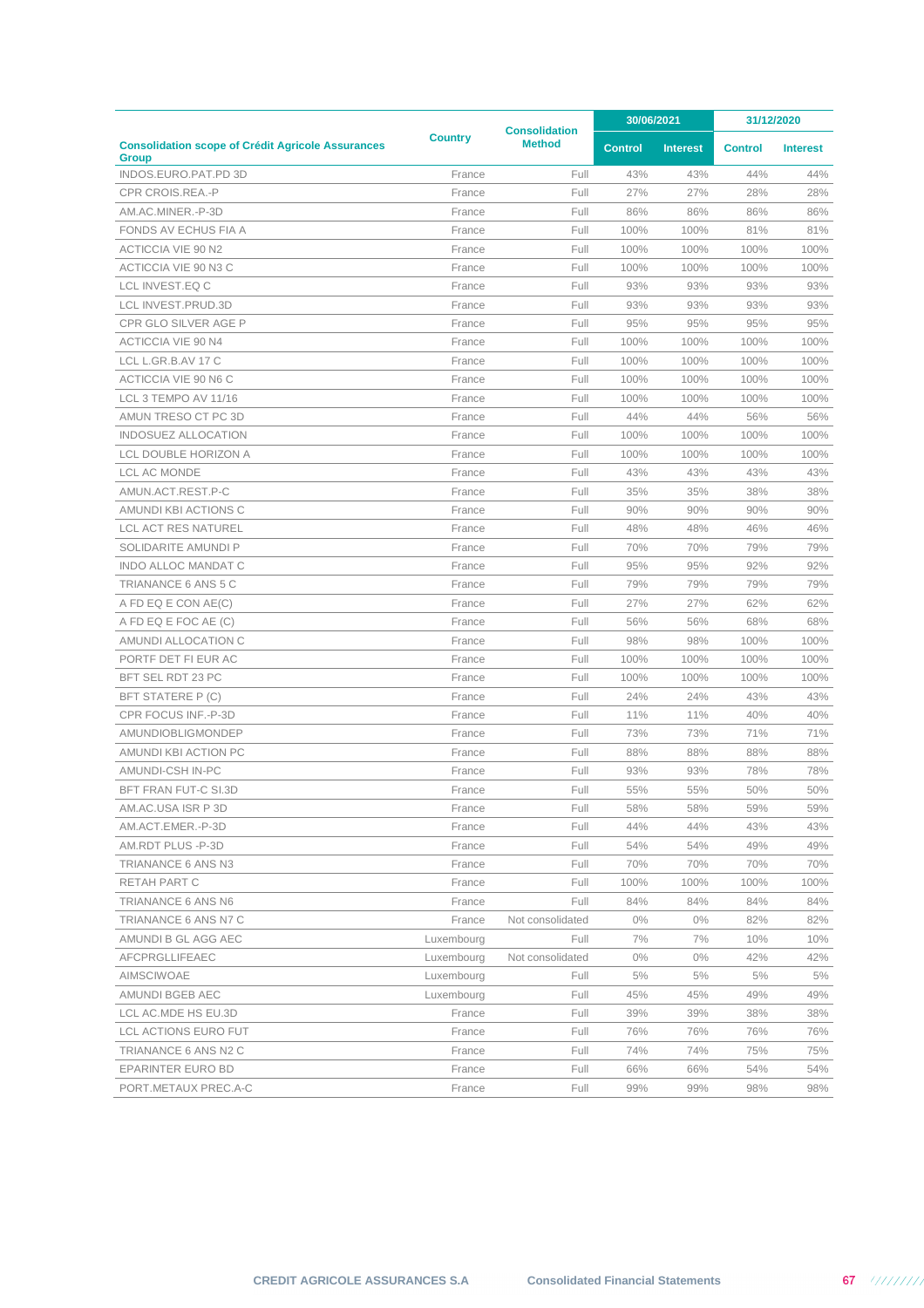|                                                                          |                | <b>Consolidation</b> |                | 30/06/2021      | 31/12/2020     |                 |
|--------------------------------------------------------------------------|----------------|----------------------|----------------|-----------------|----------------|-----------------|
| <b>Consolidation scope of Crédit Agricole Assurances</b><br><b>Group</b> | <b>Country</b> | <b>Method</b>        | <b>Control</b> | <b>Interest</b> | <b>Control</b> | <b>Interest</b> |
| TRIANANCE 6 ANS N8 C                                                     | France         | Full                 | 86%            | 86%             | 86%            | 86%             |
| TRIANANCE 6 ANS N 9                                                      | France         | Full                 | 80%            | 80%             | 80%            | 80%             |
| JPM US SEL EQ PLS-CA EUR HD                                              | Luxembourg     | Full                 | 67%            | 67%             | 66%            | 66%             |
| CPRGLODISOPARAC                                                          | Luxembourg     | Full                 | 38%            | 38%             | 44%            | 44%             |
| CPR-CLIM ACT-AEURA                                                       | Luxembourg     | Full                 | 31%            | 31%             | 43%            | 43%             |
| CPR I-SM B C-AEURA                                                       | Luxembourg     | Full                 | 91%            | 91%             | 64%            | 64%             |
| SCPI LFP MULTIMMO                                                        | France         | Full                 | 45%            | 45%             | 42%            | 42%             |
| <b>INDOSUEZ NAVIGATOR G</b>                                              | Luxembourg     | Full                 | 47%            | 47%             | 43%            | 43%             |
| <b>INDO-GBL TR-PE</b>                                                    | Luxembourg     | Full                 | 58%            | 58%             | 59%            | 59%             |
| CPR EUR.HI.DIV.P 3D                                                      | France         | Full                 | 42%            | 42%             | 44%            | 44%             |
| JPMORGAN F-US GROWTH-C AHD                                               | Luxembourg     | Full                 | 26%            | 26%             | 32%            | 32%             |
| <b>78752 AEURHC</b>                                                      | Luxembourg     | Full                 | 42%            | 42%             | 42%            | 42%             |
| JPMORGAN F-JPM US VALUE-CEHA                                             | Luxembourg     | Full                 | 51%            | 51%             | 84%            | 84%             |
| FRANKLIN DIVER-DYN-I ACC EU                                              | Luxembourg     | Full                 | 54%            | 54%             | 48%            | 48%             |
| <b>BA-FII EUR EQ O-GEUR</b>                                              | Luxembourg     | Full                 | 56%            | 56%             | 52%            | 52%             |
| <b>HYMNOS P3D</b>                                                        | France         | Full                 | 85%            | 85%             | 74%            | 74%             |
| AMUNDI GLO M/A CONS-M2 EUR C                                             | Luxembourg     | Full                 | 79%            | 79%             | 76%            | 76%             |
| <b>CHORELIA N5 PART C</b>                                                | France         | Full                 | 77%            | 77%             | 78%            | 78%             |
| AMUNDI GLB MUL-ASSET-M2EURC                                              | Luxembourg     | Full                 | 52%            | 52%             | 47%            | 47%             |
| <b>LCL OBL.CREDIT EURO</b>                                               | France         | Full                 | 86%            | 86%             | 84%            | 84%             |
| CHORELIA PART C                                                          | France         | Full                 | 85%            | 85%             | 85%            | 85%             |
| AM.AC.EU.ISR-P-3D                                                        | France         | Full                 | 45%            | 45%             | 36%            | 36%             |
| FE AMUNDI INC BLDR-IHE C                                                 | Luxembourg     | Full                 | 84%            | 84%             | 81%            | 81%             |
| CHORELIA N3 PART C                                                       | France         | Full                 | 86%            | 86%             | 86%            | 86%             |
| LCL ACT.OR MONDE                                                         | France         | Full                 | 52%            | 52%             | 50%            | 50%             |
| TRIAN 6 ANS N10 C                                                        | France         | Full                 | 82%            | 82%             | 82%            | 82%             |
| JPM US EQY ALL CAP-C HDG                                                 | Luxembourg     | Full                 | 91%            | 91%             | 89%            | 89%             |
| CHORELIA N2 PART C                                                       | France         | Full                 | 88%            | 88%             | 88%            | 88%             |
| <b>HASTINGS PATRIM AC</b>                                                | France         | Full                 | 41%            | 41%             | 42%            | 42%             |
| FRANKLIN GLB MLT-AS IN-IAEUR                                             | Luxembourg     | Full                 | 69%            | 69%             | 76%            | 76%             |
| AMUNDI-EUR EQ GREEN IM-IEURC                                             | Luxembourg     | Full                 | 60%            | 60%             | 65%            | 65%             |
| CHORELIA N4 PART C                                                       | France         | Full                 | 88%            | 88%             | 88%            | 88%             |
| CADEISDA 2DEC                                                            | France         | Full                 | 49%            | 49%             | 41%            | 41%             |
| 0057514 AUC                                                              | Luxembourg     | Not consolidated     | 0%             | $0\%$           | 59%            | 59%             |
| 5922 AEURHC                                                              | Luxembourg     | Full                 | 56%            | 56%             | 55%            | 55%             |
| AMUNDI-GL INFLAT BD-MEURC                                                | Luxembourg     | Full                 | 53%            | 53%             | 57%            | 57%             |
| CHORELIA N6 PART C                                                       | France         | Full                 | 81%            | 81%             | 82%            | 82%             |
| EXANE 1 OVERDR CC                                                        | Luxembourg     | Full                 | 72%            | 72%             | 72%            | 72%             |
| IGSF-GBL GOLD FD-I C                                                     | Luxembourg     | Full                 | 51%            | 51%             | 26%            | 26%             |
| AMUNDI AC.FONC.PC 3D                                                     | France         | Full                 | 58%            | 58%             | 60%            | 60%             |
| PREDIQUANT A5                                                            | France         | Full                 | 100%           | 100%            | 100%           | 100%            |
| FDC A3 P                                                                 | France         | Full                 | 100%           | 100%            | 100%           | 100%            |
| FDA 18 - O-3D                                                            | France         | Full                 | 100%           | 100%            | 100%           | 100%            |
| OPCI GHD                                                                 | France         | Full                 | 90%            | 90%             | 90%            | 90%             |
| <b>BFT CREDIT OPPORTUNITES -I-C</b>                                      | France         | Full                 | 100%           | 100%            | 100%           | 100%            |
| GRD 44 N4 PART CD                                                        | France         | Full                 | 100%           | 100%            | 100%           | 100%            |
| CAA PE 2019 CPT 1 A1                                                     | France         | Full                 | 100%           | 100%            | 100%           | 100%            |
| CAA PE 19 CPT BIS A2                                                     | France         | Full                 | 100%           | 100%            | 100%           | 100%            |
| CAA PE 19 CPT TER A3                                                     | France         | Full                 | 100%           | 100%            | 100%           | 100%            |
| CAA INFRASTRU.2019 A                                                     | France         | Full                 | 100%           | 100%            | 100%           | 100%            |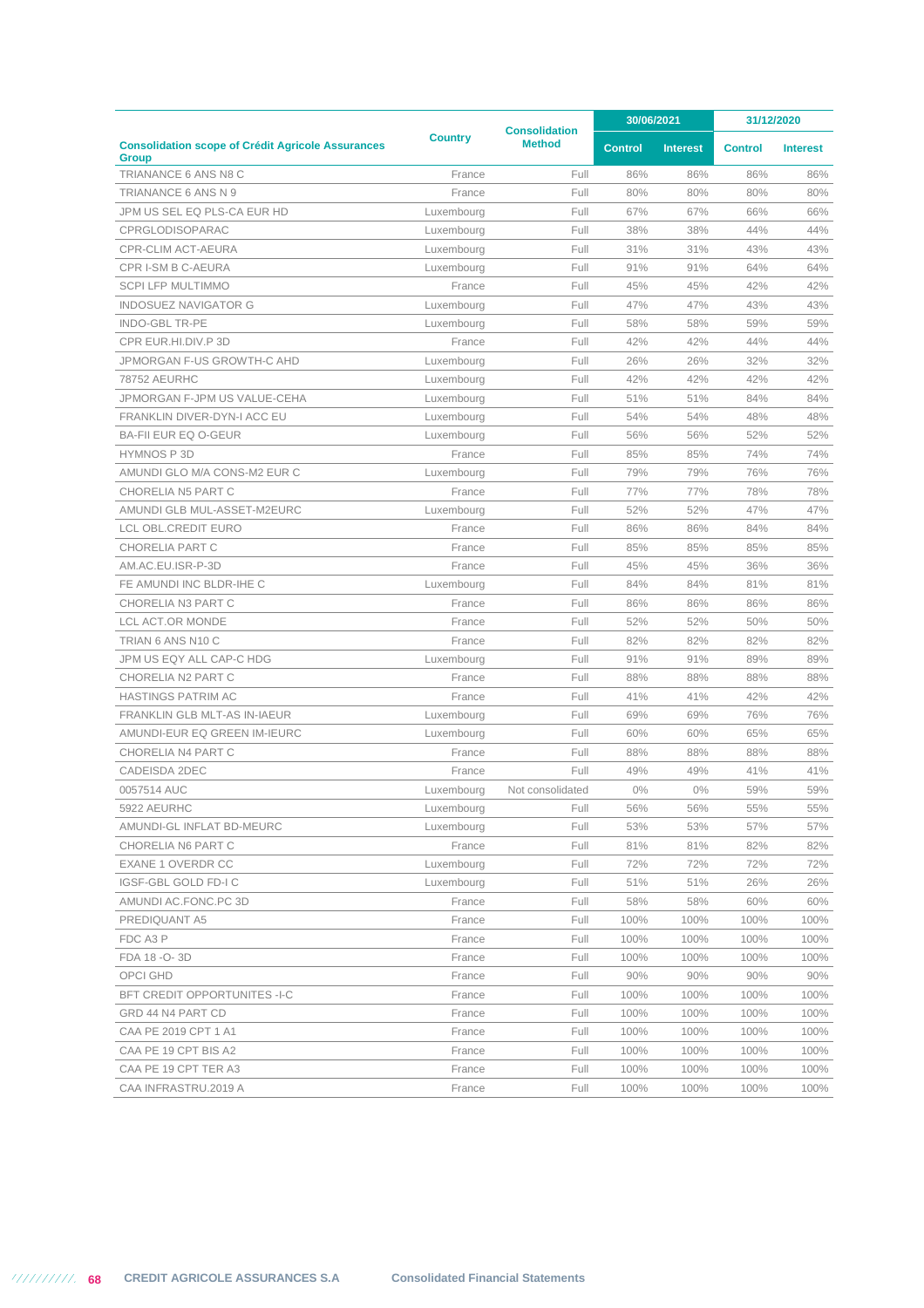|                                                                          |                |                                       | 30/06/2021     |                 | 31/12/2020     |                 |
|--------------------------------------------------------------------------|----------------|---------------------------------------|----------------|-----------------|----------------|-----------------|
| <b>Consolidation scope of Crédit Agricole Assurances</b><br><b>Group</b> | <b>Country</b> | <b>Consolidation</b><br><b>Method</b> | <b>Control</b> | <b>Interest</b> | <b>Control</b> | <b>Interest</b> |
| APLEGROSENIEUHD                                                          | Luxembourg     | Full                                  | 16%            | 16%             | 50%            | 50%             |
| LF PRE ZCP 12 99 LIB                                                     | France         | Full                                  | 100%           | 100%            | 72%            | 72%             |
| <b>GRD 44 N5</b>                                                         | France         | Full                                  | 100%           | 100%            | 100%           | 100%            |
| <b>5884 AEURC</b>                                                        | France         | Full                                  | 7%             | 7%              | 31%            | 31%             |
| <b>1827 A2EURC</b>                                                       | France         | Full                                  | 52%            | 52%             | 61%            | 61%             |
| TRIANANCE 6 ANS N 11                                                     | France         | Full                                  | 83%            | 83%             | 83%            | 83%             |
| AMUNDI KBI AQUA C                                                        | France         | Full                                  | 73%            | 73%             | 74%            | 74%             |
| 56055 A5 EUR                                                             | France         | Full                                  | 100%           | 100%            | 100%           | 100%            |
| PORT EX ABS RET P                                                        | France         | Full                                  | 98%            | 98%             | 100%           | 100%            |
| <b>SCI TANGRAM</b>                                                       | France         | Full                                  | 94%            | 94%             | 96%            | 96%             |
| <b>5880 AEURC</b>                                                        | France         | Full                                  | 69%            | 69%             | 58%            | 58%             |
| <b>CPR EUROLAND ESG P</b>                                                | France         | Full                                  | 17%            | 17%             | 5%             | 5%              |
| PIMCO GLOBAL BND FD-CURNC EX                                             | France         | Full                                  | 36%            | 36%             | 53%            | 53%             |
| <b>INDOFIIFLEXEG</b>                                                     | France         | Full                                  | 47%            | 47%             | 47%            | 47%             |
| CHORELIA N7 C                                                            | France         | Full                                  | 88%            | 88%             | 88%            | 88%             |
| LOUVOIS PLACEMENT                                                        | France         | Full                                  | 44%            | 44%             | 40%            | 40%             |
| AMIRAL GROWTH OPP A                                                      | France         | Full                                  | 51%            | 51%             | 51%            | 51%             |
| CALIFORNIA 09                                                            | France         | Full                                  | 67%            | 67%             | 67%            | 67%             |
| VENDOME SEL EURO PC                                                      | France         | Full                                  | 10%            | 10%             | 44%            | 44%             |
| EUROPEAN CDT SRIPC                                                       | France         | Full                                  | 54%            | 54%             | 45%            | 45%             |
| INDOSUEZ CAP EMERG.M                                                     | France         | Full                                  | 100%           | 100%            | 100%           | 100%            |
| TRIANANCE 6 AN 12 C                                                      | France         | Full                                  | 84%            | 84%             | 84%            | 84%             |
| AIJPMGBIGOAHE                                                            | France         | Full                                  | 87%            | 87%             | 82%            | 82%             |
| <b>56055 AEURHC</b>                                                      | France         | Full                                  | 56%            | 56%             | 52%            | 52%             |
| AMUNDI EMERG MKT BD-M2EURHC                                              | France         | Full                                  | 57%            | 57%             | 63%            | 63%             |
| <b>LCL ECHUS E</b>                                                       | France         | Full                                  | 100%           | 100%            | 0%             | $0\%$           |
| LCL BP ECHUS B                                                           | France         | Full                                  | 100%           | 100%            | 0%             | $0\%$           |
| AMUNDI CAP FU PERI C                                                     | France         | Full                                  | 52%            | 52%             | 0%             | $0\%$           |
| LCL COM CARB STRA P                                                      | France         | Full                                  | 82%            | 82%             | 0%             | $0\%$           |
| LCL COMP CB AC MD P                                                      | France         | Full                                  | 57%            | 57%             | $0\%$          | $0\%$           |
| TRIANANCE 6 AN 13 C                                                      | France         | Full                                  | 85%            | 85%             | $0\%$          | $0\%$           |
| TRIANANCE 6 AN 14 C                                                      | France         | Full                                  | 75%            | 75%             | $0\%$          | $0\%$           |
| <b>OPCI</b>                                                              |                |                                       |                |                 |                |                 |
| Nexus1                                                                   | Italy          | Full                                  | 89%            | 89%             | 89%            | 89%             |
| OPCI Predica Bureau                                                      | France         | Full                                  | 100%           | 100%            | 100%           | 100%            |
| OPCI PREDICA HABITATION                                                  | France         | Full                                  | 100%           | 100%            | 100%           | 100%            |
| OPCI PREDICA COMMERCES                                                   | France         | Full                                  | 100%           | 100%            | 100%           | 100%            |
| OPCI CAMP INVEST                                                         | France         | Full                                  | 80%            | 80%             | 80%            | 80%             |
| OPCI IRIS INVEST 2010                                                    | France         | Full                                  | 80%            | 80%             | 80%            | 80%             |
| <b>OPCI MESSIDOR</b>                                                     | France         | Full                                  | 100%           | 100%            | 100%           | 100%            |
| OPCI eco campus                                                          | France         | Full                                  | 100%           | 100%            | 100%           | 100%            |
| OPCI MASSY BUREAUX                                                       | France         | Full                                  | 100%           | 100%            | 100%           | 100%            |
| OPCI CAA CROSSROADS                                                      | France         | Full                                  | 100%           | 100%            | 100%           | 100%            |
| <b>Property investment companies</b>                                     |                |                                       |                |                 |                |                 |
| SCI PORTE DES LILAS - FRERES FLAVIEN                                     | France         | Full                                  | 100%           | 100%            | 100%           | 100%            |
| SCI LE VILLAGE VICTOR HUGO                                               | France         | Full                                  | 100%           | 100%            | 100%           | 100%            |
| <b>SCI BMEDIC HABITATION</b>                                             | France         | Full                                  | 100%           | 100%            | 100%           | 100%            |
| <b>SCI FEDERALE VILLIERS</b>                                             | France         | Full                                  | 100%           | 100%            | 100%           | 100%            |
| <b>SCI FEDERLOG</b>                                                      | France         | Full                                  | 100%           | 100%            | 100%           | 100%            |
| <b>SCI FEDERLONDRES</b>                                                  | France         | Full                                  | 100%           | 100%            | 100%           | 100%            |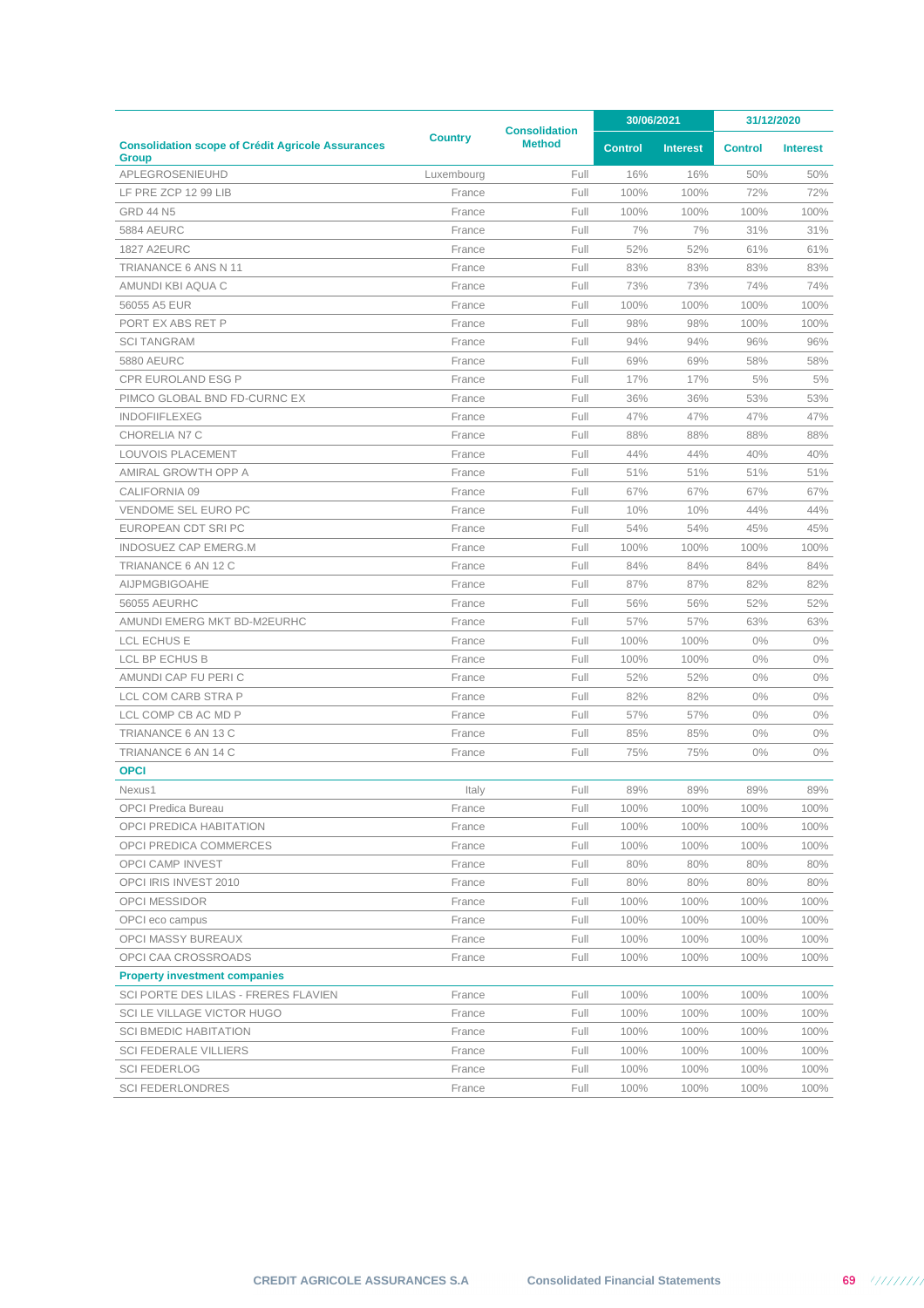|                                                                          |                | <b>Consolidation</b> |                | 30/06/2021      |                | 31/12/2020      |  |
|--------------------------------------------------------------------------|----------------|----------------------|----------------|-----------------|----------------|-----------------|--|
| <b>Consolidation scope of Crédit Agricole Assurances</b><br><b>Group</b> | <b>Country</b> | <b>Method</b>        | <b>Control</b> | <b>Interest</b> | <b>Control</b> | <b>Interest</b> |  |
| <b>SCI FEDERPIERRE</b>                                                   | France         | Full                 | 100%           | 100%            | 100%           | 100%            |  |
| <b>SCI GRENIER VELLEF</b>                                                | France         | Full                 | 100%           | 100%            | 100%           | 100%            |  |
| <b>SCI IMEFA1</b>                                                        | France         | Full                 | 100%           | 100%            | 100%           | 100%            |  |
| SCI IMEFA 100                                                            | France         | Full                 | 100%           | 100%            | 100%           | 100%            |  |
| SCI IMEFA 101                                                            | France         | Full                 | 100%           | 100%            | 100%           | 100%            |  |
| <b>SCI IMEFA 3</b>                                                       | France         | Full                 | 100%           | 100%            | 100%           | 100%            |  |
| SCI IMEFA 12                                                             | France         | Full                 | 100%           | 100%            | 100%           | 100%            |  |
| SCI IMEFA 81                                                             | France         | Full                 | 100%           | 100%            | 100%           | 100%            |  |
| SCI IMEFA 148                                                            | France         | Full                 | 100%           | 100%            | 100%           | 100%            |  |
| SCI IMEFA 102                                                            | France         | Full                 | 100%           | 100%            | 100%           | 100%            |  |
| SCI IMEFA 103                                                            | France         | Full                 | 100%           | 100%            | 100%           | 100%            |  |
| SCI IMEFA 104                                                            | France         | Full                 | 100%           | 100%            | 100%           | 100%            |  |
| SCI IMEFA 105                                                            | France         | Full                 | 100%           | 100%            | 100%           | 100%            |  |
| SCI IMEFA 107                                                            | France         | Full                 | 100%           | 100%            | 100%           | 100%            |  |
| SCI IMEFA 108                                                            | France         | Full                 | 100%           | 100%            | 100%           | 100%            |  |
| SCI IMEFA 109                                                            | France         | Full                 | 100%           | 100%            | 100%           | 100%            |  |
| SCI IMEFA 11                                                             | France         | Full                 | 100%           | 100%            | 100%           | 100%            |  |
| SCI IMEFA 110                                                            | France         | Full                 | 100%           | 100%            | 100%           | 100%            |  |
| SCI IMEFA 112                                                            | France         | Full                 | 100%           | 100%            | 100%           | 100%            |  |
| SCI IMEFA 113                                                            | France         | Full                 | 100%           | 100%            | 100%           | 100%            |  |
| SCI IMEFA 115                                                            | France         | Full                 | 100%           | 100%            | 100%           | 100%            |  |
| SCI IMEFA 116                                                            | France         | Full                 | 100%           | 100%            | 100%           | 100%            |  |
| SCI IMEFA 117                                                            | France         | Full                 | 100%           | 100%            | 100%           | 100%            |  |
| SCI IMEFA 118                                                            | France         | Full                 | 100%           | 100%            | 100%           | 100%            |  |
| SCI IMEFA 120                                                            | France         | Full                 | 100%           | 100%            | 100%           | 100%            |  |
| SCI IMEFA 121                                                            | France         | Full                 | 100%           | 100%            | 100%           | 100%            |  |
| SCI IMEFA 122                                                            | France         | Full                 | 100%           | 100%            | 100%           | 100%            |  |
| SCI IMEFA 123                                                            | France         | Full                 | 100%           | 100%            | 100%           | 100%            |  |
| SCI IMEFA 126                                                            | France         | Full                 | 100%           | 100%            | 100%           | 100%            |  |
| SCI IMEFA 128                                                            | France         | Full                 | 100%           | 100%            | 100%           | 100%            |  |
| SCI IMEFA 129                                                            | France         | Full                 | 100%           | 100%            | 100%           | 100%            |  |
| SCI IMEFA 13                                                             | France         | Full                 | 100%           | 100%            | 100%           | 100%            |  |
| SCI IMEFA 131                                                            | France         | Full                 | 100%           | 100%            | 100%           | 100%            |  |
| SCI IMEFA 17                                                             | France         | Full                 | 100%           | 100%            | 100%           | 100%            |  |
| SCI IMEFA 18                                                             | <b>France</b>  | Full                 | 100%           | 100%            | 100%           | 100%            |  |
| SCI IMEFA 20                                                             | France         | Full                 | 100%           | 100%            | 100%           | 100%            |  |
| SCI IMEFA 32                                                             | France         | Full                 | 100%           | 100%            | 100%           | 100%            |  |
| SCI IMEFA 33                                                             | France         | Full                 | 100%           | 100%            | 100%           | 100%            |  |
| SCI IMEFA 34                                                             | France         | Full                 | 100%           | 100%            | 100%           | 100%            |  |
| SCI IMEFA 35                                                             | France         | Full                 | 100%           | 100%            | 100%           | 100%            |  |
| SCI IMEFA 36                                                             | France         | Full                 | 100%           | 100%            | 100%           | 100%            |  |
| SCI IMEFA 37                                                             | France         | Full                 | 100%           | 100%            | 100%           | 100%            |  |
| SCI IMEFA 38                                                             | France         | Full                 | 100%           | 100%            | 100%           | 100%            |  |
| <b>SCI IMEFA 39</b>                                                      | France         | Full                 | 100%           | 100%            | 100%           | 100%            |  |
| SCI IMEFA 4                                                              | France         | Full                 | 100%           | 100%            | 100%           | 100%            |  |
| SCI IMEFA 42                                                             | France         | Full                 | 100%           | 100%            | 100%           | 100%            |  |
| SCI IMEFA 43                                                             | France         | Full                 | 100%           | 100%            | 100%           | 100%            |  |
| SCI IMEFA 44                                                             | France         | Full                 | 100%           | 100%            | 100%           | 100%            |  |
| SCI IMEFA 47                                                             | France         | Full                 | 100%           | 100%            | 100%           | 100%            |  |
| SCI IMEFA 48                                                             | France         | Full                 | 100%           | 100%            | 100%           | 100%            |  |
|                                                                          |                |                      |                |                 |                |                 |  |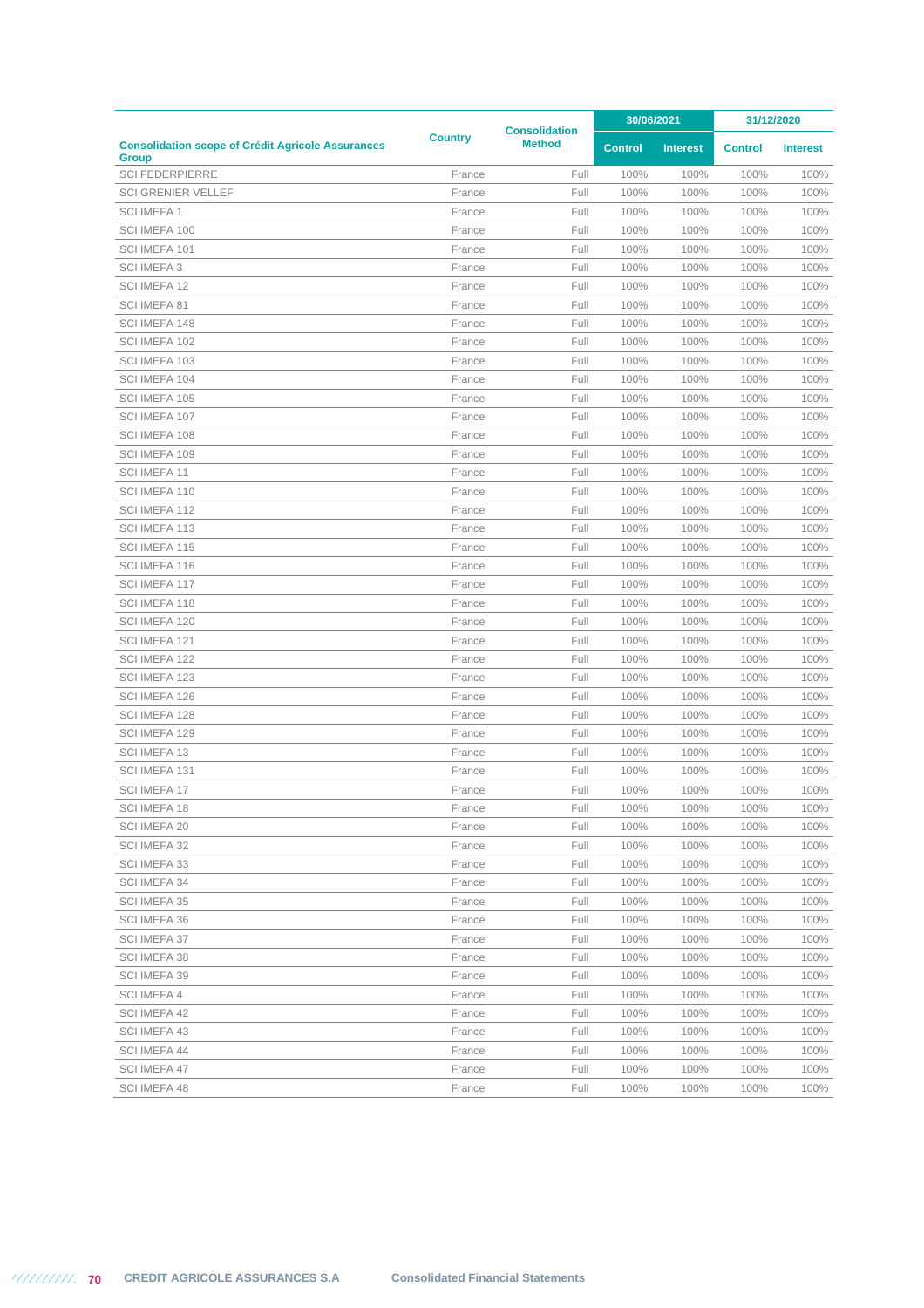|                                                                          |                |                                       | 30/06/2021     |                 | 31/12/2020     |                 |
|--------------------------------------------------------------------------|----------------|---------------------------------------|----------------|-----------------|----------------|-----------------|
| <b>Consolidation scope of Crédit Agricole Assurances</b><br><b>Group</b> | <b>Country</b> | <b>Consolidation</b><br><b>Method</b> | <b>Control</b> | <b>Interest</b> | <b>Control</b> | <b>Interest</b> |
| <b>SCI IMEFA 5</b>                                                       | France         | Full                                  | 100%           | 100%            | 100%           | 100%            |
| SCI IMEFA 51                                                             | France         | Full                                  | 100%           | 100%            | 100%           | 100%            |
| SCI IMEFA 52                                                             | France         | Full                                  | 100%           | 100%            | 100%           | 100%            |
| SCI IMEFA 54                                                             | France         | Full                                  | 100%           | 100%            | 100%           | 100%            |
| SCI IMEFA 57                                                             | France         | Full                                  | 100%           | 100%            | 100%           | 100%            |
| SCI IMEFA 58                                                             | France         | Full                                  | 100%           | 100%            | 100%           | 100%            |
| <b>SCI IMEFA 6</b>                                                       | France         | Full                                  | 100%           | 100%            | 100%           | 100%            |
| SCI IMEFA 60                                                             | France         | Full                                  | 100%           | 100%            | 100%           | 100%            |
| SCI IMEFA 61                                                             | France         | Full                                  | 100%           | 100%            | 100%           | 100%            |
| SCI IMEFA 62                                                             | France         | Full                                  | 100%           | 100%            | 100%           | 100%            |
| SCI IMEFA 63                                                             | France         | Full                                  | 100%           | 100%            | 100%           | 100%            |
| SCI IMEFA 64                                                             | France         | Full                                  | 100%           | 100%            | 100%           | 100%            |
| SCI IMEFA 67                                                             | France         | Full                                  | 100%           | 100%            | 100%           | 100%            |
| SCI IMEFA 68                                                             | France         | Full                                  | 100%           | 100%            | 100%           | 100%            |
| SCI IMEFA 69                                                             | France         | Full                                  | 100%           | 100%            | 100%           | 100%            |
| SCI IMEFA 72                                                             | France         | Full                                  | 100%           | 100%            | 100%           | 100%            |
| <b>SCI IMEFA 73</b>                                                      | France         | Full                                  | 100%           | 100%            | 100%           | 100%            |
| SCI IMEFA 74                                                             | France         | Full                                  | 100%           | 100%            | 100%           | 100%            |
| SCI IMEFA 76                                                             | France         | Full                                  | 100%           | 100%            | 100%           | 100%            |
| <b>SCI IMEFA 77</b>                                                      | France         | Full                                  | 100%           | 100%            | 100%           | 100%            |
| <b>SCI IMEFA 78</b>                                                      | France         | Full                                  | 100%           | 100%            | 100%           | 100%            |
| SCI IMEFA 79                                                             | France         | Full                                  | 100%           | 100%            | 100%           | 100%            |
| SCI IMEFA 80                                                             | France         | Full                                  | 100%           | 100%            | 100%           | 100%            |
| SCI IMEFA 82                                                             | France         | Full                                  | 100%           | 100%            | 100%           | 100%            |
| <b>SCI IMEFA 84</b>                                                      | France         | Full                                  | 100%           | 100%            | 100%           | 100%            |
| SCI IMEFA 85                                                             | France         | Full                                  | 100%           | 100%            | 100%           | 100%            |
| SCI IMEFA 89                                                             | France         | Full                                  | 100%           | 100%            | 100%           | 100%            |
| SCI IMEFA 91                                                             | France         | Full                                  | 100%           | 100%            | 100%           | 100%            |
| SCI IMEFA 92                                                             | France         | Full                                  | 100%           | 100%            | 100%           | 100%            |
| SCI IMEFA 96                                                             | France         | Full                                  | 100%           | 100%            | 100%           | 100%            |
| <b>SCI MEDI BUREAUX</b>                                                  | France         | Full                                  | 100%           | 100%            | 100%           | 100%            |
| <b>SCI PACIFICA HUGO</b>                                                 | France         | Full                                  | 100%           | 100%            | 100%           | 100%            |
| <b>SCI FEDERALE PEREIRE VICTOIRE</b>                                     | France         | Full                                  | 99%            | 99%             | 99%            | 99%             |
| <b>SCI VAL HUBERT (SCPI)</b>                                             | France         | Full                                  | 100%           | 100%            | 100%           | 100%            |
| SCI IMEFA 132                                                            | France         | Full                                  | 100%           | 100%            | 100%           | 100%            |
| SCI IMEFA 22                                                             | France         | Full                                  | 100%           | 100%            | 100%           | 100%            |
| SCI IMEFA 83                                                             | France         | Full                                  | 100%           | 100%            | 100%           | 100%            |
| SCI IMEFA 25                                                             | France         | Full                                  | 100%           | 100%            | 100%           | 100%            |
| SCI IMEFA 140                                                            | France         | Full                                  | 100%           | 100%            | 100%           | 100%            |
| SCI IMEFA 8                                                              | France         | Full                                  | 100%           | 100%            | 100%           | 100%            |
| SCI IMEFA 16                                                             | France         | Full                                  | 100%           | 100%            | 100%           | 100%            |
| <b>SCI CAMPUS MEDICIS ST DENIS</b>                                       | France         | Full                                  | 70%            | 70%             | 70%            | 70%             |
| <b>SCI CAMPUS RIMBAUD ST DENIS</b>                                       | France         | Full                                  | 70%            | 70%             | 70%            | 70%             |
| SCI IMEFA 156                                                            | France         | Full                                  | 90%            | 90%             | 90%            | 90%             |
| SCI IMEFA 150                                                            | France         | Full                                  | 100%           | 100%            | 100%           | 100%            |
| SCI IMEFA 155                                                            | France         | Full                                  | 100%           | 100%            | 100%           | 100%            |
| SCI IMEFA 158                                                            |                | Full                                  | 100%           | 100%            | 100%           | 100%            |
|                                                                          | France         | Full                                  | 100%           |                 |                |                 |
| SCI IMEFA 159                                                            | France         |                                       |                | 100%            | 100%           | 100%            |
| SCI IMEFA 164                                                            | France         | Full                                  | 100%           | 100%            | 100%           | 100%            |
| SCI IMEFA 171                                                            | France         | Full                                  | 100%           | 100%            | 100%           | 100%            |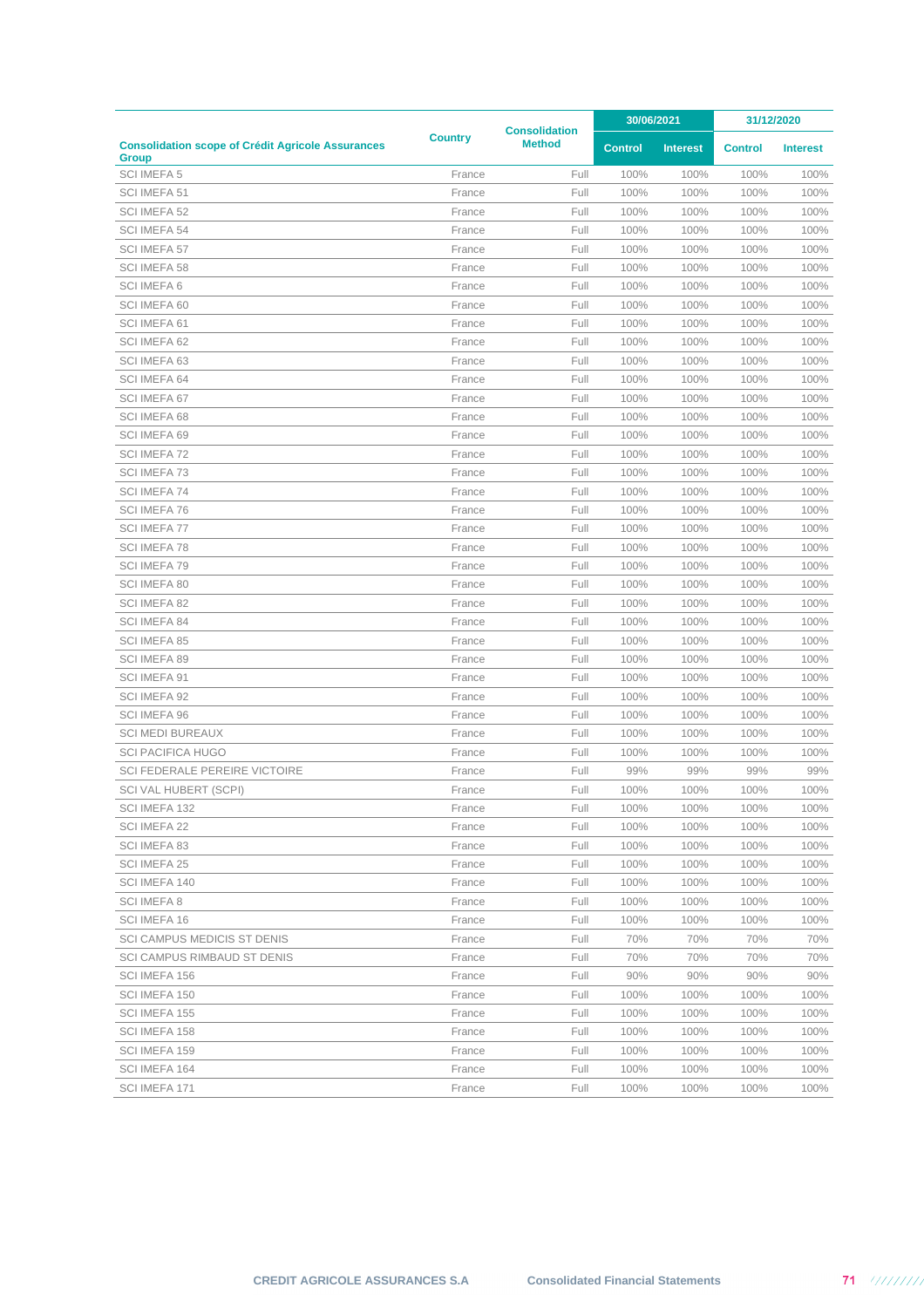|                                                                          | <b>Consolidation</b> |               | 30/06/2021     |                 | 31/12/2020     |                 |
|--------------------------------------------------------------------------|----------------------|---------------|----------------|-----------------|----------------|-----------------|
| <b>Consolidation scope of Crédit Agricole Assurances</b><br><b>Group</b> | <b>Country</b>       | <b>Method</b> | <b>Control</b> | <b>Interest</b> | <b>Control</b> | <b>Interest</b> |
| SCI IMEFA 170                                                            | France               | Full          | 100%           | 100%            | 100%           | 100%            |
| SCI IMEFA 169                                                            | France               | Full          | 100%           | 100%            | 100%           | 100%            |
| SCI IMEFA 168                                                            | France               | Full          | 95%            | 95%             | 95%            | 95%             |
| SCI IMEFA 166                                                            | France               | Full          | 95%            | 95%             | 95%            | 95%             |
| SCI IMEFA 157                                                            | France               | Full          | 90%            | 90%             | 90%            | 90%             |
| SCI IMEFA 167                                                            | France               | Full          | 95%            | 95%             | 95%            | 95%             |
| SCI IMEFA 172                                                            | France               | Full          | 100%           | 100%            | 100%           | 100%            |
| SCI IMEFA 10                                                             | France               | Full          | 100%           | 100%            | 100%           | 100%            |
| <b>SCI IMEFA 9</b>                                                       | France               | Full          | 100%           | 100%            | 100%           | 100%            |
| <b>SCI IMEFA 2</b>                                                       | France               | Full          | 100%           | 100%            | 100%           | 100%            |
| SCI IMEFA 173                                                            | France               | Full          | 100%           | 100%            | 100%           | 100%            |
| SCI IMEFA 174                                                            | France               | Full          | 100%           | 100%            | 100%           | 100%            |
| SCI IMEFA 175                                                            | France               | Full          | 100%           | 100%            | 100%           | 100%            |
| SCI IMEFA 149                                                            | France               | Full          | 100%           | 100%            | 100%           | 100%            |
| SCI IMEFA 176                                                            | France               | Full          | 100%           | 100%            | 100%           | 100%            |
| IMEFA 177                                                                | France               | Full          | 100%           | 100%            | 100%           | 100%            |
| IMEFA 178                                                                | France               | Full          | 100%           | 100%            | 100%           | 100%            |
| IMEFA 179                                                                | France               | Full          | 100%           | 100%            | 100%           | 100%            |
| <b>SCI Holding Dahlia</b>                                                | France               | Full          | 100%           | 100%            | 100%           | 100%            |
| <b>DS Campus</b>                                                         | France               | Full          | 100%           | 100%            | 100%           | 100%            |
| <b>Issy Pont</b>                                                         | France               | Full          | 75%            | 75%             | 75%            | 75%             |
| SCI Vaugirard 36-44                                                      | France               | Full          | 100%           | 100%            | 100%           | 100%            |
| <b>SCI 1 TERRASSE BELLINI</b>                                            | France               | Equity method | 33%            | 33%             | 33%            | 33%             |
| <b>SCI WASHINGTON</b>                                                    | France               | Equity method | 34%            | 34%             | 34%            | 34%             |
| SOCIETE CIVILE FONDIS                                                    | France               | Equity method | 25%            | 25%             | 25%            | 25%             |
| <b>SCI RUE DU BAC</b>                                                    | France               | Equity method | 50%            | 50%             | 50%            | 50%             |
| <b>SCI TOUR MERLE</b>                                                    | France               | Equity method | 50%            | 50%             | 50%            | 50%             |
| <b>SCI CARPE DIEM</b>                                                    | France               | Equity method | 50%            | 50%             | 50%            | 50%             |
| SCI WAGRAM 22/30                                                         | France               | Equity method | 50%            | 50%             | 50%            | 50%             |
| <b>SCI EUROMARSEILLE 1</b>                                               | France               | Equity method | 50%            | 50%             | 50%            | 50%             |
| <b>SCI EUROMARSEILLE 2</b>                                               | France               | Equity method | 50%            | 50%             | 50%            | 50%             |
| <b>SCI ILOT 13</b>                                                       | France               | Equity method | 50%            | 50%             | 50%            | 50%             |
| <b>SCI FREY RETAIL VILLEBON</b>                                          | France               | Equity method | 48%            | 48%             | 48%            | 48%             |
| <b>SCI HEART OF LA DEFENSE</b>                                           | France               | Equity method | 33%            | 33%             | 33%            | 33%             |
| SCI ACADEMIE MONTROUGE                                                   | France               | Equity method | 50%            | 50%             | 50%            | 50%             |
| <b>Premium Green</b>                                                     |                      |               |                |                 |                |                 |
| PREMIUM GREEN 4.72%12-250927                                             | Ireland              | Full          | 100%           | 100%            | 100%           | 100%            |
| PREMIUM GREEN TV2027                                                     | Ireland              | Full          | 100%           | 100%            | 100%           | 100%            |
| PREMIUM GR 0% 28                                                         | Ireland              | Full          | 100%           | 100%            | 100%           | 100%            |
| <b>PREMIUM GREEN 4,56%/06-21</b>                                         | Ireland              | Full          | 100%           | 100%            | 100%           | 100%            |
| PREMIUM GREEN 4,52%/06-21 EMTN                                           | Ireland              | Full          | 100%           | 100%            | 100%           | 100%            |
| PREMIUM GREEN TV 06/22                                                   | Ireland              | Full          | 100%           | 100%            | 100%           | 100%            |
| PREMIUM GREEN TV/23/052022 EMTN                                          | Ireland              | Full          | 100%           | 100%            | 100%           | 100%            |
| PREMIUM GREEN PLC 4.30%2021                                              | Ireland              | Full          | 100%           | 100%            | 100%           | 100%            |
| PREMIUM GREEN 4.33%06-29/10/21                                           | Ireland              | Full          | 100%           | 100%            | 100%           | 100%            |
| PREMIUM GREEN 4.7% EMTN 08/08/21                                         | Ireland              | Full          | 100%           | 100%            | 100%           | 100%            |
| PREMIUM GREEN 4 .54% 06-13.06.21                                         | Ireland              | Full          | 100%           | 100%            | 100%           | 100%            |
| PREMIUM GREEN 4.5575%21EMTN                                              | Ireland              | Full          | 100%           | 100%            | 100%           | 100%            |
| <b>PREMIUM GREEN TV 22</b>                                               | Ireland              | Full          | 100%           | 100%            | 100%           | 100%            |
| PREMIUM GREEN TV07/22                                                    | Ireland              | Full          | 100%           | 100%            | 100%           | 100%            |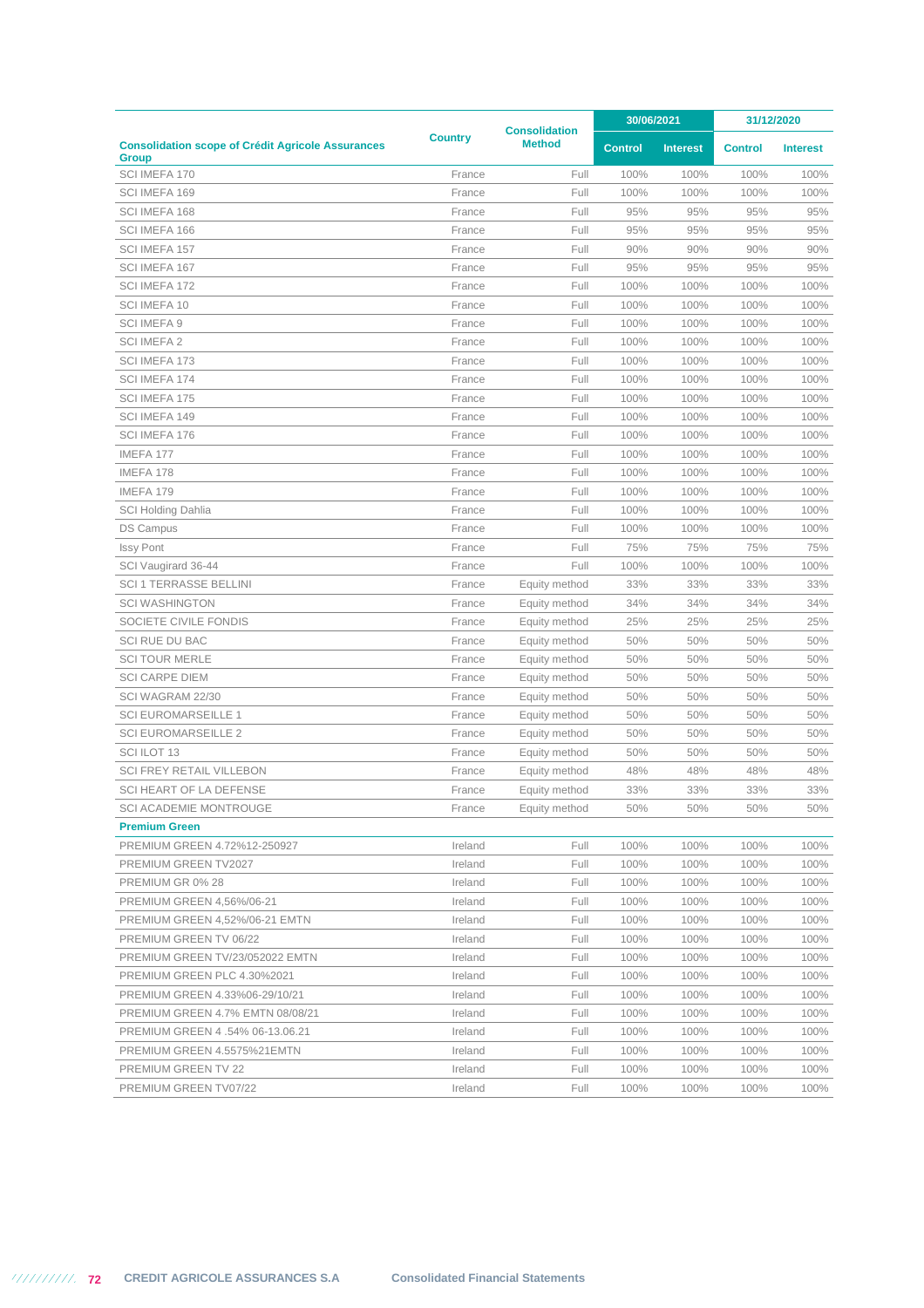|                                                                          | <b>Country</b> | <b>Consolidation</b><br><b>Method</b> | 30/06/2021     |                 | 31/12/2020     |                 |
|--------------------------------------------------------------------------|----------------|---------------------------------------|----------------|-----------------|----------------|-----------------|
| <b>Consolidation scope of Crédit Agricole Assurances</b><br><b>Group</b> |                |                                       | <b>Control</b> | <b>Interest</b> | <b>Control</b> | <b>Interest</b> |
| PREMIUM GREEN TV 26/07/22                                                | Ireland        | Full                                  | 100%           | 100%            | 100%           | 100%            |
| PREMIUM GREEN TV 07/22                                                   | Ireland        | Full                                  | 100%           | 100%            | 100%           | 100%            |
| PREM GRE 1.53 04-35                                                      | Ireland        | Full                                  | 100%           | 100%            | 100%           | 100%            |
| PREM GRE 1.55 07-40                                                      | Ireland        | Full                                  | 100%           | 100%            | 100%           | 100%            |
| PREM GRE 0.51 10-38                                                      | Ireland        | Full                                  | 100%           | 100%            | 100%           | 100%            |
| PREGREEN 0.63 10/25/38 Corp                                              | Ireland        | Full                                  | 100%           | 100%            | 100%           | 100%            |
| PREGREEN 1.095 10/25/38 Corp                                             | Ireland        | Full                                  | 100%           | 100%            | 100%           | 100%            |
| PREMIUM GREEN 1.24% 25/04/35                                             | Ireland        | Full                                  | 100%           | 100%            | 100%           | 100%            |
| <b>Branch offices</b>                                                    |                |                                       |                |                 |                |                 |
| CALIF FUROPE succursale France                                           | France         | Full                                  | 100%           | 100%            | 100%           | 100%            |
| CACI VIE succursale CACI LIFE                                            | France         | Full                                  | 100%           | 100%            | 100%           | 100%            |
| CACI NON VIE succursale CACI NON LIFE                                    | France         | Full                                  | 100%           | 100%            | 100%           | 100%            |
| CACI VITA succursale CACI LIFE                                           | Italy          | Full                                  | 100%           | 100%            | 100%           | 100%            |
| CACI DANNI succursale CACI NON LIFE                                      | Italy          | Full                                  | 100%           | 100%            | 100%           | 100%            |
| PREDICA-PREVOYANCE DIALOGUE DU CREDIT<br>AGRICOLE succursale en Espagne  | Spain          | Full                                  | 100%           | 100%            | 100%           | 100%            |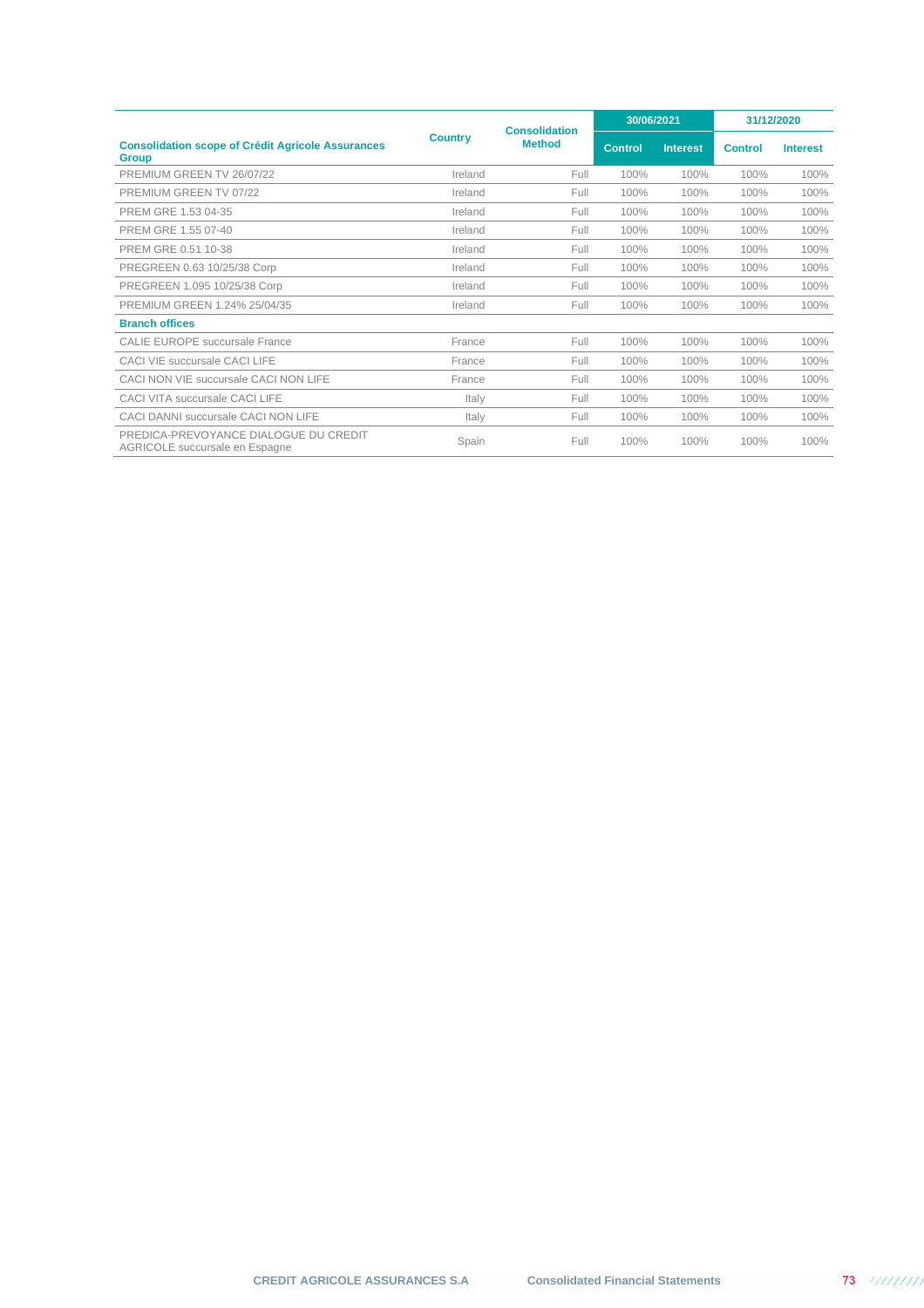## STATUTORY AUDITORS' REVIEW REPORT ON THE INTERIM CONDENSED CONSOLIDATED "FINANCIAL STATEMENTS"

This is a free translation into English of the Statutory Auditors' report issued in the French language and is provided solely for the *convenience of English speaking readers. This report should be read in conjunction with, and construed in accordance with, French law and professional auditing standards applicable in France.* 

Period from January 1st, 2021 to June 30th, 2021

## **Crédit Agricole Assurances**

To the chief Executive Officer,

In our capacity as Statutory Auditors of Crédit Agricole Assurances and in accordance with your request, we have reviewed the accompanying interim condensed consolidated "financial statements" for the period from January 1st, 2021 to June 30th, 2021.

The global crisis linked to the Covid-19 pandemic creates special conditions for the preparation and limited review of the Accounts for this period. Indeed, this crisis and the exceptional measures taken in the context of the state of health emergency induce multiple consequences for companies, particularly on their activity and their financing, as well as increased uncertainties on their future prospects. Some of these measures, such as travel restrictions and remote working, have also had an impact on the internal organization of companies and on the way in which our work is carried out.

Your Board of Directors is responsible for the preparation and fair presentation of these interim condensed consolidated "financial statements" on June 30th, 2021 based on information available. Our role is to express a conclusion on these interim condensed consolidated "financial statements" based on our review.

We conducted our review in accordance with professional standards applicable in France and the professional guidance issued by the French Institute of statutory auditors (*Compagnie nationale des commissaires aux comptes*) relating to this engagement. A review of interim financial information consists of making inquiries, primarily of persons responsible for financial and accounting matters, and applying analytical and other review procedures. A review is substantially less in scope than an audit conducted in accordance with professional standards applicable in France and consequently does not enable us to obtain assurance that we would become aware of all significant matters that might be identified in an audit. Accordingly, we do not express an audit opinion.

Based on our review, nothing has come to our attention that causes us to believe that the accompanying interim condensed consolidated "financial statements" are not prepared, in all material respects, in accordance with IAS 34 – the standard of IFRS as adopted by the European Union applicable to interim financial information.

Neuilly-sur-Seine and Paris-La Défense, August 3rd, 2021

Statutory Auditors French original signed by

## PricewaterhouseCoopers Audit **ERNST & YOUNG ET AUTRES**

Agnès Hussherr **Gérard Courrèges** Courrèges Courrèges Courrèges Courrèges Courrèges Courre de La Courrèges Courrèges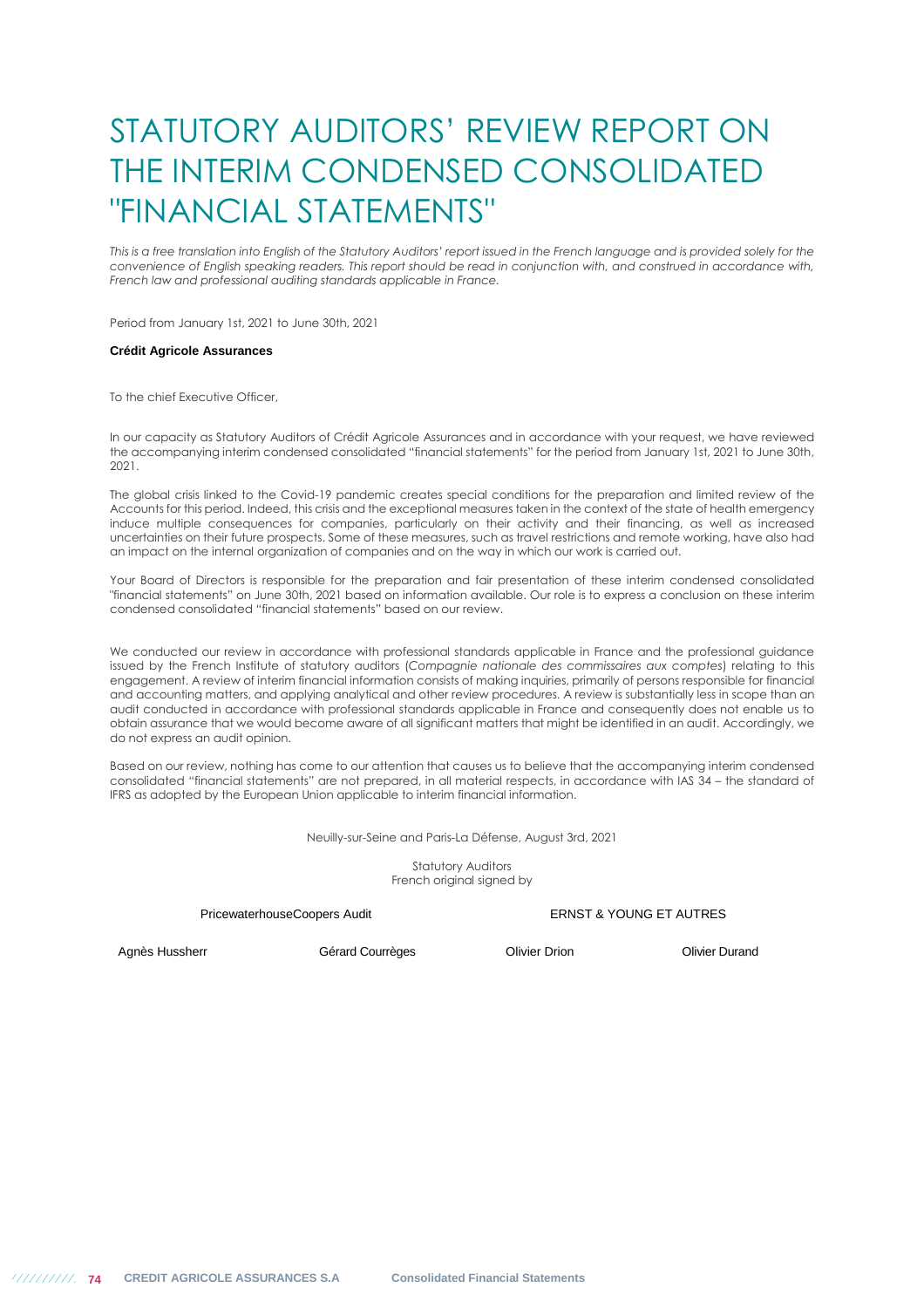## STATEMENT OF THE PERSON RESPONSIBLE FOR THE CONSOLIDATED FINANCIAL STATEMENTS

I hereby certify that, to my knowledge, the consolidated financial statements have been prepared in accordance with the applicable accounting standards and give a true

and fair view of the financial position and results of the Company and all entities included in the consolidated group over the relevant period.

> Paris, 5th August 2021 Philippe Dumont, Chief Executive Officer